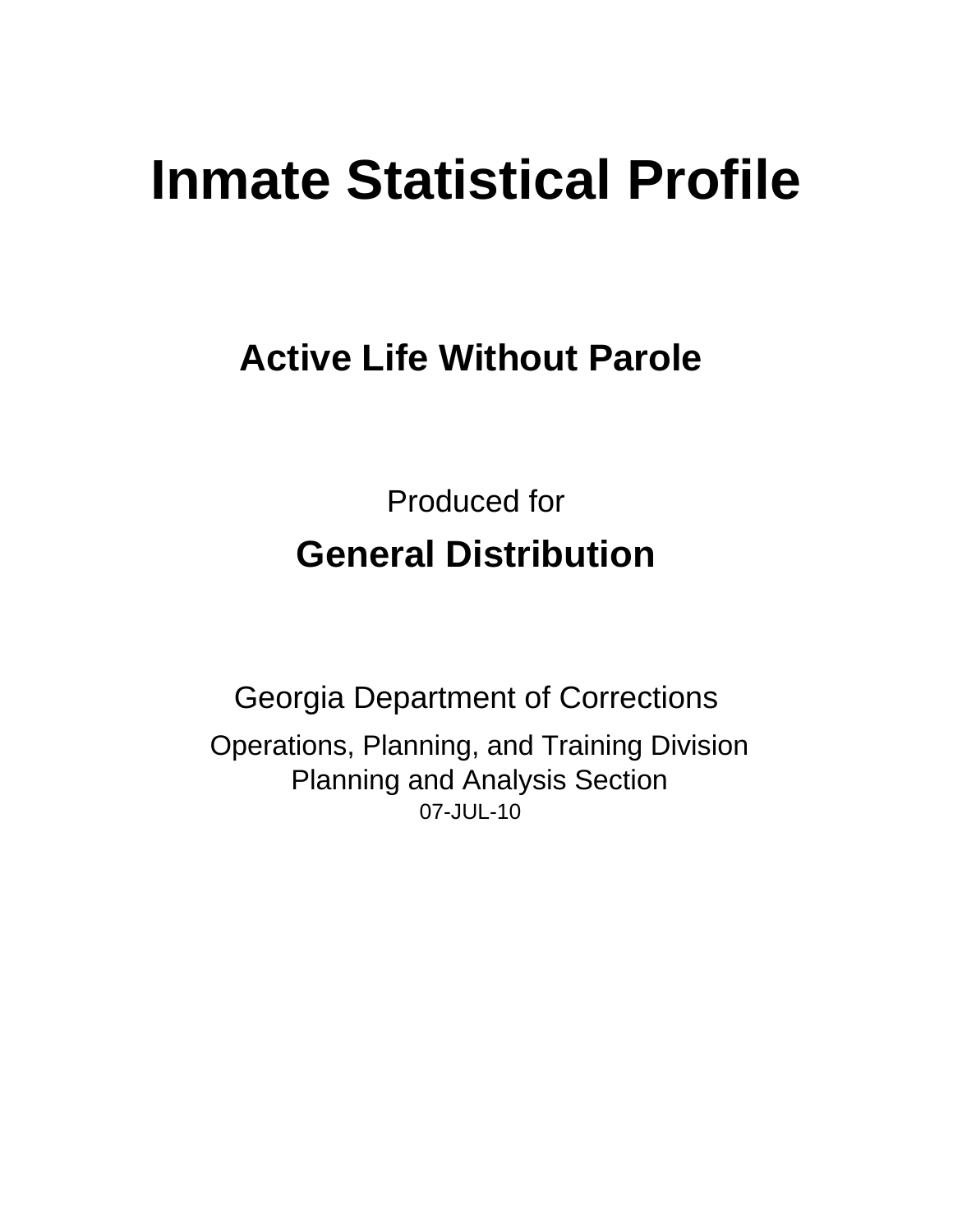## **Inmate Statistical Profile 07-JUL-10**

Contents

**Active Life Without Parole** 

Produced for General Distribution

## **Table of Contents**

| <b>Demographic information</b> |                                                                      |  |  |  |  |  |
|--------------------------------|----------------------------------------------------------------------|--|--|--|--|--|
|                                | 5 Current age, broken out in ten year age groups                     |  |  |  |  |  |
|                                | 6 Race group                                                         |  |  |  |  |  |
|                                | 7 Hispanic Origin                                                    |  |  |  |  |  |
|                                | 8 Marital status, self-reported at entry to prison                   |  |  |  |  |  |
|                                | 9 Number of children, self-reported at entry to prison               |  |  |  |  |  |
|                                | 10 Religious affiliation, self-reported at entry to prison           |  |  |  |  |  |
|                                | 11 Home county - self-reported at entry to prison                    |  |  |  |  |  |
|                                | 14 Socioeconomic class, self-reported at entry to prison             |  |  |  |  |  |
|                                | 15 Environment to age 16, self-reported at entry to prison           |  |  |  |  |  |
|                                | 16 Guardian status to age 16, self-reported at entry to prison       |  |  |  |  |  |
|                                | 17 Employment status before prison, self-reported at entry to prison |  |  |  |  |  |
|                                | 18 Age at admission                                                  |  |  |  |  |  |
|                                | 20 Height, measured at entry to prison                               |  |  |  |  |  |
|                                | 21 Weight, measured at entry to prison                               |  |  |  |  |  |
|                                | 22 Military service                                                  |  |  |  |  |  |
|                                | <b>Correctional information</b>                                      |  |  |  |  |  |
|                                | 23 Type of admission to prison                                       |  |  |  |  |  |
|                                | 24 Current / last security status                                    |  |  |  |  |  |
|                                | 25 Current / last institution type                                   |  |  |  |  |  |
|                                | 26 Institution type - transitional centers                           |  |  |  |  |  |
|                                | 27 Institution type - mental hospitals                               |  |  |  |  |  |
|                                | 28 Institution type - county prisons                                 |  |  |  |  |  |
|                                | 29 Institution type - state prisons                                  |  |  |  |  |  |
|                                | 30 Institution type - private prisons                                |  |  |  |  |  |
|                                | 31 Institution type - prison annexes                                 |  |  |  |  |  |
|                                | 32 Institution type - pre-release centers                            |  |  |  |  |  |
|                                | 33 Institution type - inmate boot camp                               |  |  |  |  |  |
|                                | 34 Number of disciplinary reports                                    |  |  |  |  |  |
|                                | 35 Number of transfers                                               |  |  |  |  |  |
|                                | 36 Number of escapes                                                 |  |  |  |  |  |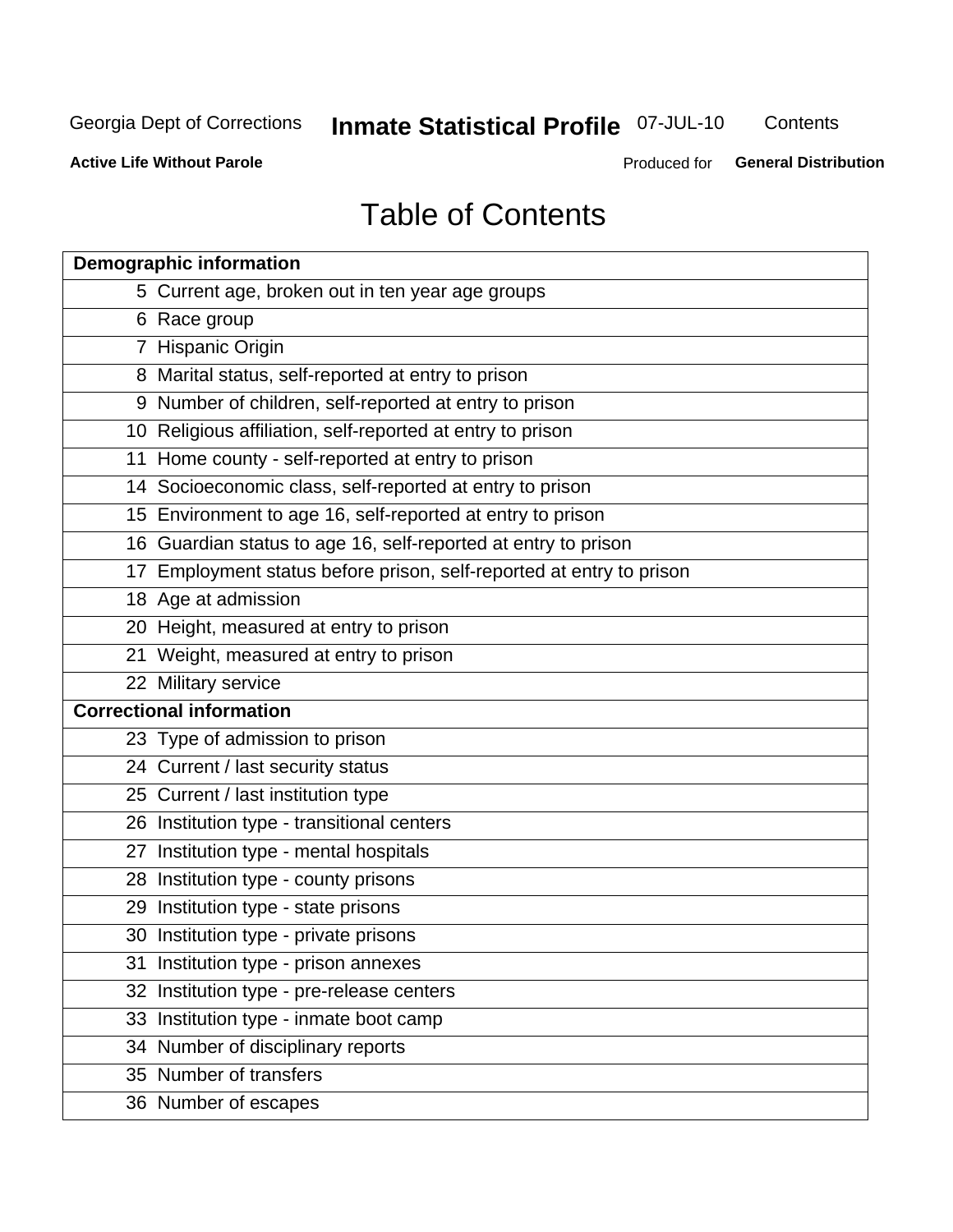## **Inmate Statistical Profile 07-JUL-10**

Contents

**Active Life Without Parole** 

Produced for **General Distribution** 

## **Table of Contents**

| <b>Correctional information</b>                                  |  |  |  |  |  |  |  |
|------------------------------------------------------------------|--|--|--|--|--|--|--|
| 37 Time served in current (or last) institution                  |  |  |  |  |  |  |  |
| Educational, psychological and physical information              |  |  |  |  |  |  |  |
| 38 Highest grade level attained                                  |  |  |  |  |  |  |  |
| 39 Culture fair IQ scores                                        |  |  |  |  |  |  |  |
| 40 Wide Range Achievement Test (WRAT) reading score              |  |  |  |  |  |  |  |
| 41 Wide Range Achievement Test (WRAT) math score                 |  |  |  |  |  |  |  |
| 42 Wide Range Achievement Test (WRAT) spelling score             |  |  |  |  |  |  |  |
| 43 Scope of substance abuse - summary                            |  |  |  |  |  |  |  |
| 44 Scope of substance abuse - detail                             |  |  |  |  |  |  |  |
| 45 Current / last mental health treatment level                  |  |  |  |  |  |  |  |
| 46 PULHESDWIT medical scale - 'P' overall condition ('P'hysical) |  |  |  |  |  |  |  |
| 47 PULHESDWIT medical scale - 'U' upper body                     |  |  |  |  |  |  |  |
| 48 PULHESDWIT medical scale - 'L' lower body                     |  |  |  |  |  |  |  |
| 49 PULHESDWIT medical scale - 'H' hearing                        |  |  |  |  |  |  |  |
| 50 PULHESDWIT medical scale - 'E' vision                         |  |  |  |  |  |  |  |
| 51 PULHESDWIT medical scale -'S' psychiatric                     |  |  |  |  |  |  |  |
| 52 PULHESDWIT medical scale - 'D' dental                         |  |  |  |  |  |  |  |
| 53 PULHESDWIT medical scale - 'W' work ability                   |  |  |  |  |  |  |  |
| 54 PULHESDWIT medical scale - 'I' impairment                     |  |  |  |  |  |  |  |
| 55 PULHESDWIT medical scale - 'T' transportability               |  |  |  |  |  |  |  |
| 56 Criminality in family, self-reported                          |  |  |  |  |  |  |  |
| 57 Alcoholism in family, self-reported                           |  |  |  |  |  |  |  |
| 58 Drug abuse in family, self-reported                           |  |  |  |  |  |  |  |
| 59 Subjected to frequent beatings, self-reported                 |  |  |  |  |  |  |  |
| 60 Father absent during inmate's childhood                       |  |  |  |  |  |  |  |
| Mother absent during inmate's childhood<br>61                    |  |  |  |  |  |  |  |
| 62 Inmate diagnosed as manipulative                              |  |  |  |  |  |  |  |
| 63 Inmate diagnosed as assaultive                                |  |  |  |  |  |  |  |
| <b>Crimes and criminal history information</b>                   |  |  |  |  |  |  |  |
| 64 Number of prior Georgia incarcerations                        |  |  |  |  |  |  |  |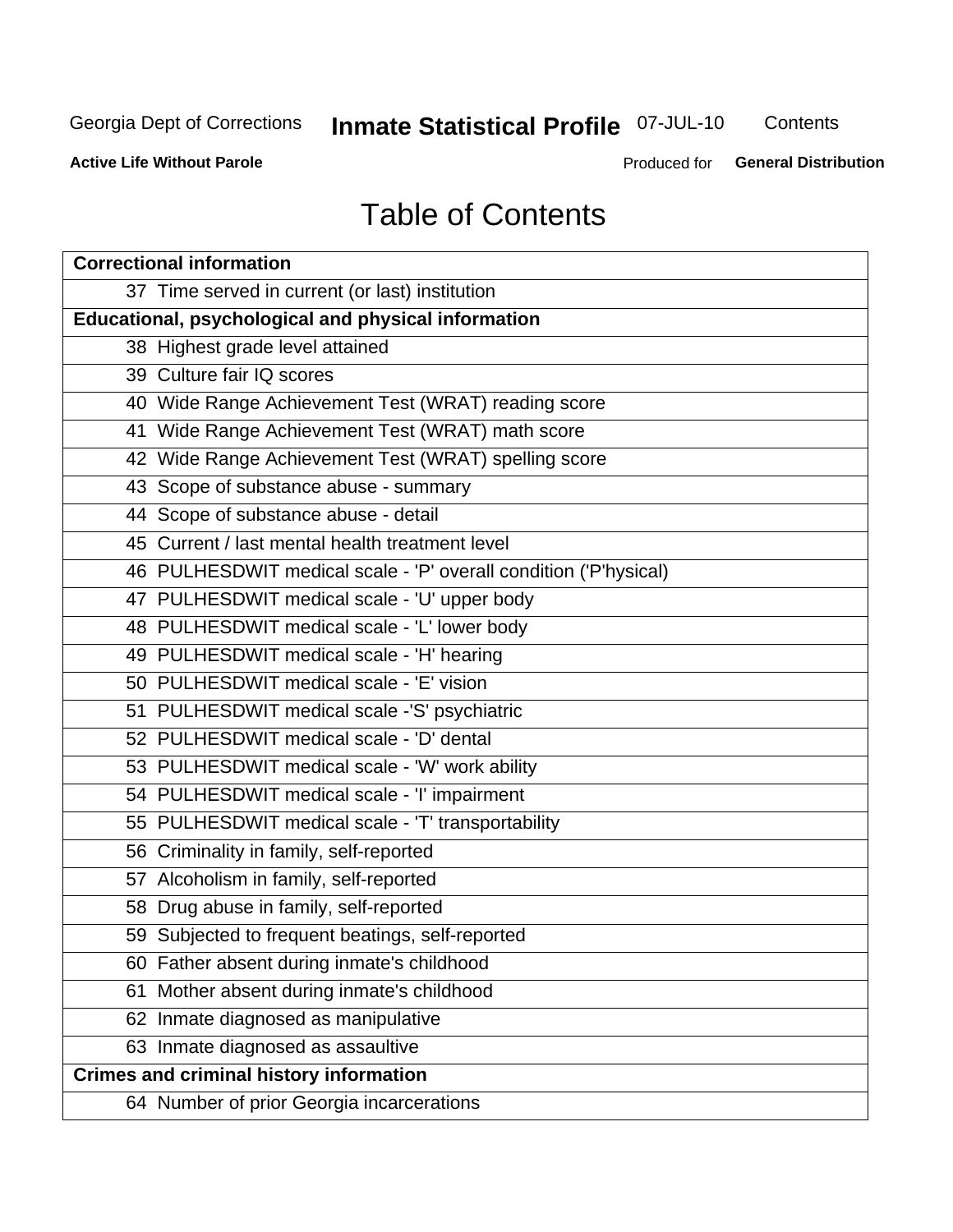## **Inmate Statistical Profile 07-JUL-10**

Contents

**Active Life Without Parole** 

Produced for General Distribution

## **Table of Contents**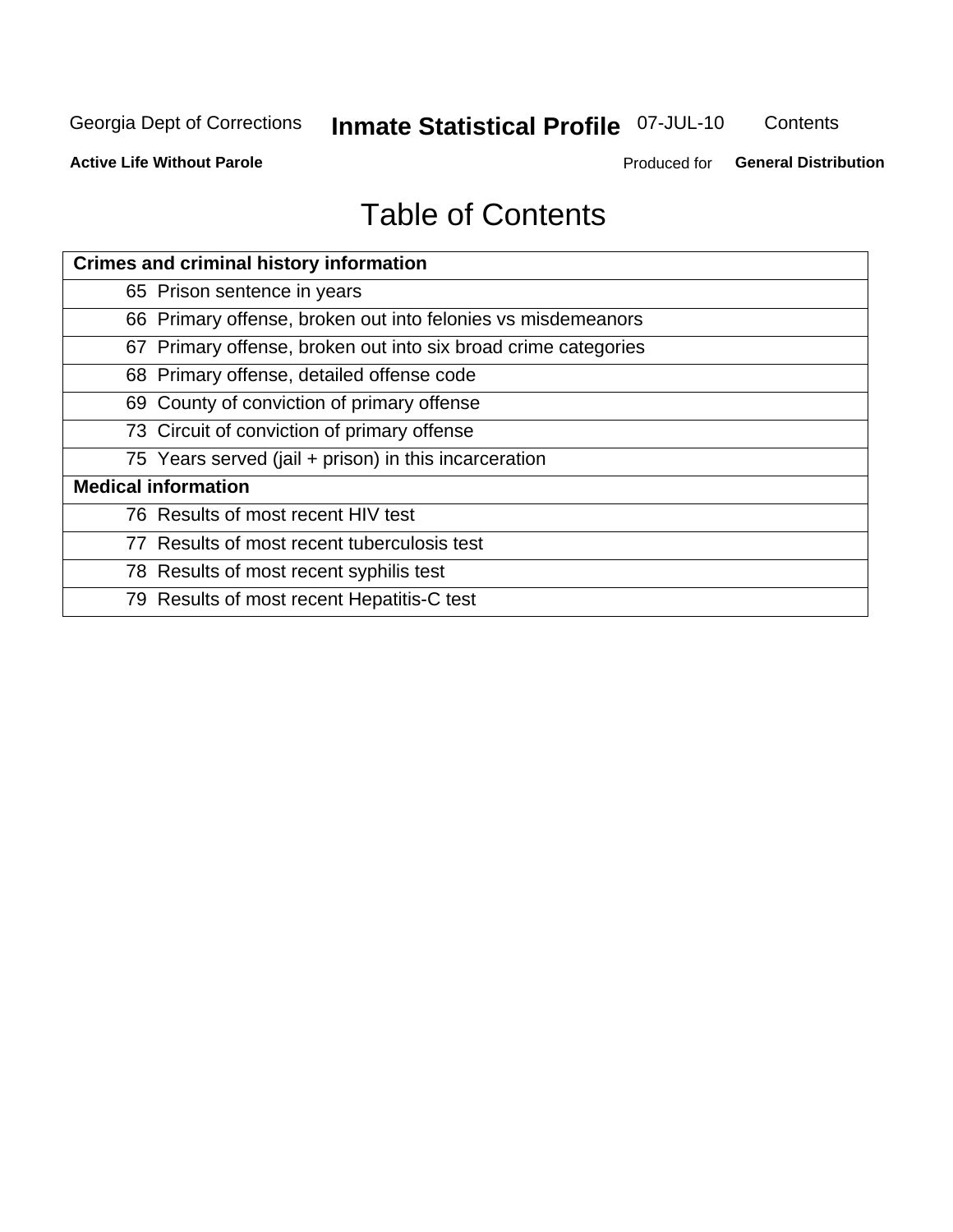#### Inmate Statistical Profile 07-JUL-10 Page 5

#### **Active Life Without Parole**

#### Produced for General Distribution

## Current age, broken out in ten-year age groups

COL % - percent each COUNT is of its particular column

|                          |              | <b>Male</b> |         |                | <b>Female</b> |       | <b>Total</b>    |        |
|--------------------------|--------------|-------------|---------|----------------|---------------|-------|-----------------|--------|
| <b>Current Age</b>       | <b>Count</b> | Col %       | Row %   | <b>Count</b>   | Col %         | Row % | <b>Total</b>    | Col %  |
| <b>Teens (1-19)</b>      |              | 0.17%       | 100.00% |                |               |       |                 | 0.17%  |
| <b>Twenties (20-29)</b>  | 48           | 8.28%       | 94.12%  | 3 <sub>1</sub> | 25.00%        | 5.88% | 51              | 8.61%  |
| Thirties (30-39)         | 200          | 34.48%      | 99.50%  |                | 8.33%         | 0.50% | 201             | 33.95% |
| <b>Forties (40-49)</b>   | 186          | 32.07%      | 97.38%  | 5              | 41.67%        | 2.62% | 191             | 32.26% |
| <b>Fifties (50-59)</b>   | 108          | 18.62%      | 97.30%  | 3              | 25.00%        | 2.70% | 111             | 18.75% |
| <b>Sixties (60-69)</b>   | 27           | 4.66%       | 100.00% |                |               |       | 27              | 4.56%  |
| Seventy + (70 and above) | 10           | 1.72%       | 100.00% |                |               |       | 10 <sup>1</sup> | 1.69%  |
| <b>Total Reported</b>    | 580          | 100%        | 97.97%  | 12             | 100%          | 2.03% | 592             | 100%   |

| ______ | <b>EON</b><br>ว๐เ | $\overline{\phantom{0}}$ | $\mathbf{a}$<br>งฮ∠ |
|--------|-------------------|--------------------------|---------------------|

| Mean<br>(average)       | 42.72 | 42.33 | 42.72 |
|-------------------------|-------|-------|-------|
| <b>Median (middle)</b>  |       |       |       |
| Mode<br>(most frequent) |       |       | 36    |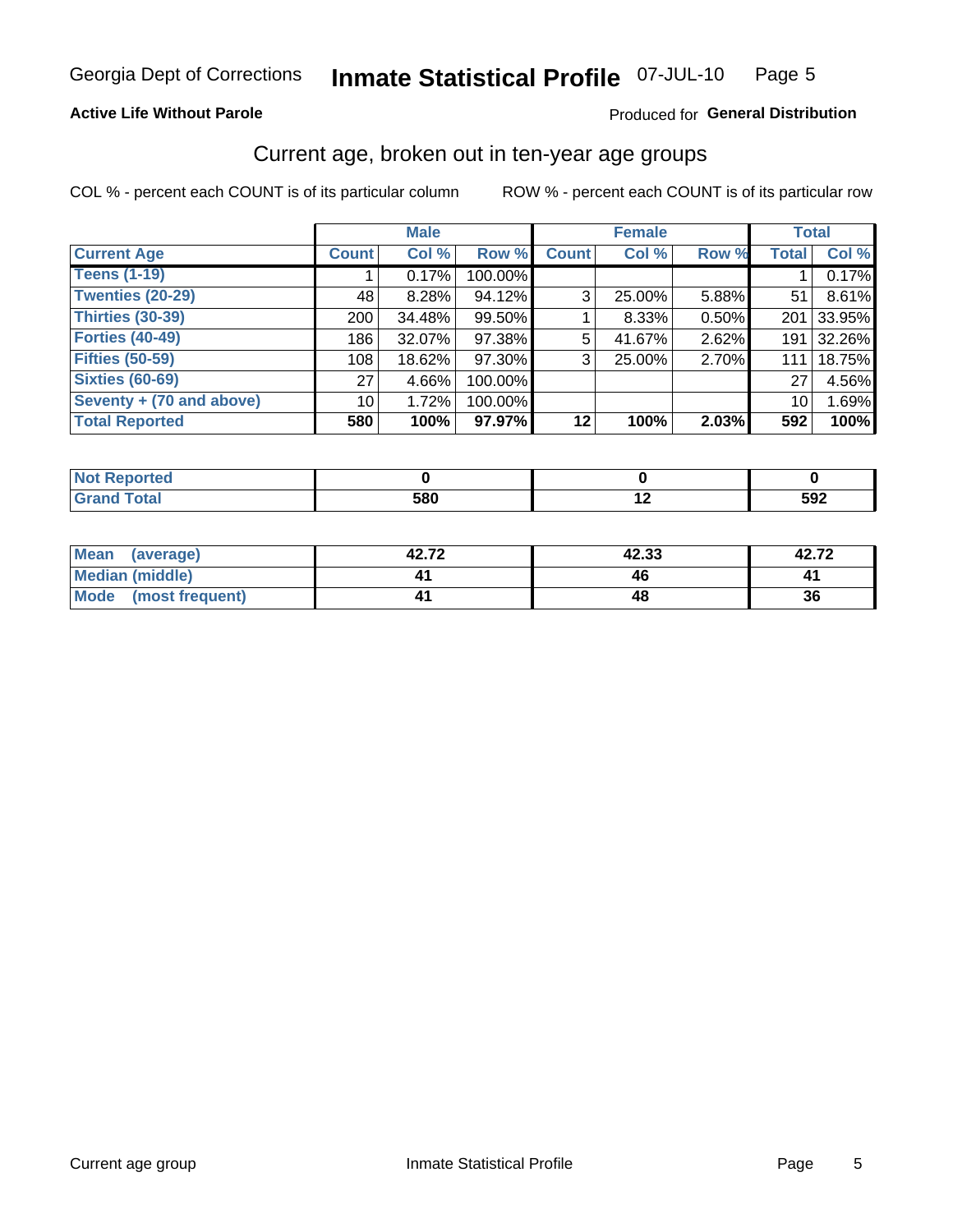#### **Inmate Statistical Profile 07-JUL-10** Page 6

#### **Active Life Without Parole**

**Produced for General Distribution** 

## Race group

COL % - percent each COUNT is of its particular column

|                             |              | <b>Male</b> |             |    | <b>Female</b> |       |              | <b>Total</b> |
|-----------------------------|--------------|-------------|-------------|----|---------------|-------|--------------|--------------|
| <b>Race Group</b>           | <b>Count</b> | Col %       | Row % Count |    | Col %         | Row % | <b>Total</b> | Col %        |
| <b>White</b>                | 140          | 24.14%      | 94.59%      | 8  | 66.67%        | 5.41% | 148          | 25.00%       |
| <b>Black</b>                | 428          | 73.79%      | 99.07%      | 4  | 33.33%        | .93%  | 432          | 72.97%       |
| <b>Other</b><br>5.          |              | $.17\%$     | 100.00%     |    |               |       |              | .17%         |
| <b>Hispanic</b><br>10       | 10           | 1.72%       | 100.00%     |    |               |       | 10           | 1.69%        |
| <b>Racially Mixed</b><br>11 |              | $.17\%$     | 100.00%     |    |               |       |              | .17%         |
| <b>Total Reported</b>       | 580          | 100%        | 97.97%      | 12 | 100%          | 2.03% | 592          | 100%         |

| <b><i>Charles Committee Committee Committee Committee Committee Committee Committee Committee Committee Committee Committee Committee Committee Committee Committee Committee Committee Commi</i></b><br>rero |                     |                          |     |
|---------------------------------------------------------------------------------------------------------------------------------------------------------------------------------------------------------------|---------------------|--------------------------|-----|
| <b>Fotal</b><br>_____                                                                                                                                                                                         | con<br>วชบ<br>- - - | $\overline{\phantom{a}}$ | 592 |

| M | . | <b>PIUVIV</b> |
|---|---|---------------|
|   |   |               |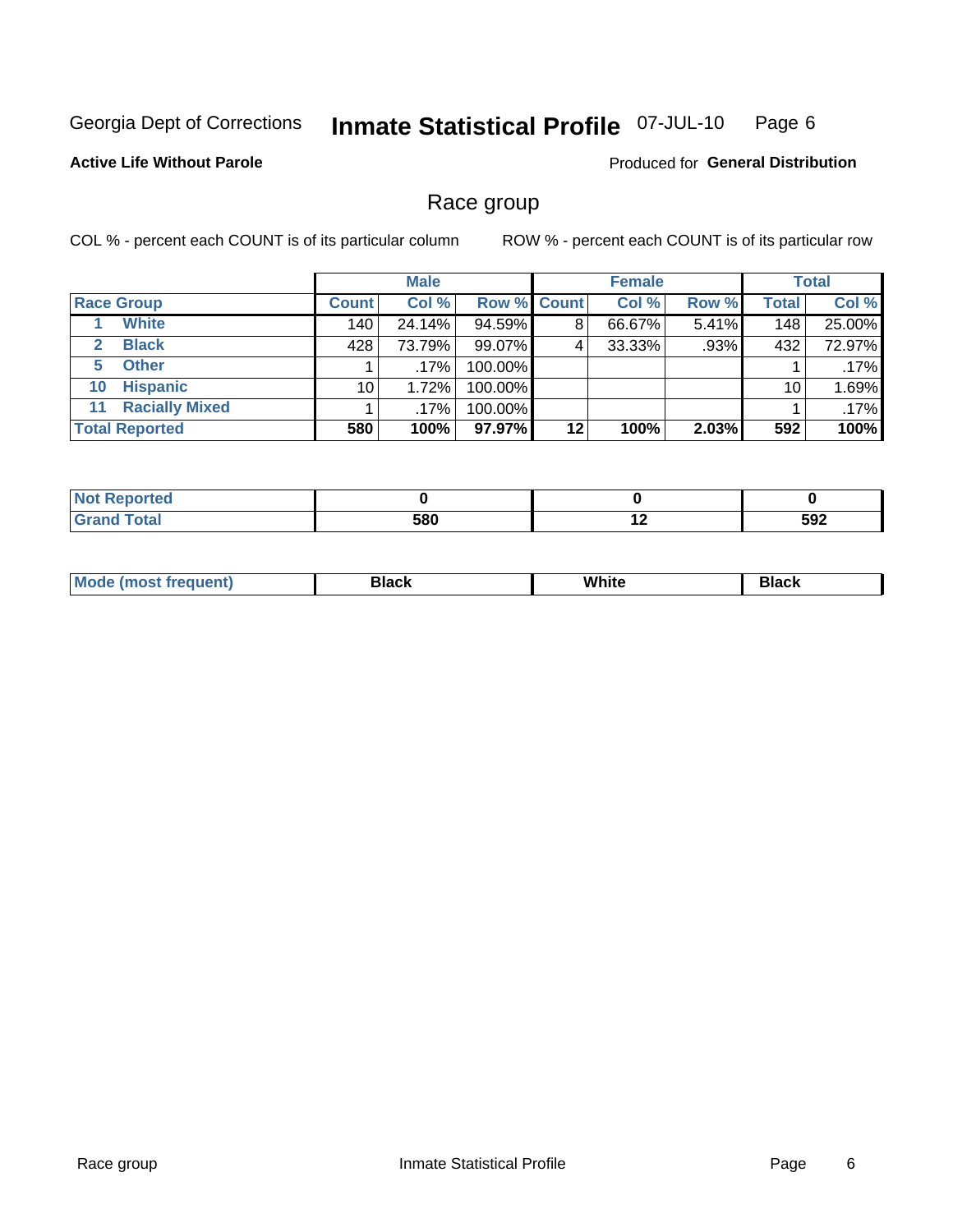#### Inmate Statistical Profile 07-JUL-10 Page 7

**Active Life Without Parole** 

Produced for General Distribution

### **Hispanic Origin**

COL % - percent each COUNT is of its particular column

ROW % - percent each COUNT is of its particular row

|                        |              | <b>Male</b> |                    |     | <b>Female</b> |          |       | <b>Total</b> |
|------------------------|--------------|-------------|--------------------|-----|---------------|----------|-------|--------------|
| <b>Hispanic Origin</b> | <b>Count</b> | Col %       | <b>Row % Count</b> |     | Col %         | Row %    | Total | Col %        |
| <b>Non Hispanic</b>    | 570          | 98.28%      | 97.94%             | 121 | 100.00%       | $2.06\%$ | 582   | 98.31%       |
| <b>Hispanic</b>        | 10           | 1.72%       | 100.00%            |     |               |          | 10    | .69%         |
| <b>Total Reported</b>  | 580          | 100%        | 97.97%             | 12  | 100%          | 2.03%    | 592   | 100%         |

An inmate is counted as Hispanic if

(a) he self-reported as Hispanic during the diagnostic process, or

(b) his primary language is Spanish, or

(c) he claimed birth or citizenship in Spain or a Latin American country, or

(d) he had a common Spanish surname such as Lopez or Garcia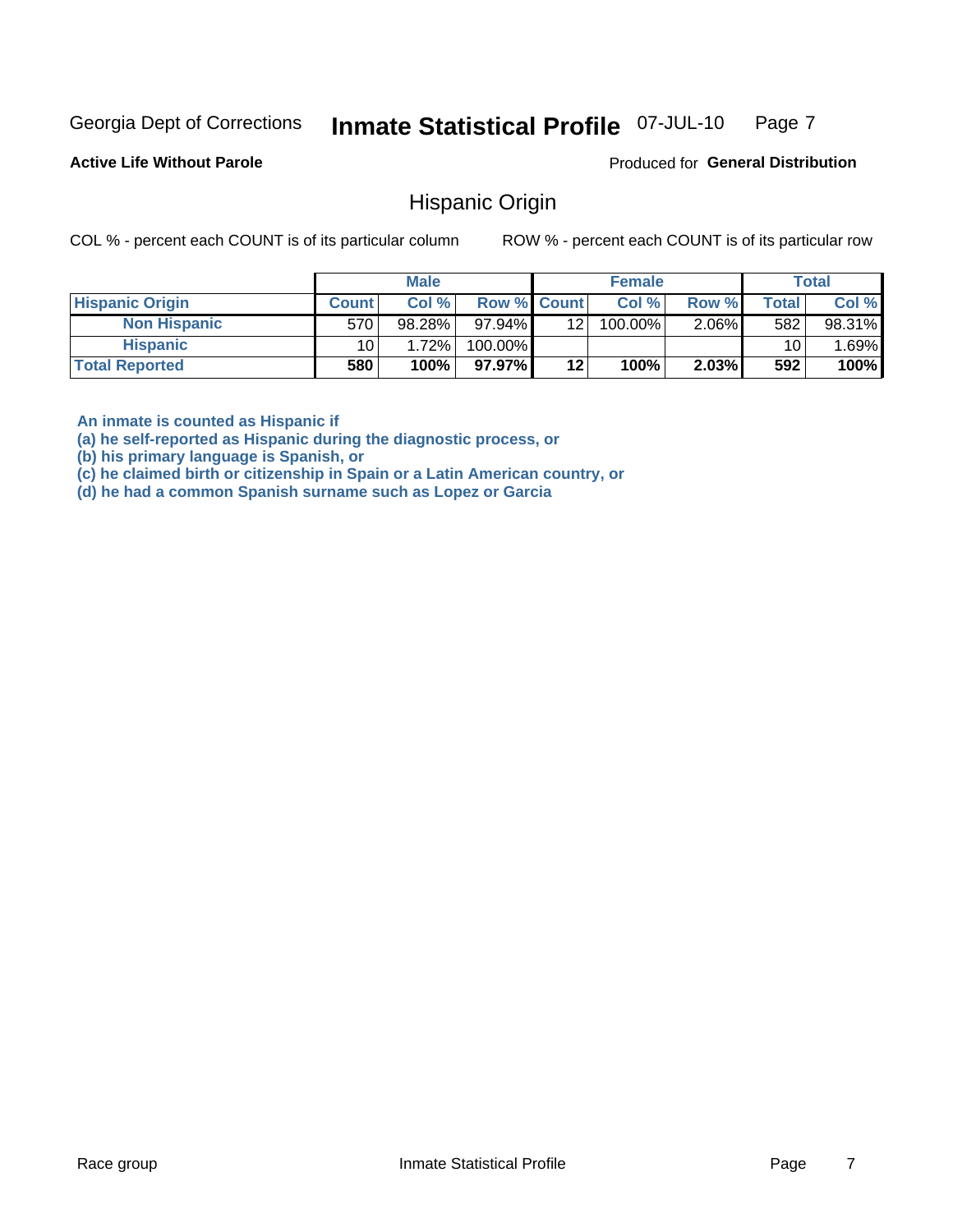#### Inmate Statistical Profile 07-JUL-10 Page 8

#### **Active Life Without Parole**

#### Produced for General Distribution

## Marital status, self-reported at entry to prison

COL % - percent each COUNT is of its particular column

|                            | <b>Male</b>     |          |         | <b>Female</b> |        |        | <b>Total</b> |        |
|----------------------------|-----------------|----------|---------|---------------|--------|--------|--------------|--------|
| <b>Marital Status</b>      | <b>Count</b>    | Col %    | Row %   | <b>Count</b>  | Col %  | Row %  | <b>Total</b> | Col %  |
| <b>Unknown</b><br>$\bf{0}$ |                 | .17%     | 100.00% |               |        |        |              | .17%   |
| <b>Divorced</b><br>D       | 41              | $7.07\%$ | 95.35%  | 2             | 16.67% | 4.65%  | 43           | 7.26%  |
| <b>Married</b><br>М        | 98              | 16.90%   | 98.00%  | 2             | 16.67% | 2.00%  | 100          | 16.89% |
| <b>Separated</b><br>S.     | 13 <sub>1</sub> | 2.24%    | 100.00% |               |        |        | 13           | 2.20%  |
| <b>Unmarried</b><br>U      | 414             | 71.38%   | 98.81%  | 5             | 41.67% | 1.19%  | 419          | 70.78% |
| <b>Widow</b><br>W          | 13              | 2.24%    | 81.25%  | 3             | 25.00% | 18.75% | 16           | 2.70%  |
| <b>Total Reported</b>      | 580             | 100%     | 97.97%  | 12            | 100%   | 2.03%  | 592          | 100%   |

| <b>Not Reported</b><br>. <b>.</b> |     |     |     |
|-----------------------------------|-----|-----|-----|
| <b>Total</b>                      | 580 | . . | 592 |

|--|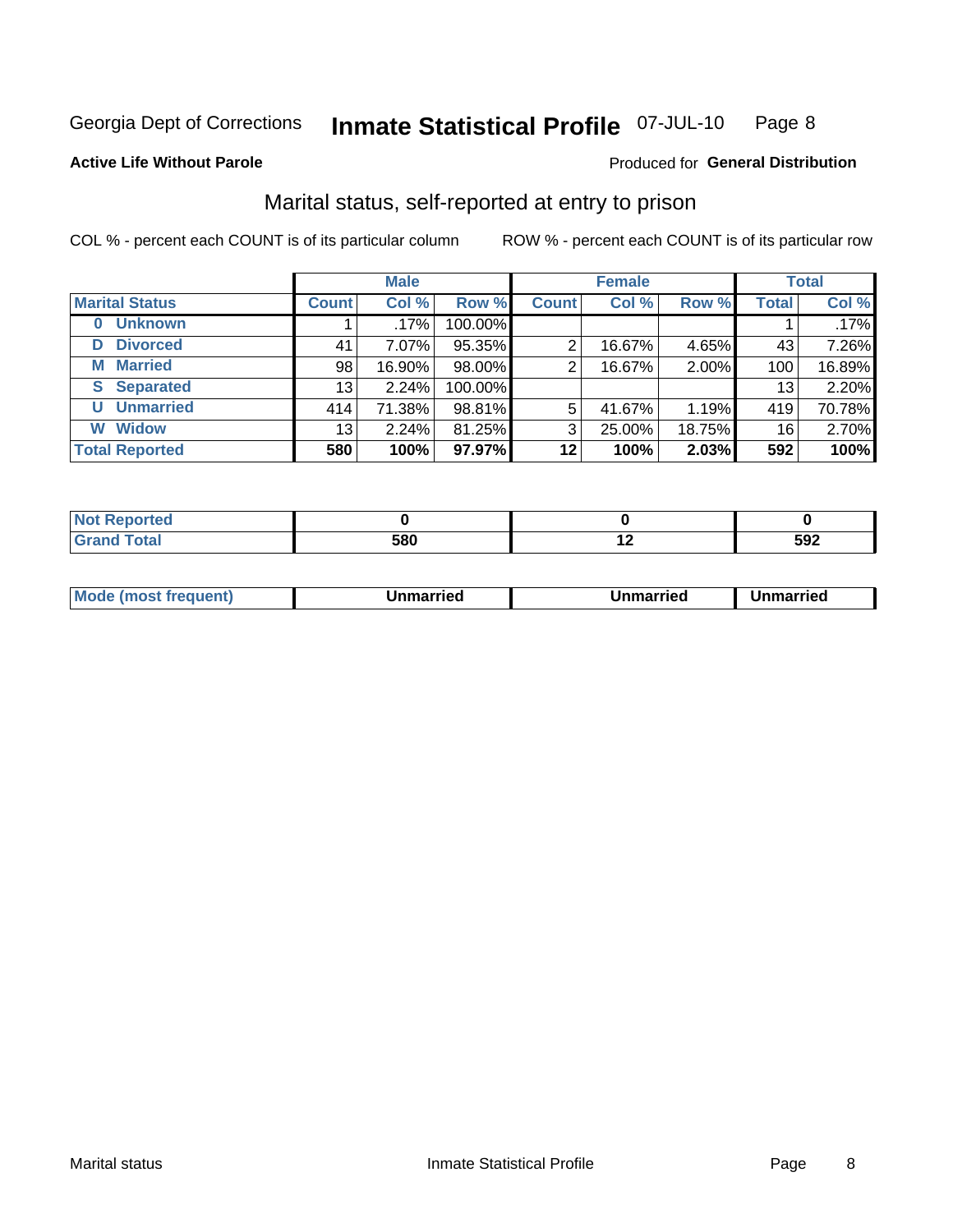#### Inmate Statistical Profile 07-JUL-10 Page 9

**Active Life Without Parole** 

#### **Produced for General Distribution**

## Number of children, self reported at entry to prison

COL % - percent each COUNT is of its particular column

|                           |              | <b>Male</b> |         |              | <b>Female</b> |       | <b>Total</b> |            |
|---------------------------|--------------|-------------|---------|--------------|---------------|-------|--------------|------------|
| <b>Number of Children</b> | <b>Count</b> | Col %       | Row %   | <b>Count</b> | Col %         | Row % | <b>Total</b> | Col %      |
| $\bf{0}$                  | 213          | 36.85%      | 98.61%  | 3            | 25.00%        | 1.39% | 216          | 36.61%     |
|                           | 148          | 25.61%      | 97.37%  | 4            | 33.33%        | 2.63% |              | 152 25.76% |
| $\overline{2}$            | 97           | 16.78%      | 97.00%  | 3            | 25.00%        | 3.00% | 100          | 16.95%     |
| 3                         | 55           | 9.52%       | 98.21%  |              | 8.33%         | 1.79% | 56           | 9.49%      |
| 4                         | 34           | 5.88%       | 97.14%  |              | 8.33%         | 2.86% | 35           | 5.93%      |
| 5                         | 17           | 2.94%       | 100.00% |              |               |       | 17           | 2.88%      |
| 6                         | 6            | 1.04%       | 100.00% |              |               |       | 6            | 1.02%      |
|                           |              | 0.17%       | 100.00% |              |               |       |              | 0.17%      |
| 8                         |              | 0.17%       | 100.00% |              |               |       |              | 0.17%      |
| $\boldsymbol{9}$          | 2            | 0.35%       | 100.00% |              |               |       | 2            | 0.34%      |
| 10                        |              | 0.17%       | 100.00% |              |               |       |              | 0.17%      |
| Over 10                   | 3            | 0.52%       | 100.00% |              |               |       | 3            | 0.51%      |
| <b>Total Reported</b>     | 578          | 100%        | 97.97%  | 12           | 100%          | 2.03% | 590          | 100%       |

| neo    |            |     |
|--------|------------|-----|
| $\sim$ | con<br>υου | 592 |

| Mean<br>(average)       | 1.46 | .42 | 1.46 |
|-------------------------|------|-----|------|
| Median (middle)         |      |     |      |
| Mode<br>(most frequent) |      |     |      |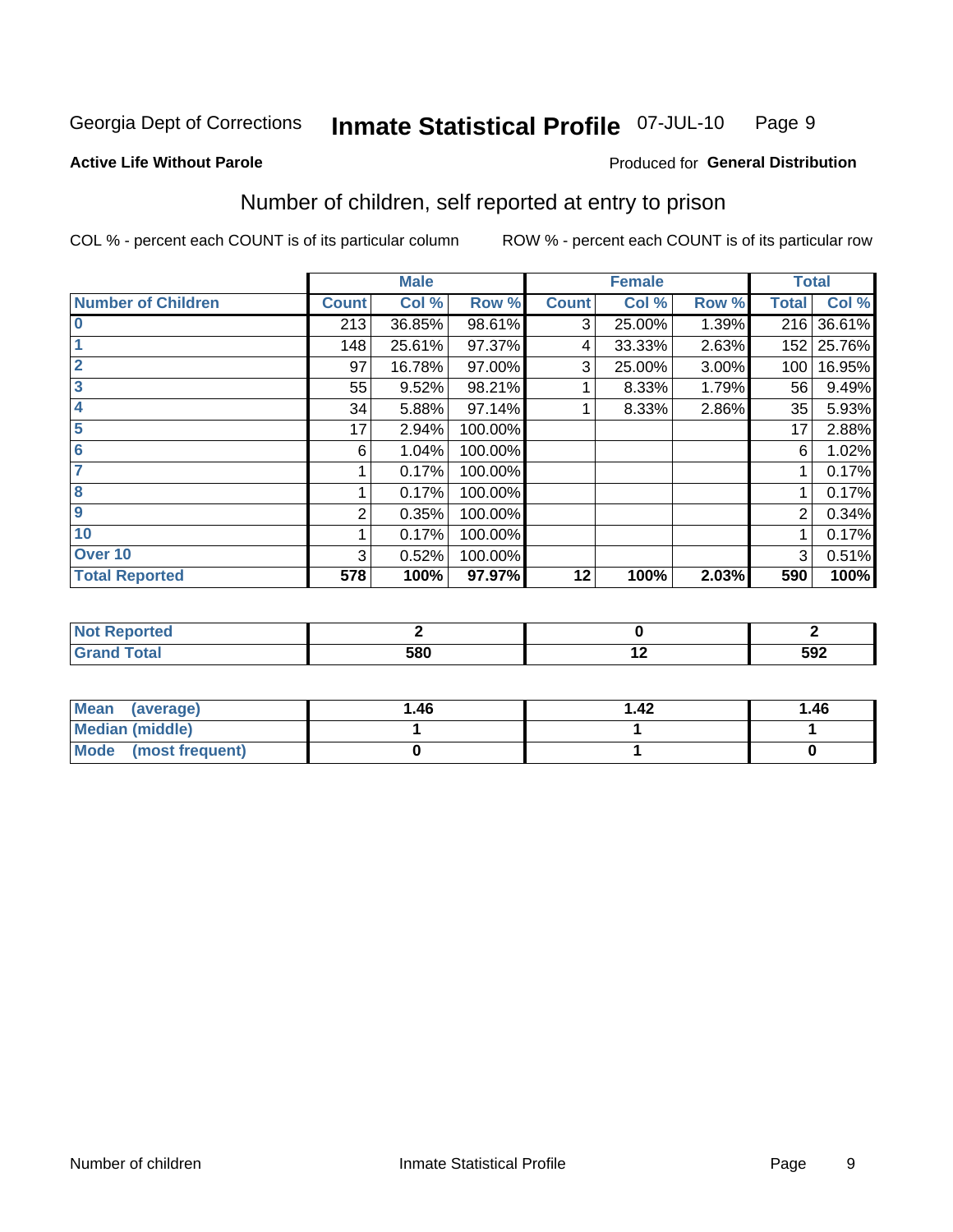#### Inmate Statistical Profile 07-JUL-10 Page 10

Produced for General Distribution

#### **Active Life Without Parole**

## Religious affiliation, self-reported at entry to prison

COL % - percent each COUNT is of its particular column

|              |                              |              | <b>Male</b> |         |                | <b>Female</b> |        |       | <b>Total</b> |
|--------------|------------------------------|--------------|-------------|---------|----------------|---------------|--------|-------|--------------|
|              | <b>Religious Affiliation</b> | <b>Count</b> | Col %       | Row %   | <b>Count</b>   | Col %         | Row %  | Total | Col %        |
|              | <b>Islam</b>                 | 33           | 6.68%       | 97.06%  |                | 8.33%         | 2.94%  | 34    | 6.72%        |
| $\mathbf{2}$ | <b>Catholic</b>              | 18           | 3.64%       | 100.00% |                |               |        | 18    | 3.56%        |
| 3            | <b>Baptist</b>               | 209          | 42.31%      | 97.21%  | 6              | 50.00%        | 2.79%  | 215   | 42.49%       |
| 4            | <b>Methodist</b>             |              | 1.42%       | 100.00% |                |               |        |       | 1.38%        |
| 7            | <b>Chc Of God</b>            |              | .20%        | 50.00%  |                | 8.33%         | 50.00% | 2     | .40%         |
| 8            | <b>Holiness</b>              | 17           | 3.44%       | 89.47%  | 2              | 16.67%        | 10.53% | 19    | 3.75%        |
| 9            | <b>Jewish</b>                |              | .20%        | 100.00% |                |               |        |       | .20%         |
| 10           | <b>Anglican</b>              |              | .20%        | 100.00% |                |               |        |       | .20%         |
| 12           | <b>Hindu</b>                 |              | .20%        | 100.00% |                |               |        |       | .20%         |
| 16           | <b>Seven D Ad</b>            | 4            | .81%        | 100.00% |                |               |        | 4     | .79%         |
| 17           | <b>Jehovah Wt</b>            | 9            | 1.82%       | 100.00% |                |               |        | 9     | 1.78%        |
| 18           | <b>Latr Day S</b>            |              | .20%        | 100.00% |                |               |        |       | .20%         |
| 20           | <b>Other Prot</b>            | 80           | 16.19%      | 97.56%  | $\overline{2}$ | 16.67%        | 2.44%  | 82    | 16.21%       |
| 96           | <b>None</b>                  | 112          | 22.67%      | 100.00% |                |               |        | 112   | 22.13%       |
|              | <b>Total Reported</b>        | 494          | 100%        | 97.63%  | 12             | 100%          | 2.37%  | 506   | 100%         |

| пето        |     |             | 86  |
|-------------|-----|-------------|-----|
| $C = 4 - 7$ | 580 | <u>. . </u> | 592 |

| Mode (most frequent) | Baptist | <b>Baptist</b> | aptıst |
|----------------------|---------|----------------|--------|
|                      |         |                |        |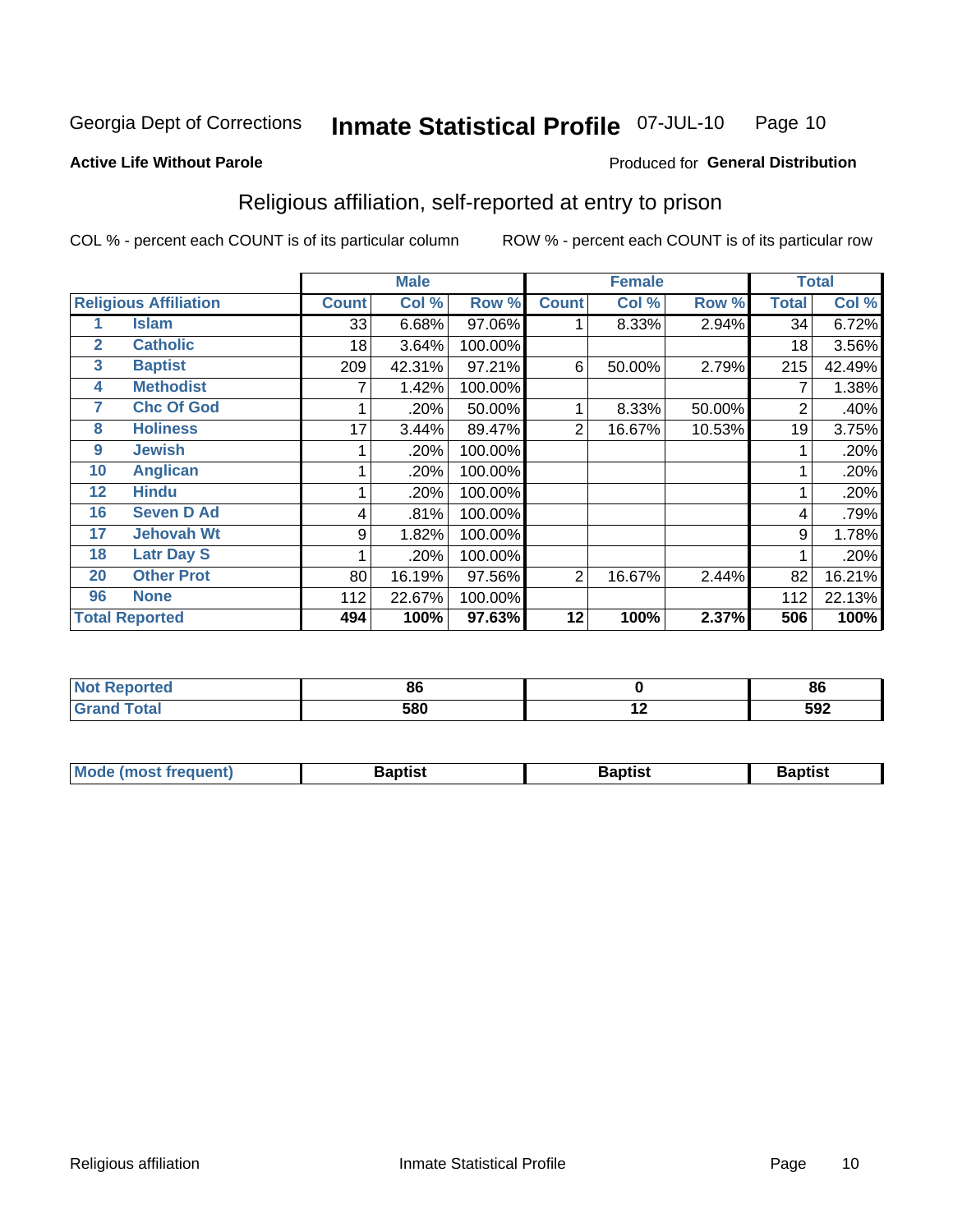#### **Inmate Statistical Profile 07-JUL-10** Page 11

Produced for General Distribution

#### **Active Life Without Parole**

## Home county, self-reported at entry to prison

COL % - percent each COUNT is of its particular column

|                         |                      |                | <b>Male</b> |         |              | <b>Female</b> |         | <b>Total</b>   |         |
|-------------------------|----------------------|----------------|-------------|---------|--------------|---------------|---------|----------------|---------|
|                         | <b>Home County</b>   | <b>Count</b>   | Col %       | Row %   | <b>Count</b> | Col %         | Row %   | <b>Total</b>   | Col %   |
| $\overline{1}$          | <b>Appling</b>       | 2              | .36%        | 100.00% |              |               |         | 2              | $.36\%$ |
| $\overline{2}$          | <b>Atkinson</b>      | $\mathbf{1}$   | .18%        | 100.00% |              |               |         | 1              | .18%    |
| 5                       | <b>Baldwin</b>       | 4              | .73%        | 100.00% |              |               |         | 4              | .71%    |
| 7                       | <b>Barrow</b>        | 4              | .73%        | 100.00% |              |               |         | 4              | .71%    |
| $\overline{\mathbf{8}}$ | <b>Bartow</b>        | 5              | .91%        | 100.00% |              |               |         | 5              | .89%    |
| $\boldsymbol{9}$        | <b>Ben Hill</b>      | 4              | .73%        | 100.00% |              |               |         | 4              | .71%    |
| 10                      | <b>Berrien</b>       | 1              | .18%        | 100.00% |              |               |         | 1              | .18%    |
| $\overline{11}$         | <b>Bibb</b>          | 10             | 1.81%       | 100.00% |              |               |         | 10             | 1.78%   |
| 12                      | <b>Bleckley</b>      | 3              | .54%        | 100.00% |              |               |         | 3              | .53%    |
| 14                      | <b>Brooks</b>        | 1              | .18%        | 100.00% |              |               |         | 1              | .18%    |
| 16                      | <b>Bulloch</b>       | 4              | .73%        | 80.00%  | 1            | 8.33%         | 20.00%  | 5              | .89%    |
| $\overline{17}$         | <b>Burke</b>         | 4              | .73%        | 100.00% |              |               |         | 4              | .71%    |
| 18                      | <b>Butts</b>         | $\mathbf 1$    | .18%        | 100.00% |              |               |         | 1              | .18%    |
| 20                      | <b>Camden</b>        | 5              | .91%        | 100.00% |              |               |         | 5              | .89%    |
| $\overline{22}$         | <b>Carroll</b>       | $\overline{2}$ | .36%        | 100.00% |              |               |         | $\overline{2}$ | .36%    |
| 23                      | <b>Catoosa</b>       | 1              | .18%        | 100.00% |              |               |         | 1              | .18%    |
| 24                      | <b>Charlton</b>      | $\mathbf{1}$   | .18%        | 100.00% |              |               |         | 1              | .18%    |
| 25                      | <b>Chatham</b>       | 29             | 5.26%       | 100.00% |              |               |         | 29             | 5.15%   |
| 26                      | <b>Chattahoochee</b> | 1              | .18%        | 100.00% |              |               |         | 1              | .18%    |
| 27                      | <b>Chattooga</b>     |                |             |         | 1            | 8.33%         | 100.00% | 1              | .18%    |
| 28                      | <b>Cherokee</b>      | $\overline{2}$ | .36%        | 100.00% |              |               |         | $\overline{2}$ | $.36\%$ |
| 29                      | <b>Clarke</b>        | 12             | 2.18%       | 100.00% |              |               |         | 12             | 2.13%   |
| 31                      | <b>Clayton</b>       | 14             | 2.54%       | 100.00% |              |               |         | 14             | 2.49%   |
| 33                      | <b>Cobb</b>          | 18             | 3.27%       | 100.00% |              |               |         | 18             | 3.20%   |
| 34                      | <b>Coffee</b>        | 3              | .54%        | 100.00% |              |               |         | 3              | .53%    |
| 35                      | <b>Colquitt</b>      | $\overline{2}$ | .36%        | 100.00% |              |               |         | $\overline{2}$ | .36%    |
| 36                      | <b>Columbia</b>      | $\overline{3}$ | .54%        | 100.00% |              |               |         | 3              | .53%    |
| 37                      | <b>Cook</b>          | 4              | .73%        | 100.00% |              |               |         | 4              | .71%    |
| 38                      | <b>Coweta</b>        | 3              | .54%        | 100.00% |              |               |         | 3              | .53%    |
| 40                      | <b>Crisp</b>         | 3              | .54%        | 100.00% |              |               |         | 3              | .53%    |
| 42                      | <b>Dawson</b>        | $\mathbf 1$    | .18%        | 100.00% |              |               |         | 1              | .18%    |
| 43                      | <b>Decatur</b>       | 1              | .18%        | 100.00% |              |               |         | 1              | .18%    |
| 44                      | <b>Dekalb</b>        | 39             | 7.08%       | 100.00% |              |               |         | 39             | 6.93%   |
| 46                      | <b>Dooly</b>         | 1              | .18%        | 100.00% |              |               |         | 1              | .18%    |
| 47                      | <b>Dougherty</b>     | 21             | 3.81%       | 100.00% |              |               |         | 21             | 3.73%   |
| 48                      | <b>Douglas</b>       | 6              | 1.09%       | 85.71%  | 1            | 8.33%         | 14.29%  | 7              | 1.24%   |
| 49                      | <b>Early</b>         | 1              | .18%        | 100.00% |              |               |         | 1              | .18%    |
| $\overline{51}$         | <b>Effingham</b>     | $\overline{2}$ | .36%        | 100.00% |              |               |         | $\overline{c}$ | .36%    |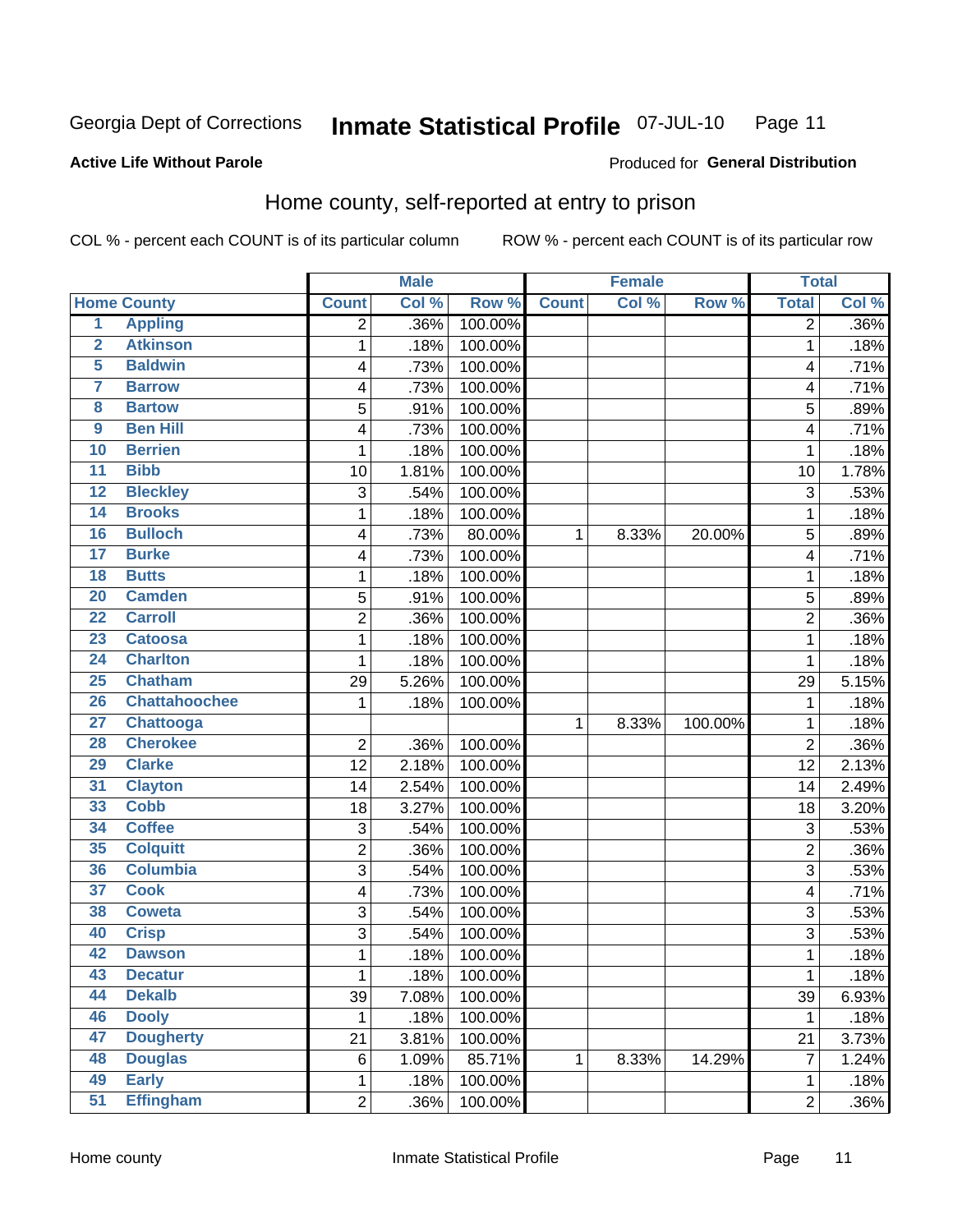#### **Inmate Statistical Profile 07-JUL-10** Page 12

#### **Active Life Without Parole**

#### Produced for General Distribution

## Home county, self-reported at entry to prison

COL % - percent each COUNT is of its particular column

|                 |                    |                  | <b>Male</b> |         |              | <b>Female</b> |        | <b>Total</b>   |         |
|-----------------|--------------------|------------------|-------------|---------|--------------|---------------|--------|----------------|---------|
|                 | <b>Home County</b> | <b>Count</b>     | Col %       | Row %   | <b>Count</b> | Col %         | Row %  | <b>Total</b>   | Col %   |
| 52              | <b>Elbert</b>      | $\overline{3}$   | .54%        | 100.00% |              |               |        | 3              | .53%    |
| 53              | <b>Emanuel</b>     | $\mathbf 1$      | .18%        | 100.00% |              |               |        | 1              | .18%    |
| 56              | <b>Fayette</b>     | 3                | .54%        | 100.00% |              |               |        | 3              | .53%    |
| 57              | <b>Floyd</b>       | 7                | 1.27%       | 100.00% |              |               |        | 7              | 1.24%   |
| 58              | <b>Forsyth</b>     | $\mathbf 1$      | .18%        | 100.00% |              |               |        | 1              | .18%    |
| 59              | <b>Franklin</b>    | $\overline{2}$   | .36%        | 100.00% |              |               |        | $\overline{2}$ | .36%    |
| 60              | <b>Fulton</b>      | 76               | 13.79%      | 98.70%  | 1            | 8.33%         | 1.30%  | 77             | 13.68%  |
| 61              | <b>Gilmer</b>      | 1                | .18%        | 100.00% |              |               |        | 1              | .18%    |
| 63              | <b>Glynn</b>       | 12               | 2.18%       | 100.00% |              |               |        | 12             | 2.13%   |
| 66              | <b>Greene</b>      | $\mathbf 1$      | .18%        | 100.00% |              |               |        | 1              | .18%    |
| 67              | <b>Gwinnett</b>    | $\boldsymbol{9}$ | 1.63%       | 100.00% |              |               |        | 9              | 1.60%   |
| 68              | <b>Habersham</b>   | $\mathbf 1$      | .18%        | 100.00% |              |               |        | 1              | .18%    |
| 69              | <b>Hall</b>        | 8                | 1.45%       | 88.89%  | 1            | 8.33%         | 11.11% | 9              | 1.60%   |
| 70              | <b>Hancock</b>     | $\overline{c}$   | .36%        | 100.00% |              |               |        | $\overline{c}$ | .36%    |
| $\overline{71}$ | <b>Haralson</b>    | $\overline{c}$   | .36%        | 100.00% |              |               |        | $\overline{2}$ | .36%    |
| $\overline{72}$ | <b>Harris</b>      | $\mathbf 1$      | .18%        | 50.00%  | 1            | 8.33%         | 50.00% | $\overline{2}$ | .36%    |
| $\overline{73}$ | <b>Hart</b>        | $\overline{2}$   | .36%        | 100.00% |              |               |        | $\overline{2}$ | .36%    |
| 75              | <b>Henry</b>       | 3                | .54%        | 100.00% |              |               |        | 3              | .53%    |
| 76              | <b>Houston</b>     | $\overline{7}$   | 1.27%       | 100.00% |              |               |        | 7              | 1.24%   |
| 78              | <b>Jackson</b>     | 5                | .91%        | 100.00% |              |               |        | 5              | .89%    |
| 80              | <b>Jeff Davis</b>  | $\mathbf 1$      | .18%        | 100.00% |              |               |        | 1              | .18%    |
| 81              | <b>Jefferson</b>   | $\mathbf 1$      | .18%        | 100.00% |              |               |        | 1              | .18%    |
| 82              | <b>Jenkins</b>     | $\overline{c}$   | .36%        | 100.00% |              |               |        | $\overline{c}$ | .36%    |
| 87              | <b>Laurens</b>     | 4                | .73%        | 100.00% |              |               |        | 4              | .71%    |
| 88              | Lee                | $\mathbf 1$      | .18%        | 100.00% |              |               |        | 1              | .18%    |
| 89              | <b>Liberty</b>     | 6                | 1.09%       | 100.00% |              |               |        | 6              | 1.07%   |
| 90              | <b>Lincoln</b>     | $\mathbf 1$      | .18%        | 100.00% |              |               |        | 1              | .18%    |
| 91              | Long               | $\mathbf{1}$     | .18%        | 100.00% |              |               |        | 1              | .18%    |
| 92              | <b>Lowndes</b>     | 4                | .73%        | 100.00% |              |               |        | 4              | .71%    |
| 96              | <b>Marion</b>      | $\mathbf 1$      | .18%        | 100.00% |              |               |        | 1              | .18%    |
| 97              | <b>Mcduffie</b>    | $\overline{2}$   | .36%        | 100.00% |              |               |        | $\overline{c}$ | $.36\%$ |
| 98              | <b>Mcintosh</b>    | 2                | .36%        | 100.00% |              |               |        | $\overline{c}$ | $.36\%$ |
| 100             | <b>Miller</b>      | $\mathbf{1}$     | .18%        | 100.00% |              |               |        | 1              | .18%    |
| 101             | <b>Mitchell</b>    | $\mathbf 1$      | .18%        | 100.00% |              |               |        | 1              | .18%    |
| 102             | <b>Monroe</b>      | $\mathbf 1$      | .18%        | 100.00% |              |               |        | 1              | .18%    |
| 104             | <b>Morgan</b>      | $\mathbf{1}$     | .18%        | 100.00% |              |               |        | 1              | .18%    |
| 106             | <b>Muscogee</b>    | 15               | 2.72%       | 100.00% |              |               |        | 15             | 2.66%   |
| 107             | <b>Newton</b>      | $\overline{2}$   | .36%        | 66.67%  | $\mathbf 1$  | 8.33%         | 33.33% | $\overline{3}$ | .53%    |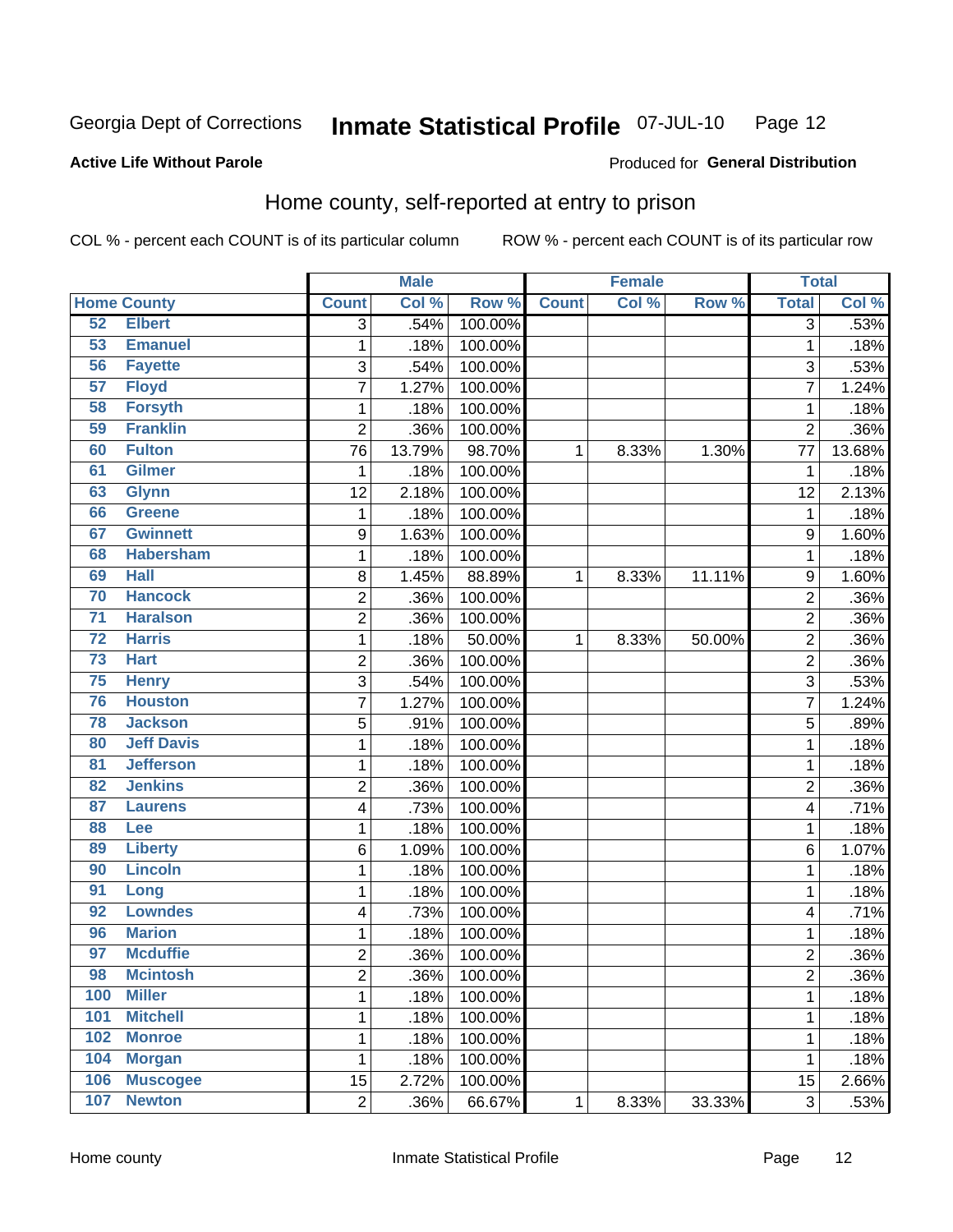#### **Inmate Statistical Profile 07-JUL-10** Page 13

#### **Active Life Without Parole**

## Produced for General Distribution

## Home county, self-reported at entry to prison

COL % - percent each COUNT is of its particular column

|                    |                      | <b>Male</b>    |       | <b>Female</b> |                 |       | <b>Total</b> |                |       |
|--------------------|----------------------|----------------|-------|---------------|-----------------|-------|--------------|----------------|-------|
| <b>Home County</b> |                      | <b>Count</b>   | Col % | Row %         | <b>Count</b>    | Col % | Row %        | <b>Total</b>   | Col % |
| 109                | <b>Oglethorpe</b>    | $\overline{2}$ | .36%  | 100.00%       |                 |       |              | $\overline{2}$ | .36%  |
| 110                | <b>Paulding</b>      | 2              | .36%  | 66.67%        | 1               | 8.33% | 33.33%       | 3              | .53%  |
| 113                | <b>Pierce</b>        | $\overline{2}$ | .36%  | 100.00%       |                 |       |              | $\overline{2}$ | .36%  |
| 114                | <b>Pike</b>          | 3              | .54%  | 75.00%        | 1               | 8.33% | 25.00%       | 4              | .71%  |
| 115                | <b>Polk</b>          | $\overline{c}$ | .36%  | 100.00%       |                 |       |              | $\overline{2}$ | .36%  |
| 117                | <b>Putnam</b>        | 3              | .54%  | 100.00%       |                 |       |              | 3              | .53%  |
| 119                | <b>Rabun</b>         | $\mathbf{1}$   | .18%  | 100.00%       |                 |       |              | 1              | .18%  |
| 120                | <b>Randolph</b>      | 2              | .36%  | 100.00%       |                 |       |              | $\overline{2}$ | .36%  |
| $\overline{121}$   | <b>Richmond</b>      | 20             | 3.63% | 95.24%        | 1               | 8.33% | 4.76%        | 21             | 3.73% |
| 122                | <b>Rockdale</b>      | $\overline{c}$ | .36%  | 100.00%       |                 |       |              | $\overline{2}$ | .36%  |
| 125                | <b>Seminole</b>      | 1              | .18%  | 100.00%       |                 |       |              | 1              | .18%  |
| 126                | <b>Spalding</b>      | 7              | 1.27% | 100.00%       |                 |       |              | 7              | 1.24% |
| 127                | <b>Stephens</b>      | $\overline{2}$ | .36%  | 100.00%       |                 |       |              | $\overline{2}$ | .36%  |
| 129                | <b>Sumter</b>        | 1              | .18%  | 100.00%       |                 |       |              | 1              | .18%  |
| 132                | <b>Tattnall</b>      | 1              | .18%  | 100.00%       |                 |       |              | 1              | .18%  |
| 134                | <b>Telfair</b>       | 1              | .18%  | 100.00%       |                 |       |              | 1              | .18%  |
| 136                | <b>Thomas</b>        | 4              | .73%  | 100.00%       |                 |       |              | 4              | .71%  |
| 137                | <b>Tift</b>          | 4              | .73%  | 100.00%       |                 |       |              | 4              | .71%  |
| 138                | <b>Toombs</b>        | 9              | 1.63% | 100.00%       |                 |       |              | 9              | 1.60% |
| 142                | <b>Turner</b>        | 1              | .18%  | 100.00%       |                 |       |              | 1              | .18%  |
| 144                | <b>Union</b>         | 1              | .18%  | 100.00%       |                 |       |              | 1              | .18%  |
| 145                | <b>Upson</b>         | 2              | .36%  | 100.00%       |                 |       |              | $\overline{2}$ | .36%  |
| 146                | <b>Walker</b>        | $\overline{c}$ | .36%  | 66.67%        | 1               | 8.33% | 33.33%       | 3              | .53%  |
| 147                | <b>Walton</b>        | 3              | .54%  | 100.00%       |                 |       |              | 3              | .53%  |
| 148                | <b>Ware</b>          | 6              | 1.09% | 100.00%       |                 |       |              | 6              | 1.07% |
| 150                | <b>Washington</b>    | 3              | .54%  | 100.00%       |                 |       |              | 3              | .53%  |
| 151                | <b>Wayne</b>         | $\overline{2}$ | .36%  | 100.00%       |                 |       |              | $\overline{2}$ | .36%  |
| 155                | <b>Whitfield</b>     | 3              | .54%  | 100.00%       |                 |       |              | 3              | .53%  |
| 158                | <b>Wilkinson</b>     | 1              | .18%  | 100.00%       |                 |       |              | 1              | .18%  |
| 160                | <b>Unknown</b>       | 45             | 8.17% | 97.83%        | 1               | 8.33% | 2.17%        | 46             | 8.17% |
|                    | <b>Total Rported</b> | 551            | 100%  | 97.87%        | $\overline{12}$ | 100%  | 2.13%        | 563            | 100%  |

| eported:                    | - -<br>-- |                          | າເ<br>∠ง |
|-----------------------------|-----------|--------------------------|----------|
| ota                         | con       | $\overline{\phantom{0}}$ | 502      |
| $\sim$ $\sim$ $\sim$ $\sim$ | JUV       |                          | ◡◡▵      |

| <b>Mode</b> | ∙ultor | <b>Walker</b> | ultor |  |
|-------------|--------|---------------|-------|--|
| $\cdots$    |        |               |       |  |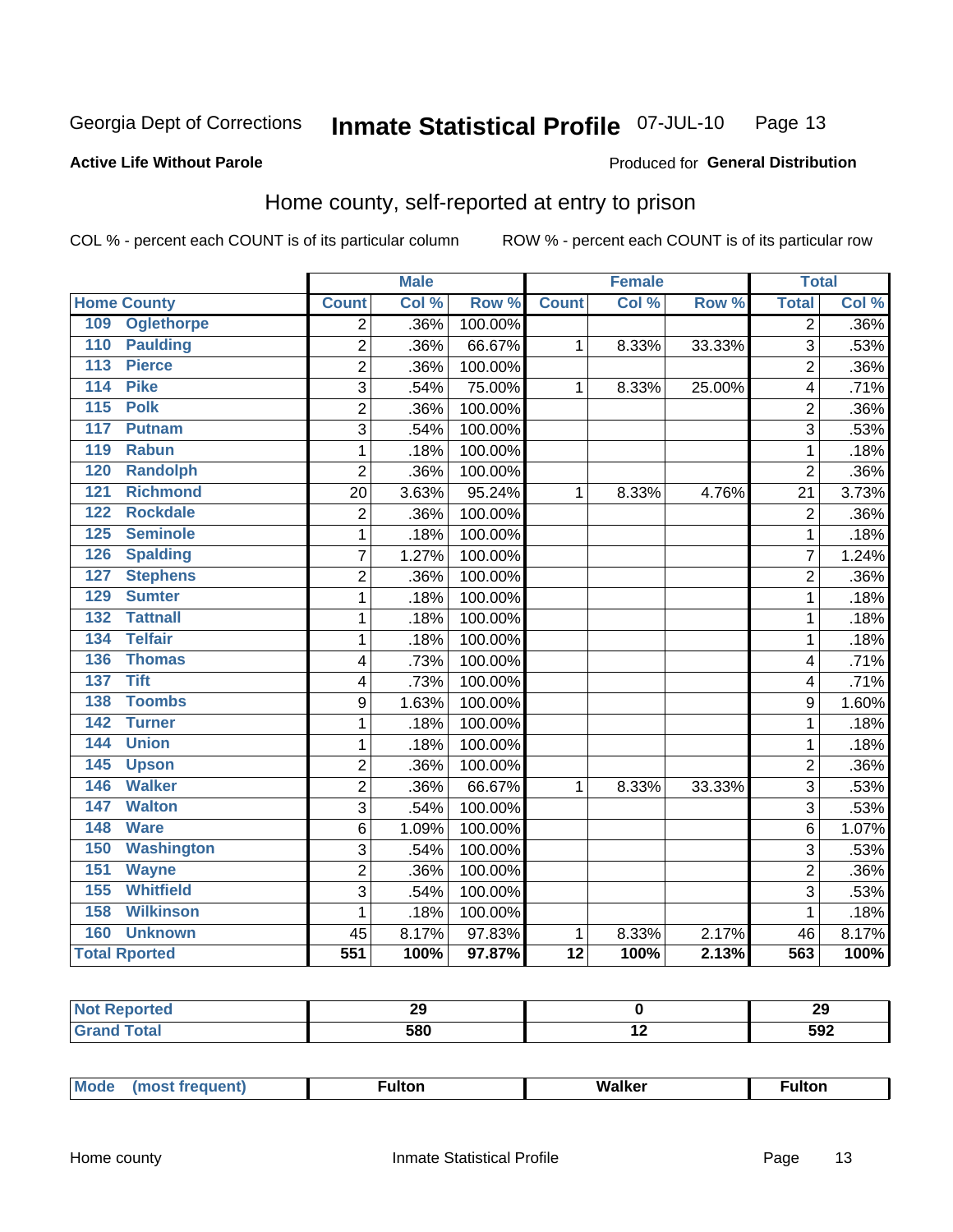#### Inmate Statistical Profile 07-JUL-10 Page 14

#### **Active Life Without Parole**

#### **Produced for General Distribution**

## Socioeconomic class, self-reported at entry to prison

COL % - percent each COUNT is of its particular column

|                       |              | <b>Male</b> |            |              | <b>Female</b> |       |       | <b>Total</b> |
|-----------------------|--------------|-------------|------------|--------------|---------------|-------|-------|--------------|
| Socioeconomic Class   | <b>Count</b> | Col %       | Row %      | <b>Count</b> | Col %         | Row % | Total | Col %        |
| <b>Welfare</b>        | 32           | 6.19%       | 100.00%    |              |               |       | 32    | 6.08%        |
| <b>Occ Employ</b>     | 23           | 4.45%       | $100.00\%$ |              |               |       | 23    | 4.37%        |
| <b>Minimum Std</b>    | 265          | 51.26%      | $99.62\%$  |              | $11.11\%$     | .38%  | 266   | 50.57%       |
| <b>Middle</b>         | 197          | 38.10%      | 96.10%     | 8            | 88.89%        | 3.90% | 205   | 38.97%       |
| <b>Total Reported</b> | 517          | 100%        | 98.29%     |              | 100%          | 1.71% | 526   | 100%         |

|       | r.<br>v | oc                |
|-------|---------|-------------------|
| _____ | 580     | <b>FAQ</b><br>JJL |

|  | Mo | Minin<br>Std<br>$- - - -$ | <b>Middle</b> | Min<br>Std<br>. |
|--|----|---------------------------|---------------|-----------------|
|--|----|---------------------------|---------------|-----------------|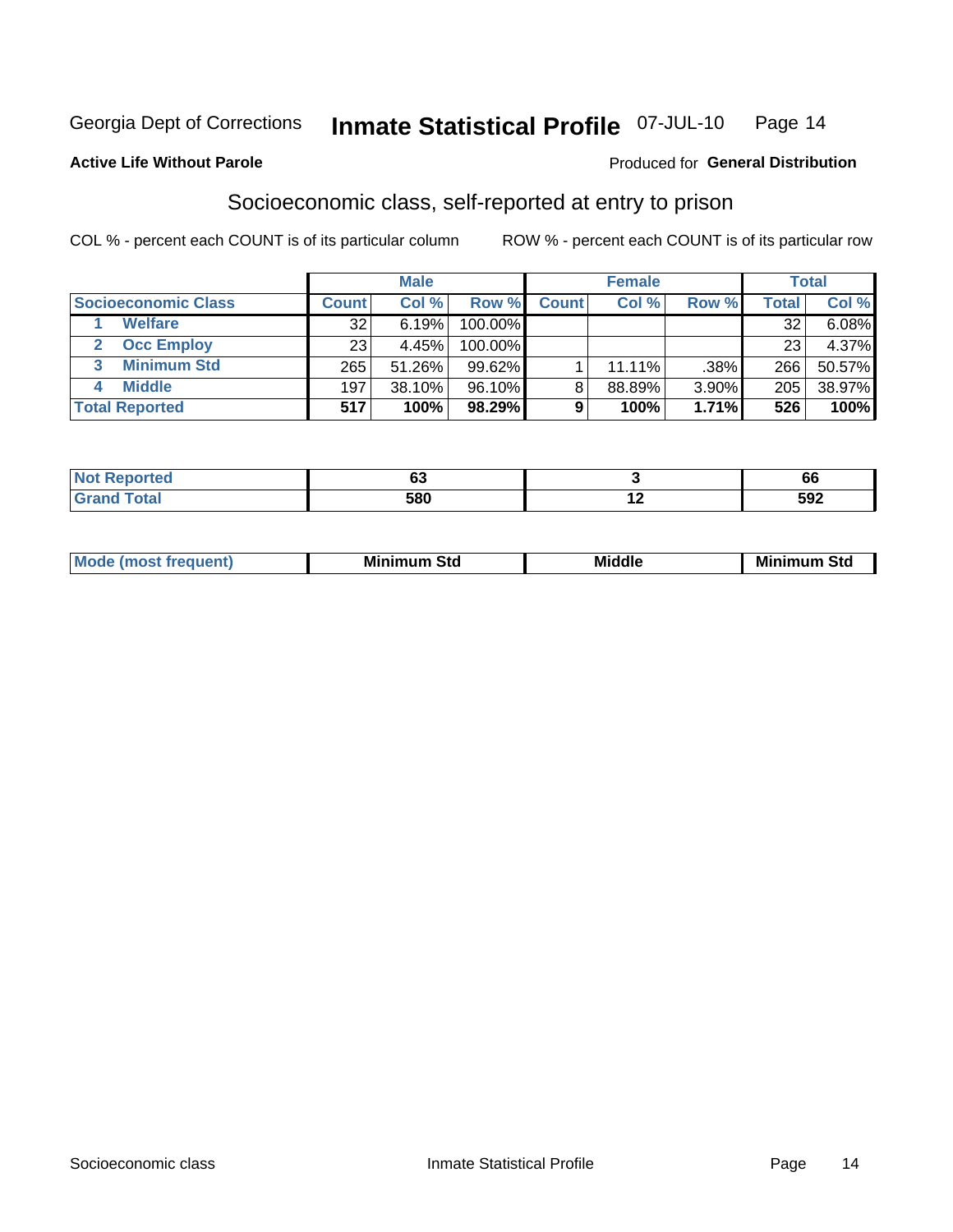#### Inmate Statistical Profile 07-JUL-10 Page 15

#### **Active Life Without Parole**

#### Produced for General Distribution

## Environment to age 16, self-reported at entry to prison

COL % - percent each COUNT is of its particular column

|                                    |              | <b>Male</b> |         |                | <b>Female</b> |        |       | <b>Total</b> |
|------------------------------------|--------------|-------------|---------|----------------|---------------|--------|-------|--------------|
| <b>Environment to age 16</b>       | <b>Count</b> | Col %       | Row %   | <b>Count</b>   | Col %         | Row %  | Total | Col %        |
| <b>Rural/Farm</b>                  | 11           | $2.08\%$    | 100.00% |                |               |        |       | 2.04%        |
| <b>Rural/Nfarm</b><br>$\mathbf{2}$ | 23           | 4.36%       | 85.19%  |                | 40.00%        | 14.81% | 27    | 5.02%        |
| 3 S.M.S.A                          | 218          | 41.29%      | 99.54%  |                | 10.00%        | .46%   | 219   | 40.71%       |
| <b>Urban</b><br>4                  | 112          | 21.21%      | 97.39%  | 3 <sub>1</sub> | 30.00%        | 2.61%  | 115   | 21.38%       |
| 5 Small Town                       | 164          | 31.06%      | 98.80%  | 2              | 20.00%        | 1.20%  | 166   | 30.86%       |
| <b>Total Reported</b>              | 528          | 100%        | 98.14%  | 10             | 100%          | 1.86%  | 538   | 100%         |

| Reported<br><b>NOT</b> | ◡▵  |     | n   |
|------------------------|-----|-----|-----|
| uar                    | 580 | . . | 592 |

| Mo | M<br>______ | <b>17516</b><br><b>Ifarm</b><br>. | -<br>M<br>_____ |
|----|-------------|-----------------------------------|-----------------|
|    |             |                                   |                 |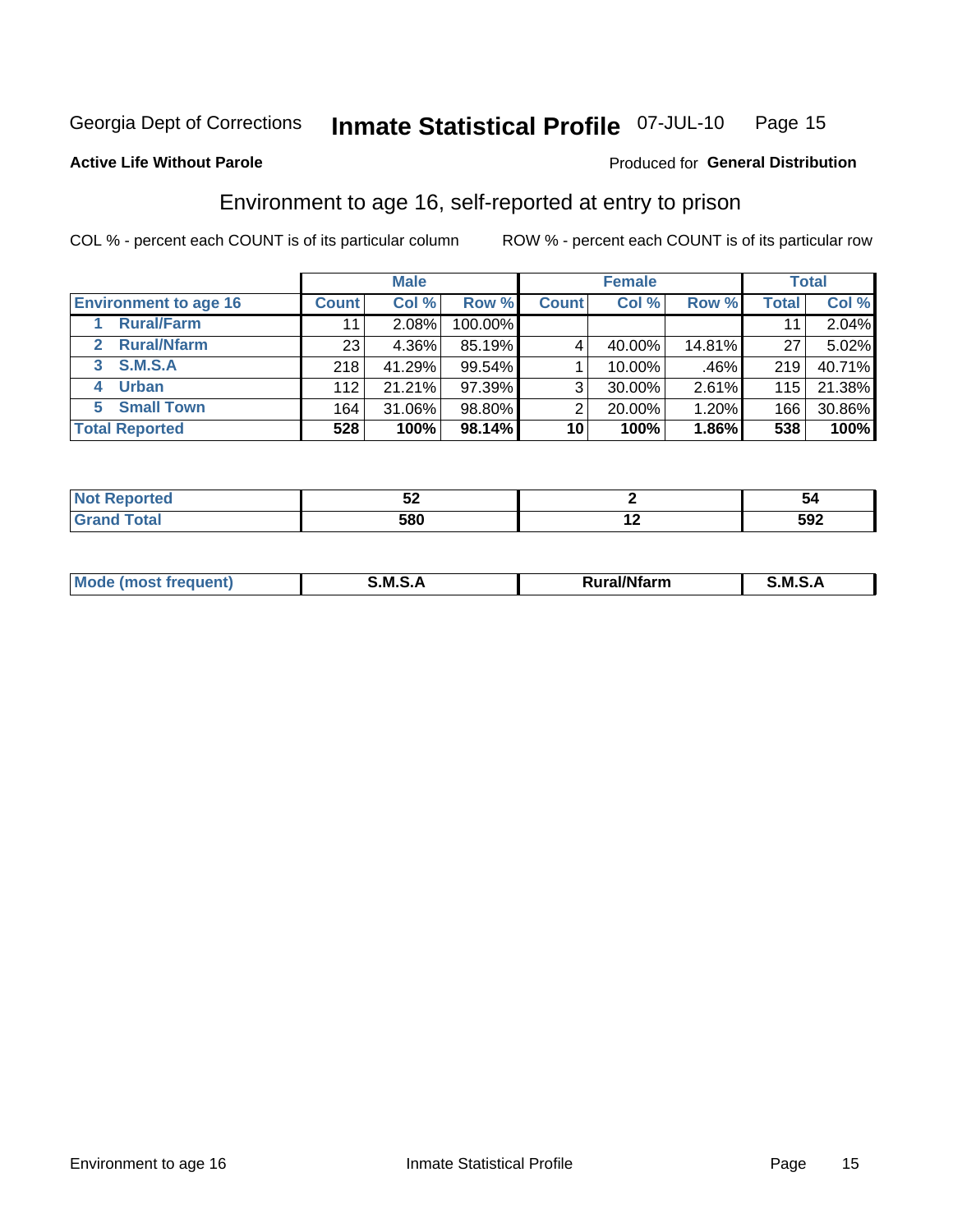#### Inmate Statistical Profile 07-JUL-10 Page 16

#### **Active Life Without Parole**

#### Produced for General Distribution

## Guardian status to age 16, self-reported at entry to prison

COL % - percent each COUNT is of its particular column

|                                  |                 | <b>Male</b> |         |              | <b>Female</b> |       |                 | <b>Total</b> |
|----------------------------------|-----------------|-------------|---------|--------------|---------------|-------|-----------------|--------------|
| <b>Guardian Status To Age 16</b> | <b>Count</b>    | Col %       | Row %   | <b>Count</b> | Col %         | Row % | <b>Total</b>    | Col %        |
| 2 Father Only                    | 11              | 2.56%       | 100.00% |              |               |       | 11              | 2.52%        |
| <b>3 Both Parents</b>            | 181             | 42.09%      | 97.31%  | 5            | 71.43%        | 2.69% | 186             | 42.56%       |
| <b>4 Mother Only</b>             | 169             | 39.30%      | 99.41%  |              | 14.29%        | .59%  | 170             | 38.90%       |
| <b>6 Oth Female</b>              | 14 <sub>1</sub> | 3.26%       | 100.00% |              |               |       | 14 <sub>1</sub> | 3.20%        |
| <b>7 Oth Male</b>                | 4               | .93%        | 100.00% |              |               |       | 4               | $.92\%$      |
| 8 Step-Parents                   | 12              | 2.79%       | 100.00% |              |               |       | 12              | 2.75%        |
| 9 Foster Home                    | 10              | 2.33%       | 100.00% |              |               |       | 10              | 2.29%        |
| <b>10 Grand Parents</b>          | 29              | 6.74%       | 96.67%  |              | 14.29%        | 3.33% | 30              | 6.86%        |
| <b>Total Reported</b>            | 430             | 100%        | 98.4%   |              | 100%          | 1.6%  | 437             | 100%         |

| ted   | 50  |     | - - -<br>טטו |
|-------|-----|-----|--------------|
| Total | 580 | . . | 592          |

| <b>Mode (most frequent)</b> | <b>Both Parents</b> | <b>Both Parents</b> | <b>Both Parents</b> |
|-----------------------------|---------------------|---------------------|---------------------|
|                             |                     |                     |                     |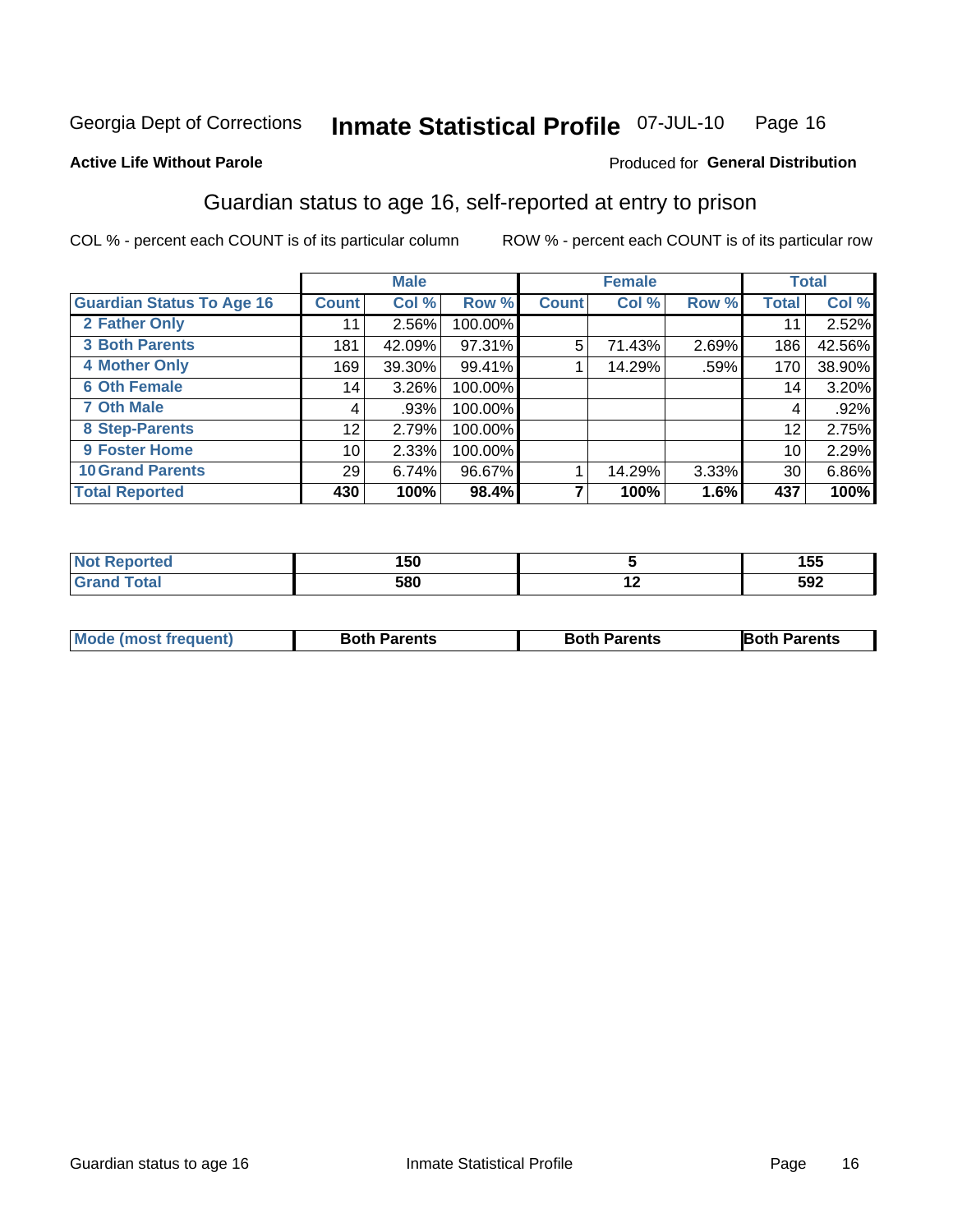#### Inmate Statistical Profile 07-JUL-10 Page 17

#### **Active Life Without Parole**

#### Produced for General Distribution

## Employment status before prison, self-reported at entry to prison

COL % - percent each COUNT is of its particular column

|                                  |                 | <b>Male</b> |         |              | <b>Female</b> |       |       | <b>Total</b> |
|----------------------------------|-----------------|-------------|---------|--------------|---------------|-------|-------|--------------|
| <b>Employment Status</b>         | <b>Count</b>    | Col %       | Row %   | <b>Count</b> | Col %         | Row % | Total | Col %        |
| <b>Full Time</b>                 | 279             | 55.25%      | 98.24%  | 5            | 71.43%        | 1.76% | 284   | 55.47%       |
| <b>Part Time</b><br>$\mathbf{2}$ | 30 <sup>1</sup> | 5.94%       | 100.00% |              |               |       | 30    | 5.86%        |
| Unempl $<$ 6m<br>3               | 51              | 10.10%      | 98.08%  |              | 14.29%        | 1.92% | 52    | 10.16%       |
| Unempl > 6m<br>4                 | 84              | 16.63%      | 98.82%  |              | 14.29%        | 1.18% | 85    | 16.60%       |
| <b>Never Workd</b><br>5          | 36              | 7.13%       | 100.00% |              |               |       | 36    | 7.03%        |
| <b>Student</b><br>6              | 4               | .79%        | 100.00% |              |               |       | 4     | .78%         |
| <b>Incapable</b>                 | 21              | 4.16%       | 100.00% |              |               |       | 21    | 4.10%        |
| <b>Total Reported</b>            | 505             | 100%        | 98.63%  |              | 100%          | 1.37% | 512   | 100%         |

| тес. | --<br>$\sim$ |     | 80  |
|------|--------------|-----|-----|
|      | 580          | . . | 592 |

| Mc | ∴ull | ----<br>ıme<br>w |
|----|------|------------------|
|    |      |                  |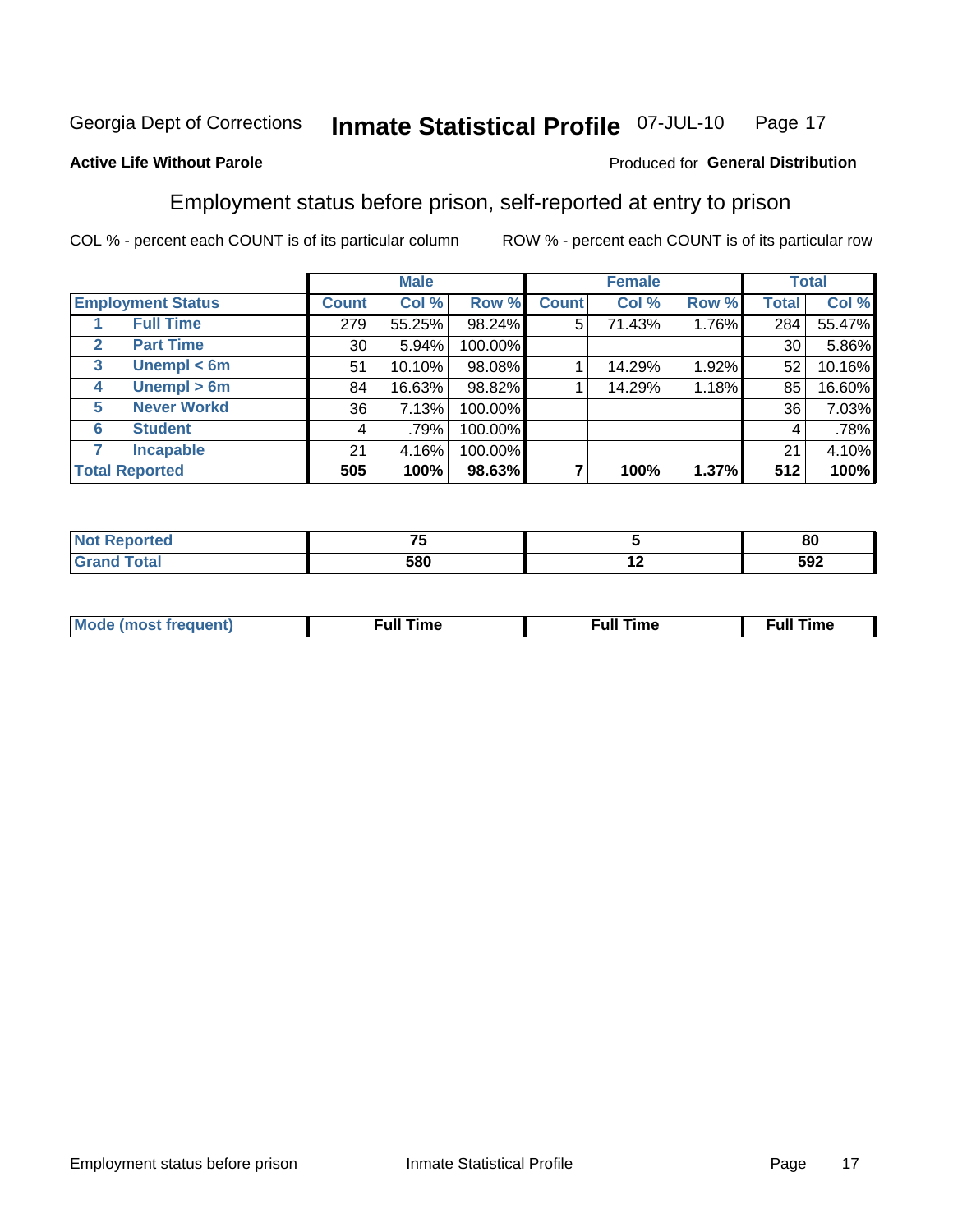#### Inmate Statistical Profile 07-JUL-10 Page 18

#### **Active Life Without Parole**

Produced for General Distribution

### Age at admission

COL % - percent each COUNT is of its particular column

|                         |                | <b>Male</b> |         |              | <b>Female</b> |         |                | <b>Total</b> |
|-------------------------|----------------|-------------|---------|--------------|---------------|---------|----------------|--------------|
| <b>Age At Admission</b> | <b>Count</b>   | Col %       | Row %   | <b>Count</b> | Col %         | Row %   | <b>Total</b>   | Col %        |
| 15                      | 1              | 0.17%       | 100.00% |              |               |         | 1              | 0.17%        |
| 16                      | 1              | 0.17%       | 100.00% |              |               |         | $\mathbf{1}$   | 0.17%        |
| $\overline{17}$         | 2              | 0.34%       | 100.00% |              |               |         | $\overline{2}$ | 0.34%        |
| 18                      | 4              | 0.69%       | 100.00% |              |               |         | 4              | 0.68%        |
| $\overline{19}$         | 11             | 1.90%       | 100.00% |              |               |         | 11             | 1.86%        |
| $\overline{20}$         | 8              | 1.38%       | 88.89%  | 1            | 8.33%         | 11.11%  | 9              | 1.52%        |
| $\overline{21}$         | 18             | 3.10%       | 100.00% |              |               |         | 18             | 3.04%        |
| $\overline{22}$         | 26             | 4.48%       | 100.00% |              |               |         | 26             | 4.39%        |
| $\overline{23}$         | 18             | 3.10%       | 94.74%  | 1            | 8.33%         | 5.26%   | 19             | 3.21%        |
| $\overline{24}$         | 18             | 3.10%       | 100.00% |              |               |         | 18             | 3.04%        |
| $\overline{25}$         | 19             | 3.28%       | 95.00%  | 1            | 8.33%         | 5.00%   | 20             | 3.38%        |
| 26                      | 22             | 3.79%       | 100.00% |              |               |         | 22             | 3.72%        |
| $\overline{27}$         | 21             | 3.62%       | 95.45%  | 1            | 8.33%         | 4.55%   | 22             | 3.72%        |
| 28                      | 20             | 3.45%       | 100.00% |              |               |         | 20             | 3.38%        |
| 29                      | 23             | 3.97%       | 100.00% |              |               |         | 23             | 3.89%        |
| 30                      | 18             | 3.10%       | 100.00% |              |               |         | 18             | 3.04%        |
| $\overline{31}$         | 21             | 3.62%       | 100.00% |              |               |         | 21             | 3.55%        |
| 32                      | 23             | 3.97%       | 95.83%  | 1            | 8.33%         | 4.17%   | 24             | 4.05%        |
| 33                      | 16             | 2.76%       | 100.00% |              |               |         | 16             | 2.70%        |
| 34                      | 13             | 2.24%       | 100.00% |              |               |         | 13             | 2.20%        |
| 35                      | 19             | 3.28%       | 95.00%  | 1            | 8.33%         | 5.00%   | 20             | 3.38%        |
| 36                      | 32             | 5.52%       | 100.00% |              |               |         | 32             | 5.41%        |
| $\overline{37}$         | 21             | 3.62%       | 100.00% |              |               |         | 21             | 3.55%        |
| 38                      | 18             | 3.10%       | 100.00% |              |               |         | 18             | 3.04%        |
| 39                      | 17             | 2.93%       | 100.00% |              |               |         | 17             | 2.87%        |
| 40                      | 13             | 2.24%       | 100.00% |              |               |         | 13             | 2.20%        |
| 41                      | 21             | 3.62%       | 100.00% |              |               |         | 21             | 3.55%        |
| 42                      | 17             | 2.93%       | 100.00% |              |               |         | 17             | 2.87%        |
| 43                      | 13             | 2.24%       | 100.00% |              |               |         | 13             | 2.20%        |
| 44                      | 9              | 1.55%       | 90.00%  | 1            | 8.33%         | 10.00%  | 10             | 1.69%        |
| 45                      | 13             | 2.24%       | 100.00% |              |               |         | 13             | 2.20%        |
| 46                      | 13             | 2.24%       | 86.67%  | 2            | 16.67%        | 13.33%  | 15             | 2.53%        |
| 47                      | 10             | 1.72%       | 90.91%  | 1            | 8.33%         | 9.09%   | 11             | 1.86%        |
| 48                      | 10             | 1.72%       | 90.91%  | 1            | 8.33%         | 9.09%   | 11             | 1.86%        |
| 49                      | 10             | 1.72%       | 100.00% |              |               |         | 10             | 1.69%        |
| 50                      | 4              | 0.69%       | 100.00% |              |               |         | 4              | 0.68%        |
| $\overline{51}$         | 4              | 0.69%       | 100.00% |              |               |         | 4              | 0.68%        |
| 52                      | 6              | 1.03%       | 100.00% |              |               |         | 6              | 1.01%        |
| 53                      |                |             |         | 1            | 8.33%         | 100.00% | 1              | 0.17%        |
| 54                      | $\overline{2}$ | 0.34%       | 100.00% |              |               |         | $\overline{2}$ | 0.34%        |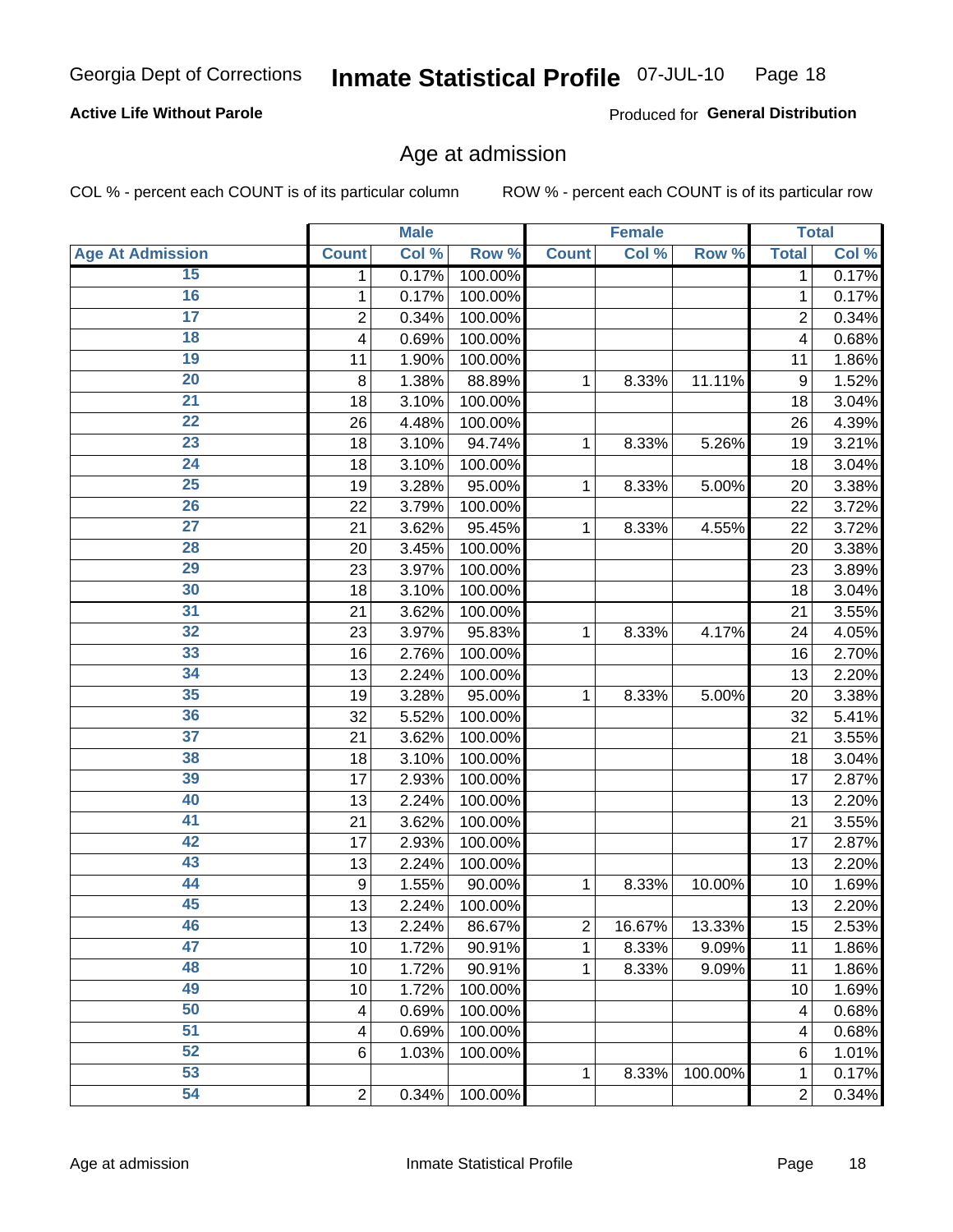#### Inmate Statistical Profile 07-JUL-10 Page 19

#### **Active Life Without Parole**

Produced for General Distribution

### Age at admission

COL % - percent each COUNT is of its particular column

|                         |              | <b>Male</b> |         |              | <b>Female</b> |       |              | <b>Total</b> |
|-------------------------|--------------|-------------|---------|--------------|---------------|-------|--------------|--------------|
| <b>Age At Admission</b> | <b>Count</b> | Col %       | Row %   | <b>Count</b> | Col %         | Row % | <b>Total</b> | Col %        |
| 55                      |              | 0.17%       | 100.00% |              |               |       |              | 0.17%        |
| 56                      | 4            | 0.69%       | 100.00% |              |               |       | 4            | 0.68%        |
| 57                      | 6            | 1.03%       | 100.00% |              |               |       | 6            | 1.01%        |
| 58                      | 2            | 0.34%       | 100.00% |              |               |       | 2            | 0.34%        |
| 60                      | 2            | 0.34%       | 100.00% |              |               |       | 2            | 0.34%        |
| 62                      |              | 0.17%       | 100.00% |              |               |       |              | 0.17%        |
| 63                      |              | 0.17%       | 100.00% |              |               |       |              | 0.17%        |
| 64                      | 3            | 0.52%       | 100.00% |              |               |       | 3            | 0.51%        |
| 65                      |              | 0.17%       | 100.00% |              |               |       |              | 0.17%        |
| 66                      |              | 0.17%       | 100.00% |              |               |       |              | 0.17%        |
| 67                      |              | 0.17%       | 100.00% |              |               |       |              | 0.17%        |
| 69                      |              | 0.17%       | 100.00% |              |               |       |              | 0.17%        |
| 71                      |              | 0.17%       | 100.00% |              |               |       |              | 0.17%        |
| <b>Total Reported</b>   | 580          | 100%        | 97.97%  | 12           | 100%          | 2.03% | 592          | 100%         |

| <b>Reported</b>        |     |     |     |
|------------------------|-----|-----|-----|
| <b>c</b> otal<br>Grand | 580 | . . | 592 |

| <b>Mean</b><br>(average) | 34.47 | 37.17 | 34.52 |
|--------------------------|-------|-------|-------|
| <b>Median (middle)</b>   | 33.5  | 39.5  | 34    |
| Mode<br>(most frequent)  | 36    | 46    | 36    |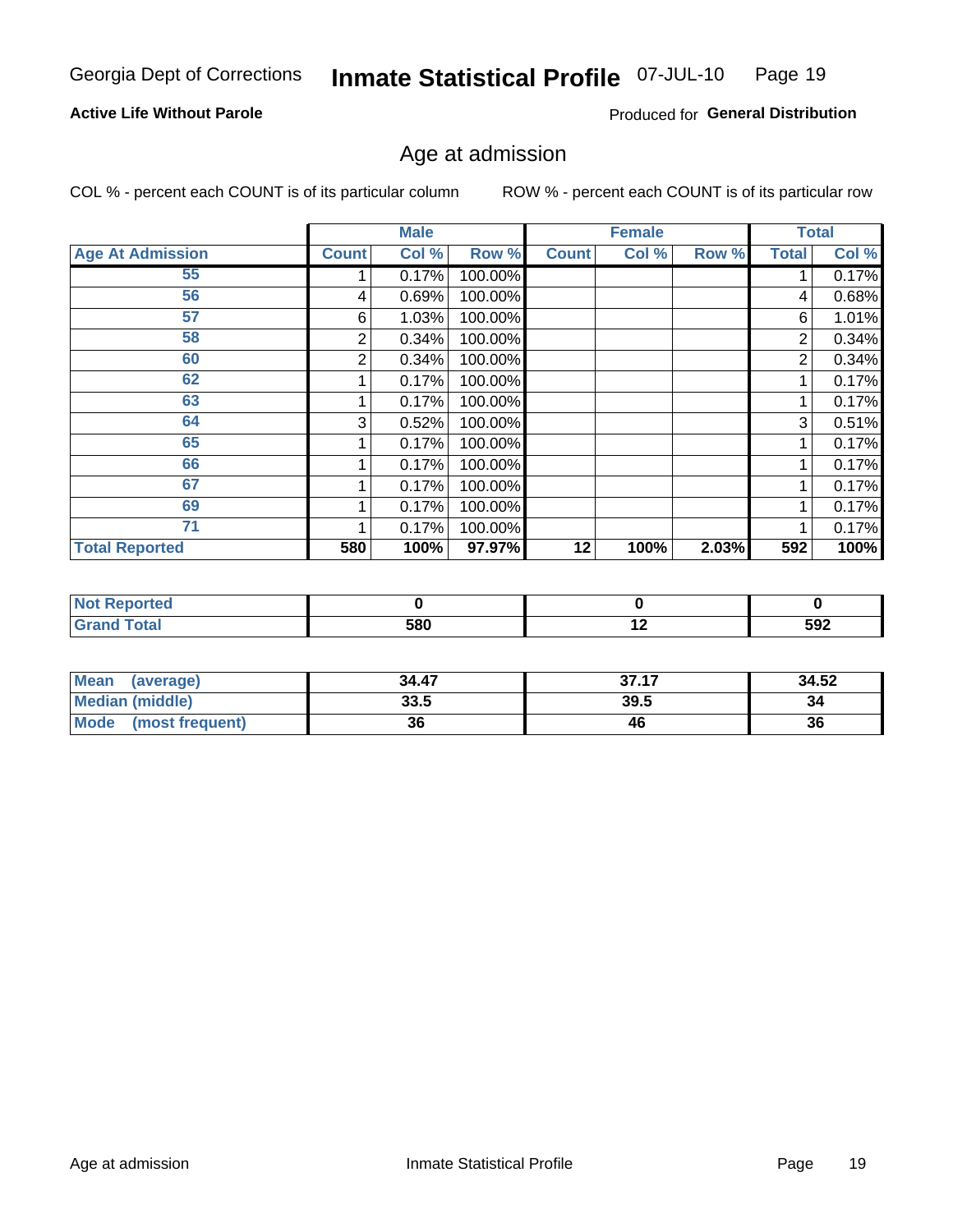#### Inmate Statistical Profile 07-JUL-10 Page 20

#### **Active Life Without Parole**

#### Produced for General Distribution

### Height, measured at entry to prison

COL % - percent each COUNT is of its particular column

|                       |              | <b>Male</b> |         |             | <b>Female</b> |          |         | Total     |
|-----------------------|--------------|-------------|---------|-------------|---------------|----------|---------|-----------|
| <b>Height</b>         | <b>Count</b> | Col %       |         | Row % Count | Col %         | Row %    | Total I | Col %     |
| 5'10''                | 83           | $50.92\%$   | 100.00% |             |               |          |         | 83 50.92% |
| 5'11''                | 80           | 49.08%      | 100.00% |             |               |          |         | 80 49.08% |
| <b>Total Reported</b> | 163          | 100%        | 100.00% |             |               | $0.00\%$ | 163     | $100\%$   |

| <b>No</b>                    |            | . .                      | .   |
|------------------------------|------------|--------------------------|-----|
| тео                          |            |                          | 443 |
| <b>Total</b><br>Gra<br>----- | con<br>וסי | $\overline{\phantom{a}}$ | 592 |

| <b>Mean</b><br>(average)       | 5'10" | ,,,         | 5'10"  |
|--------------------------------|-------|-------------|--------|
| Median (middle)                | 5'10" |             | 5'10'' |
| <b>Mode</b><br>(most frequent) | 5'10" | <b>Null</b> | 5'10"  |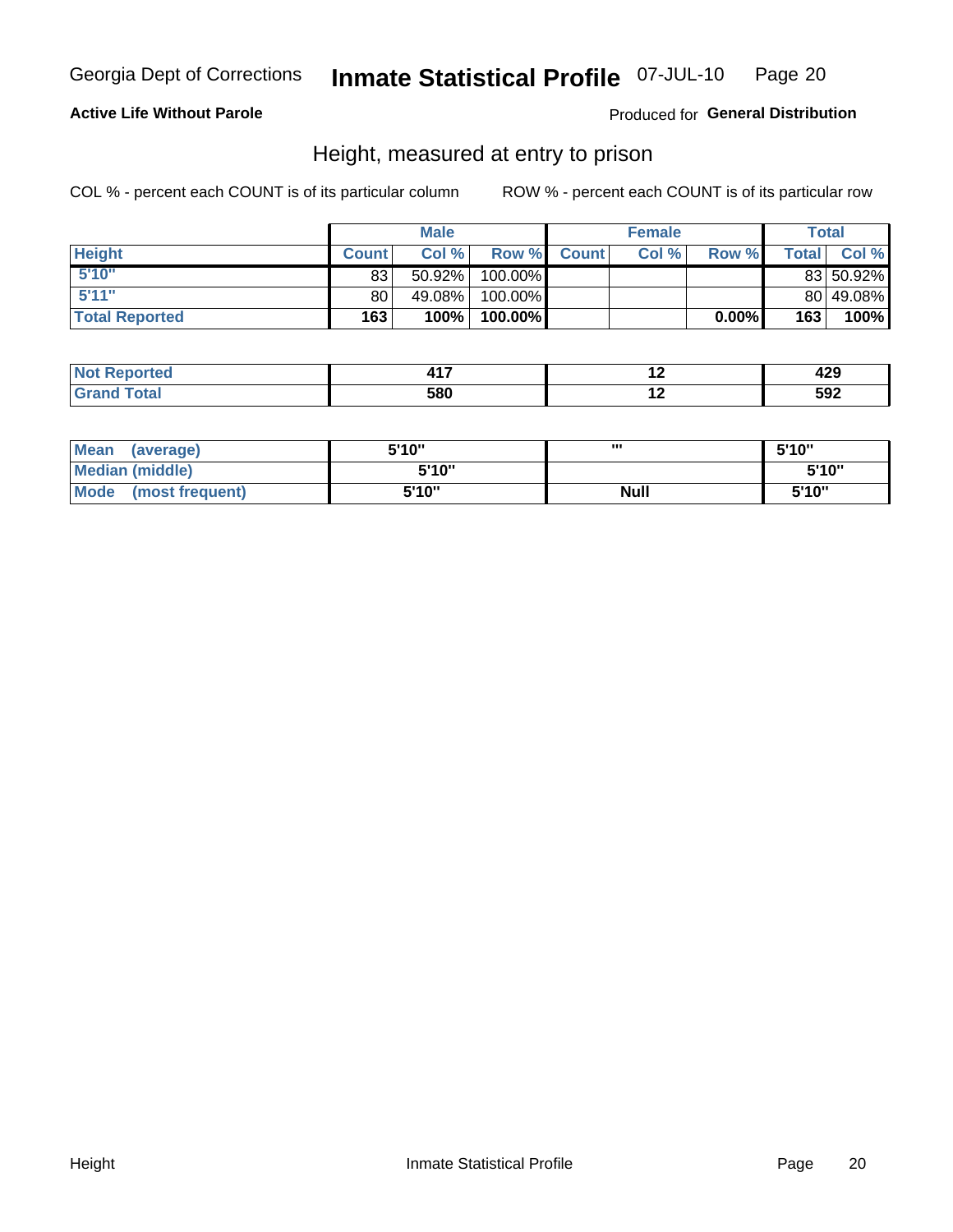#### Inmate Statistical Profile 07-JUL-10 Page 21

#### **Active Life Without Parole**

#### Produced for General Distribution

## Weight, measured at entry to prison

COL % - percent each COUNT is of its particular column

|                       |                | <b>Male</b> |         |                | <b>Female</b> |         | <b>Total</b>   |        |
|-----------------------|----------------|-------------|---------|----------------|---------------|---------|----------------|--------|
| <b>Weight</b>         | <b>Count</b>   | Col %       | Row %   | <b>Count</b>   | Col %         | Row %   | <b>Total</b>   | Col %  |
| 110 - 119 pounds      |                |             |         | $\overline{2}$ | 16.67%        | 100.00% | $\overline{2}$ | 0.34%  |
| 120 - 129 pounds      | 1              | 0.17%       | 33.33%  | $\overline{2}$ | 16.67%        | 66.67%  | 3              | 0.51%  |
| 130 - 139 pounds      | 13             | 2.24%       | 92.86%  | 1              | 8.33%         | 7.14%   | 14             | 2.36%  |
| 140 - 149 pounds      | 34             | 5.86%       | 100.00% |                |               |         | 34             | 5.74%  |
| 150 - 159 pounds      | 50             | 8.62%       | 98.04%  | 1              | 8.33%         | 1.96%   | 51             | 8.61%  |
| 160 - 169 pounds      | 75             | 12.93%      | 98.68%  | 1              | 8.33%         | 1.32%   | 76             | 12.84% |
| 170 - 179 pounds      | 92             | 15.86%      | 100.00% |                |               |         | 92             | 15.54% |
| 180 - 189 pounds      | 72             | 12.41%      | 97.30%  | $\overline{2}$ | 16.67%        | 2.70%   | 74             | 12.50% |
| 190 - 199 pounds      | 47             | 8.10%       | 100.00% |                |               |         | 47             | 7.94%  |
| 200 - 209 pounds      | 50             | 8.62%       | 98.04%  | 1              | 8.33%         | 1.96%   | 51             | 8.61%  |
| 210 - 219 pounds      | 35             | 6.03%       | 97.22%  | 1              | 8.33%         | 2.78%   | 36             | 6.08%  |
| 220 - 229 pounds      | 39             | 6.72%       | 100.00% |                |               |         | 39             | 6.59%  |
| 230 - 239 pounds      | 20             | 3.45%       | 100.00% |                |               |         | 20             | 3.38%  |
| 240 - 249 pounds      | 20             | 3.45%       | 100.00% |                |               |         | 20             | 3.38%  |
| 250 - 259 pounds      | 8              | 1.38%       | 100.00% |                |               |         | 8              | 1.35%  |
| 260 - 269 pounds      | $\overline{7}$ | 1.21%       | 87.50%  | 1              | 8.33%         | 12.50%  | 8              | 1.35%  |
| 270 - 279 pounds      | 5              | 0.86%       | 100.00% |                |               |         | 5              | 0.84%  |
| 280 - 289 pounds      | 5              | 0.86%       | 100.00% |                |               |         | 5              | 0.84%  |
| 290 - 299 pounds      | $\overline{2}$ | 0.34%       | 100.00% |                |               |         | $\overline{2}$ | 0.34%  |
| 320 - 329 pounds      | 3              | 0.52%       | 100.00% |                |               |         | 3              | 0.51%  |
| 330 - 339 pounds      | 1              | 0.17%       | 100.00% |                |               |         | 1              | 0.17%  |
| 400 pounds and over   | 1              | 0.17%       | 100.00% |                |               |         | 1              | 0.17%  |
| <b>Total Reported</b> | 580            | 100%        | 97.97%  | 12             | 100%          | 2.03%   | 592            | 100%   |

| ported<br>. |     |     |     |
|-------------|-----|-----|-----|
| <b>otal</b> | 580 | . . | 592 |

| <b>Mean</b><br>(average)       | 189 | 162   | 189 |
|--------------------------------|-----|-------|-----|
| <b>Median (middle)</b>         | 180 | 158.5 | 180 |
| <b>Mode</b><br>(most frequent) | 170 | 120   | 170 |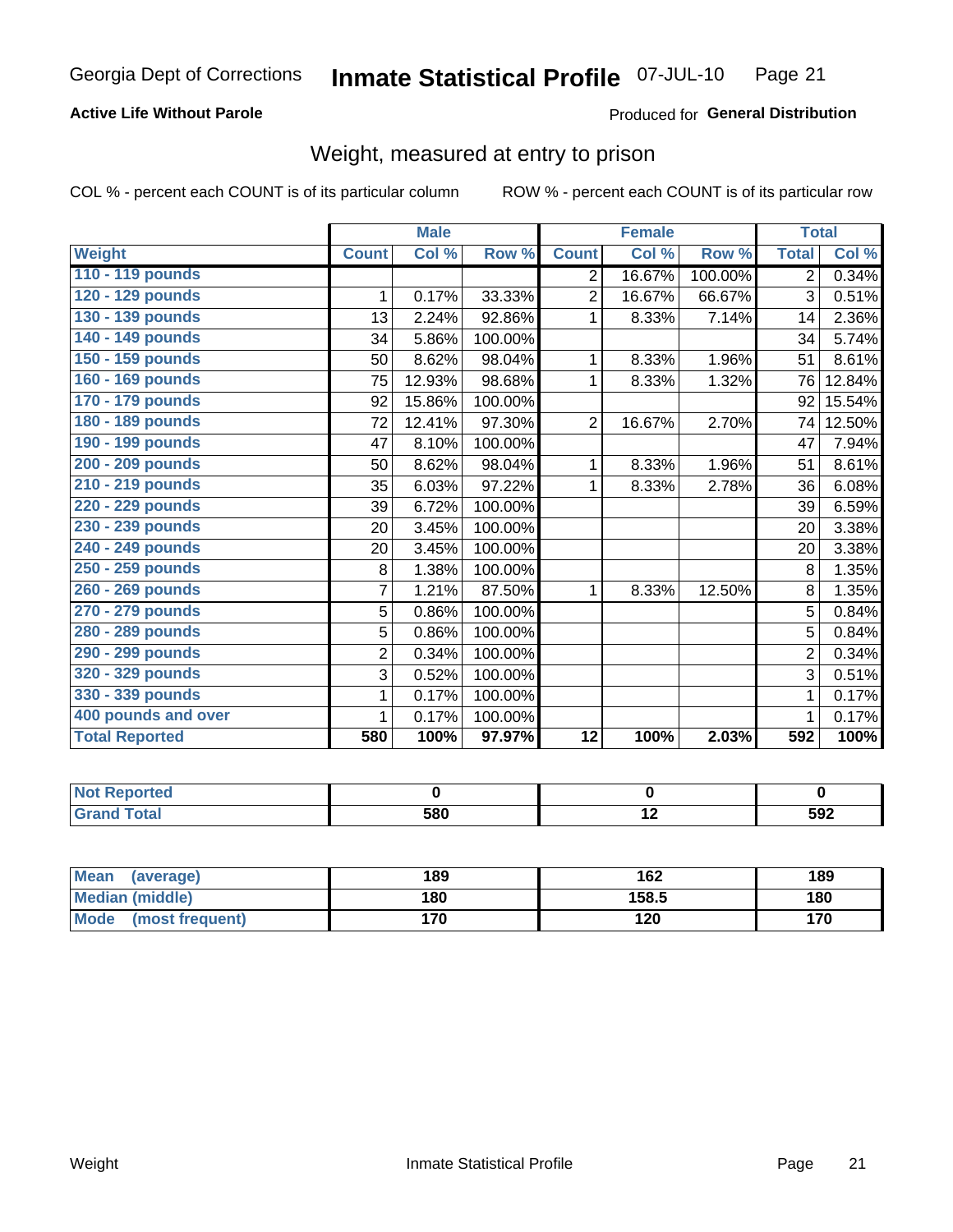#### Inmate Statistical Profile 07-JUL-10 Page 22

#### **Active Life Without Parole**

**Produced for General Distribution** 

## Military service

COL % - percent each COUNT is of its particular column

|                             |              | <b>Male</b> |             |    | <b>Female</b> |          |              | <b>Total</b> |
|-----------------------------|--------------|-------------|-------------|----|---------------|----------|--------------|--------------|
| <b>Military service</b>     | <b>Count</b> | Col %       | Row % Count |    | Col %         | Row %    | <b>Total</b> | Col %        |
| <b>Air Force</b>            | 37           | 9.16%       | 100.00%     |    |               |          | 37           | 8.89%        |
| $\mathbf{2}$<br><b>Army</b> | 6            | 1.49%       | 100.00%     |    |               |          | 6            | 1.44%        |
| <b>Navy</b><br>3            | 3            | .74%        | 100.00%     |    |               |          | 3            | .72%         |
| <b>Marines</b><br>4         |              | .25%        | 100.00%     |    |               |          |              | .24%         |
| <b>Coast Guard</b><br>5     | 5            | 1.24%       | 100.00%     |    |               |          | 5            | 1.20%        |
| <b>None</b><br>96           | 352          | 87.13%      | 96.70%      | 12 | 100.00%       | $3.30\%$ | 364          | 87.50%       |
| <b>Total Reported</b>       | 404          | 100%        | 97.12%      | 12 | 100%          | 2.88%    | 416          | 100%         |

| <b>orted</b>               | 17C |     | $\overline{\phantom{a}}$ |
|----------------------------|-----|-----|--------------------------|
| <b>Total</b><br><b>. .</b> | 580 | . . | 592                      |

|  | Mo<br>de (most frequent) | <b>Force</b><br>Aır | Null | <b>Force</b><br>-- |
|--|--------------------------|---------------------|------|--------------------|
|--|--------------------------|---------------------|------|--------------------|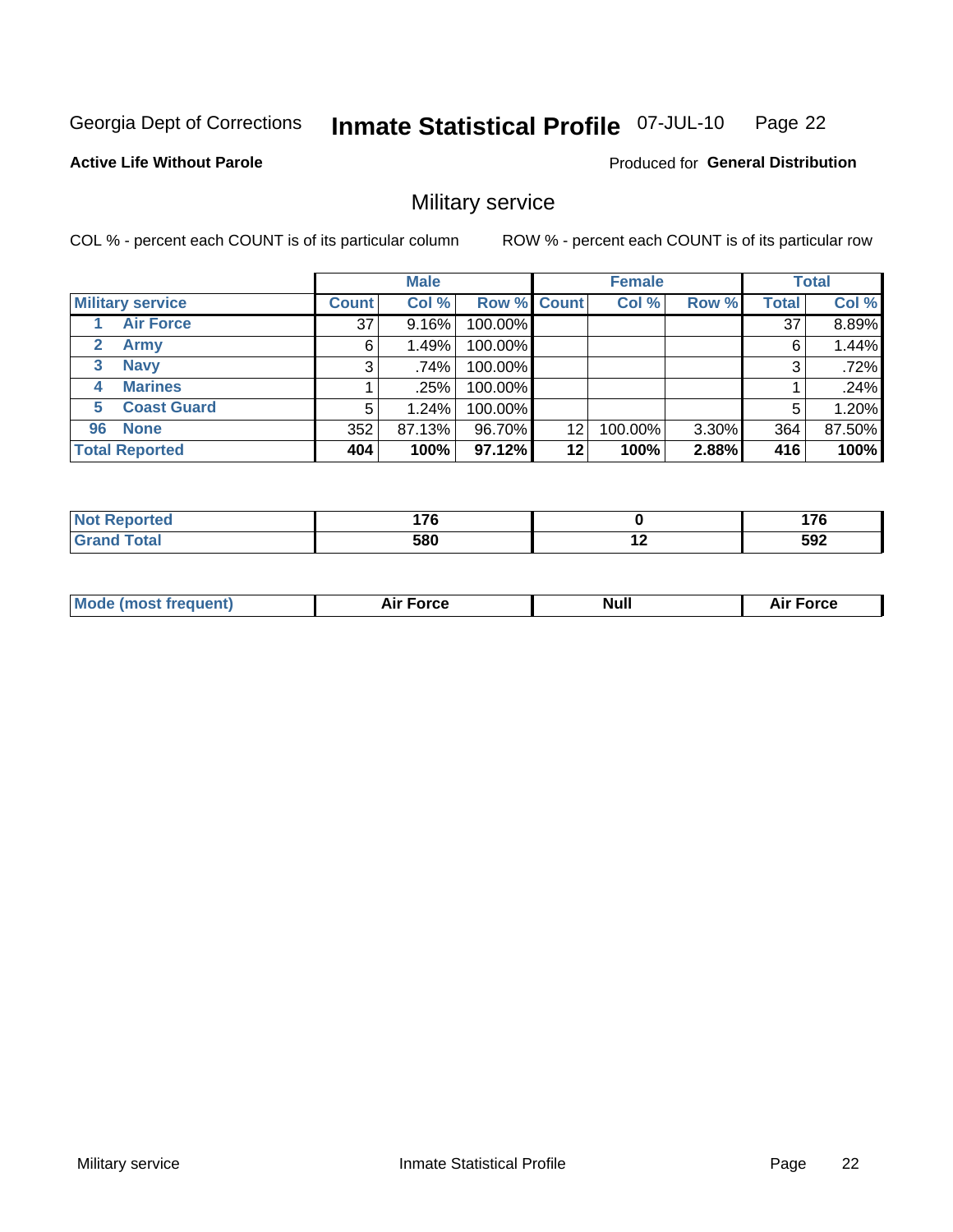#### Inmate Statistical Profile 07-JUL-10 Page 23

**Active Life Without Parole** 

**Produced for General Distribution** 

## Type of admission to prison

COL % - percent each COUNT is of its particular column

|    |                             |              | <b>Male</b> |                    |         | <b>Female</b> |       |              | <b>Total</b> |
|----|-----------------------------|--------------|-------------|--------------------|---------|---------------|-------|--------------|--------------|
|    | <b>Type of Admission</b>    | <b>Count</b> | Col %       | <b>Row % Count</b> |         | Col %         | Row % | <b>Total</b> | Col %        |
|    | <b>Committed From Court</b> | 292          | $50.34\%$   | 97.33%             | 8       | 66.67%        | 2.67% | 300          | 50.68%       |
| 3  | <b>Parole Rev/New Sent</b>  | 27           | 4.66%       | 100.00%            |         |               |       | 27           | 4.56%        |
| 4  | <b>Par Rev/No New Sent</b>  |              | $1.21\%$    | 100.00%            |         |               |       |              | 1.18%        |
| 6  | <b>Prob Viol/Partial</b>    |              | $.69\%$     | 100.00%            |         |               |       | 4            | .68%         |
| 9  | <b>Prob Rev/Remainder</b>   | 9            | 1.55%       | 100.00%            |         |               |       | 9            | 1.52%        |
| 11 | <b>Life W/O Parole</b>      | 241          | 41.55%      | 98.37%             | 4       | 33.33%        | 1.63% | 245          | 41.39%       |
|    | <b>Total Reported</b>       | 580          | 100%        | 97.97%             | $12 \,$ | 100%          | 2.03% | 592          | 100%         |

| orted<br>m.                     |                  |     |
|---------------------------------|------------------|-----|
| <b>otal</b><br>$\mathbf{v}$ and | $\tau$ on<br>υου | 592 |

|  | <b>Mode (most frequent</b> | Court Cmmt | Court Cmmt | Cmmt<br>∴ourt C |
|--|----------------------------|------------|------------|-----------------|
|--|----------------------------|------------|------------|-----------------|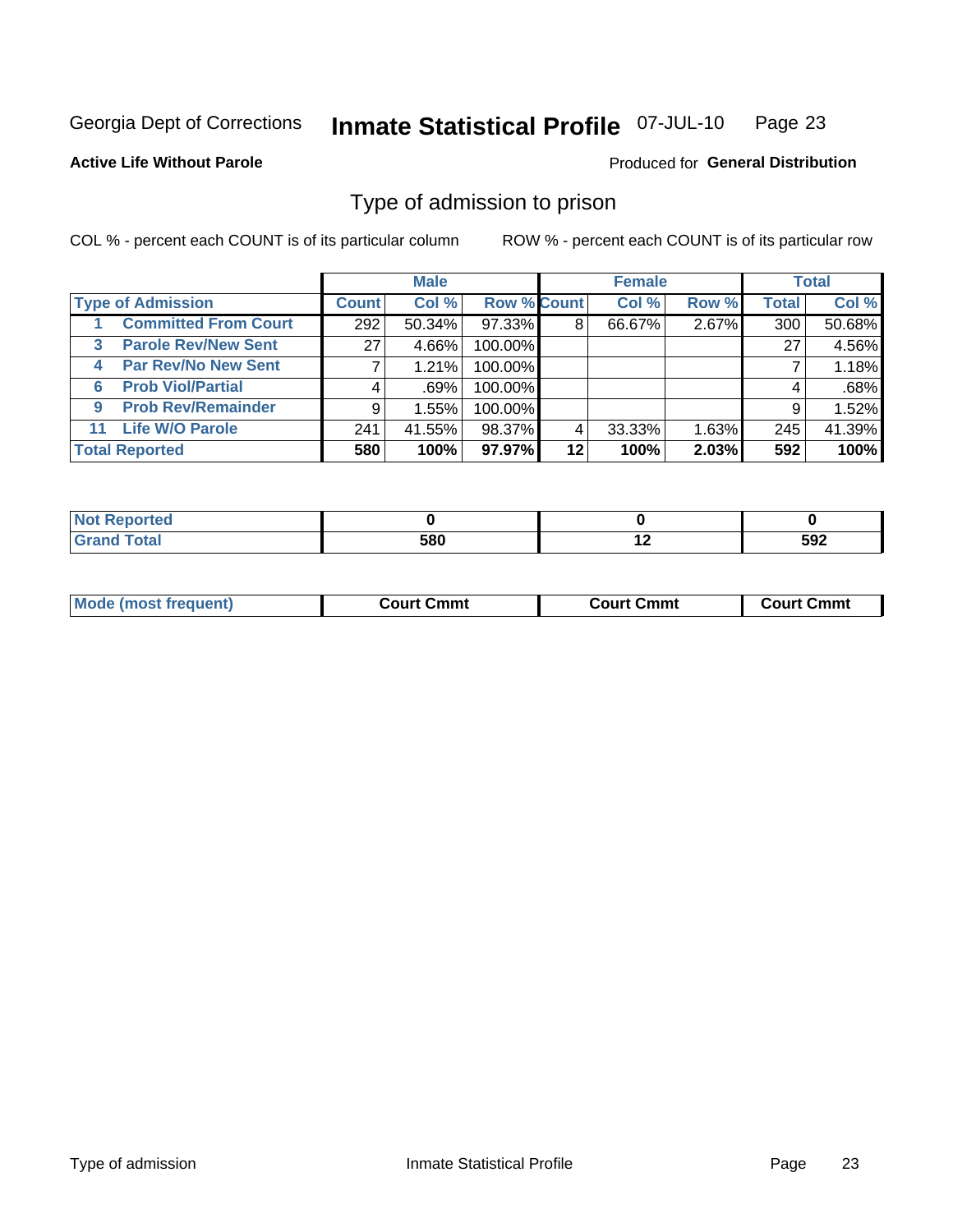#### Inmate Statistical Profile 07-JUL-10 Page 24

**Active Life Without Parole** 

**Produced for General Distribution** 

### Current / last security status

COL % - percent each COUNT is of its particular column

|                        |              | <b>Male</b> |                    |         | <b>Female</b> |       |       | <b>Total</b> |
|------------------------|--------------|-------------|--------------------|---------|---------------|-------|-------|--------------|
| <b>Security Status</b> | <b>Count</b> | Col%        | <b>Row % Count</b> |         | Col %         | Row % | Total | Col %        |
| 3 Minimum              |              | $.17\%$     | 100.00%            |         | .00%          |       |       | $.17\%$      |
| 4 Medium               | 10           | 1.74%       | 100.00%            |         | .00%          |       | 10    | 1.70%        |
| 5 Close                | 564          | 97.92%      | 97.92%             | 12      | 100.00%       | 2.08% | 576   | 97.96%       |
| 6 Maximum              |              | .17%        | 100.00%            |         | .00%          |       |       | $.17\%$      |
| <b>Total Reported</b>  | 576          | 100%        | 97.96%I            | $12 \,$ | 100%          | 2.04% | 588   | 100%         |

| <b>Still being diagnosed</b> |     |     |
|------------------------------|-----|-----|
| <b>Not Reported</b>          |     |     |
| <b>Grand Total</b>           | 580 | 592 |

| <b>Mode</b><br>'requent)<br>۔lose<br>Close<br>Close<br>n iması .<br>- - - -<br>- - - -<br>- - - - |  |
|---------------------------------------------------------------------------------------------------|--|
|---------------------------------------------------------------------------------------------------|--|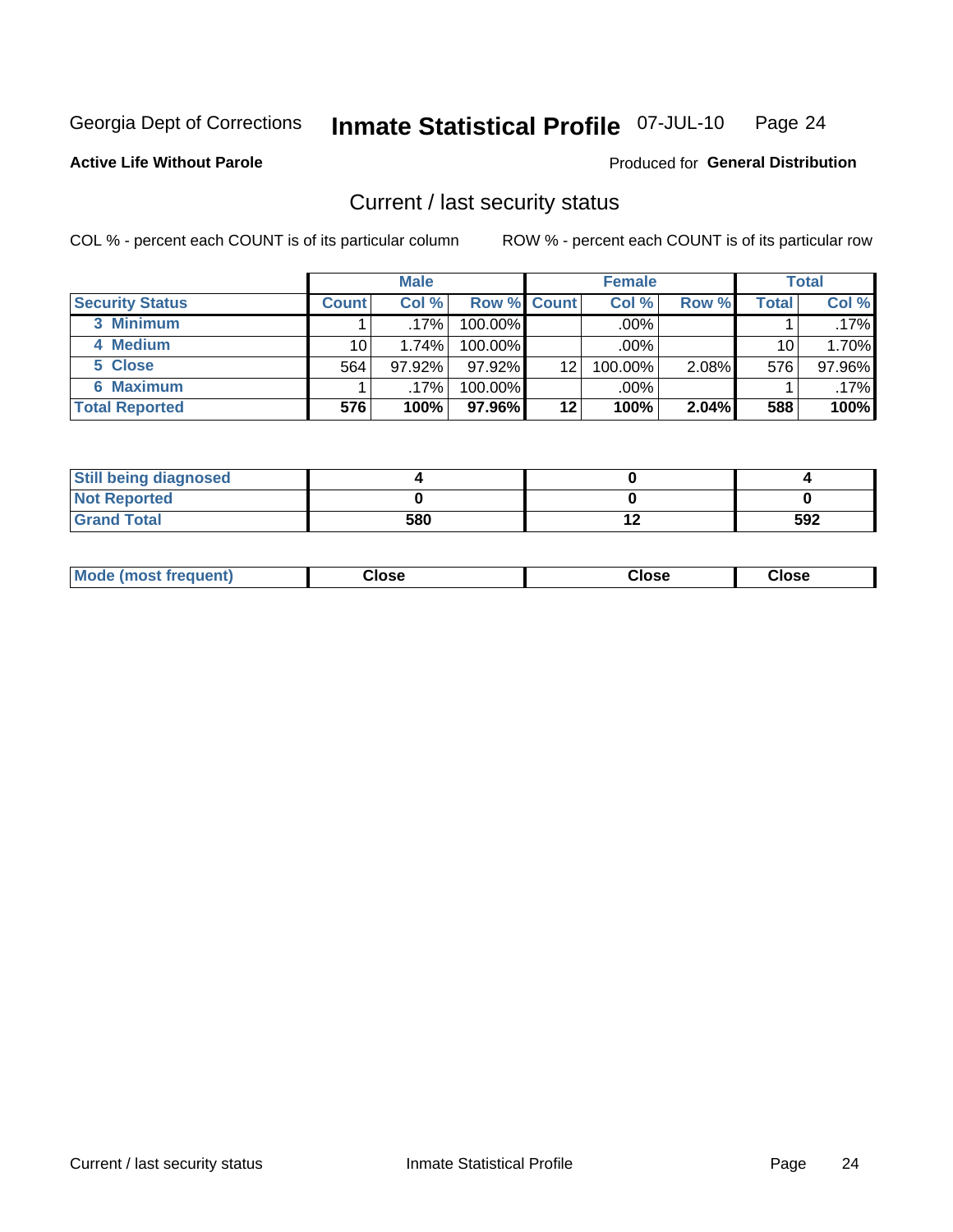#### Inmate Statistical Profile 07-JUL-10 Page 25

**Active Life Without Parole** 

Produced for General Distribution

## Current / last type of institution

COL % - percent each COUNT is of its particular column

|                            |              | <b>Male</b> |                    |         | <b>Female</b> |          |        | <b>Total</b> |
|----------------------------|--------------|-------------|--------------------|---------|---------------|----------|--------|--------------|
| <b>Type of Institution</b> | <b>Count</b> | Col%        | <b>Row % Count</b> |         | Col %         | Row %    | ⊤otal⊤ | Col %        |
| <b>State Prison</b>        | 577          | $99.65\%$   | $97.96\%$          | 12      | 100.00%       | $2.04\%$ | 589    | 99.66%       |
| <b>Private Prison</b>      |              | .35%        | 100.00%            |         |               |          |        | $.34\%$      |
| <b>Total Reported</b>      | 579          | 100%        | $97.97\%$          | $12 \,$ | 100%          | 2.03%    | 591    | 100%         |

| .<br>rtea |                   |            |     |
|-----------|-------------------|------------|-----|
|           | <b>EON</b><br>ว๐บ | . .<br>. . | 592 |

| <b>Mode (most frequent)</b> | <b>State Prison</b> | <b>State Prison</b> | <b>State Prison</b> |
|-----------------------------|---------------------|---------------------|---------------------|
|                             |                     |                     |                     |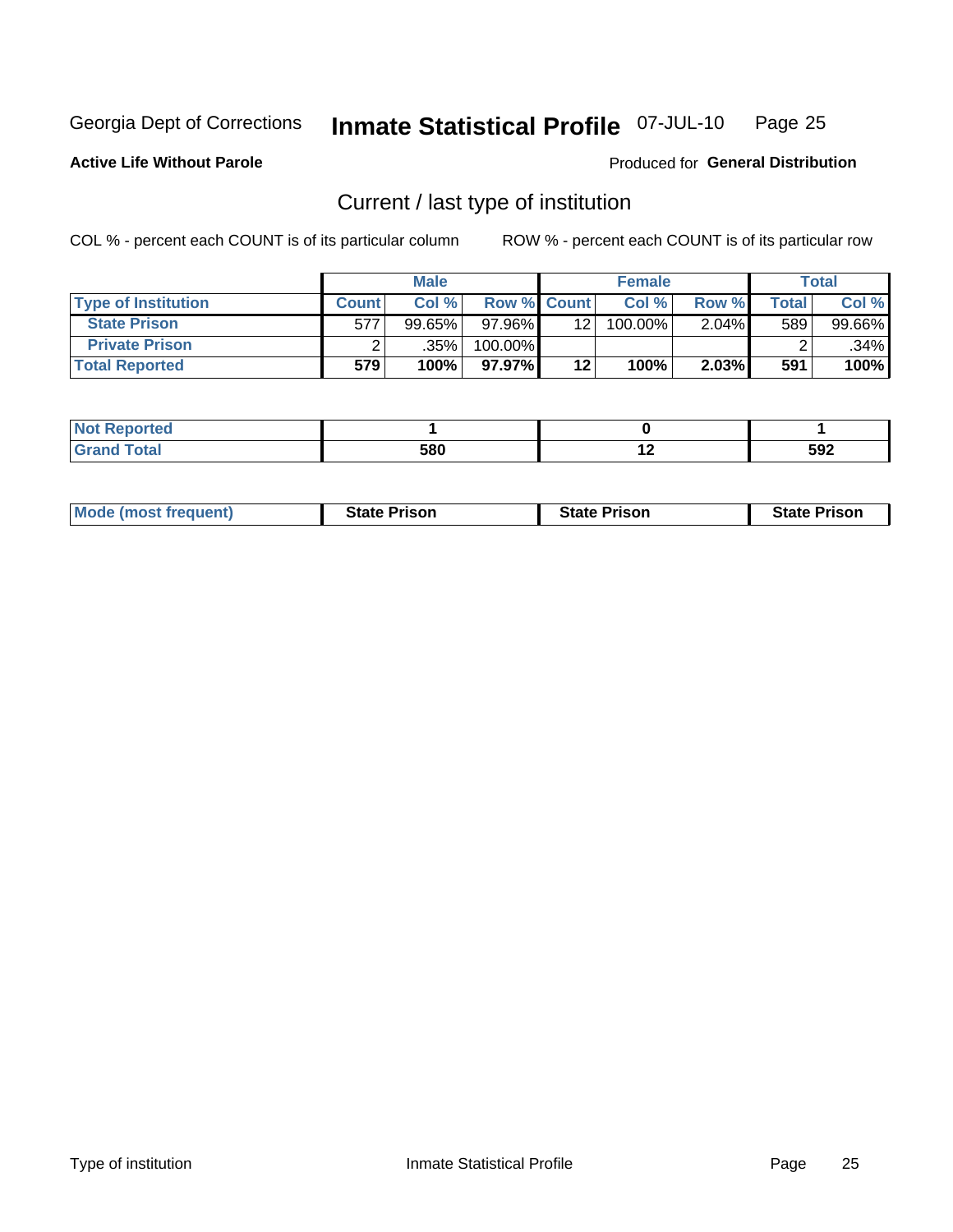#### Inmate Statistical Profile 07-JUL-10 Page 26

**Active Life Without Parole** 

#### Produced for General Distribution

## Institution type - transitional centers

COL % - percent each COUNT is of its particular column

|                                                | <b>Male</b> |                          | <b>Female</b> |             | Total |
|------------------------------------------------|-------------|--------------------------|---------------|-------------|-------|
| <b>Institution Type - Trans. Centers Count</b> |             | <b>Col %</b> Row % Count | Col%          | Row % Total | Col % |
| <b>Total Reported</b>                          |             |                          |               |             |       |

| ported<br><b>NOT</b> |  |  |
|----------------------|--|--|
| int<br>Crr<br>$-1$   |  |  |

| Mode (most frequent) | <b>Null</b> | <b>Null</b> | <b>Null</b> |
|----------------------|-------------|-------------|-------------|
|                      |             |             |             |
|                      |             |             |             |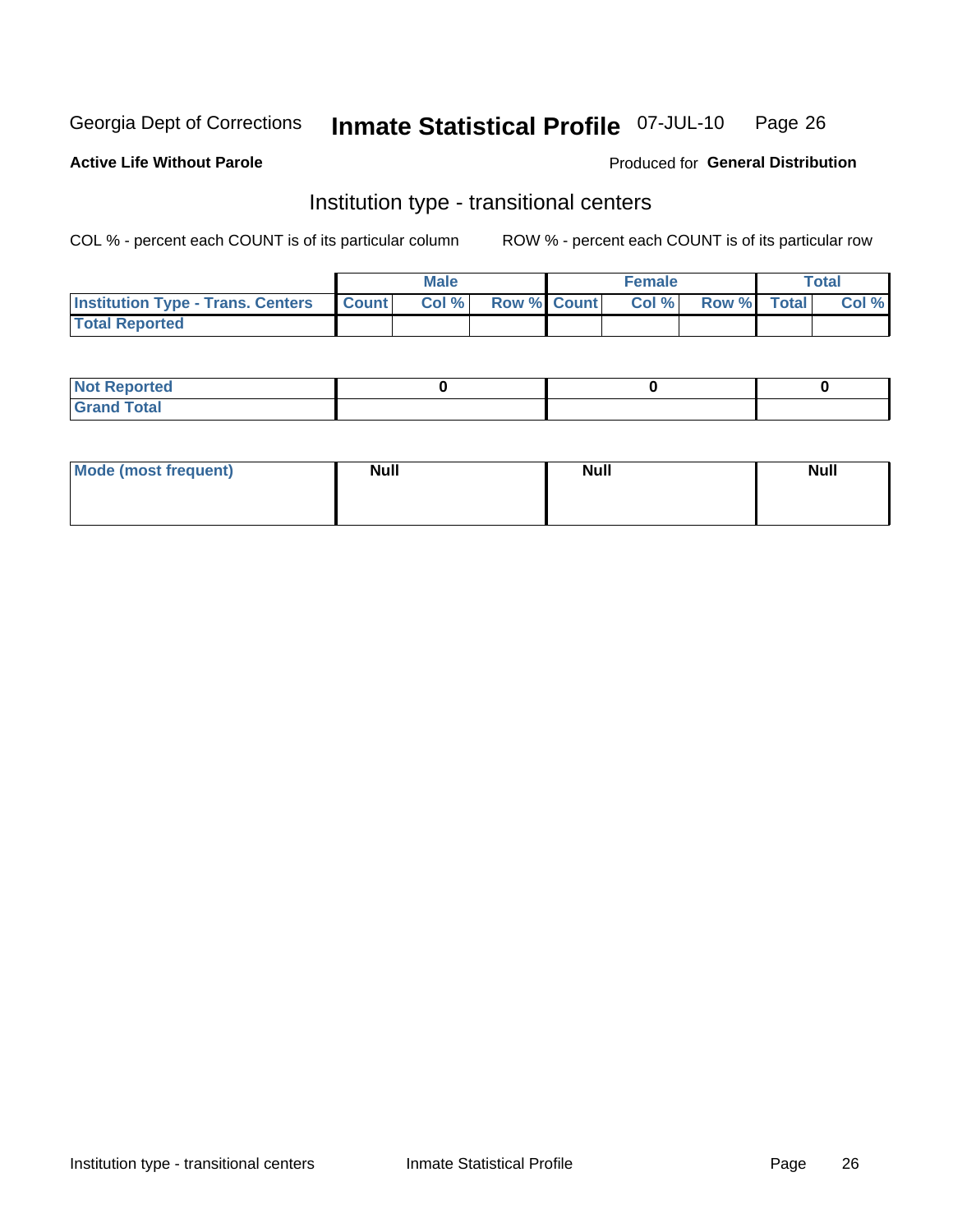#### Inmate Statistical Profile 07-JUL-10 Page 27

#### **Active Life Without Parole**

#### Produced for General Distribution

## Institution type - mental hospitals

COL % - percent each COUNT is of its particular column

|                                                  | Male  |                    | <b>Female</b> |                   | <b>Total</b> |
|--------------------------------------------------|-------|--------------------|---------------|-------------------|--------------|
| <b>Institution Type - Mental Hospitals Count</b> | Col % | <b>Row % Count</b> |               | Col % Row % Total | Col %        |
| <b>Total Reported</b>                            |       |                    |               |                   |              |

| <b>Not Reported</b>                     |  |  |
|-----------------------------------------|--|--|
| <b>otal</b><br>C <sub>r</sub><br>______ |  |  |

| Mode.<br>frequent) | <b>Nul</b><br>_____ | <b>Null</b> | <b>Null</b> |
|--------------------|---------------------|-------------|-------------|
|                    |                     |             |             |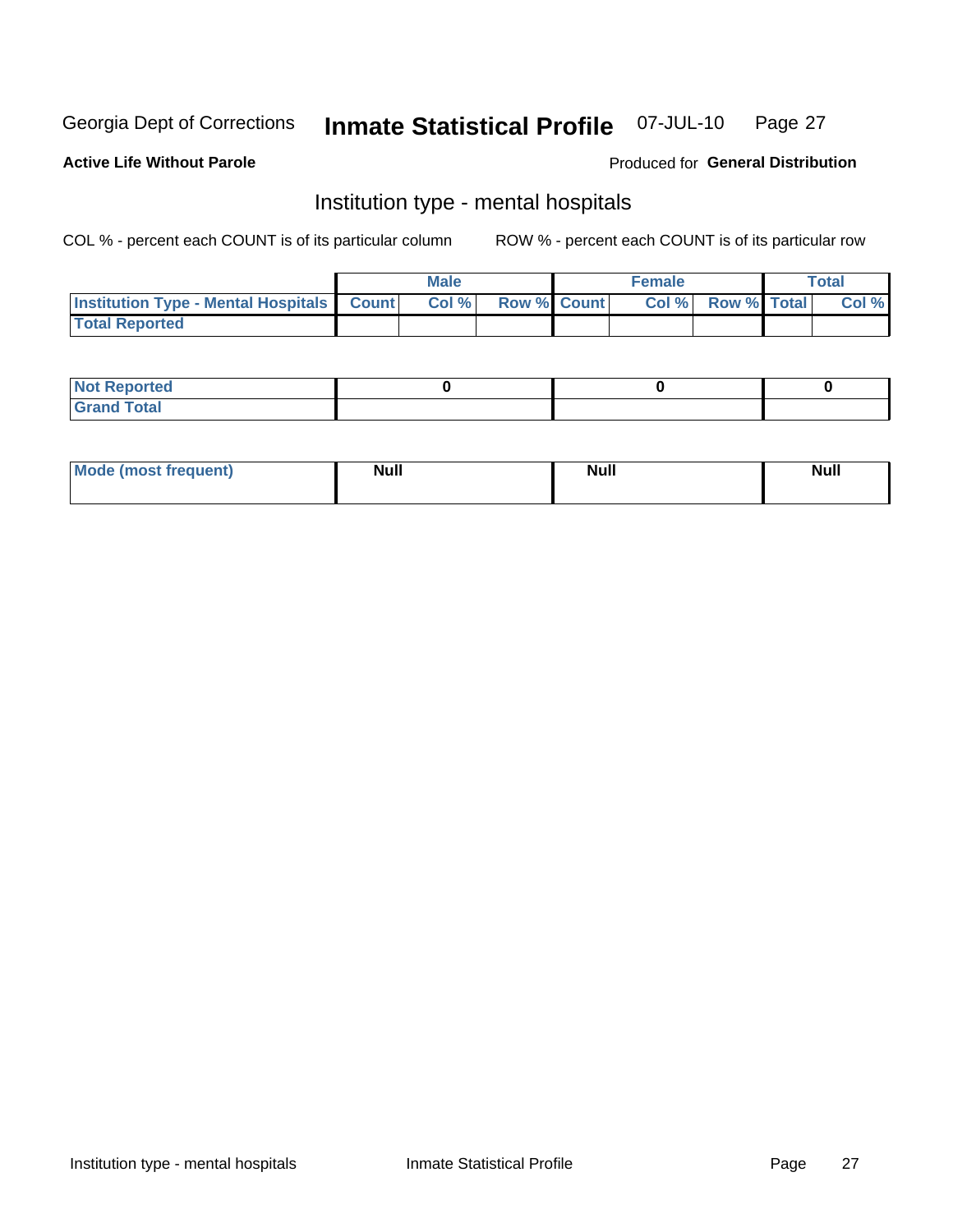#### Inmate Statistical Profile 07-JUL-10 Page 28

**Active Life Without Parole** 

Produced for General Distribution

### Institution type - county prisons

COL % - percent each COUNT is of its particular column

|                                                    | <b>Male</b> |  | <b>Female</b>            |             | <b>Total</b> |
|----------------------------------------------------|-------------|--|--------------------------|-------------|--------------|
| <b>Institution Type - County Prisons   Count  </b> | Col %       |  | <b>Row % Count Col %</b> | Row % Total | Col %        |
| <b>Total Reported</b>                              |             |  |                          |             |              |

| <b>Not Reported</b>   |  |  |
|-----------------------|--|--|
| <b>Total</b><br>Granc |  |  |

| Mode (most<br>frequent) | <b>Modl</b><br>1uı. | <b>Null</b> | <b>Null</b> |  |
|-------------------------|---------------------|-------------|-------------|--|
|                         |                     |             |             |  |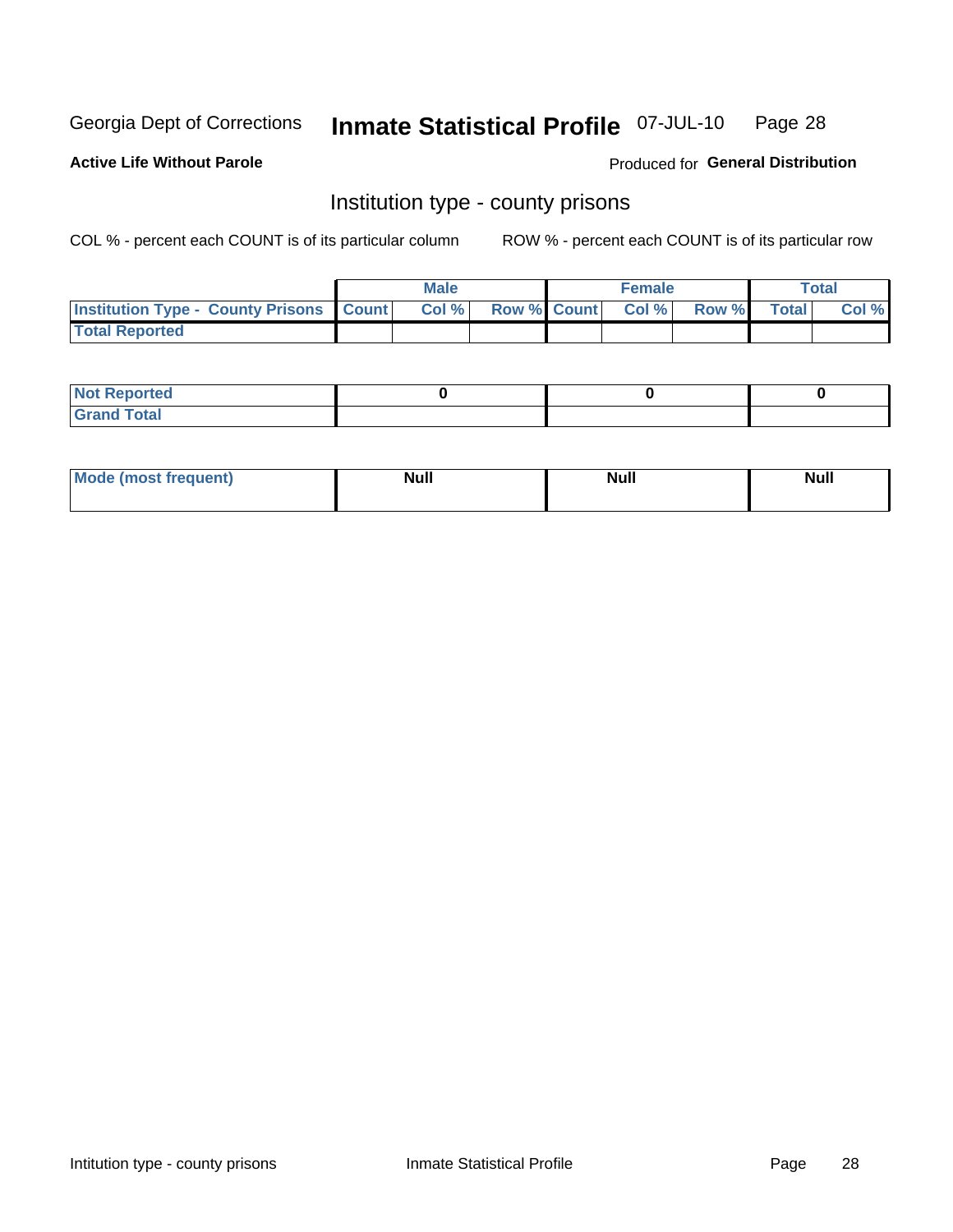#### Inmate Statistical Profile 07-JUL-10 Page 29

#### **Active Life Without Parole**

#### **Produced for General Distribution**

## Institution type - state prisons

COL % - percent each COUNT is of its particular column

|                                         |              | <b>Male</b> |         |              | <b>Female</b> |         | <b>Total</b> |        |
|-----------------------------------------|--------------|-------------|---------|--------------|---------------|---------|--------------|--------|
| <b>Institution Type - State Prisons</b> | <b>Count</b> | Col %       | Row %   | <b>Count</b> | Col %         | Row %   | Total        | Col %  |
| 532 Augusta State Med.<br><b>Prison</b> | 31           | 5.37%       | 100.00% |              |               |         | 31           | 5.26%  |
| <b>Baldwin State Prison</b><br>553      | 26           | 4.51%       | 100.00% |              |               |         | 26           | 4.41%  |
| <b>Ga Diag &amp; Class Pris</b><br>521  | 29           | 5.03%       | 100.00% |              |               |         | 29           | 4.92%  |
| <b>Ga State Prison</b><br>517           | 11           | 1.91%       | 100.00% |              |               |         | 11           | 1.87%  |
| <b>Hancock State Prison</b><br>541      | 59           | 10.23%      | 100.00% |              |               |         | 59           | 10.02% |
| <b>Hays State Prison</b><br>540         | 74           | 12.82%      | 100.00% |              |               |         | 74           | 12.56% |
| <b>Macon State Prison</b><br>549        | 81           | 14.04%      | 100.00% |              |               |         | 81           | 13.75% |
| <b>Men'S State Prison</b><br>519        | 3            | .52%        | 100.00% |              |               |         | 3            | .51%   |
| <b>Metro State Prison (W)</b><br>554    |              |             |         | 10           | 83.33%        | 100.00% | 10           | 1.70%  |
| <b>Phillips State Prison</b><br>505     | 16           | 2.77%       | 100.00% |              |               |         | 16           | 2.72%  |
| <b>Pulaski State Prison (W)</b><br>557  |              |             |         | 2            | 16.67%        | 100.00% | 2            | .34%   |
| <b>Smith State Prison</b><br>550        | 66           | 11.44%      | 100.00% |              |               |         | 66           | 11.21% |
| <b>Telfair State Prison</b><br>542      | 80           | 13.86%      | 100.00% |              |               |         | 80           | 13.58% |
| <b>Valdosta State Prison</b><br>537     | 46           | 7.97%       | 100.00% |              |               |         | 46           | 7.81%  |
| <b>Ware State Prison</b><br>501         | 55           | 9.53%       | 100.00% |              |               |         | 55           | 9.34%  |
| <b>Total Reported</b>                   | 577          | 100%        | 97.96%  | 12           | 100%          | 2.04%   | 589          | 100%   |

| Reported<br>.        |                   |     |     |
|----------------------|-------------------|-----|-----|
| <b>otal</b><br>_____ | ---<br>. .<br>--- | . . | 589 |

| Mode (most frequent) | <b>1549 Macon State Prison</b> | 554 Metro State Prison (W) | 549 Macon State<br>Prison |
|----------------------|--------------------------------|----------------------------|---------------------------|
|----------------------|--------------------------------|----------------------------|---------------------------|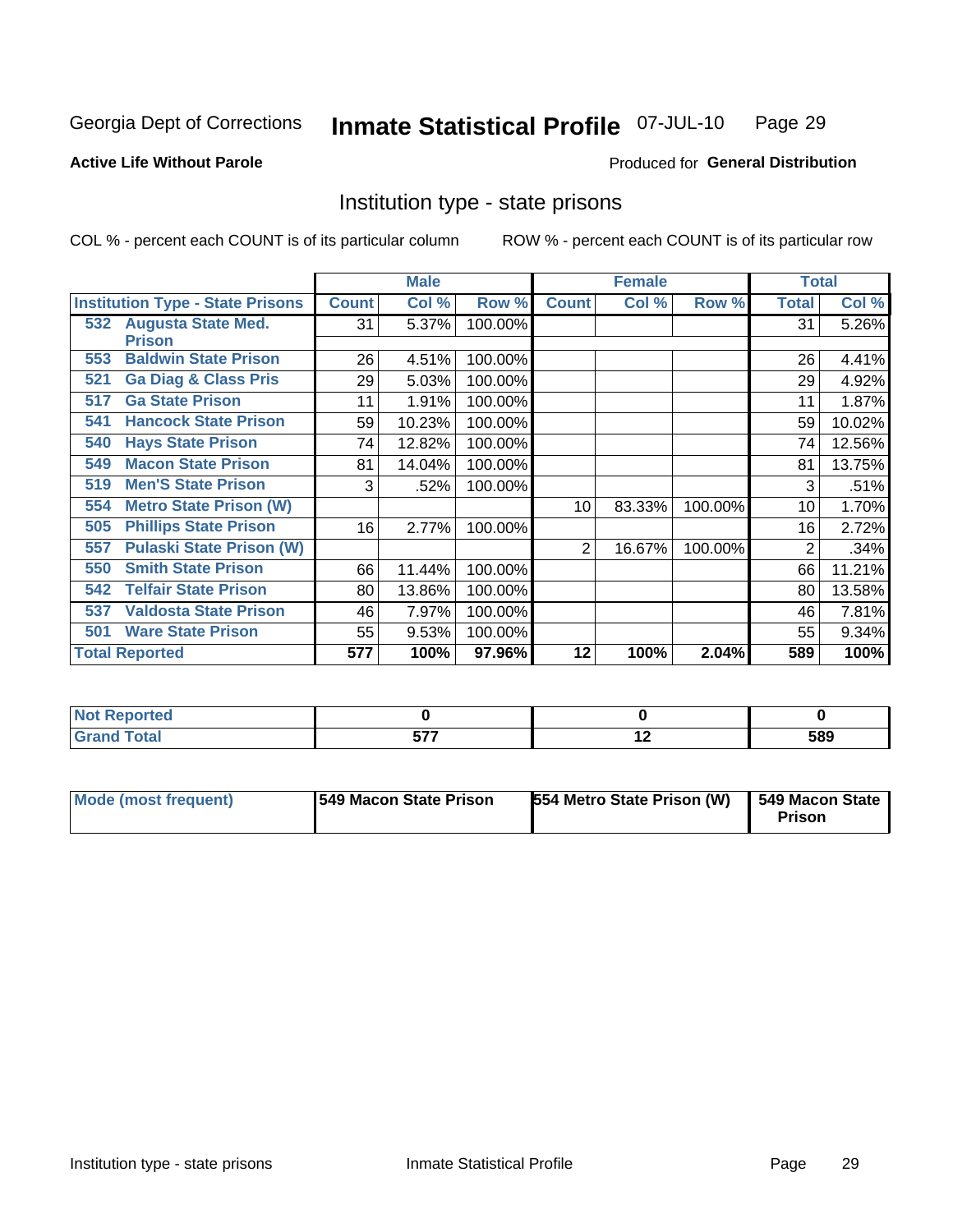#### Inmate Statistical Profile 07-JUL-10 Page 30

**Active Life Without Parole** 

Produced for General Distribution

## Institution type - private prisons

COL % - percent each COUNT is of its particular column

|                                           |              | <b>Male</b> |                    | <b>Female</b> |       |              | <b>Total</b> |
|-------------------------------------------|--------------|-------------|--------------------|---------------|-------|--------------|--------------|
| <b>Institution Type - Private Prisons</b> | <b>Count</b> | Col %       | <b>Row % Count</b> | Col%          | Row % | <b>Total</b> | Col %        |
| <b>Coffee Corr Facility</b><br>569        |              | $50.00\%$   | $100.00\%$         |               |       |              | 50.00%       |
| <b>Wheeler Corr Facility</b><br>571       |              | $50.00\%$   | 100.00%            |               |       |              | 50.00%       |
| <b>Total Reported</b>                     |              | 100%        | $100\%$            |               | %     |              | 100%         |

| Reported<br><b>NOT</b>                  |  |  |
|-----------------------------------------|--|--|
| $\Delta + \Delta$<br>na rotar<br>------ |  |  |

| Mode (most frequent) | <b>569 Coffee Corr Facility</b> | Null | 569 Coffee Corr<br><b>Facility</b> |
|----------------------|---------------------------------|------|------------------------------------|
|----------------------|---------------------------------|------|------------------------------------|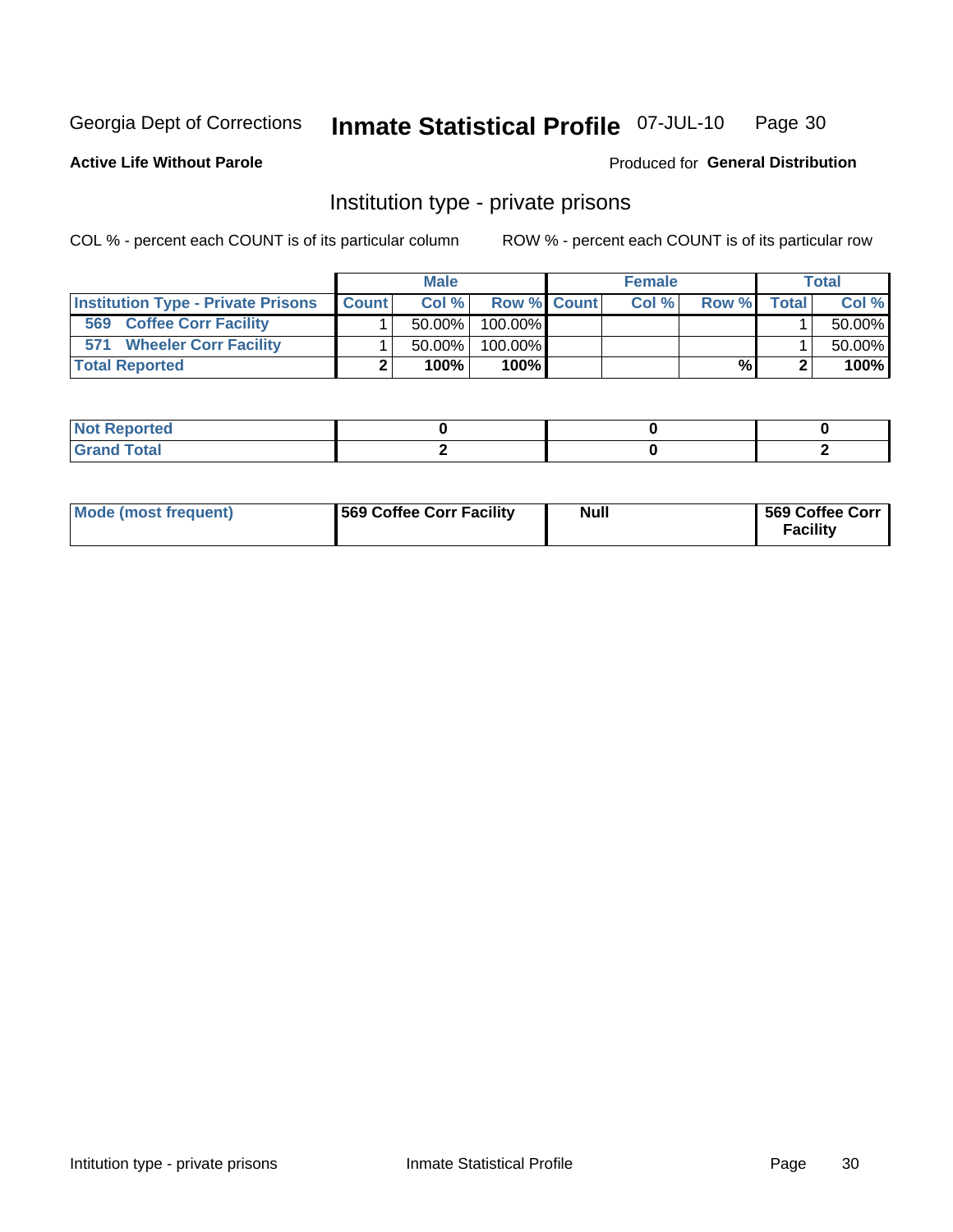#### Inmate Statistical Profile 07-JUL-10 Page 31

**Active Life Without Parole** 

Produced for General Distribution

## Institution type - prison annexes

COL % - percent each COUNT is of its particular column

|                                                   | <b>Male</b> |              |       | <b>Female</b> |                    | <b>Total</b> |
|---------------------------------------------------|-------------|--------------|-------|---------------|--------------------|--------------|
| <b>Institution Type - Prison Annexe   Count  </b> | Col %       | <b>Row %</b> | Count | Col %         | <b>Row %</b> Total | Col %        |
| <b>Total Reported</b>                             |             |              |       |               |                    |              |

| <b>Reported</b><br>I NOT |  |  |
|--------------------------|--|--|
| <b>Total</b><br>$C$ ren  |  |  |

| Mor<br><b>ruent</b> )<br>rea<br>nos | <b>Null</b> | <b>Moll</b><br>_____ | . .<br><b>Null</b> |
|-------------------------------------|-------------|----------------------|--------------------|
|                                     |             |                      |                    |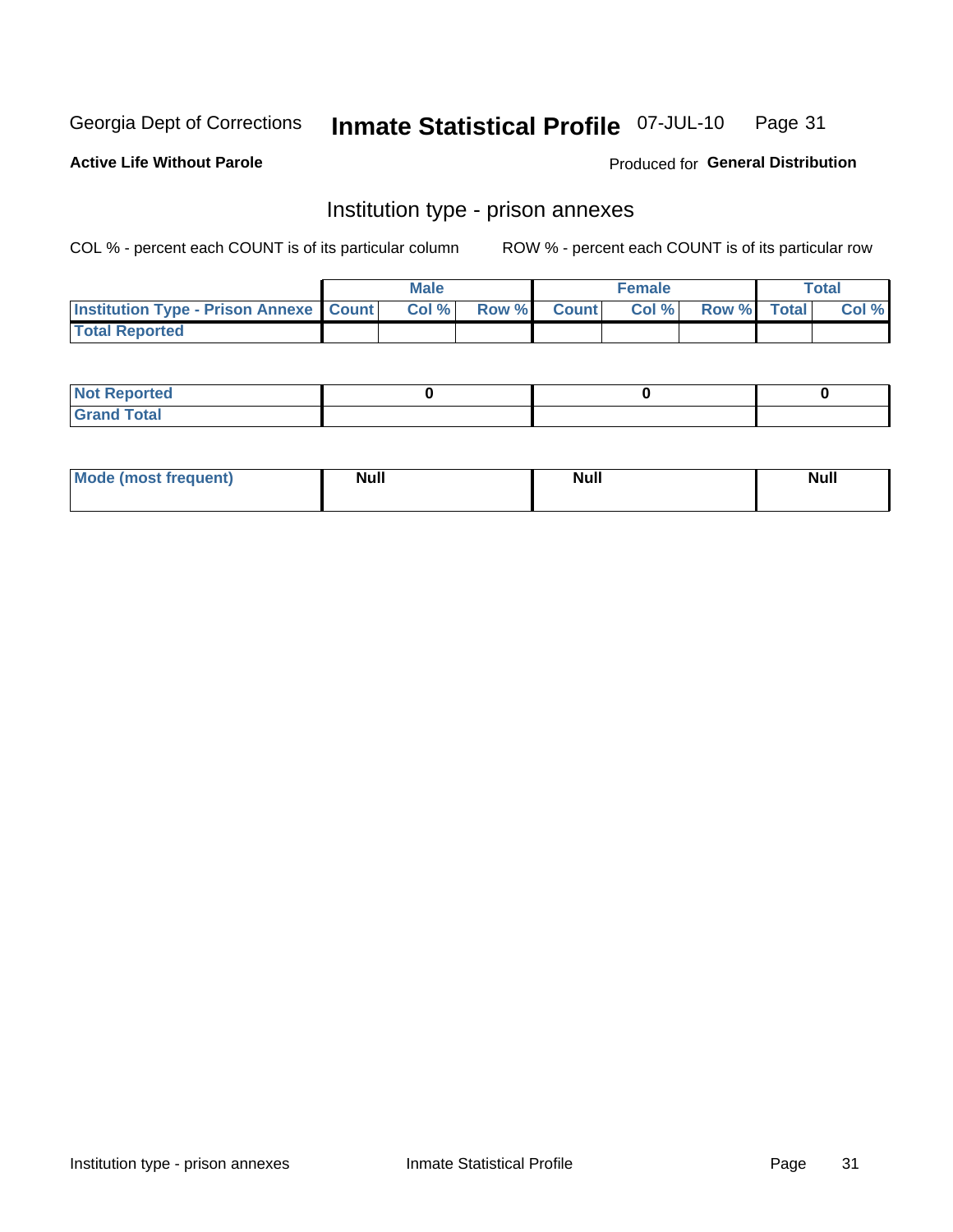#### Inmate Statistical Profile 07-JUL-10 Page 32

**Active Life Without Parole** 

Produced for General Distribution

## Institution type - pre-release centers

COL % - percent each COUNT is of its particular column

|                                                   | <b>Male</b> |              |              | Female |             | <b>Total</b> |
|---------------------------------------------------|-------------|--------------|--------------|--------|-------------|--------------|
| <b>Institution Type - Prison Annexe   Count  </b> | Col %       | <b>Row %</b> | <b>Count</b> | Col %  | Row % Total | Col %        |
| <b>Total Reported</b>                             |             |              |              |        |             |              |

| <b>Reported</b><br>I NOT |  |  |
|--------------------------|--|--|
| <b>Total</b><br>$C$ ren  |  |  |

| <b>Mo</b><br>frequent)<br>(most | <b>Null</b> | <b>Null</b> | <b>Null</b> |
|---------------------------------|-------------|-------------|-------------|
|                                 |             |             |             |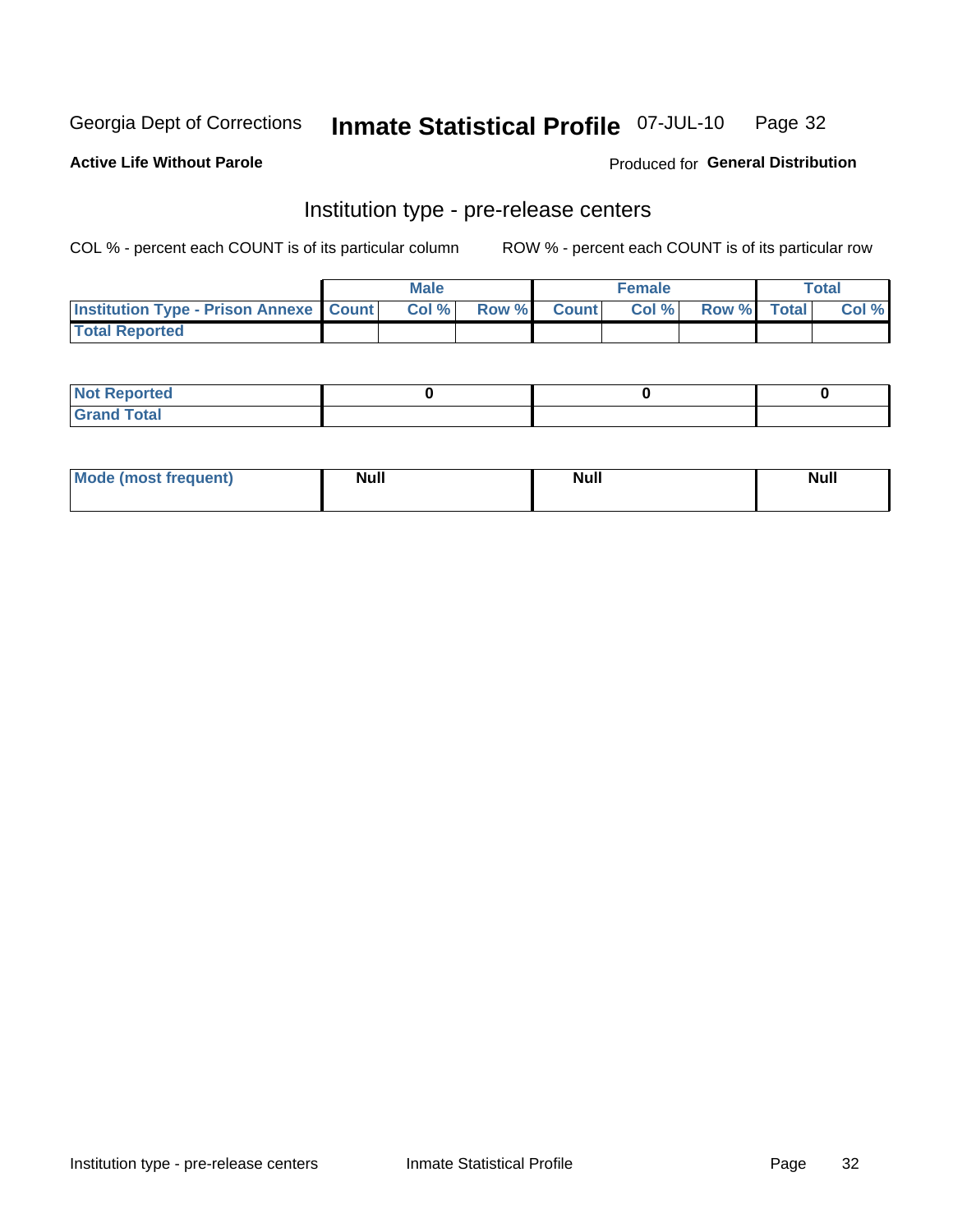#### Inmate Statistical Profile 07-JUL-10 Page 33

#### **Active Life Without Parole**

#### Produced for General Distribution

## Institution type - inmate boot camp

COL % - percent each COUNT is of its particular column

|                                      |              | <b>Male</b> |               |              | <b>Female</b> |             | <b>Total</b> |
|--------------------------------------|--------------|-------------|---------------|--------------|---------------|-------------|--------------|
| <b>Institution Type - Boot Camps</b> | <b>Count</b> | Col %       | <b>Row %I</b> | <b>Count</b> | Col %         | Row % Total | Col %        |
| <b>Total Rported</b>                 |              |             |               |              |               |             |              |

| <b>Not Reported</b>            |  |  |
|--------------------------------|--|--|
| <b>Total</b><br>C <sub>r</sub> |  |  |

| <b>I Mode (most frequent)</b> | <b>Null</b> | <b>Null</b> | <b>Null</b> |
|-------------------------------|-------------|-------------|-------------|
|                               |             |             |             |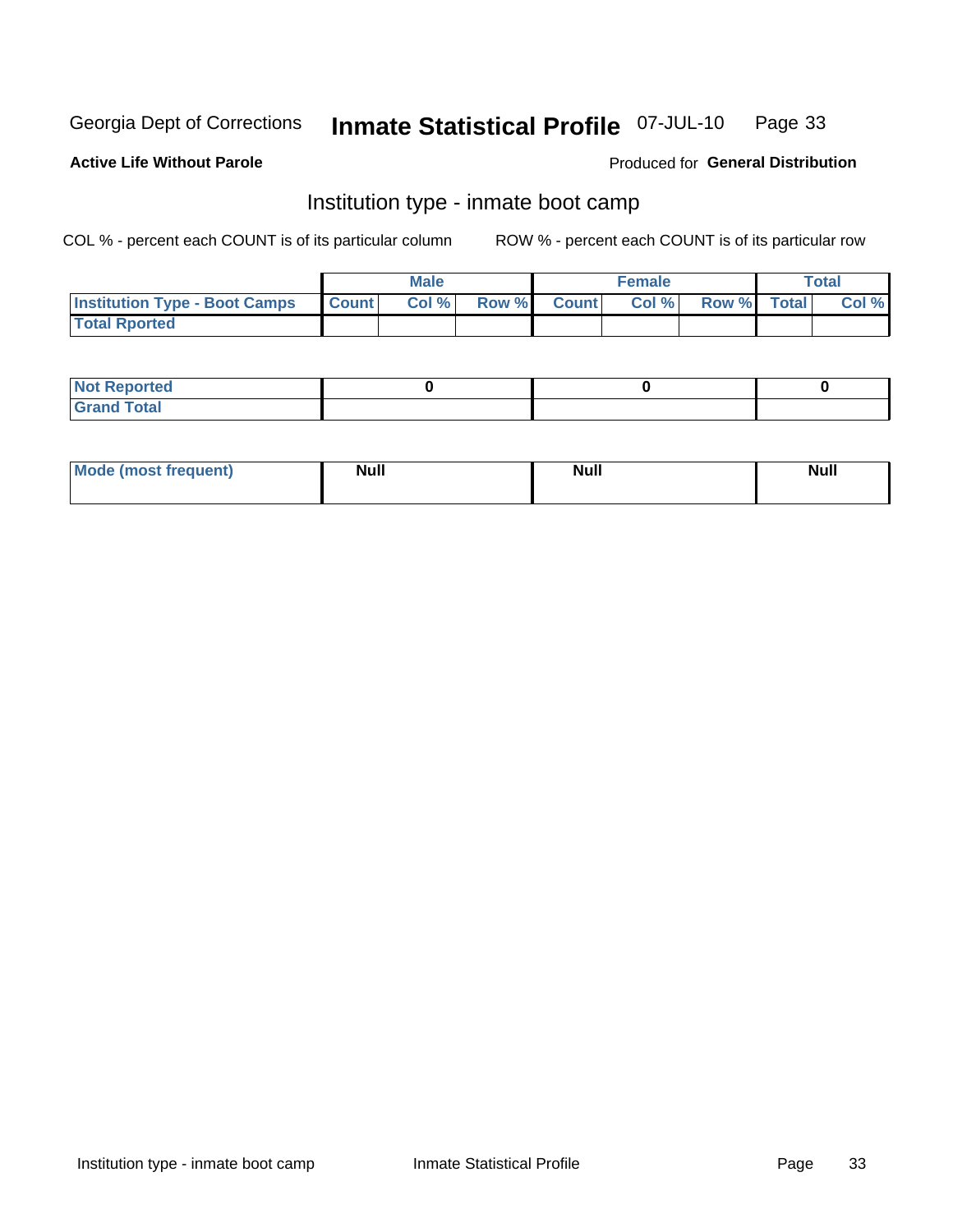#### Inmate Statistical Profile 07-JUL-10 Page 34

**Active Life Without Parole** 

Produced for General Distribution

## Number of disciplinary reports

COL % - percent each COUNT is of its particular column

|                                       |                 | <b>Male</b> |                    |    | <b>Female</b> |          |       | <b>Total</b> |
|---------------------------------------|-----------------|-------------|--------------------|----|---------------|----------|-------|--------------|
| <b>Number of Disciplinary Reports</b> | <b>Count</b>    | Col %       | <b>Row % Count</b> |    | Col %         | Row %    | Total | Col %        |
|                                       | 147             | 25.34%      | 96.08%             | 6  | 50.00%        | $3.92\%$ | 153   | 25.84%       |
|                                       | 54              | 9.31%       | 100.00%            |    |               |          | 54    | 9.12%        |
| 2                                     | 50 <sub>1</sub> | 8.62%       | 96.15%             | 2  | 16.67%        | 3.85%    | 52    | 8.78%        |
| 3                                     | 35              | 6.03%       | 97.22%             |    | 8.33%         | 2.78%    | 36    | 6.08%        |
|                                       | 34              | 5.86%       | 100.00%            |    |               |          | 34    | 5.74%        |
|                                       | 31              | 5.34%       | 100.00%            |    |               |          | 31    | 5.24%        |
| <b>More Than 5</b>                    | 229             | 39.48%      | 98.71%             | 3  | 25.00%        | 1.29%    | 232   | 39.19%       |
| <b>Total Reported</b>                 | 580             | 100%        | 97.97%             | 12 | 100%          | 2.03%    | 592   | 100%         |

| prted<br>NOT      |     |     |
|-------------------|-----|-----|
| <sup>-</sup> otal | 580 | 592 |

| Mean (average)       | 8.59 | 8.54 |
|----------------------|------|------|
| Median (middle)      |      |      |
| Mode (most frequent) |      |      |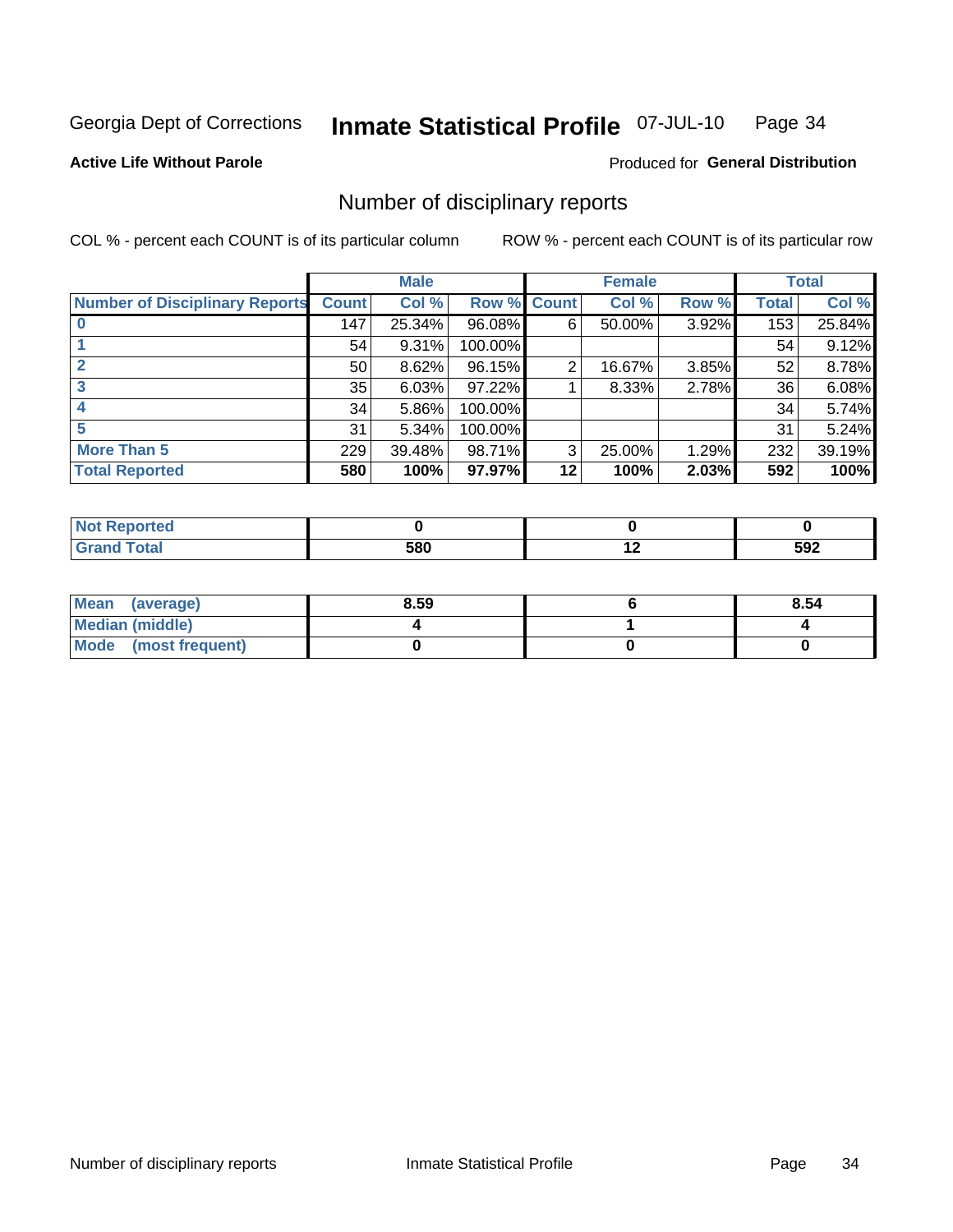#### Inmate Statistical Profile 07-JUL-10 Page 35

#### **Active Life Without Parole**

#### **Produced for General Distribution**

## Number of transfers

COL % - percent each COUNT is of its particular column

|                            |                 | <b>Male</b> |         |              | <b>Female</b> |        |              | <b>Total</b> |
|----------------------------|-----------------|-------------|---------|--------------|---------------|--------|--------------|--------------|
| <b>Number of Transfers</b> | Count l         | Col %       | Row %   | <b>Count</b> | Col %         | Row %  | <b>Total</b> | Col %        |
|                            | 10 <sup>1</sup> | 1.72%       | 71.43%  | 4            | 33.33%        | 28.57% | 14           | 2.36%        |
|                            | 83              | 14.31%      | 97.65%  | 2            | 16.67%        | 2.35%  | 85           | 14.36%       |
|                            | 121             | 20.86%      | 98.37%  | 2            | 16.67%        | 1.63%  | 123          | 20.78%       |
| 3                          | 117             | 20.17%      | 96.69%  | 4            | 33.33%        | 3.31%  | 121          | 20.44%       |
|                            | 66              | 11.38%      | 100.00% |              |               |        | 66           | 11.15%       |
| 5                          | 41              | 7.07%       | 100.00% |              |               |        | 41           | 6.93%        |
| <b>More Than 5</b>         | 142             | 24.48%      | 100.00% |              |               |        | 142          | 23.99%       |
| <b>Total Reported</b>      | 580             | 100%        | 97.97%  | 12           | 100%          | 2.03%  | 592          | 100.0%       |

| N<br>τeι |     |                          |     |
|----------|-----|--------------------------|-----|
|          | 580 | $\overline{\phantom{a}}$ | 592 |

| Mean (average)       | 4.05 | .   | 4.00 |
|----------------------|------|-----|------|
| Median (middle)      |      | . . |      |
| Mode (most frequent) |      |     |      |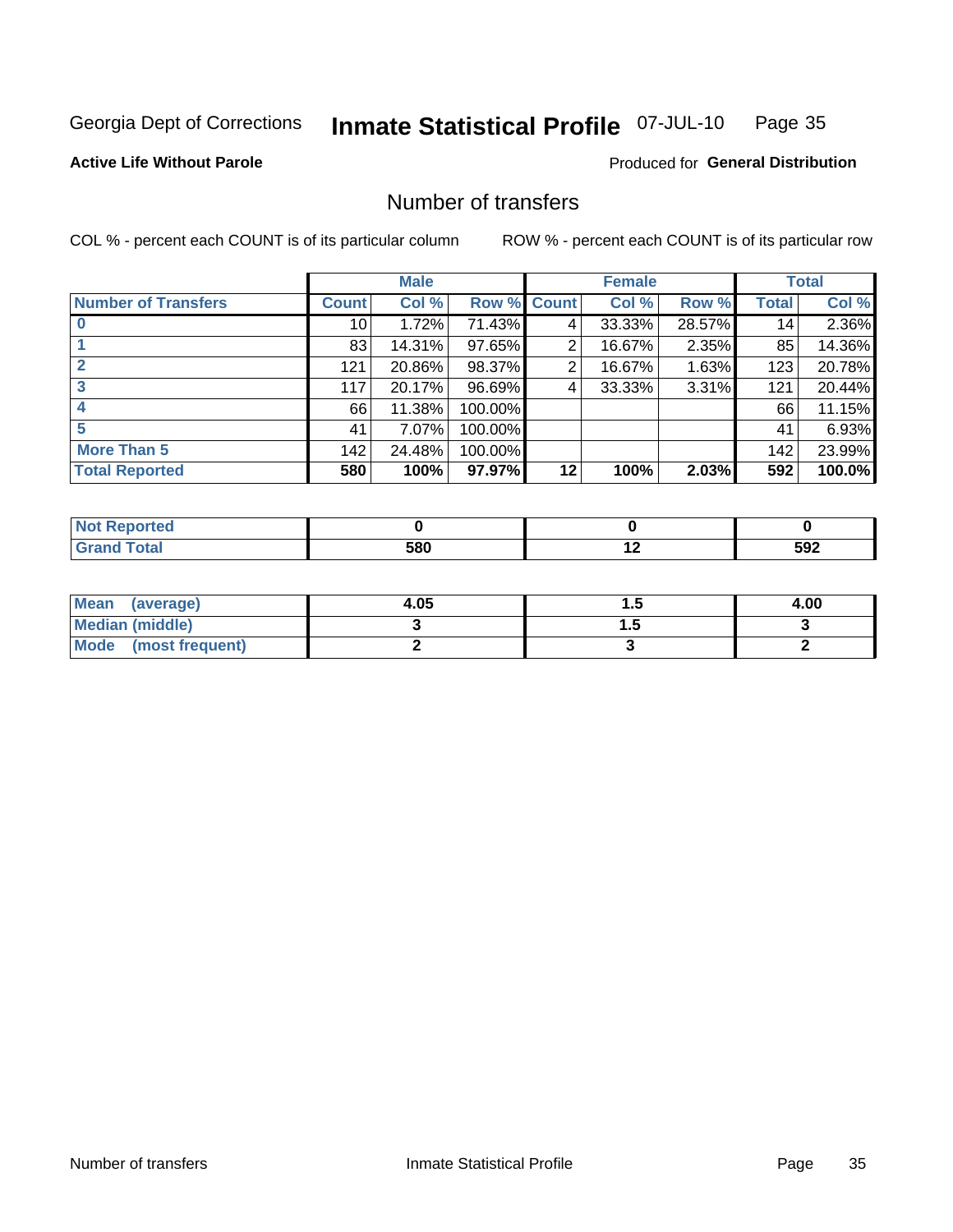#### Inmate Statistical Profile 07-JUL-10 Page 36

**Active Life Without Parole** 

**Produced for General Distribution** 

## Number of escapes

COL % - percent each COUNT is of its particular column

|                          |         | <b>Male</b> |                    |         | <b>Female</b> |       |       | <b>Total</b> |
|--------------------------|---------|-------------|--------------------|---------|---------------|-------|-------|--------------|
| <b>Number of Escapes</b> | Count l | Col %       | <b>Row % Count</b> |         | Col %         | Row % | Total | Col %        |
|                          | 578     | $99.66\%$   | $97.97\%$          | 12      | $100.00\%$    | 2.03% | 590   | 99.66%       |
|                          |         | 0.17%       | $100.00\%$         |         |               |       |       | 0.17%        |
|                          |         | 0.17%       | 100.00%            |         |               |       |       | 0.17%        |
| <b>Total Reported</b>    | 580     | 100%        | $97.97\%$          | $12 \,$ | 100%          | 2.03% | 592   | 100%         |

| prted<br><b>NOt Repo</b>      |     |     |     |
|-------------------------------|-----|-----|-----|
| <b>f</b> otal<br><b>Grand</b> | 580 | . . | 592 |

| Mean (average)       |  | .01 |
|----------------------|--|-----|
| Median (middle)      |  |     |
| Mode (most frequent) |  |     |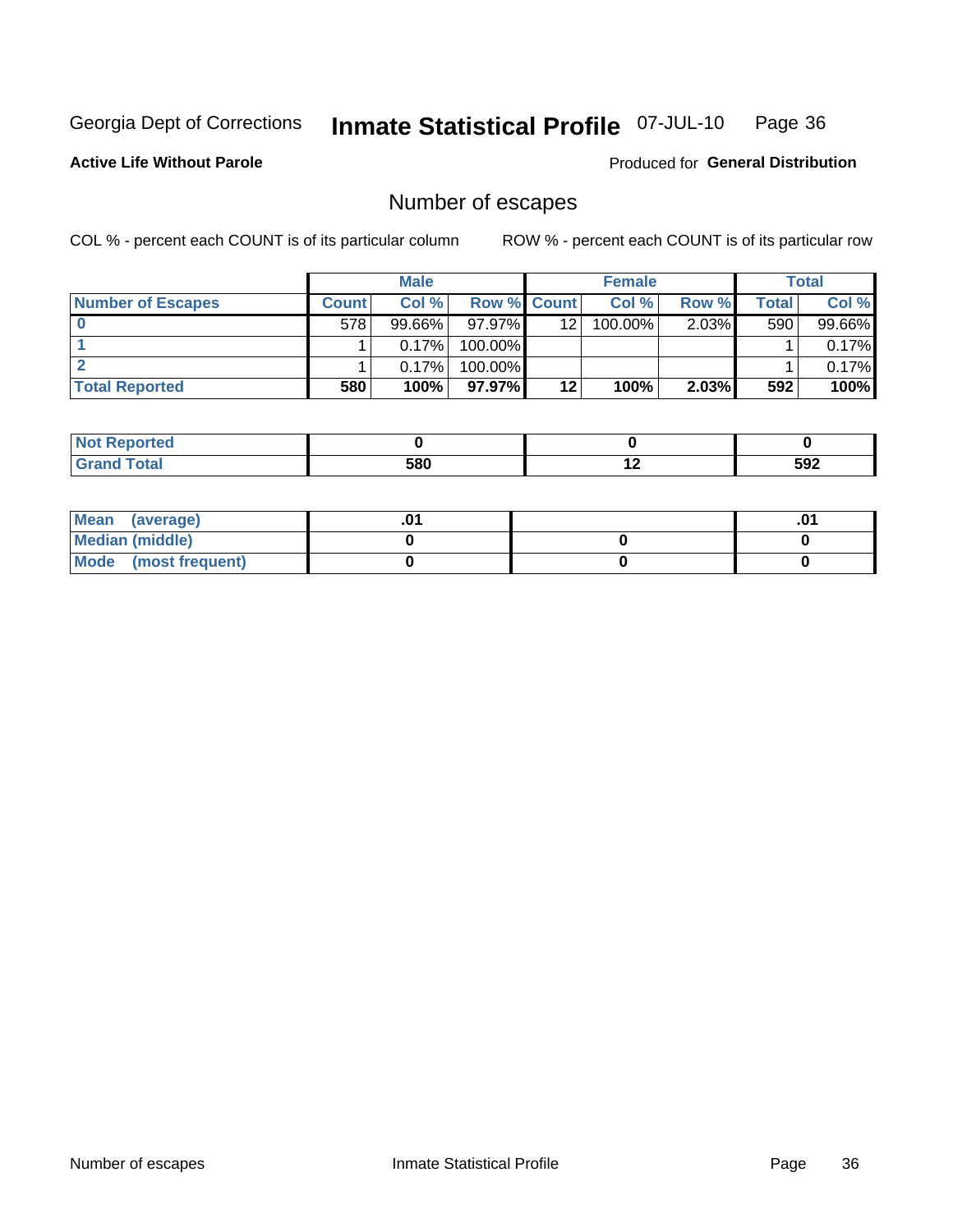### **Active Life Without Parole**

### Produced for General Distribution

## Time served in current (or last) institution

COL % - percent each COUNT is of its particular column

|                            |              | <b>Male</b> |         |              | <b>Female</b> |        |              | <b>Total</b> |
|----------------------------|--------------|-------------|---------|--------------|---------------|--------|--------------|--------------|
| <b>Time In Institution</b> | <b>Count</b> | Col %       | Row %   | <b>Count</b> | Col %         | Row %  | <b>Total</b> | Col %        |
| 0 to 3 months              | 64           | 11.03%      | 96.97%  | 2            | 16.67%        | 3.03%  | 66           | 11.15%       |
| <b>3.01 to 6 months</b>    | 41           | 7.07%       | 97.62%  |              | 8.33%         | 2.38%  | 42           | 7.09%        |
| 6.01 to 9 months           | 30           | 5.17%       | 100.00% |              |               |        | 30           | 5.07%        |
| 9.01 to 12 months          | 42           | 7.24%       | 100.00% |              |               |        | 42           | 7.09%        |
| 12.01 to 18 months         | 82           | 14.14%      | 100.00% |              |               |        | 82           | 13.85%       |
| 18.01 to 24 months         | 48           | 8.28%       | 88.89%  | 6            | 50.00%        | 11.11% | 54           | 9.12%        |
| $2.01$ to 3 years          | 79           | 13.62%      | 98.75%  |              | 8.33%         | 1.25%  | 80           | 13.51%       |
| 3.01 to 4 years            | 38           | 6.55%       | 100.00% |              |               |        | 38           | 6.42%        |
| 4.01 to 5 years            | 44           | 7.59%       | 100.00% |              |               |        | 44           | 7.43%        |
| 5.01 to 6 years            | 29           | 5.00%       | 93.55%  | 2            | 16.67%        | 6.45%  | 31           | 5.24%        |
| 6.01 to 7 years            | 14           | 2.41%       | 100.00% |              |               |        | 14           | 2.36%        |
| 7.01 to 8 years            | 26           | 4.48%       | 100.00% |              |               |        | 26           | 4.39%        |
| 8.01 to 9 years            | 18           | 3.10%       | 100.00% |              |               |        | 18           | 3.04%        |
| 9.01 to 10 years           | 9            | 1.55%       | 100.00% |              |               |        | 9            | 1.52%        |
| Over 10 years              | 16           | 2.76%       | 100.00% |              |               |        | 16           | 2.70%        |
| <b>Total Reported</b>      | 580          | 100%        | 97.97%  | 12           | 100%          | 2.03%  | 592          | 100%         |

| <b>Not Reported</b> |     |                          |     |
|---------------------|-----|--------------------------|-----|
| <b>Total</b>        | 580 | $\overline{\phantom{0}}$ | 592 |

| <b>Mean</b><br>(average) | 35 months | 26 months | 34 months |
|--------------------------|-----------|-----------|-----------|
| Median (middle)          | 22 months | 24 months | 22 months |
| Mode (most frequent)     | 27 months | 1 months  | l months  |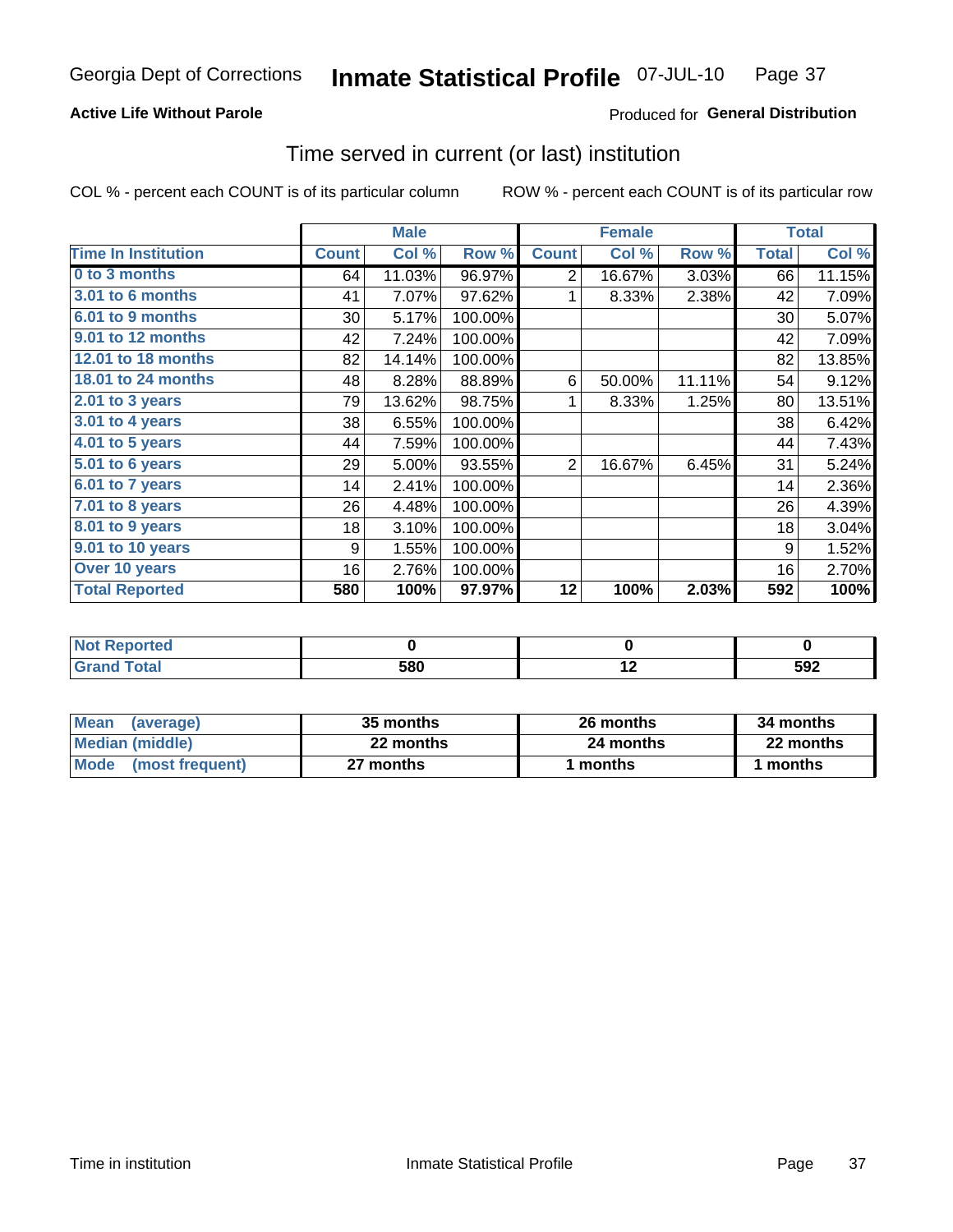#### Inmate Statistical Profile 07-JUL-10 Page 38

#### **Active Life Without Parole**

#### Produced for General Distribution

## Highest grade level attained

COL % - percent each COUNT is of its particular column

|                              |                 | <b>Male</b> |         |                 | <b>Female</b> |        |                | <b>Total</b> |
|------------------------------|-----------------|-------------|---------|-----------------|---------------|--------|----------------|--------------|
| <b>Grade Level</b>           | <b>Count</b>    | Col %       | Row %   | <b>Count</b>    | Col %         | Row %  | <b>Total</b>   | Col %        |
| No school at all             | 1               | 0.18%       | 100.00% |                 |               |        | 1              | 0.17%        |
| <b>Grade 1</b>               | 1               | 0.18%       | 100.00% |                 |               |        | 1              | 0.17%        |
| <b>Grade 2</b>               | 1               | 0.18%       | 100.00% |                 |               |        | 1              | 0.17%        |
| Grade 4                      | 4               | 0.70%       | 100.00% |                 |               |        | 4              | 0.69%        |
| Grade 5                      | 4               | 0.70%       | 100.00% |                 |               |        | 4              | 0.69%        |
| Grade 6                      | 8               | 1.41%       | 100.00% |                 |               |        | 8              | 1.38%        |
| <b>Grade 7</b>               | 22              | 3.87%       | 100.00% |                 |               |        | 22             | 3.79%        |
| <b>Grade 8</b>               | 50              | 8.79%       | 98.04%  | 1               | 8.33%         | 1.96%  | 51             | 8.78%        |
| <b>Grade 9</b>               | 75              | 13.18%      | 98.68%  | 1               | 8.33%         | 1.32%  | 76             | 13.08%       |
| Grade 10                     | 110             | 19.33%      | 98.21%  | $\overline{2}$  | 16.67%        | 1.79%  | 112            | 19.28%       |
| Grade 11                     | 78              | 13.71%      | 97.50%  | $\overline{2}$  | 16.67%        | 2.50%  | 80             | 13.77%       |
| <b>Grade 12 or GED</b>       | 116             | 20.39%      | 97.48%  | 3               | 25.00%        | 2.52%  | 119            | 20.48%       |
| <b>Some tech school</b>      | 6               | 1.05%       | 85.71%  | 1               | 8.33%         | 14.29% | 7              | 1.20%        |
| <b>Completed tech school</b> | 10 <sup>1</sup> | 1.76%       | 100.00% |                 |               |        | 10             | 1.72%        |
| College, 1 year              | 21              | 3.69%       | 100.00% |                 |               |        | 21             | 3.61%        |
| College, 2 year              | 31              | 5.45%       | 93.94%  | 2               | 16.67%        | 6.06%  | 33             | 5.68%        |
| College, 3 year              | 13              | 2.28%       | 100.00% |                 |               |        | 13             | 2.24%        |
| <b>Bachelor's degree</b>     | 11              | 1.93%       | 100.00% |                 |               |        | 11             | 1.89%        |
| <b>Master's degree</b>       | 4               | 0.70%       | 100.00% |                 |               |        | 4              | 0.69%        |
| Ph.D. degree                 | 1               | 0.18%       | 100.00% |                 |               |        | 1              | 0.17%        |
| Law degree                   | $\overline{2}$  | 0.35%       | 100.00% |                 |               |        | $\overline{2}$ | 0.34%        |
| <b>Total Reported</b>        | 569             | 100%        | 97.93%  | $\overline{12}$ | 100%          | 2.07%  | 581            | 100%         |

| <b>REDIORES</b> |     |            |
|-----------------|-----|------------|
| <b>ota</b>      | 580 | 5Q2<br>◡◡▵ |

| Mean (average)       | 10.71           | 11.33           | 10.72             |
|----------------------|-----------------|-----------------|-------------------|
| Median (middle)      | Grade 11        | Other           | Grade 11          |
| Mode (most frequent) | Grade 12 or GED | Grade 12 or GED | I Grade 12 or GED |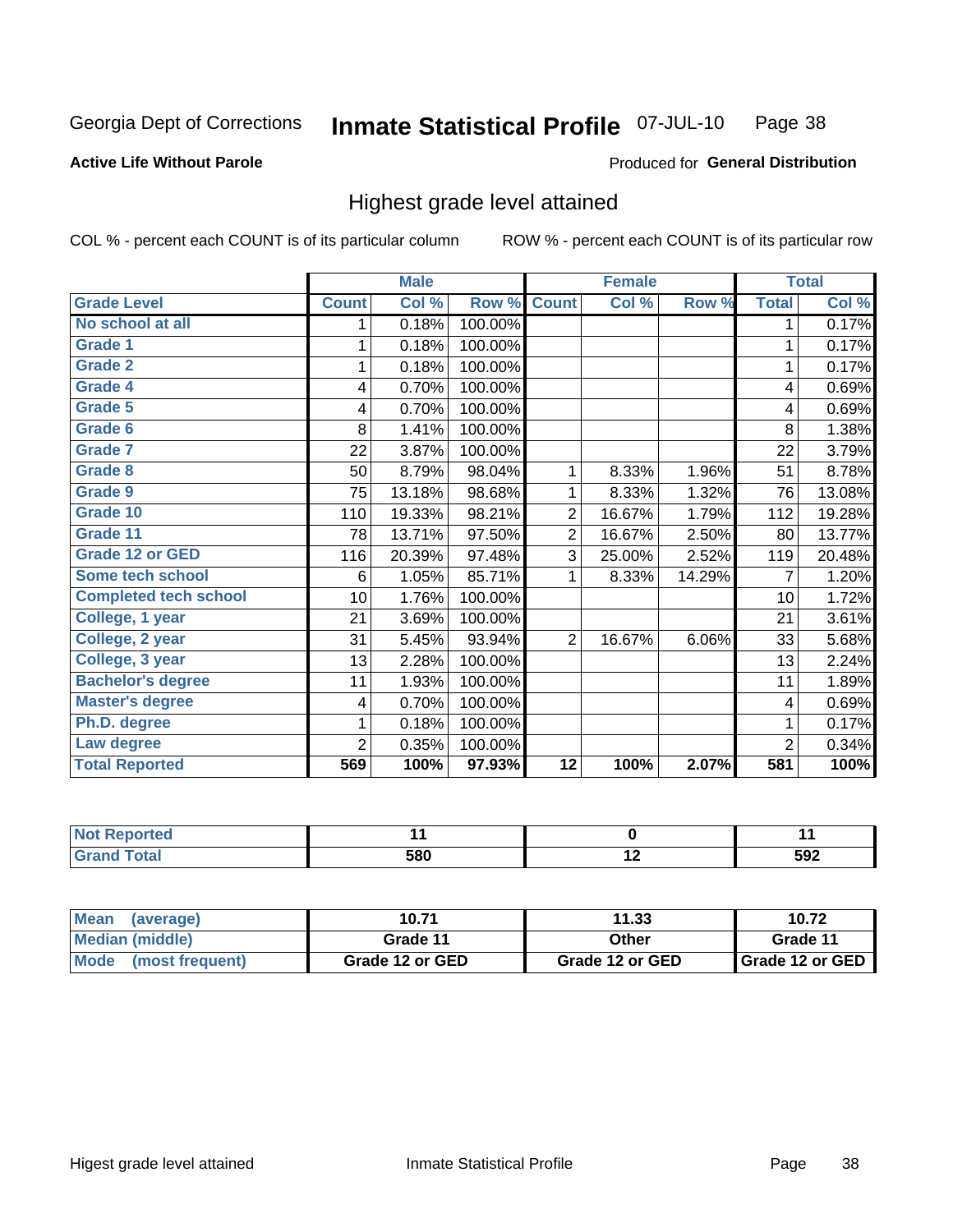#### Inmate Statistical Profile 07-JUL-10 Page 39

### **Active Life Without Parole**

**Produced for General Distribution** 

## Culture fair IQ scores

COL % - percent each COUNT is of its particular column

|                       |              | <b>Male</b> |             |                | <b>Female</b> |         |              | <b>Total</b> |
|-----------------------|--------------|-------------|-------------|----------------|---------------|---------|--------------|--------------|
| <b>IQ Scores</b>      | <b>Count</b> | Col %       | Row % Count |                | Col %         | Row %   | <b>Total</b> | Col %        |
| $60 - 69$             | 25           | 4.79%       | 100.00%     |                |               |         | 25           | 4.69%        |
| $70 - 79$             | 41           | 7.85%       | 100.00%     |                |               |         | 41           | 7.69%        |
| $80 - 89$             | 87           | 16.67%      | 96.67%      | 3              | 27.27%        | 3.33%   | 90           | 16.89%       |
| $90 - 99$             | 96           | 18.39%      | 97.96%      | $\overline{2}$ | 18.18%        | 2.04%   | 98           | 18.39%       |
| $100 - 109$           | 141          | 27.01%      | 98.60%      | 2              | 18.18%        | 1.40%   | 143          | 26.83%       |
| $110 - 119$           | 110          | 21.07%      | 98.21%      | $\overline{2}$ | 18.18%        | 1.79%   | 112          | 21.01%       |
| $120 - 129$           | 22           | 4.21%       | 95.65%      | 4              | 9.09%         | 4.35%   | 23           | 4.32%        |
| $130 - 139$           |              |             |             | 4              | 9.09%         | 100.00% |              | 0.19%        |
| <b>Total Reported</b> | 522          | 100%        | 97.94%      | 11             | 100%          | 2.06%   | 533          | 100.0%       |

| <b>Not Reported</b>  | 55  | 55  |
|----------------------|-----|-----|
| Not Valid (under 60) |     |     |
| <b>Grand Total</b>   | 580 | 592 |

| <b>Mean</b><br>(average) | 98  | 105 | 98  |
|--------------------------|-----|-----|-----|
| <b>Median (middle)</b>   | 101 | 102 | 101 |
| Mode<br>(most frequent)  | 101 | 102 | 101 |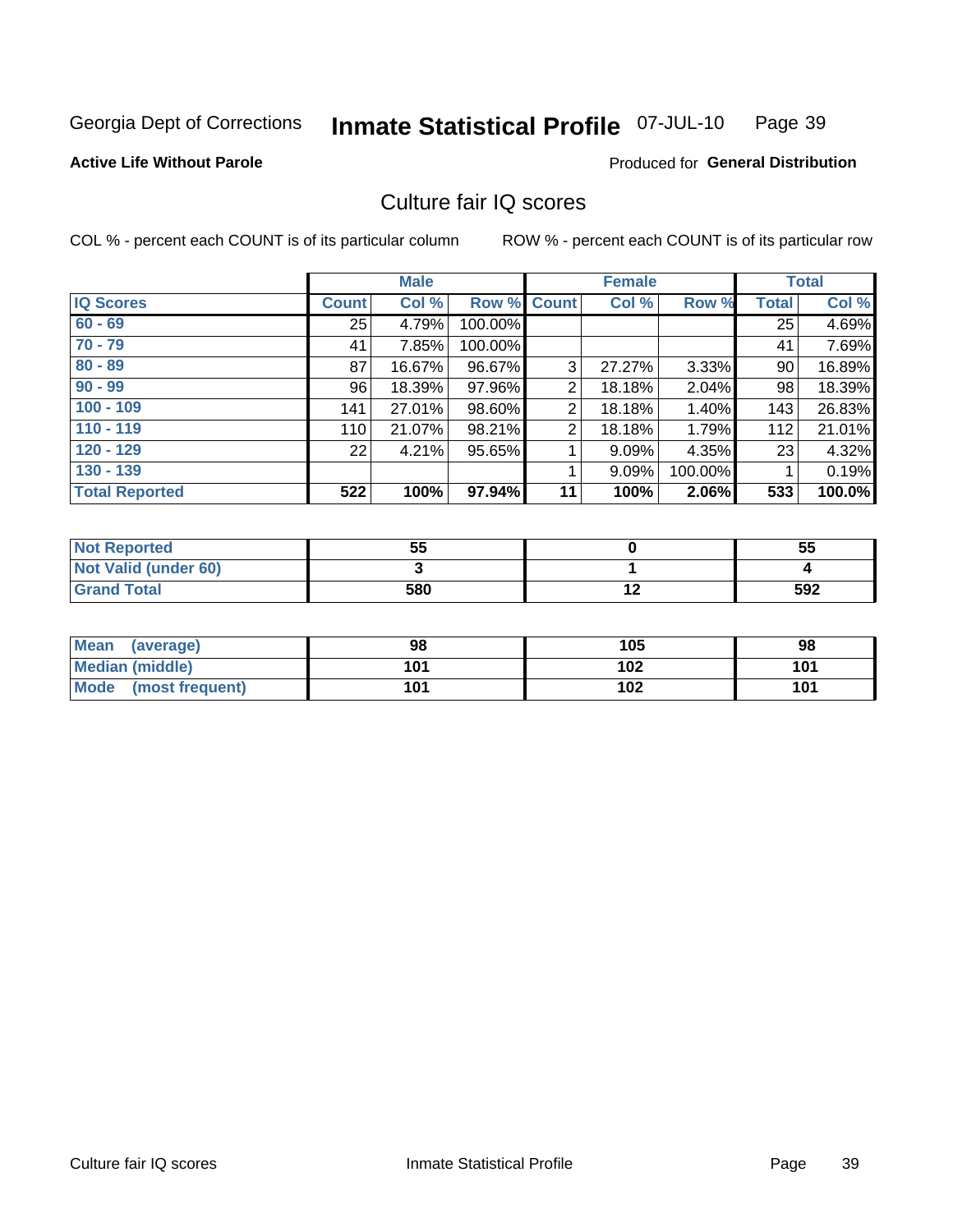#### **Inmate Statistical Profile 07-JUL-10** Page 40

#### **Active Life Without Parole**

## Produced for General Distribution

## Wide Range Achievement Test (WRAT) reading score

COL % - percent each COUNT is of its particular column

|                           |              | <b>Male</b> |         |                | <b>Female</b> |       |              | <b>Total</b> |
|---------------------------|--------------|-------------|---------|----------------|---------------|-------|--------------|--------------|
| <b>WRAT Reading Score</b> | <b>Count</b> | Col %       | Row %   | <b>Count</b>   | Col %         | Row % | <b>Total</b> | Col %        |
| 0.1 to 0.9                | 16           | 3.02%       | 100.00% |                |               |       | 16           | 2.95%        |
| 1.0 to 1.9                | 15           | 2.83%       | 100.00% |                |               |       | 15           | 2.77%        |
| 2.0 to 2.9                | 28           | 5.28%       | 96.55%  | 1              | 8.33%         | 3.45% | 29           | 5.35%        |
| 3.0 to 3.9                | 30           | 5.66%       | 100.00% |                |               |       | 30           | 5.54%        |
| 4.0 to 4.9                | 43           | 8.11%       | 97.73%  | 1              | 8.33%         | 2.27% | 44           | 8.12%        |
| 5.0 to 5.9                | 48           | 9.06%       | 97.96%  | 1              | 8.33%         | 2.04% | 49           | 9.04%        |
| 6.0 to 6.9                | 48           | 9.06%       | 100.00% |                |               |       | 48           | 8.86%        |
| 7.0 to 7.9                | 18           | 3.40%       | 100.00% |                |               |       | 18           | 3.32%        |
| 8.0 to 8.9                | 36           | 6.79%       | 100.00% |                |               |       | 36           | 6.64%        |
| 9.0 to 9.9                | 43           | 8.11%       | 97.73%  | 1              | 8.33%         | 2.27% | 44           | 8.12%        |
| 10.0 to 10.9              | 14           | 2.64%       | 93.33%  | 1              | 8.33%         | 6.67% | 15           | 2.77%        |
| 11.0 to 11.9              | 32           | 6.04%       | 96.97%  | 1              | 8.33%         | 3.03% | 33           | 6.09%        |
| 12.0 to 12.9              | 104          | 19.62%      | 98.11%  | $\overline{2}$ | 16.67%        | 1.89% | 106          | 19.56%       |
| 13                        | 55           | 10.38%      | 93.22%  | 4              | 33.33%        | 6.78% | 59           | 10.89%       |
| <b>Total Reported</b>     | 530          | 100%        | 97.79%  | 12             | 100%          | 2.21% | 542          | 100.0%       |
|                           |              |             |         |                |               |       |              |              |
| <b>Not Reported</b>       |              | 50          |         |                | $\mathbf 0$   |       |              | 50           |
| <b>Grand Total</b>        |              | 580         |         |                | 12            |       |              | 592          |

| <b>Mean</b><br>(average) | 8.24 | 10.11 | 8.29 |
|--------------------------|------|-------|------|
| Median (middle)          | 8.5  | 11.85 | Ծ.J  |
| Mode<br>(most frequent)  |      | . J   | יי   |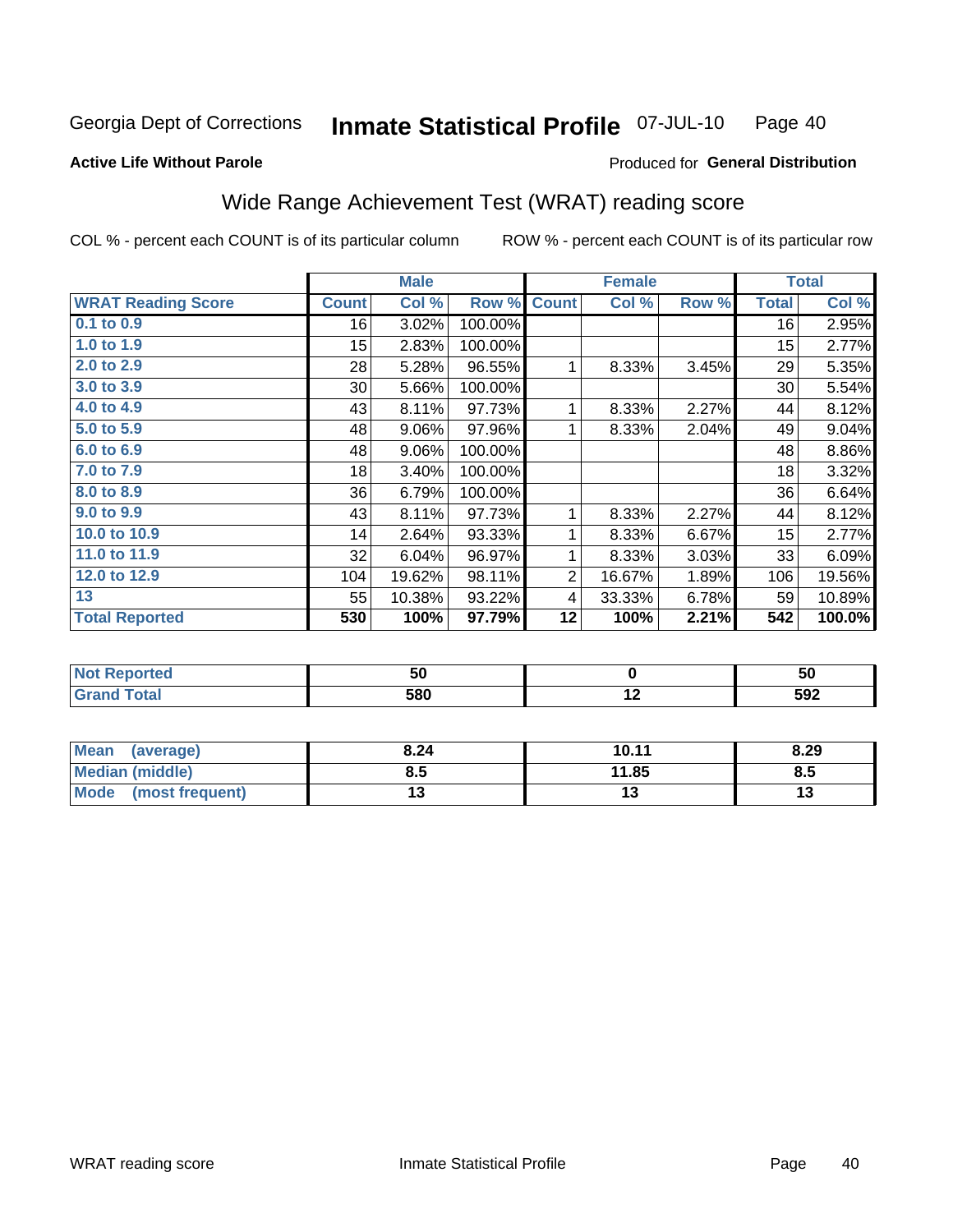#### Inmate Statistical Profile 07-JUL-10 Page 41

### **Active Life Without Parole**

## Produced for General Distribution

## Wide Range Achievement Test (WRAT) math score

COL % - percent each COUNT is of its particular column

ROW % - percent each COUNT is of its particular row

|                              |                | <b>Male</b> |         |                | <b>Female</b> |        |                | <b>Total</b> |
|------------------------------|----------------|-------------|---------|----------------|---------------|--------|----------------|--------------|
| <b>WRAT Mathematic Score</b> | <b>Count</b>   | Col %       | Row %   | <b>Count</b>   | Col %         | Row %  | <b>Total</b>   | Col %        |
| 0.1 to 0.9                   | $\overline{2}$ | 0.38%       | 100.00% |                |               |        | $\overline{2}$ | 0.37%        |
| 1.0 to 1.9                   | 4              | 0.75%       | 100.00% |                |               |        | 4              | 0.74%        |
| 2.0 to 2.9                   | 19             | 3.58%       | 100.00% |                |               |        | 19             | 3.51%        |
| 3.0 to 3.9                   | 37             | 6.98%       | 100.00% |                |               |        | 37             | 6.83%        |
| 4.0 to 4.9                   | 56             | 10.57%      | 94.92%  | 3              | 25.00%        | 5.08%  | 59             | 10.89%       |
| 5.0 to 5.9                   | 68             | 12.83%      | 100.00% |                |               |        | 68             | 12.55%       |
| 6.0 to 6.9                   | 108            | 20.38%      | 99.08%  | 1              | 8.33%         | 0.92%  | 109            | 20.11%       |
| 7.0 to 7.9                   | 69             | 13.02%      | 98.57%  | 1              | 8.33%         | 1.43%  | 70             | 12.92%       |
| 8.0 to 8.9                   | 36             | 6.79%       | 94.74%  | $\overline{2}$ | 16.67%        | 5.26%  | 38             | 7.01%        |
| 9.0 to 9.9                   | 51             | 9.62%       | 96.23%  | $\overline{2}$ | 16.67%        | 3.77%  | 53             | 9.78%        |
| 10.0 to 10.9                 | 26             | 4.91%       | 96.30%  | 1              | 8.33%         | 3.70%  | 27             | 4.98%        |
| 11.0 to 11.9                 | 15             | 2.83%       | 100.00% |                |               |        | 15             | 2.77%        |
| 12.0 to 12.9                 | 30             | 5.66%       | 96.77%  | 1              | 8.33%         | 3.23%  | 31             | 5.72%        |
| 13                           | 9              | 1.70%       | 90.00%  | 1              | 8.33%         | 10.00% | 10             | 1.85%        |
| <b>Total Reported</b>        | 530            | 100%        | 97.79%  | 12             | 100%          | 2.21%  | 542            | 100.0%       |
|                              |                |             |         |                |               |        |                |              |
| <b>Not Reported</b>          |                | 50          |         |                | $\mathbf 0$   |        |                | 50           |
| <b>Grand Total</b>           |                | 580         |         |                | 12            |        |                | 592          |

| <b>Mean</b><br>(average) | 710 | 8.37 | 7.15 |
|--------------------------|-----|------|------|
| Median (middle)          | 6.9 | 8.45 | 6.9  |
| Mode<br>(most frequent)  | 6.9 | 7. a | 6.9  |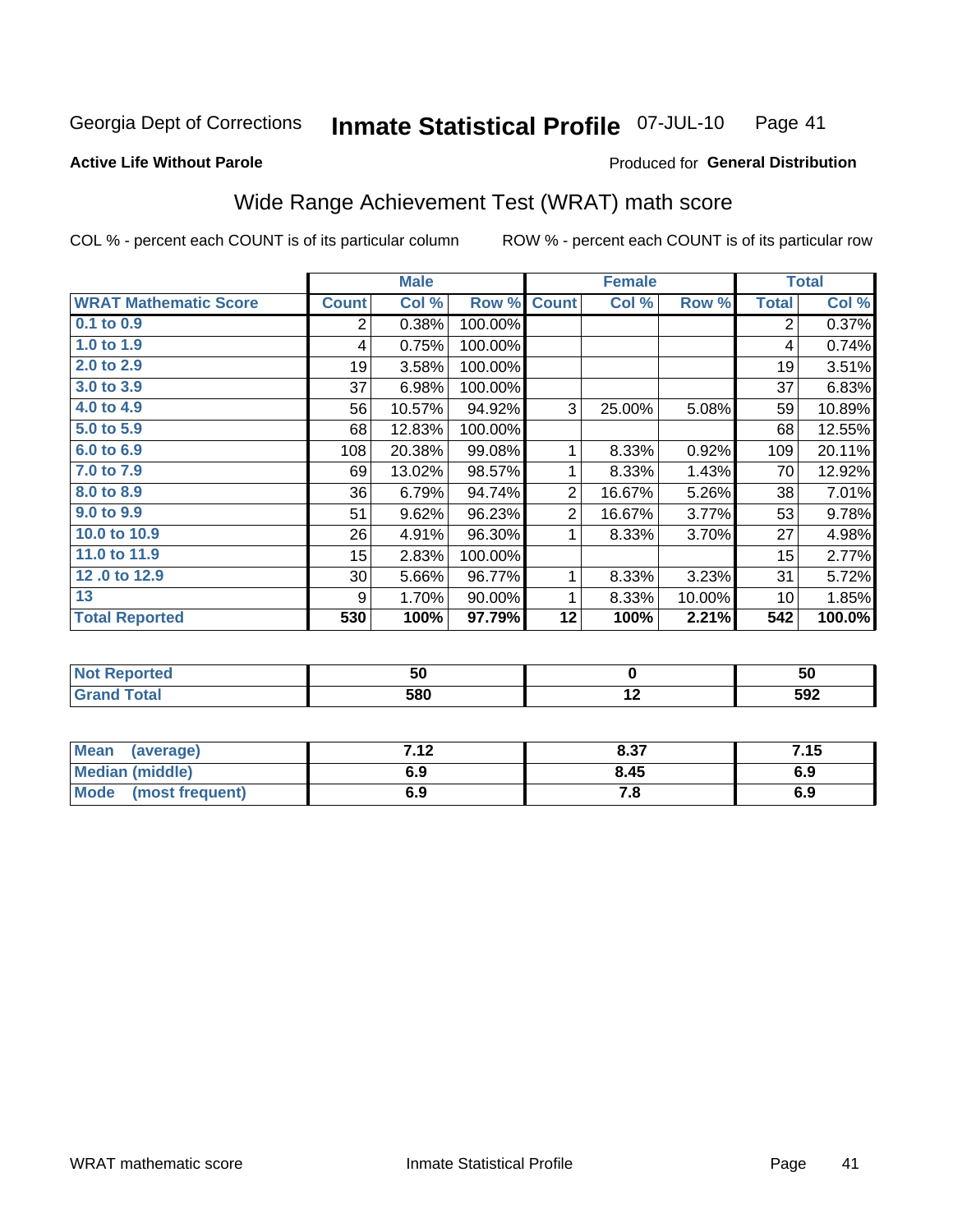#### Inmate Statistical Profile 07-JUL-10 Page 42

#### **Active Life Without Parole**

### Produced for General Distribution

## Wide Range Achievement Test (WRAT) spelling score

COL % - percent each COUNT is of its particular column

|                            |              | <b>Male</b> |         |                | <b>Female</b>    |       |              | <b>Total</b> |
|----------------------------|--------------|-------------|---------|----------------|------------------|-------|--------------|--------------|
| <b>WRAT Spelling Score</b> | <b>Count</b> | Col %       | Row %   | <b>Count</b>   | Col %            | Row % | <b>Total</b> | Col %        |
| $0.1$ to $0.9$             | 9            | 1.70%       | 100.00% |                |                  |       | 9            | 1.66%        |
| 1.0 to 1.9                 | 25           | 4.73%       | 100.00% |                |                  |       | 25           | 4.62%        |
| 2.0 to 2.9                 | 39           | 7.37%       | 100.00% |                |                  |       | 39           | 7.21%        |
| 3.0 to 3.9                 | 30           | 5.67%       | 96.77%  | 1              | 8.33%            | 3.23% | 31           | 5.73%        |
| 4.0 to 4.9                 | 46           | 8.70%       | 97.87%  | 1              | 8.33%            | 2.13% | 47           | 8.69%        |
| 5.0 to 5.9                 | 51           | 9.64%       | 100.00% |                |                  |       | 51           | 9.43%        |
| 6.0 to 6.9                 | 58           | 10.96%      | 98.31%  | 1              | 8.33%            | 1.69% | 59           | 10.91%       |
| 7.0 to 7.9                 | 41           | 7.75%       | 100.00% |                |                  |       | 41           | 7.58%        |
| 8.0 to 8.9                 | 40           | 7.56%       | 95.24%  | $\overline{2}$ | 16.67%           | 4.76% | 42           | 7.76%        |
| 9.0 to 9.9                 | 38           | 7.18%       | 100.00% |                |                  |       | 38           | 7.02%        |
| 10.0 to 10.9               | 35           | 6.62%       | 97.22%  | 1              | 8.33%            | 2.78% | 36           | 6.65%        |
| 11.0 to 11.9               | 34           | 6.43%       | 94.44%  | $\overline{2}$ | 16.67%           | 5.56% | 36           | 6.65%        |
| 12.0 to 12.9               | 55           | 10.40%      | 94.83%  | 3              | 25.00%           | 5.17% | 58           | 10.72%       |
| 13                         | 28           | 5.29%       | 96.55%  | 1              | 8.33%            | 3.45% | 29           | 5.36%        |
| <b>Total Reported</b>      | 529          | 100%        | 97.78%  | 12             | 100%             | 2.22% | 541          | 100%         |
|                            |              |             |         |                |                  |       |              |              |
| <b>Not Reported</b>        |              | 51          |         |                | $\mathbf 0$      |       |              | 51           |
| <b>Grand Total</b>         |              | 580         |         |                | $\overline{12}$  |       |              | 592          |
|                            |              |             |         |                |                  |       |              |              |
| Moon (gyorogia)            |              | <b>742</b>  |         |                | 0.C <sub>2</sub> |       |              | 747          |

| <b>Mean</b><br>(average)       | 7.42 | 9.63  | 7.47 |
|--------------------------------|------|-------|------|
| <b>Median (middle)</b>         | ں. ، | 10.75 | .    |
| <b>Mode</b><br>(most frequent) | ช.ว  | 12.3  | ช.ว  |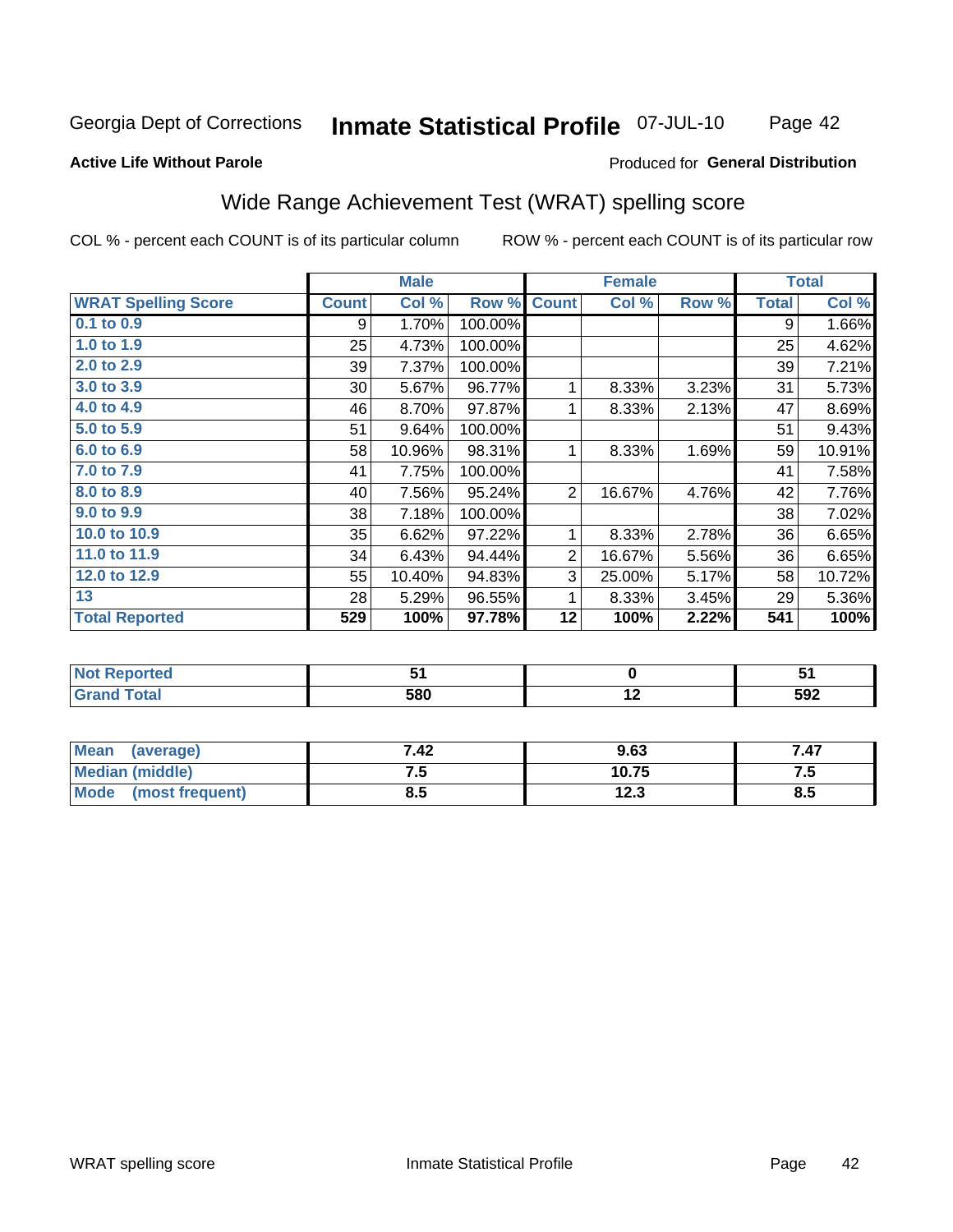### **Active Life Without Parole**

### Produced for General Distribution

### Scope of substance abuse - summary

COL % - percent each COUNT is of its particular column

|                        |              | <b>Male</b> |         |              | <b>Female</b> |          |              | Total  |
|------------------------|--------------|-------------|---------|--------------|---------------|----------|--------------|--------|
| <b>Substance Abuse</b> | <b>Count</b> | Col %       | Row %   | <b>Count</b> | Col %         | Row %    | <b>Total</b> | Col %  |
| <b>None</b>            | 223          | 38.45%      | 97.38%  | 6            | $50.00\%$     | $2.62\%$ | 229          | 38.68% |
| <b>Drugs only</b>      | 207          | 35.69%      | 98.57%  |              | 25.00%        | 1.43%    | 210          | 35.47% |
| <b>Alcohol only</b>    | 33           | 5.69%       | 100.00% |              |               |          | 33           | 5.57%  |
| Drugs and alcohol      | 117          | 20.17%      | 97.50%  |              | 25.00%        | 2.50%    | 120          | 20.27% |
| <b>Total Reported</b>  | 580          | 100%        | 97.97%  | 12           | 100%          | 2.03%    | 592          | 100%   |

| <b>Reported</b><br>∗NO). |     |     |     |
|--------------------------|-----|-----|-----|
| Total                    | 580 | . . | 592 |

| Mode<br>None<br>None<br>None<br>quenu |
|---------------------------------------|
|---------------------------------------|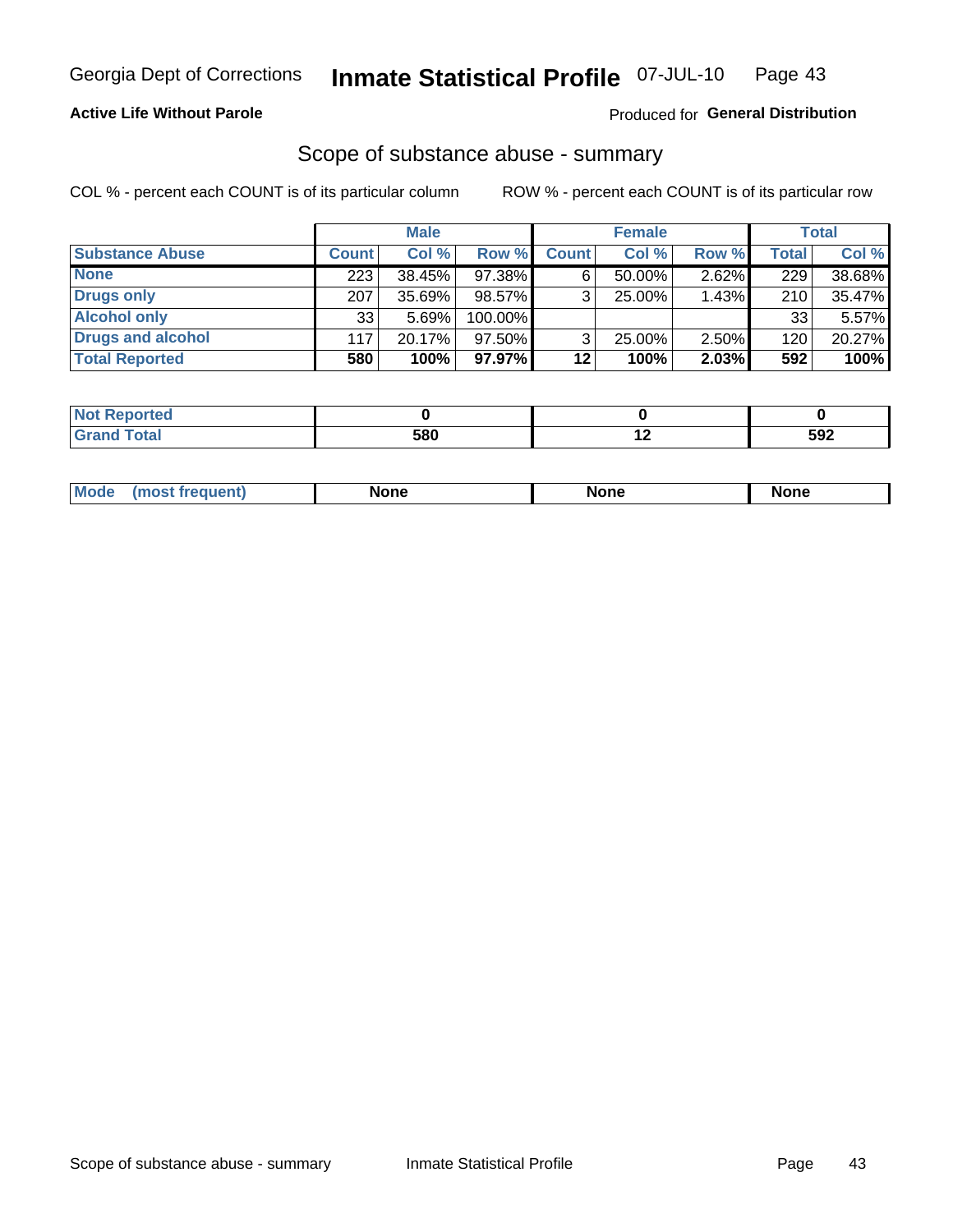### **Active Life Without Parole**

### Produced for General Distribution

## Scope of substance abuse - detail

COL % - percent each COUNT is of its particular column

|                                         |                | <b>Male</b> |         |              | <b>Female</b> |        |                | <b>Total</b> |
|-----------------------------------------|----------------|-------------|---------|--------------|---------------|--------|----------------|--------------|
| <b>Substance Abuse</b>                  | <b>Count</b>   | Col %       | Row %   | <b>Count</b> | Col %         | Row %  | <b>Total</b>   | Col %        |
| No drug or alcohol problems             | 223            | 38.45%      | 97.38%  | 6            | 50.00%        | 2.62%  | 229            | 38.68%       |
| Drug addiction but no alcohol           | 3              | 0.52%       | 100.00% |              |               |        | 3              | 0.51%        |
| <b>Drug addiction and alcohol</b>       | 3              | 0.52%       | 100.00% |              |               |        | 3              | 0.51%        |
| abuse                                   |                |             |         |              |               |        |                |              |
| <b>Drug addiction and alcoholism</b>    | $\overline{2}$ | 0.34%       | 100.00% |              |               |        | $\overline{2}$ | 0.34%        |
| No drug problem but alcohol             | 27             | 4.66%       | 100.00% |              |               |        | 27             | 4.56%        |
| abuse                                   |                |             |         |              |               |        |                |              |
| No drug problem but alcoholism          | 6              | 1.03%       | 100.00% |              |               |        | 6              | 1.01%        |
| Drug experiment but no alcohol          | 120            | 20.69%      | 99.17%  |              | 8.33%         | 0.83%  | 121            | 20.44%       |
| <b>Drug experiment &amp; alcohol</b>    | 13             | 2.24%       | 100.00% |              |               |        | 13             | 2.20%        |
| abuse                                   |                |             |         |              |               |        |                |              |
| <b>Drug experiment &amp; alcoholism</b> | 10             | 1.72%       | 100.00% |              |               |        | 10             | 1.69%        |
| Drug abuse but no alcohol               | 84             | 14.48%      | 97.67%  | 2            | 16.67%        | 2.33%  | 86             | 14.53%       |
| Drug abuse and alcohol abuse            | 74             | 12.76%      | 98.67%  |              | 8.33%         | 1.33%  | 75             | 12.67%       |
| <b>Drug abuse and alcoholism</b>        | 15             | 2.59%       | 88.24%  | 2            | 16.67%        | 11.76% | 17             | 2.87%        |
| <b>Total Reported</b>                   | 580            | 100%        | 97.97%  | 12           | 100%          | 2.03%  | 592            | 100.0%       |

| NOT<br>portea |     |                          |     |
|---------------|-----|--------------------------|-----|
|               | 580 | $\overline{\phantom{a}}$ | 592 |

| Mode (most frequent) | No drug or alcohol problems No drug or alcohol problems No drug or alcohol |          |
|----------------------|----------------------------------------------------------------------------|----------|
|                      |                                                                            | problems |
|                      |                                                                            |          |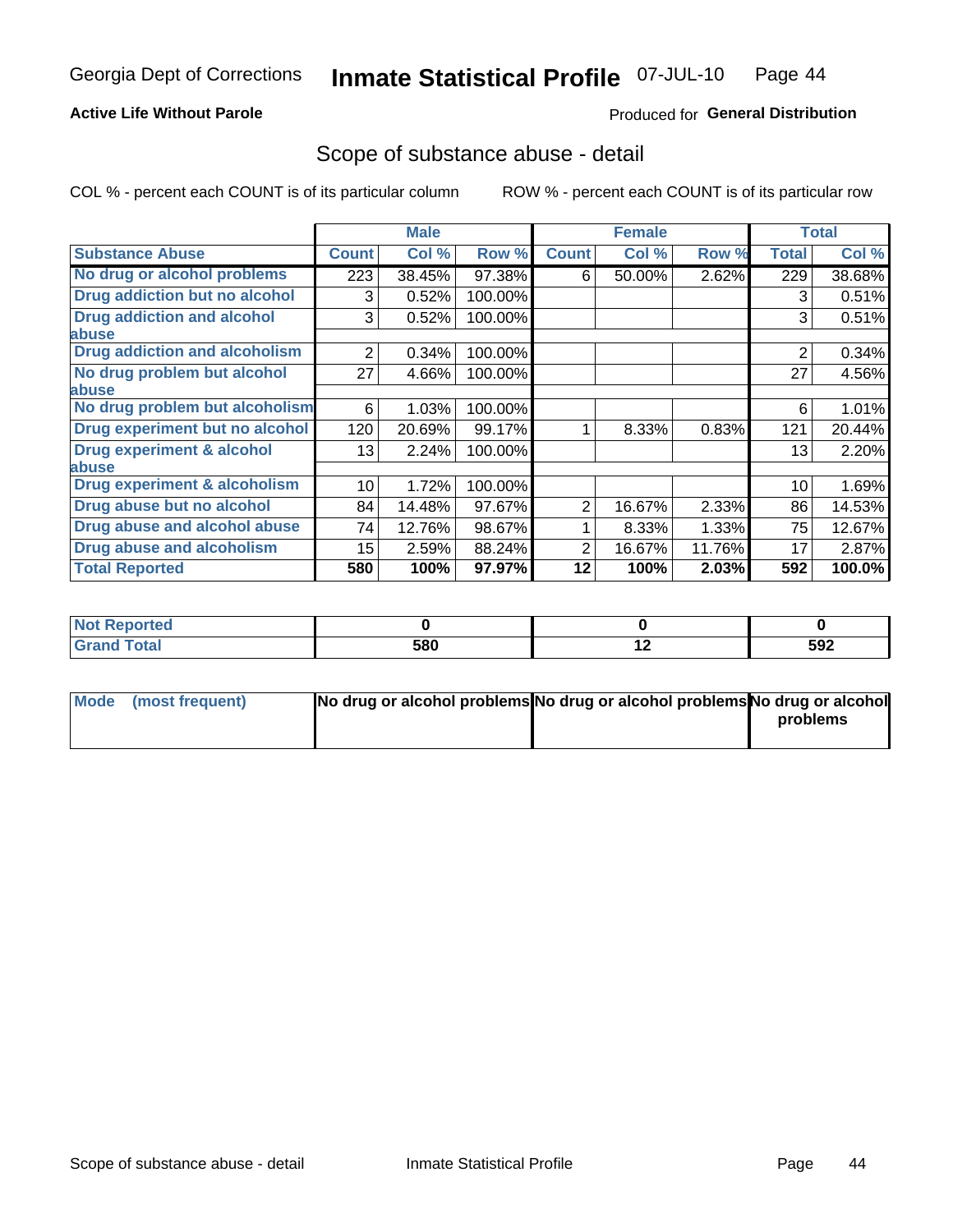#### Inmate Statistical Profile 07-JUL-10 Page 45

#### **Active Life Without Parole**

### **Produced for General Distribution**

## Current / last mental health treatment level

COL % - percent each COUNT is of its particular column

|                                    |              | <b>Male</b> |         |              | <b>Female</b> |       |              | <b>Total</b> |
|------------------------------------|--------------|-------------|---------|--------------|---------------|-------|--------------|--------------|
| <b>Mental Health Treatment Lev</b> | <b>Count</b> | Col %       | Row %   | <b>Count</b> | Col %         | Row % | <b>Total</b> | Col %        |
| 1 No problem at current time       | 64           | 29.09%      | 98.46%  |              | 11.11%        | 1.54% | 65           | 28.38%       |
| 2 Receiving outpatient             | 118          | 53.64%      | 93.65%  | 8            | 88.89%        | 6.35% | 126          | 55.02%       |
| <b>Treatment</b>                   |              |             |         |              |               |       |              |              |
| 3 Inpatient, moderate              | 29           | 13.18%      | 100.00% |              |               |       | 29           | 12.66%       |
| Treatment                          |              |             |         |              |               |       |              |              |
| 4 Inpatient, intensive             | 5            | 2.27%       | 100.00% |              |               |       | 5            | 2.18%        |
| Treatment                          |              |             |         |              |               |       |              |              |
| <b>6 Hospital for criminally</b>   | 4            | 1.82%       | 100.00% |              |               |       | 4            | 1.75%        |
| Tinsane                            |              |             |         |              |               |       |              |              |
| <b>Total Evaluated</b>             | 220          | 100%        | 96.07%  | 9            | 100%          | 3.93% | 229          | 100%         |

| evaluation<br>Never had MI | 360 |             | 363         |
|----------------------------|-----|-------------|-------------|
|                            | 580 | <u>. . </u> | 592<br>$ -$ |

| <b>Median (middle)</b>  | <b>Receiving outpatient</b><br>treatment | <b>Receiving outpatient</b><br>treatment | <b>Receiving</b><br>outpatient<br>treatment |  |  |
|-------------------------|------------------------------------------|------------------------------------------|---------------------------------------------|--|--|
| Mode<br>(most frequent) | <b>Receiving outpatient</b><br>treatment | <b>Receiving outpatient</b><br>treatment | Receiving<br>outpatient<br>treatment        |  |  |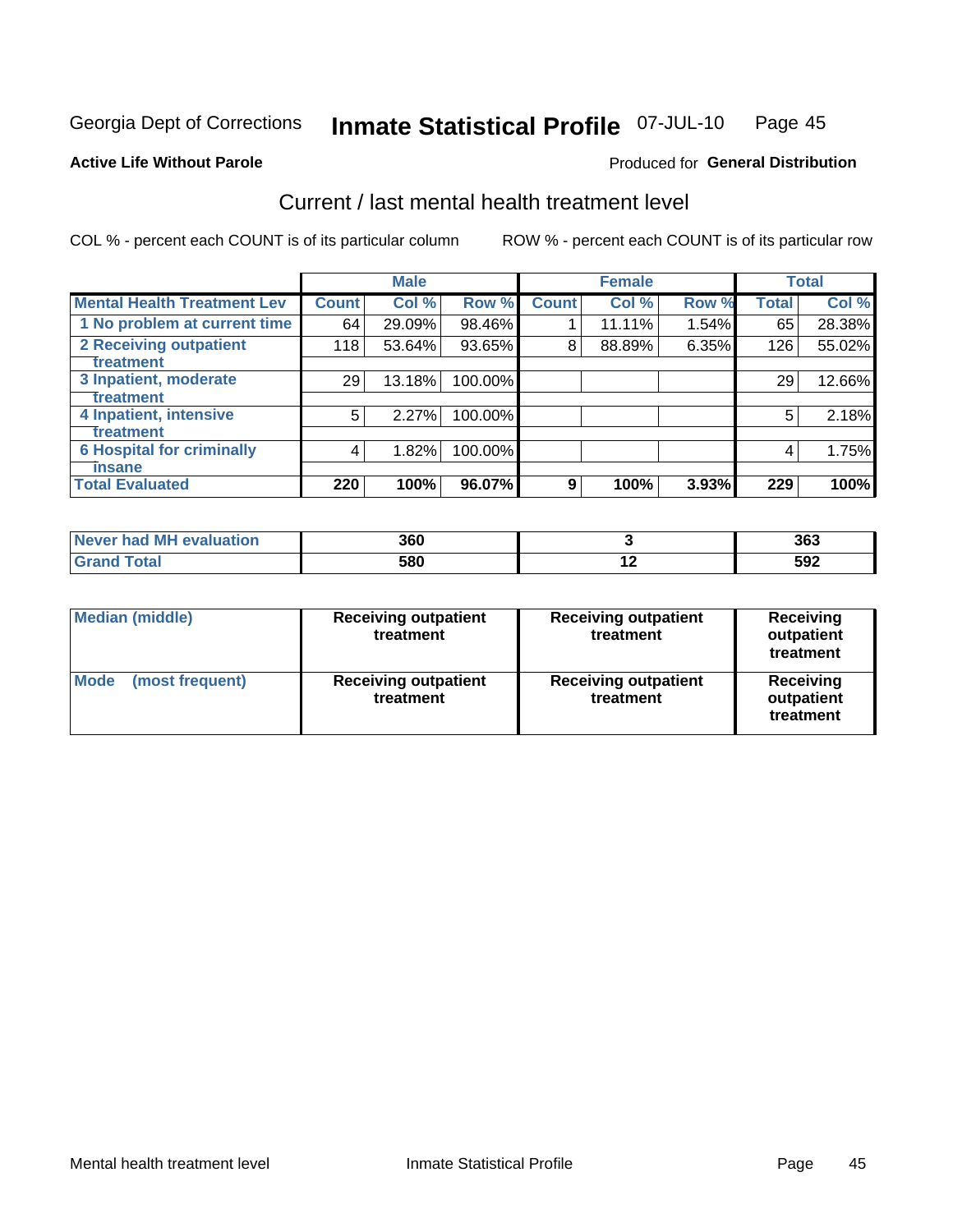#### Inmate Statistical Profile 07-JUL-10 Page 46

### **Active Life Without Parole**

### Produced for General Distribution

## PULHESDWIT medical scale - 'P' overall condition ('P'hysical)

COL % - percent each COUNT is of its particular column

|                                  |                 | <b>Male</b> |             |         | <b>Female</b> |       |              | <b>Total</b> |
|----------------------------------|-----------------|-------------|-------------|---------|---------------|-------|--------------|--------------|
| 'P' Overall Condition            | Count l         | Col %       | Row % Count |         | Col %         | Row % | <b>Total</b> | Col %        |
| 1 No medical illness             | 388             | 69.78%      | 98.73%      | 5       | 41.67%        | 1.27% | 393          | 69.19%       |
| 2 Well-controlled chronic        | 136             | 24.46%      | 95.10%      |         | 58.33%        | 4.90% | 143          | 25.18%       |
| <b>illness</b>                   |                 |             |             |         |               |       |              |              |
| 3 Poorly-controlled chronic      | 30 <sub>1</sub> | 5.40%       | 100.00%     |         |               |       | 30           | 5.28%        |
| <b>illness</b>                   |                 |             |             |         |               |       |              |              |
| 4 Significant problems requiring | 2               | $0.36\%$    | 100.00%     |         |               |       | 2            | 0.35%        |
| special housing                  |                 |             |             |         |               |       |              |              |
| <b>Total Reported</b>            | 556             | 100%        | 97.89%      | $12 \,$ | 100%          | 2.11% | 568          | 100%         |

| _____ | 580 | $\overline{\phantom{0}}$ | にへつ<br>งฮ∠ |
|-------|-----|--------------------------|------------|

| Mode | (most frequent) | <sup>1</sup> No medical illness | 2 Well-controlled chronic<br>illness | 1 No medical<br>illness |
|------|-----------------|---------------------------------|--------------------------------------|-------------------------|
|------|-----------------|---------------------------------|--------------------------------------|-------------------------|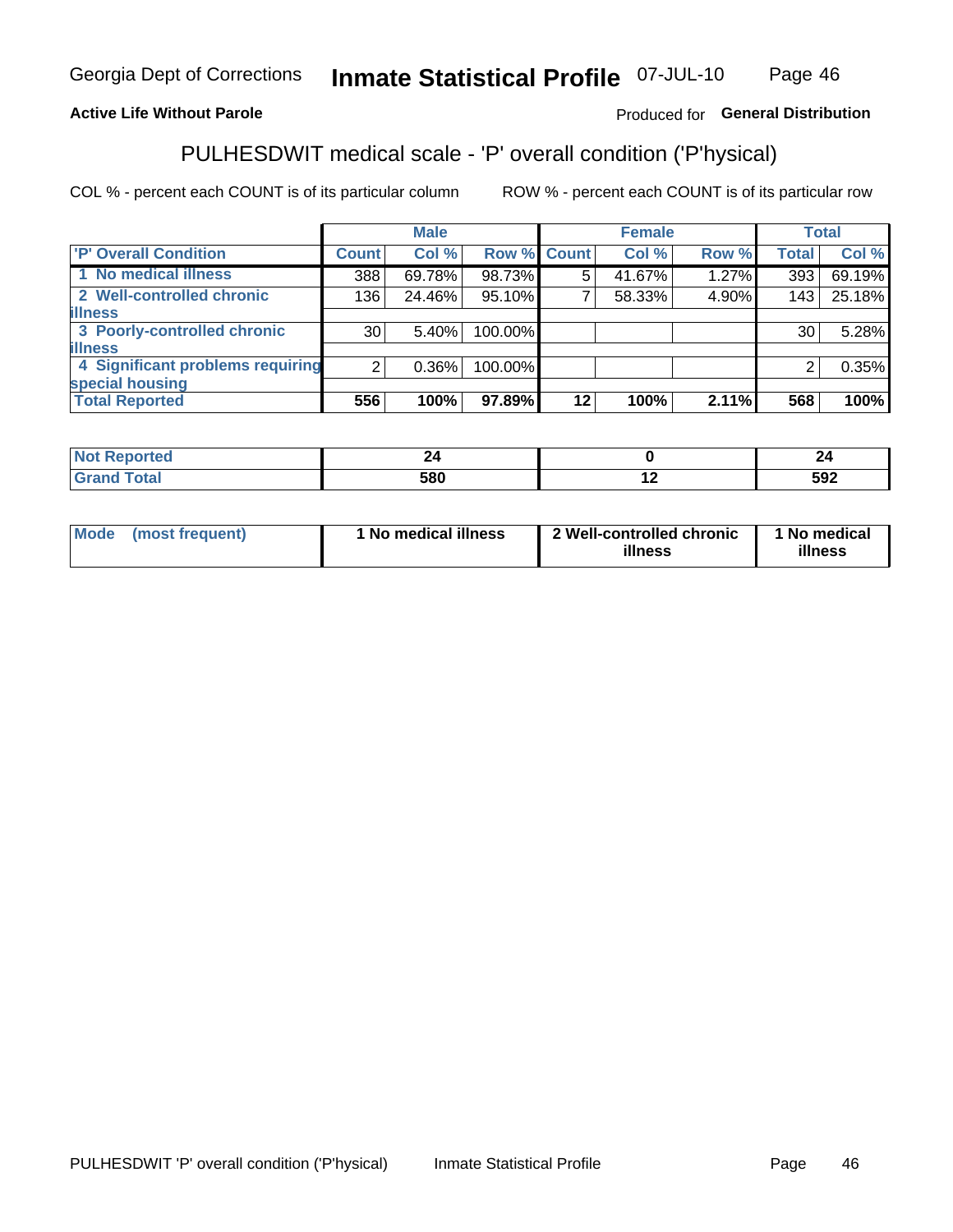#### **Active Life Without Parole**

### Produced for General Distribution

# PULHESDWIT medical scale - 'U' upper body

COL % - percent each COUNT is of its particular column

|                              |                    | <b>Male</b> |         |              | <b>Female</b> |       |              | <b>Total</b> |
|------------------------------|--------------------|-------------|---------|--------------|---------------|-------|--------------|--------------|
| <b>'U' Upper Body</b>        | Count <sup>!</sup> | Col %       | Row %   | <b>Count</b> | Col %         | Row % | <b>Total</b> | Col %        |
| 1 Upper bones, joints,       | 530                | 95.32%      | 97.97%  | 11           | 91.67%        | 2.03% | 541          | 95.25%       |
| muscles all OK               |                    |             |         |              |               |       |              |              |
| 2 One or both arms minimally | 21                 | 3.78%       | 95.45%  |              | 8.33%         | 4.55% | 22           | 3.87%        |
| limited                      |                    |             |         |              |               |       |              |              |
| 3 One or both arms           | 3                  | 0.54%       | 100.00% |              |               |       | 3            | 0.53%        |
| moderately limited           |                    |             |         |              |               |       |              |              |
| 4 One arm disabled,          | 2                  | 0.36%       | 100.00% |              |               |       | 2            | 0.35%        |
| paralyzed, or amputated      |                    |             |         |              |               |       |              |              |
| <b>Total Reported</b>        | 556                | 100%        | 97.89%  | $12 \,$      | 100%          | 2.11% | 568          | 100%         |

| <b>Not Reported</b>      |     |     | --  |
|--------------------------|-----|-----|-----|
| <b>Total</b><br>ا الله ا | 580 | . . | 592 |

|  | Mode (most frequent) | 1 Upper bones, joints,<br>muscles all OK | 1 Upper bones, joints,<br>muscles all OK | 1 Upper bones,<br>ljoints, muscles all<br>ΟK |
|--|----------------------|------------------------------------------|------------------------------------------|----------------------------------------------|
|--|----------------------|------------------------------------------|------------------------------------------|----------------------------------------------|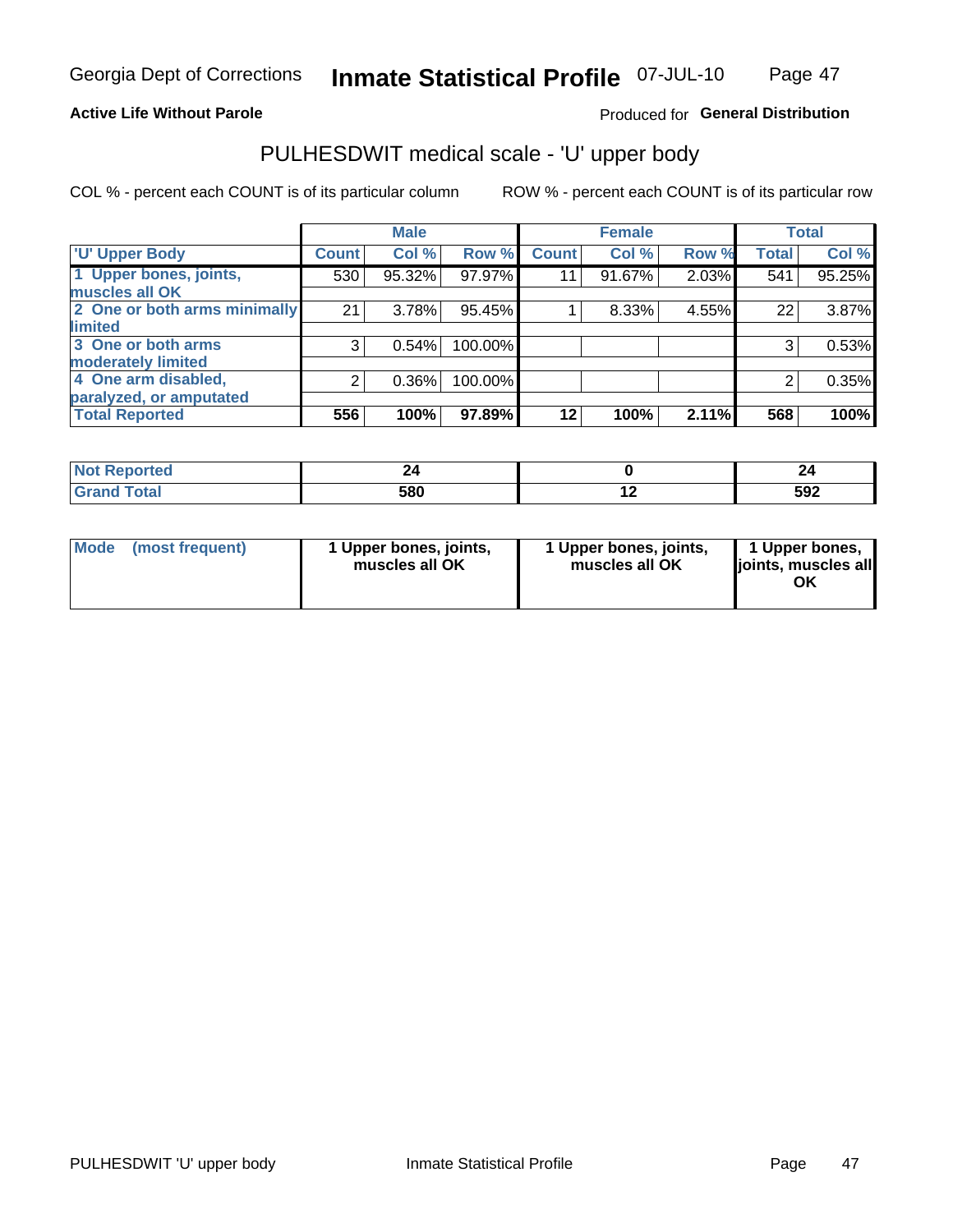#### **Active Life Without Parole**

### Produced for General Distribution

## PULHESDWIT medical scale - 'L' lower body

COL % - percent each COUNT is of its particular column

|                                |                | <b>Male</b> |         |              | <b>Female</b> |       |              | <b>Total</b> |
|--------------------------------|----------------|-------------|---------|--------------|---------------|-------|--------------|--------------|
| 'L' Lower Body                 | <b>Count</b>   | Col %       | Row %   | <b>Count</b> | Col %         | Row % | <b>Total</b> | Col %        |
| 1 Lower bones, joints,         | 473            | 85.07%      | 97.73%  | 11           | 91.67%        | 2.27% | 484          | 85.21%       |
| muscles all OK                 |                |             |         |              |               |       |              |              |
| 2 One or both legs minimally   | 70             | 12.59%      | 98.59%  |              | 8.33%         | 1.41% | 71           | 12.50%       |
| limited                        |                |             |         |              |               |       |              |              |
| 3 One or both legs             | 11             | 1.98%       | 100.00% |              |               |       | 11           | 1.94%        |
| moderately limited             |                |             |         |              |               |       |              |              |
| 4 One leg disabled, paralyzed, | $\overline{2}$ | 0.36%       | 100.00% |              |               |       | 2            | 0.35%        |
| or amputated                   |                |             |         |              |               |       |              |              |
| <b>Total Reported</b>          | 556            | 100%        | 97.89%  | $12 \,$      | 100%          | 2.11% | 568          | 100%         |

| <b>Not Reported</b>      |     | --  |
|--------------------------|-----|-----|
| <b>Total</b><br>ا الله ا | 580 | 592 |

| Mode | (most frequent) | 1 Lower bones, joints,<br>muscles all OK | 1 Lower bones, joints,<br>muscles all OK | 1 Lower bones,<br>ljoints, muscles all<br>ΟK |
|------|-----------------|------------------------------------------|------------------------------------------|----------------------------------------------|
|------|-----------------|------------------------------------------|------------------------------------------|----------------------------------------------|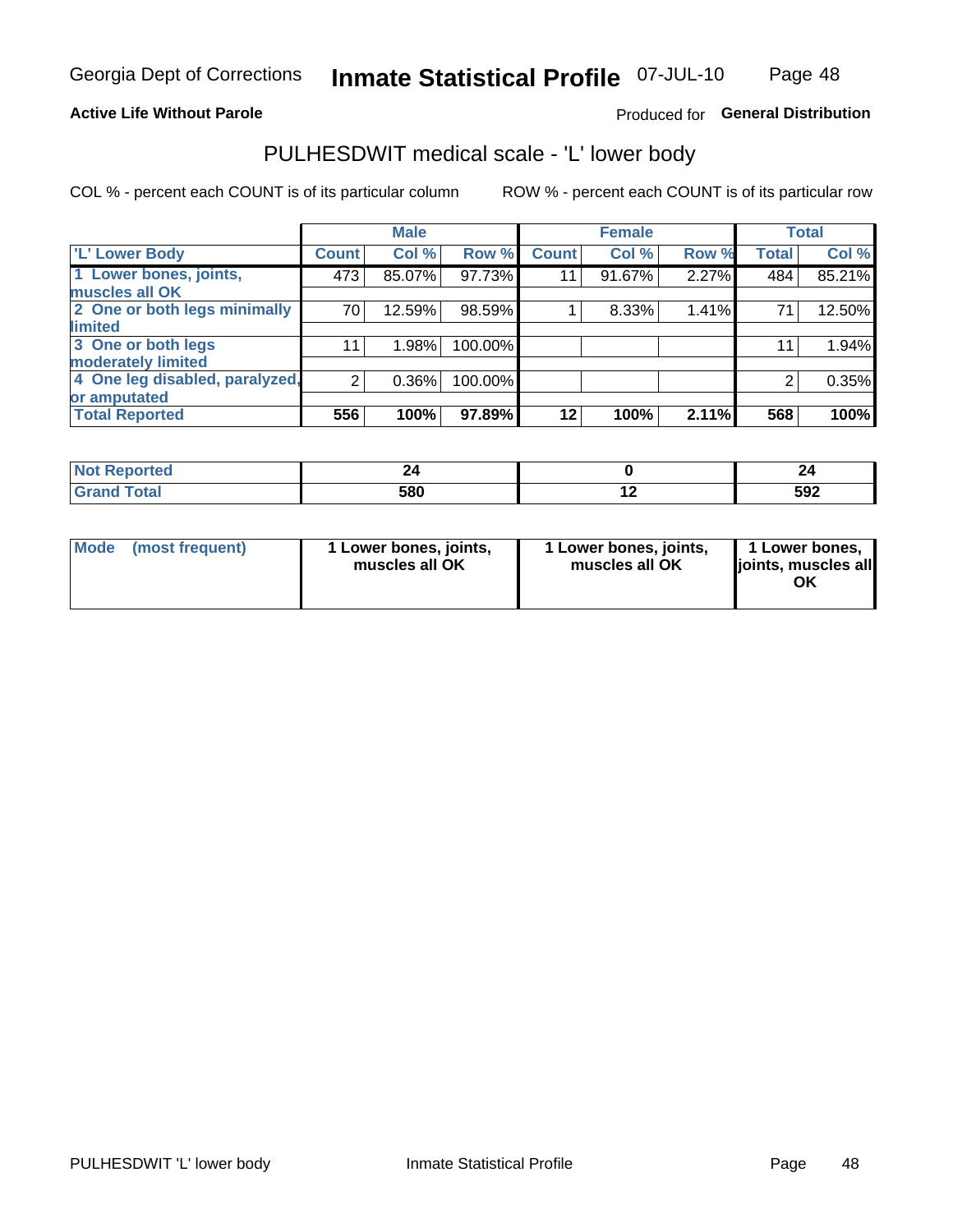#### **Active Life Without Parole**

### Produced for General Distribution

## PULHESDWIT medical scale - 'H' hearing

COL % - percent each COUNT is of its particular column

|                                |              | <b>Male</b> |                    |         | <b>Female</b> |       | Total        |        |
|--------------------------------|--------------|-------------|--------------------|---------|---------------|-------|--------------|--------|
| <b>H' Hearing</b>              | <b>Count</b> | Col %       | <b>Row % Count</b> |         | Col %         | Row % | <b>Total</b> | Col %  |
| 1 Normal hearing both ears     | 543          | $97.84\%$   | 97.84%             | 12      | 100.00%       | 2.16% | 555          | 97.88% |
| 2 Some loss in one ear with    | 11           | 1.98%       | 100.00%            |         |               |       | 11           | 1.94%  |
| other OK, or mild loss in both |              |             |                    |         |               |       |              |        |
| 4 Severe loss in both ears     |              | 0.18%       | 100.00%            |         |               |       |              | 0.18%  |
| <b>Total Reported</b>          | 555          | 100%        | 97.88%             | $12 \,$ | 100%          | 2.12% | 567          | 100%   |

| ™teu   | --<br>Δv | --<br>w |
|--------|----------|---------|
| $\sim$ | 580      | 592     |

| Mode (most frequent) | 1 Normal hearing both ears 1 Normal hearing both ears 1 Normal hearing |           |
|----------------------|------------------------------------------------------------------------|-----------|
|                      |                                                                        | both ears |
|                      |                                                                        |           |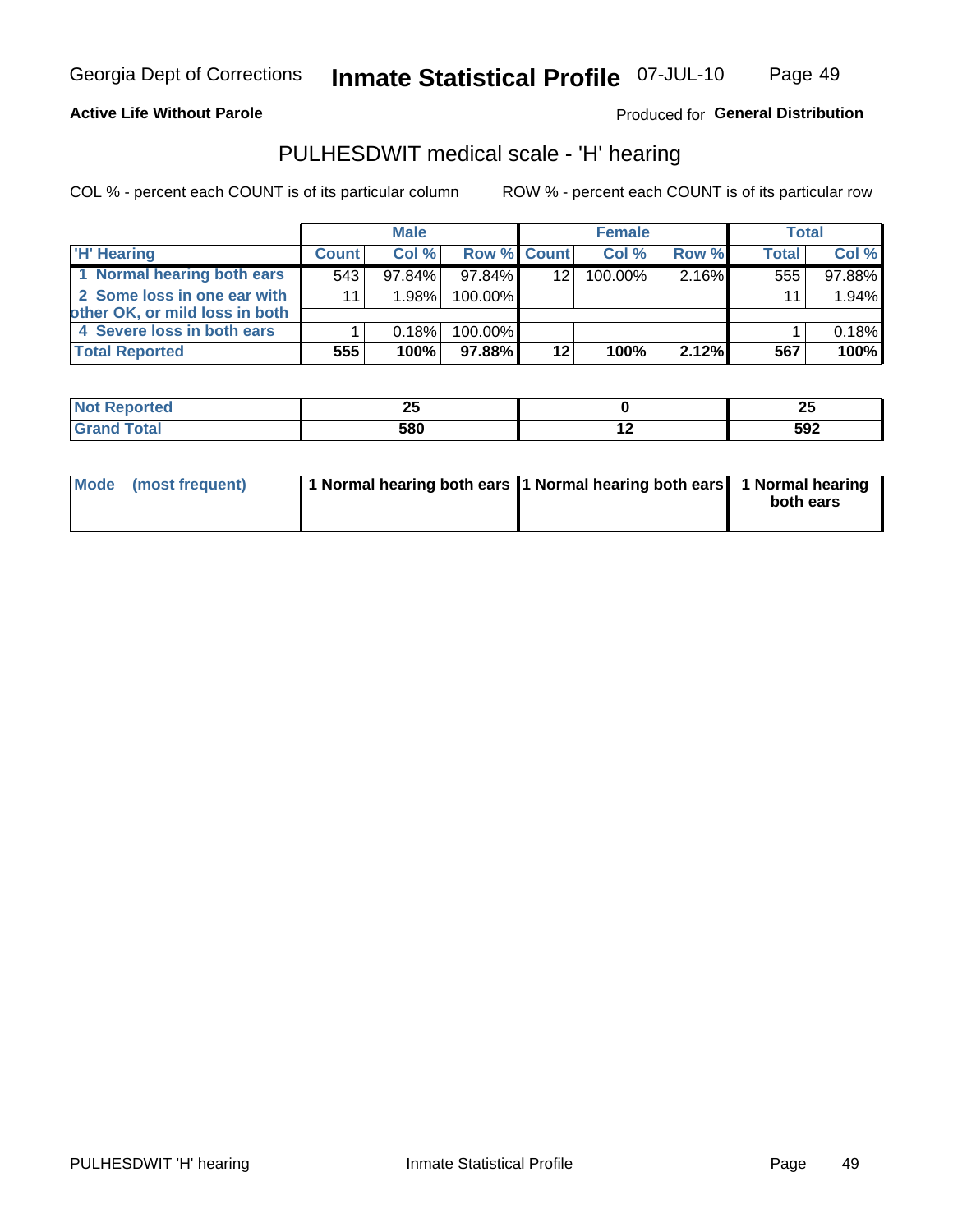Page 50

#### **Active Life Without Parole**

### Produced for General Distribution

## PULHESDWIT medical scale - 'E' vision

COL % - percent each COUNT is of its particular column

|                                |              | <b>Male</b> |                    |    | <b>Female</b> |       |              | Total  |
|--------------------------------|--------------|-------------|--------------------|----|---------------|-------|--------------|--------|
| 'E' Vision                     | <b>Count</b> | Col %       | <b>Row % Count</b> |    | Col %         | Row % | <b>Total</b> | Col %  |
| 1 Correctable to 20/40 in both | 427          | 82.12%      | 98.39%             |    | 58.33%        | 1.61% | 434          | 81.58% |
| eyes                           |              |             |                    |    |               |       |              |        |
| 2 Correctable to 20/70 in one  | 81           | 15.58%      | 94.19%             | 5  | 41.67%        | 5.81% | 86           | 16.17% |
| eye, may be blind in other     |              |             |                    |    |               |       |              |        |
| 3 Correctable to 20/200 in one | 12           | $2.31\%$    | 100.00%            |    |               |       | 12           | 2.26%  |
| eye, may be blind in other     |              |             |                    |    |               |       |              |        |
| <b>Total Reported</b>          | 520          | 100%        | 97.74%             | 12 | 100%          | 2.26% | 532          | 100.0% |

| <b>rted</b><br>NO<br>REFE | - -<br>σC |     | cı<br>σu |
|---------------------------|-----------|-----|----------|
| <b>Total</b>              | 580       | . . | 592      |

| <b>Mode</b> | (most frequent) | 1 Correctable to 20/40 in both | 1 Correctable to 20/40 in   1 Correctable to |                    |
|-------------|-----------------|--------------------------------|----------------------------------------------|--------------------|
|             |                 | eves                           | both eves                                    | 20/40 in both eyes |
|             |                 |                                |                                              |                    |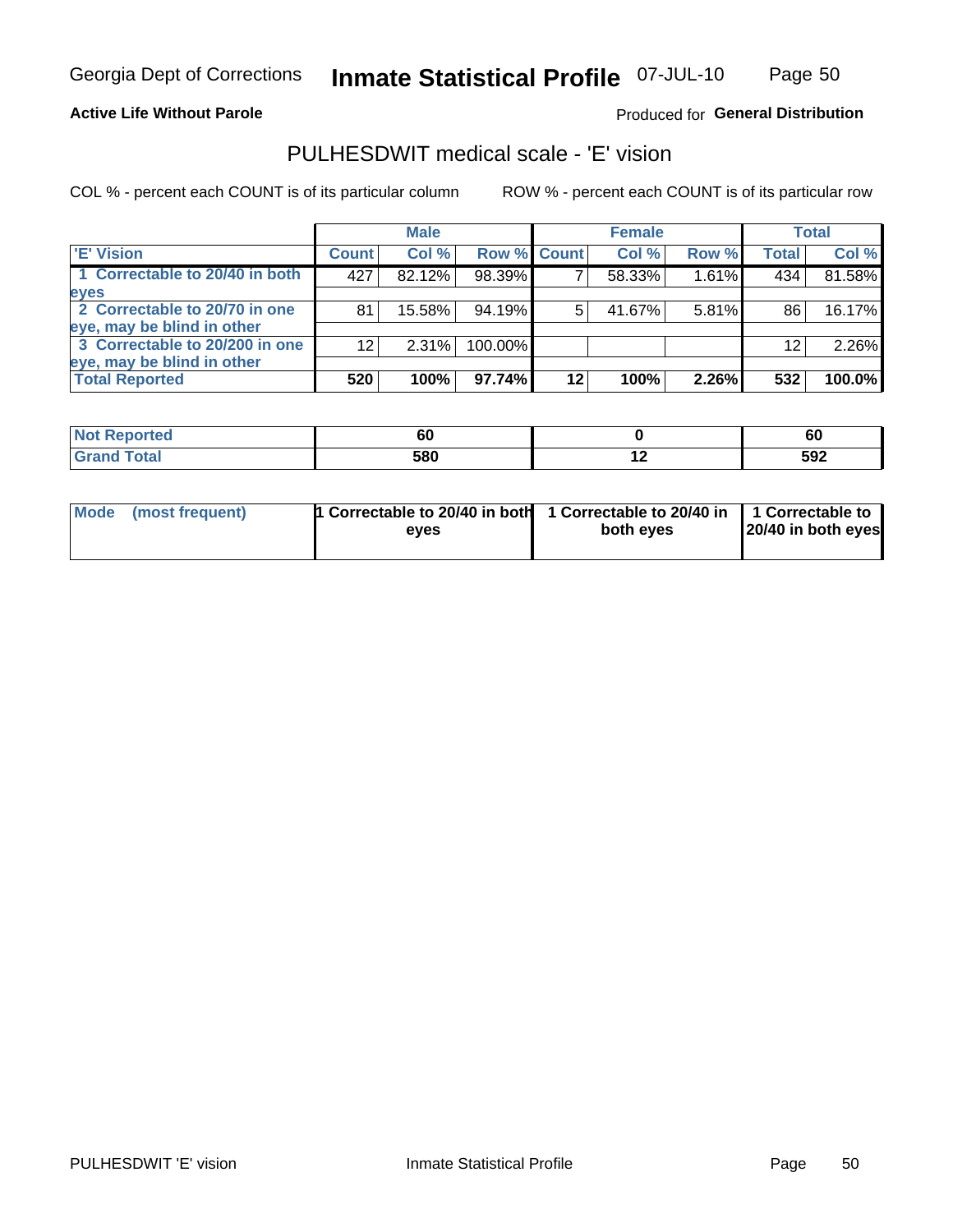### **Active Life Without Parole**

### Produced for General Distribution

## PULHESDWIT medical scale - 'S' pSychiatric

COL % - percent each COUNT is of its particular column

|                                        |              | <b>Male</b> |             |   | <b>Female</b> |       |              | <b>Total</b> |
|----------------------------------------|--------------|-------------|-------------|---|---------------|-------|--------------|--------------|
| 'S' pSychiatric                        | <b>Count</b> | Col %       | Row % Count |   | Col %         | Row % | <b>Total</b> | Col %        |
| 1 No impairment or disorders           | 449          | 84.24%      | 99.12%      |   | 44.44%        | 0.88% | 453          | 83.58%       |
| 2 Stable, or in remission, or          | 55           | 10.32%      | 91.67%      | 5 | 55.56%        | 8.33% | 60           | 11.07%       |
| mild impairment or retardation         |              |             |             |   |               |       |              |              |
| 3 Requires moderate inpatient          | 26           | 4.88%       | 100.00%     |   |               |       | 26           | 4.80%        |
| <b>treatment</b>                       |              |             |             |   |               |       |              |              |
| 4 Requires intensive inpatient         |              | 0.38%       | 100.00%     |   |               |       | 2            | 0.37%        |
| <b>treatment</b>                       |              |             |             |   |               |       |              |              |
| <b>5 Requires Crisis Stabilization</b> |              | 0.19%       | 100.00%     |   |               |       |              | 0.18%        |
| Unit (CSU) inpatient care              |              |             |             |   |               |       |              |              |
| <b>Total Reported</b>                  | 533          | 100%        | 98.34%      | 9 | 100%          | 1.66% | 542          | 100%         |

| <b>Not Reported</b> |     |     | ას  |
|---------------------|-----|-----|-----|
| <b>Total</b>        | 580 | . . | 592 |

| Mode (most frequent) | <b>1 No impairment or disorders 2 Stable, or in remission, 1 No impairment or</b> |                       |           |
|----------------------|-----------------------------------------------------------------------------------|-----------------------|-----------|
|                      |                                                                                   | or mild impairment or | disorders |
|                      |                                                                                   | retardation           |           |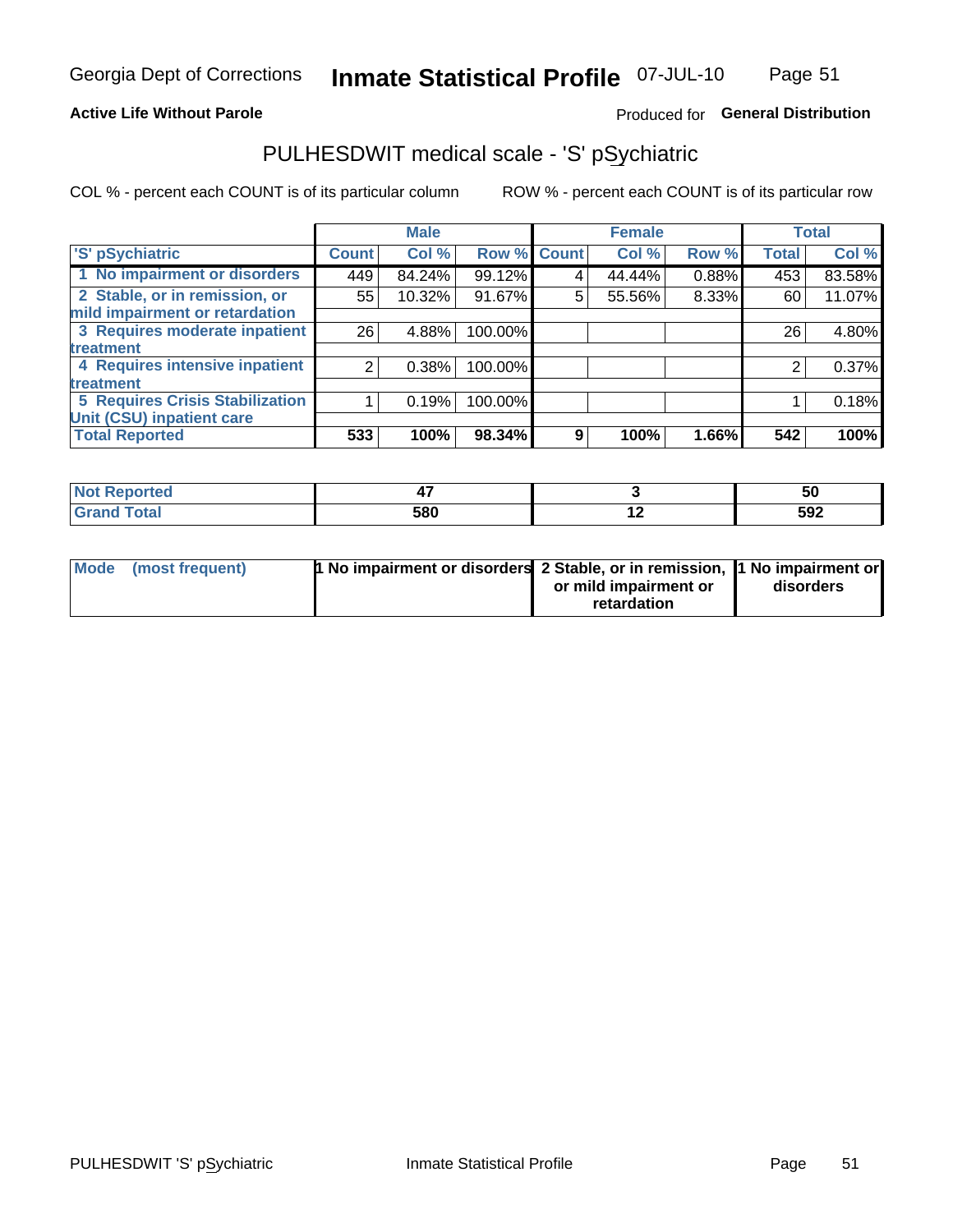#### **Active Life Without Parole**

## Produced for General Distribution

## PULHESDWIT medical scale - 'D' dental

COL % - percent each COUNT is of its particular column

|                                 |              | <b>Male</b> |         |             | <b>Female</b> |       |              | <b>Total</b> |
|---------------------------------|--------------|-------------|---------|-------------|---------------|-------|--------------|--------------|
| 'D' Dental                      | <b>Count</b> | Col %       |         | Row % Count | Col %         | Row % | <b>Total</b> | Col %        |
| 1 Minimal routine dental health | 366          | 70.11%      | 98.12%  |             | 77.78%        | 1.88% | 373          | 70.24%       |
| <b>needs</b>                    |              |             |         |             |               |       |              |              |
| 2 Moderate cavities and/or gum  | 125          | 23.95%      | 98.43%  | 2           | 22.22%        | 1.57% | 127          | 23.92%       |
| disease                         |              |             |         |             |               |       |              |              |
| 3 Extensive gum disease         | 30           | 5.75%       | 100.00% |             |               |       | 30           | 5.65%        |
| and/or widespread decay         |              |             |         |             |               |       |              |              |
| 4 Urgent need for dental        |              | 0.19%       | 100.00% |             |               |       |              | 0.19%        |
| <b>services</b>                 |              |             |         |             |               |       |              |              |
| <b>Total Reported</b>           | 522          | 100%        | 98.31%  | 9           | 100%          | 1.69% | 531          | 100%         |

| المناسب المتعاد<br>rtea     | JL.       |                          |     |
|-----------------------------|-----------|--------------------------|-----|
| $f \sim f \sim f$<br>$\sim$ | 580<br>uu | $\overline{\phantom{0}}$ | 592 |

| <b>Mode</b> | (most frequent) | <b>Minimal routine dental</b><br>health needs | 1 Minimal routine dental<br>health needs | <b>11 Minimal routine I</b><br>dental health<br>needs |
|-------------|-----------------|-----------------------------------------------|------------------------------------------|-------------------------------------------------------|
|-------------|-----------------|-----------------------------------------------|------------------------------------------|-------------------------------------------------------|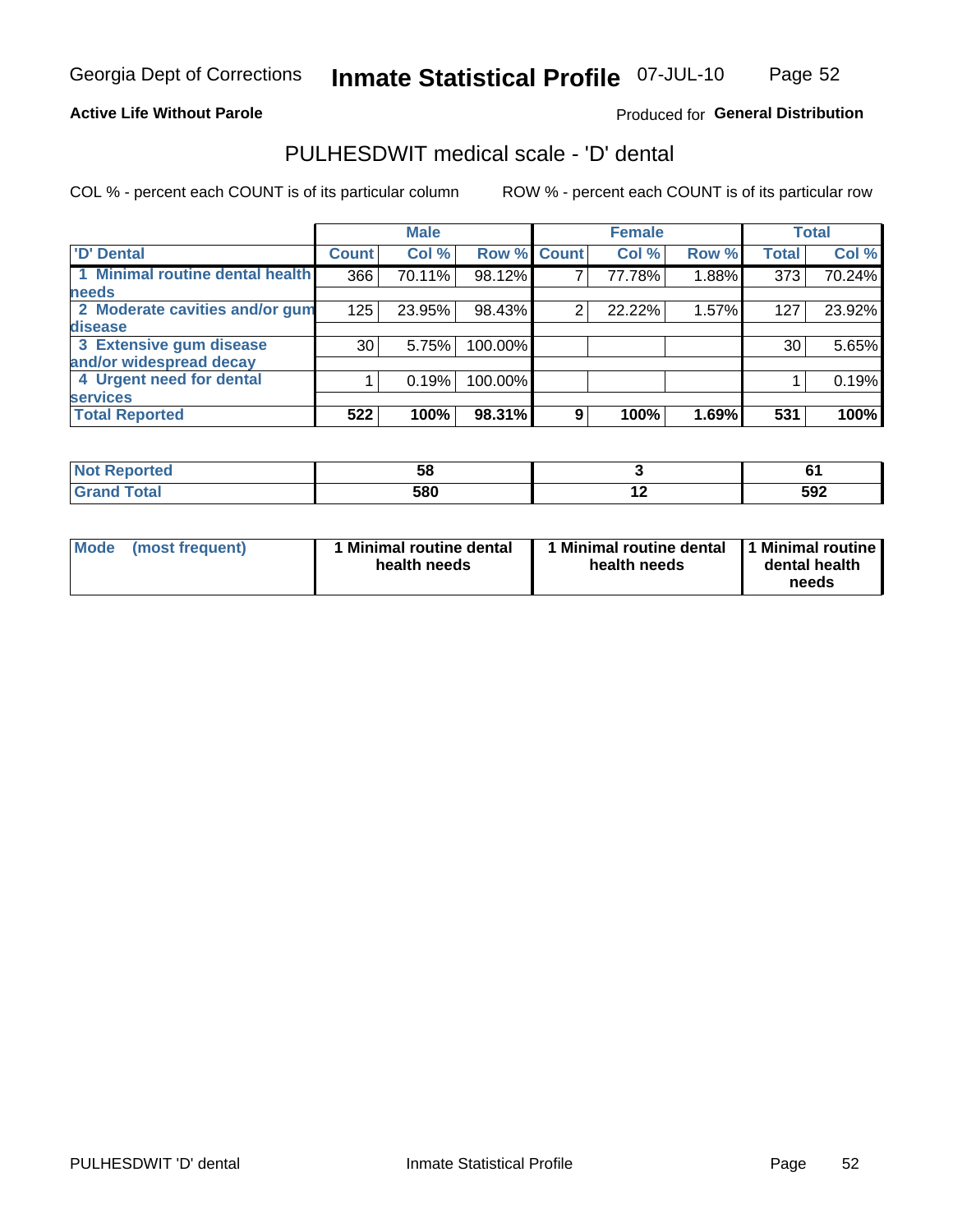### **Active Life Without Parole**

### Produced for General Distribution

## PULHESDWIT medical scale - 'W' work ability

COL % - percent each COUNT is of its particular column

|                                 |                 | <b>Male</b> |         |             | <b>Female</b> |       |              | <b>Total</b> |
|---------------------------------|-----------------|-------------|---------|-------------|---------------|-------|--------------|--------------|
| <b>W' work ability</b>          | <b>Count</b>    | Col %       |         | Row % Count | Col %         | Row % | <b>Total</b> | Col %        |
| 1 Unrestricted work or activity | 424             | 76.40%      | 97.70%  | 10          | 83.33%        | 2.30% | 434          | 76.54%       |
| 2 Minor restrictions on type of | 108             | 19.46%      | 98.18%  | 2           | 16.67%        | 1.82% | 110          | 19.40%       |
| <b>work</b>                     |                 |             |         |             |               |       |              |              |
| 3 Moderate restrictions on type | 13 <sub>1</sub> | 2.34%       | 100.00% |             |               |       | 13           | 2.29%        |
| lof work                        |                 |             |         |             |               |       |              |              |
| 4 Major restrictions on type of | 9               | 1.62%       | 100.00% |             |               |       | 9            | 1.59%        |
| <b>work</b>                     |                 |             |         |             |               |       |              |              |
| 5 Cannot work under any         |                 | 0.18%       | 100.00% |             |               |       |              | 0.18%        |
| <b>circumstances</b>            |                 |             |         |             |               |       |              |              |
| <b>Total Reported</b>           | 555             | 100%        | 97.88%  | 12          | 100%          | 2.12% | 567          | 100%         |

| <b>Not Reported</b> | --<br>-- |     | ΩL<br>-- |
|---------------------|----------|-----|----------|
| <b>Grand Total</b>  | 580      | . . | 592      |

| <b>Mode</b> | (most frequent) | 1 Unrestricted work or<br>activity | 1 Unrestricted work or<br>activity | 1 Unrestricted<br>work or activity |
|-------------|-----------------|------------------------------------|------------------------------------|------------------------------------|
|-------------|-----------------|------------------------------------|------------------------------------|------------------------------------|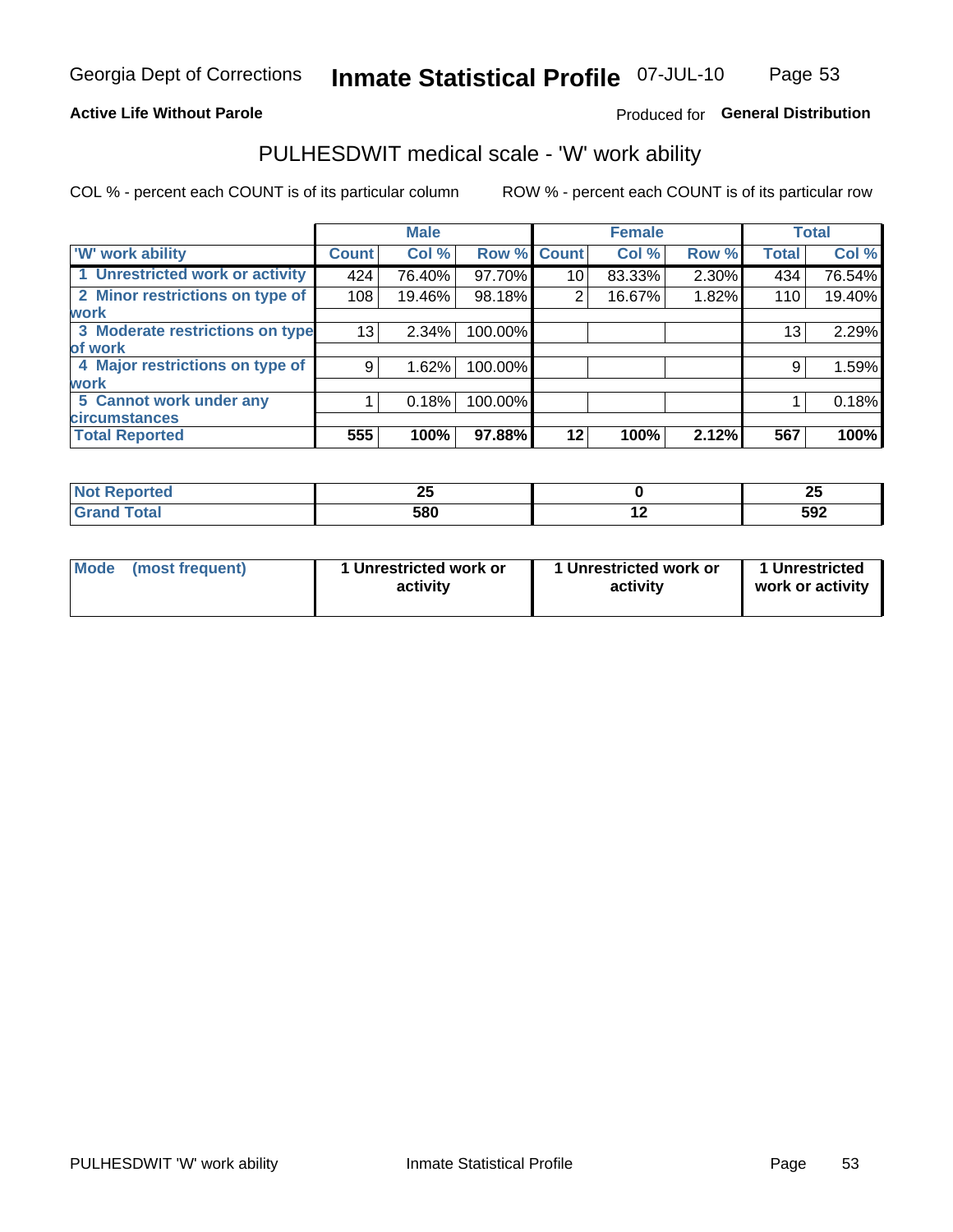#### **Active Life Without Parole**

### Produced for General Distribution

## PULHESDWIT medical scale - 'I' impairment

COL % - percent each COUNT is of its particular column ROW % - percent each COUNT is of its particular row

|                           |                    | <b>Male</b> |             |         | <b>Female</b> |       |              | <b>Total</b> |
|---------------------------|--------------------|-------------|-------------|---------|---------------|-------|--------------|--------------|
| <b>T' Impairment</b>      | Count <sup>1</sup> | Col %       | Row % Count |         | Col %         | Row % | <b>Total</b> | Col %        |
| 1 No impairments or       | 545                | 98.02%      | 97.85%      | 12      | 100.00%       | 2.15% | 557          | 98.06%       |
| <b>disabilities</b>       |                    |             |             |         |               |       |              |              |
| 2 Wheelchair-bound but    | 9                  | 1.62%       | 100.00%     |         |               |       | 9            | 1.58%        |
| otherwise OK              |                    |             |             |         |               |       |              |              |
| 4 Needs moderate Assisted |                    | 0.18%       | 100.00%     |         |               |       |              | 0.18%        |
| Living (level II)         |                    |             |             |         |               |       |              |              |
| 5 Needs maximal Assisted  |                    | 0.18%       | 100.00%     |         |               |       |              | 0.18%        |
| <b>Living (level III)</b> |                    |             |             |         |               |       |              |              |
| <b>Total Reported</b>     | 556                | 100%        | 97.89%      | $12 \,$ | 100%          | 2.11% | 568          | 100%         |

| eported } |     |     |     |
|-----------|-----|-----|-----|
| Total     | 580 | . . | 592 |

| Mode | (most frequent) | 1 No impairments or<br>disabilities | 1 No impairments or<br>disabilities | 1 No impairments  <br>or disabilities |
|------|-----------------|-------------------------------------|-------------------------------------|---------------------------------------|
|------|-----------------|-------------------------------------|-------------------------------------|---------------------------------------|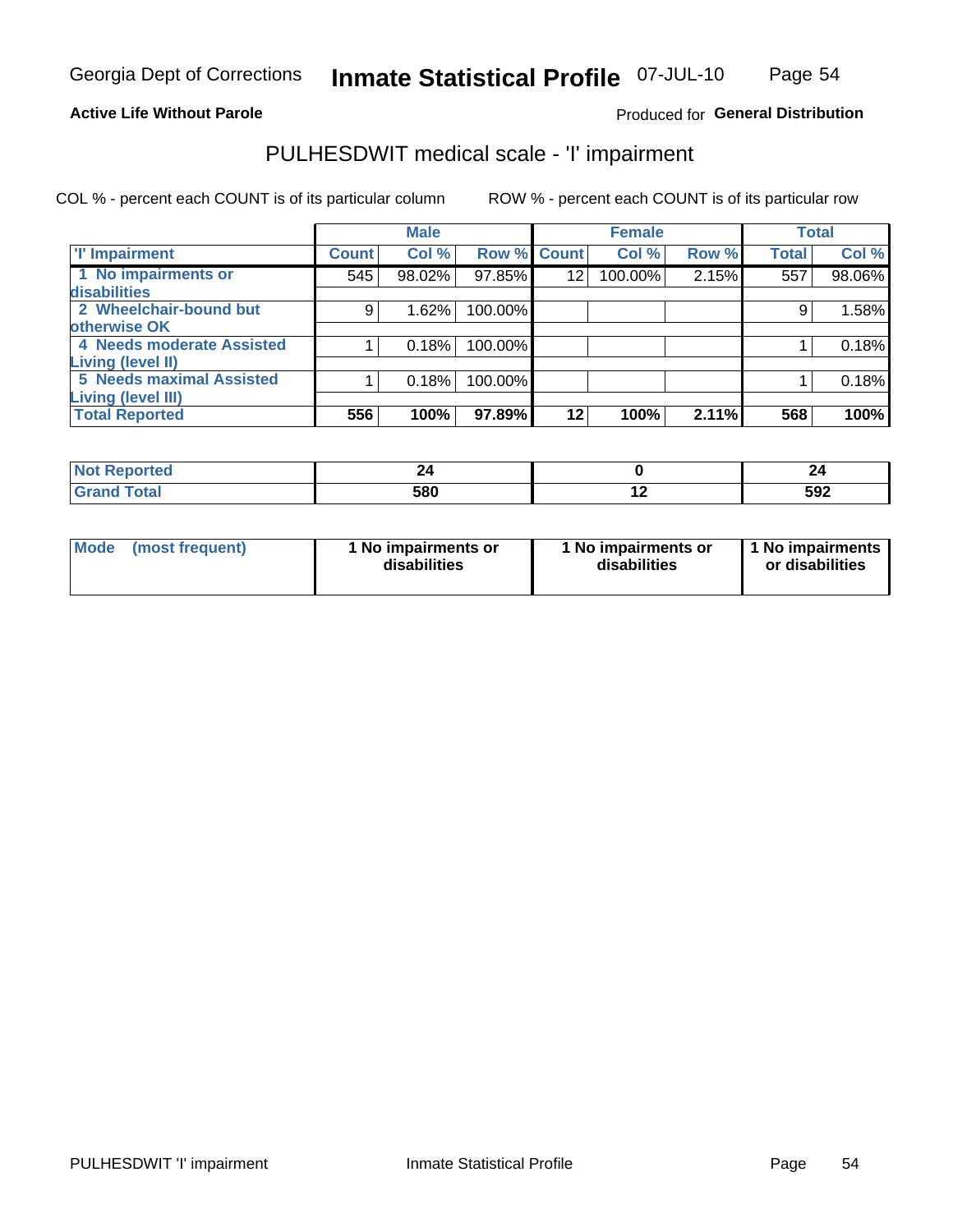### **Active Life Without Parole**

### Produced fo General Distribution

## PULHESDWIT medical scale - 'T' transportability

COL % - percent each COUNT is of its particular column

|                              |              | <b>Male</b> |             |                 | <b>Female</b> |       |              | <b>Total</b> |
|------------------------------|--------------|-------------|-------------|-----------------|---------------|-------|--------------|--------------|
| <b>T' Transportability</b>   | <b>Count</b> | Col %       | Row % Count |                 | Col %         | Row % | <b>Total</b> | Col %        |
| 1 Can be transported in any  | 555          | 99.11%      | 97.88%      | 12              | 100.00%       | 2.12% | 567          | 99.13%       |
| ordinary approved vehicle    |              |             |             |                 |               |       |              |              |
| 2 Wheelchair-bound, not      | 3            | 0.54%       | 100.00%     |                 |               |       | 3            | 0.52%        |
| needing special vehicle      |              |             |             |                 |               |       |              |              |
| 3 Wheelchair-bound, requires |              | 0.18%       | 100.00%     |                 |               |       |              | 0.17%        |
| special vehicle              |              |             |             |                 |               |       |              |              |
| 5 Requires ambulance         |              | 0.18%       | 100.00%     |                 |               |       |              | 0.17%        |
| transport                    |              |             |             |                 |               |       |              |              |
| <b>Total Reported</b>        | 560          | 100%        | 97.90%      | 12 <sub>1</sub> | 100%          | 2.10% | 572          | 100%         |

| onteo | ^^<br>Δu |     | ה ה<br>ZV |
|-------|----------|-----|-----------|
|       | 580      | . . | 592       |

| <b>Mode</b> | (most frequent) | 1 Can be transported in any 1 Can be transported in any | ordinary approved vehicle   ordinary approved vehicle   transported in any | 1 Can be<br>  ordinary approved  <br>vehicle |
|-------------|-----------------|---------------------------------------------------------|----------------------------------------------------------------------------|----------------------------------------------|
|-------------|-----------------|---------------------------------------------------------|----------------------------------------------------------------------------|----------------------------------------------|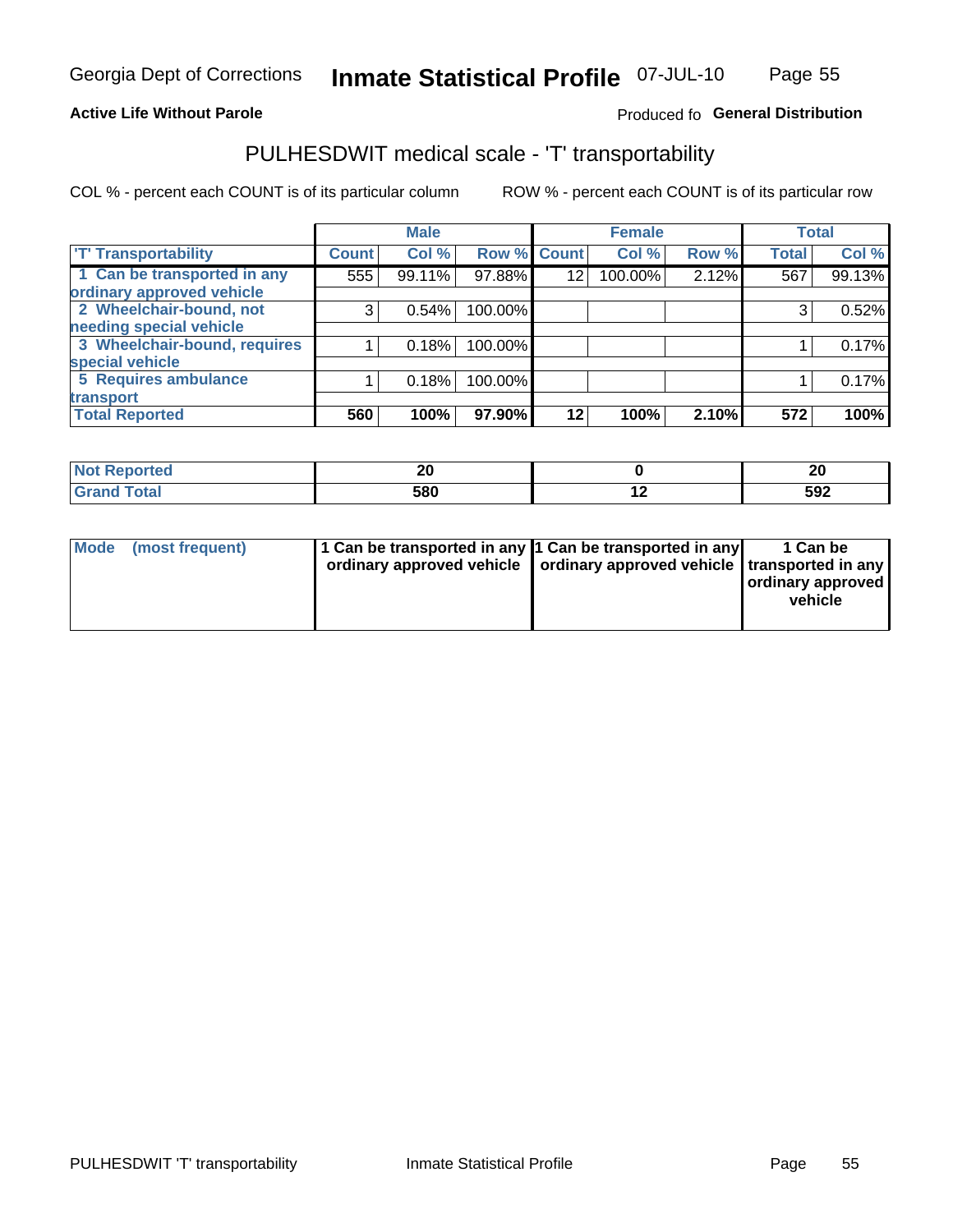### **Active Life Without Parole**

### Produced for General Distribution

## Criminality in family, self-reported

COL % - percent each COUNT is of its particular column

|                              |              | <b>Male</b> |           |                 | <b>Female</b> |          |              | Total  |
|------------------------------|--------------|-------------|-----------|-----------------|---------------|----------|--------------|--------|
| <b>Criminality In Family</b> | <b>Count</b> | Col%        | Row %     | <b>Count</b>    | Col%          | Row %    | <b>Total</b> | Col %  |
| Yes, criminality in family   | 157          | 28.91%      | 96.91%    | 5               | 50.00%        | $3.09\%$ | 162          | 29.29% |
| No criminality in family     | 386          | 71.09%      | 98.72%    | 5               | $50.00\%$     | 1.28%    | 391          | 70.71% |
| <b>Total Reported</b>        | 543          | 100%        | $98.19\%$ | 10 <sup>1</sup> | 100%          | 1.81%    | 553          | 100%   |

| المستخدم<br>Reported                 | $\sim$ | ર<br>və |
|--------------------------------------|--------|---------|
| `ofai<br>$\sim$ $\sim$ $\sim$ $\sim$ | 580    | 592     |

|  | Mode (most frequent) | No criminality in family | Yes, criminality in family | No criminality in<br>family |
|--|----------------------|--------------------------|----------------------------|-----------------------------|
|--|----------------------|--------------------------|----------------------------|-----------------------------|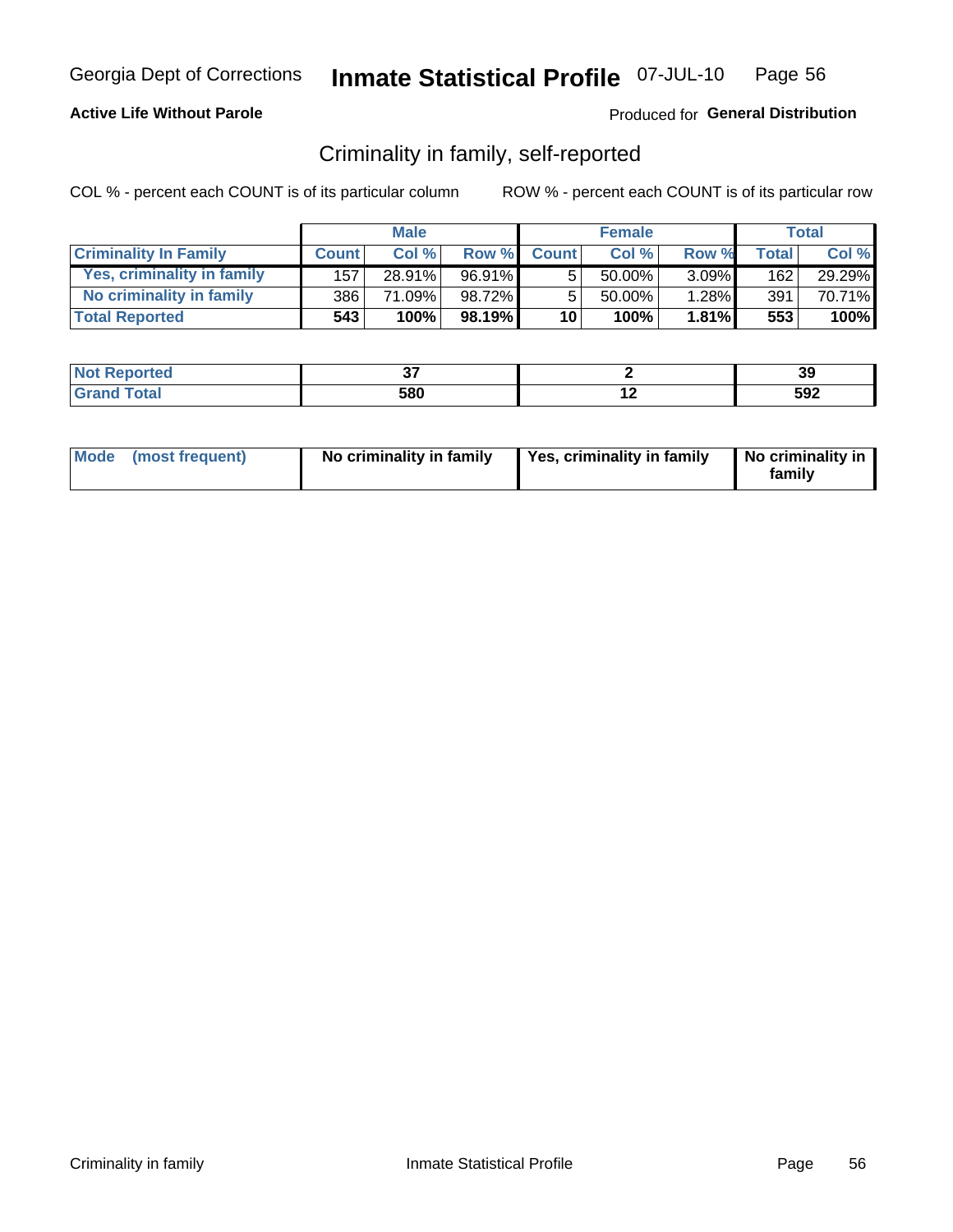### **Active Life Without Parole**

### Produced for General Distribution

## Alcoholism in family, self-reported

COL % - percent each COUNT is of its particular column

|                             |              | <b>Male</b> |           |              | <b>Female</b> |          |       | Total  |
|-----------------------------|--------------|-------------|-----------|--------------|---------------|----------|-------|--------|
| <b>Alcoholism In Family</b> | <b>Count</b> | Col%        | Row %     | <b>Count</b> | Col %         | Row %    | Total | Col %  |
| Yes, alcoholism in family   | 106          | $19.52\%$   | $97.25\%$ | $\mathbf{r}$ | 30.00%        | $2.75\%$ | 109   | 19.71% |
| No alcoholism in family     | 437          | 80.48%      | 98.42%    |              | 70.00%        | $1.58\%$ | 444   | 80.29% |
| <b>Total Reported</b>       | 543          | 100%        | 98.19%    | 10           | 100%          | 1.81%    | 553   | 100%   |

| <b>rted</b><br><b>NOT</b> | $-$ | . .<br>vũ   |
|---------------------------|-----|-------------|
| $\sim$                    | 580 | - 20<br>◡◡▴ |

|  | Mode (most frequent) | No alcoholism in family | No alcoholism in family | No alcoholism in<br>family |
|--|----------------------|-------------------------|-------------------------|----------------------------|
|--|----------------------|-------------------------|-------------------------|----------------------------|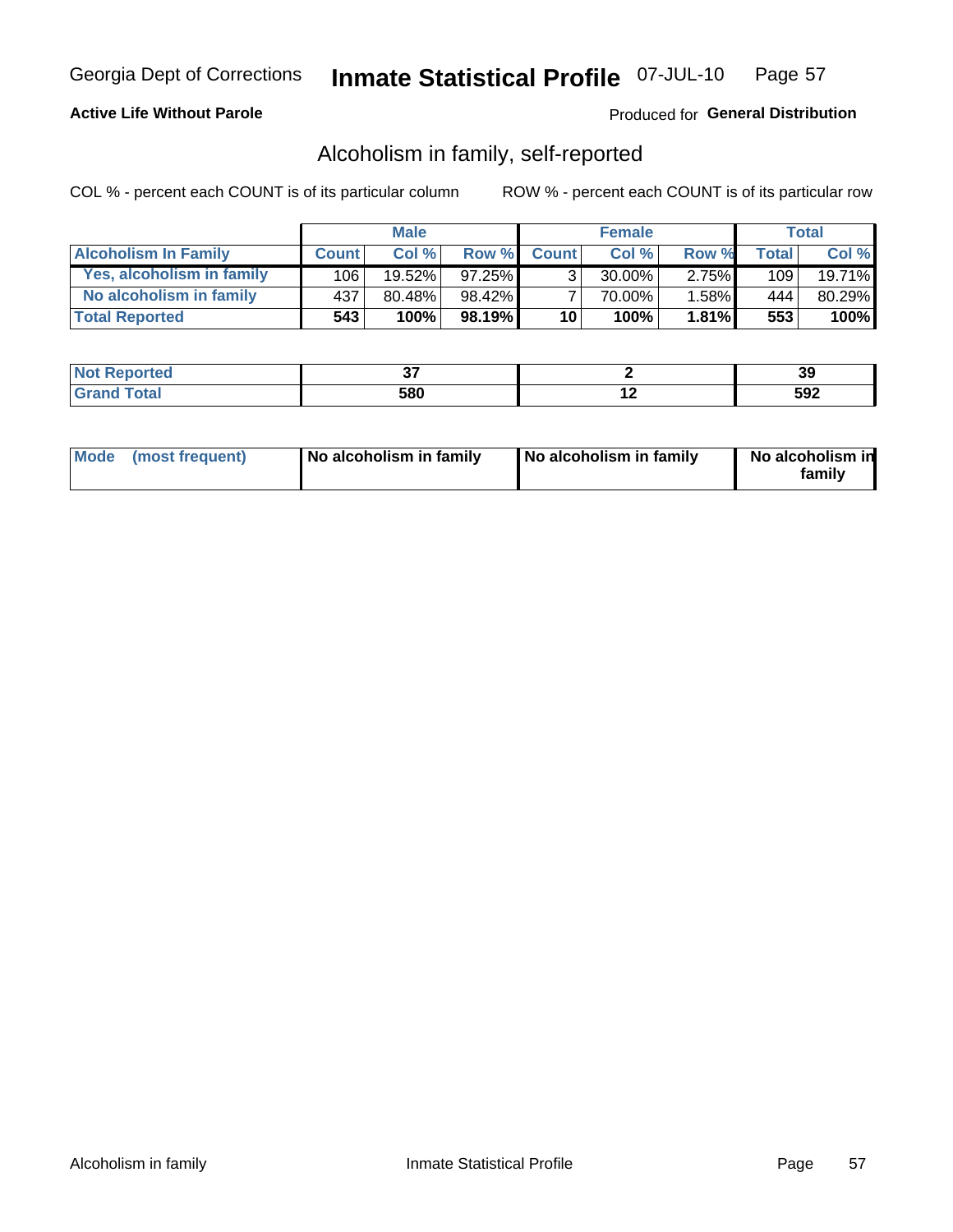### **Active Life Without Parole**

### Produced for General Distribution

## Drug abuse in family, self-reported

COL % - percent each COUNT is of its particular column

|                           |              | <b>Male</b> |           |                 | <b>Female</b> |          |       | Total  |
|---------------------------|--------------|-------------|-----------|-----------------|---------------|----------|-------|--------|
| Drug Abuse In Family      | <b>Count</b> | Col %       | Row %     | <b>Count</b>    | Col %         | Row %    | Total | Col %  |
| Yes, drug abuse in family | 62           | 11.42%      | 95.38%    | 3 <sub>1</sub>  | $30.00\%$     | $4.62\%$ | 65    | 11.75% |
| No drug abuse in family   | 481          | 88.58%      | 98.57%    | $\overline{ }$  | 70.00%        | $1.43\%$ | 488   | 88.25% |
| <b>Total Reported</b>     | 543          | 100%        | $98.19\%$ | 10 <sub>1</sub> | 100%          | 1.81%    | 553   | 100%   |

| ola (etol  | $\sim$ |                          | 20<br>va |
|------------|--------|--------------------------|----------|
| <b>hat</b> | 580    | $\overline{\phantom{0}}$ | 592      |

|  | Mode (most frequent) | No drug abuse in family | No drug abuse in family | No drug abuse in<br>family |
|--|----------------------|-------------------------|-------------------------|----------------------------|
|--|----------------------|-------------------------|-------------------------|----------------------------|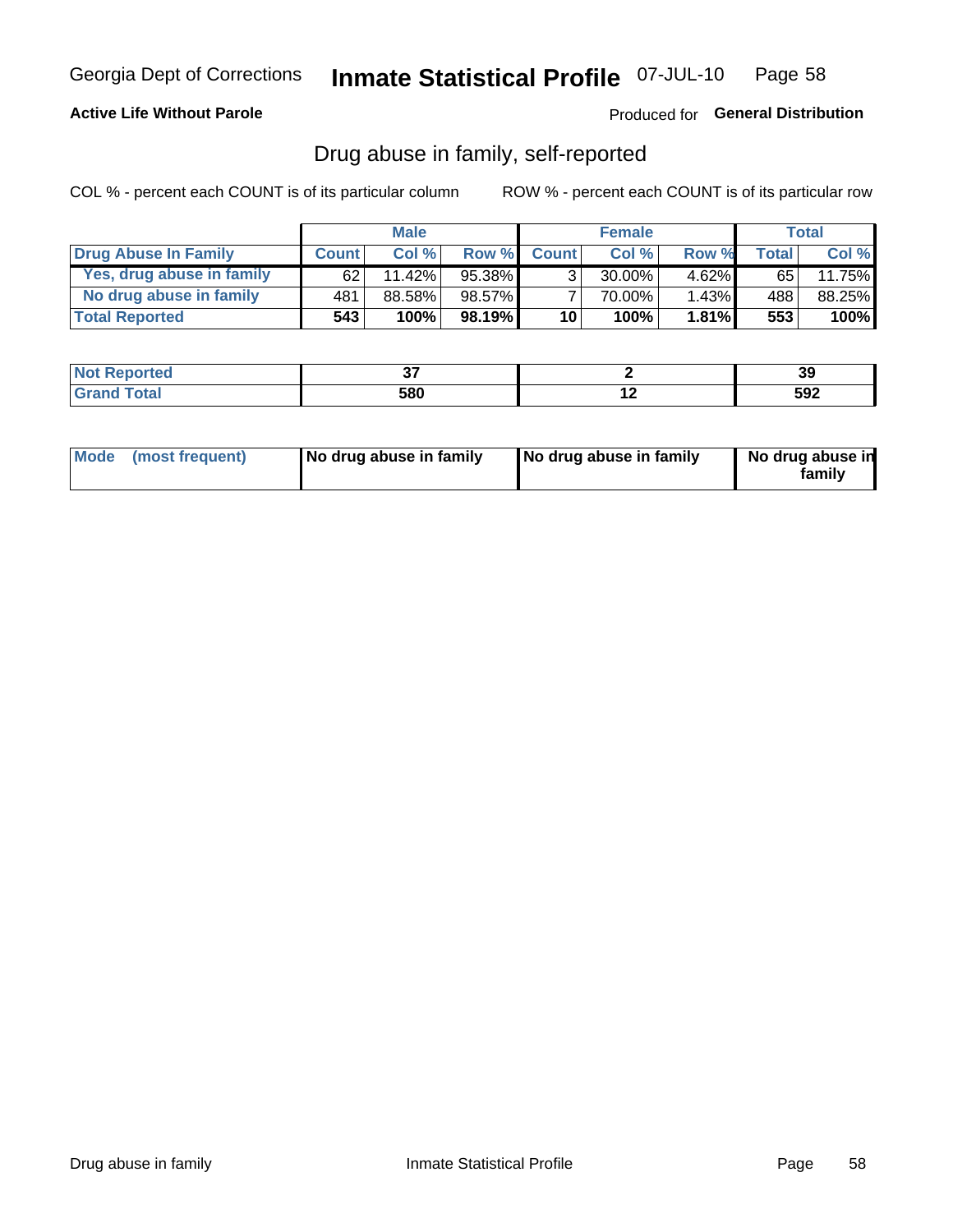### **Active Life Without Parole**

### Produced for General Distribution

## Subjected to frequent beatings, self-reported

COL % - percent each COUNT is of its particular column

|                                   |              | <b>Male</b> |        |              | <b>Female</b> |       |       | Total  |
|-----------------------------------|--------------|-------------|--------|--------------|---------------|-------|-------|--------|
| <b>Frequent beatings</b>          | <b>Count</b> | Col%        | Row %  | <b>Count</b> | Col %         | Row % | Total | Col %  |
| <b>Yes, subjected to frequent</b> | 34           | $6.26\%$    | 97.14% |              | 10.00%        | 2.86% | 35    | 6.33%  |
| <b>beatings</b>                   |              |             |        |              |               |       |       |        |
| Not subjected to frequent         | 509          | 93.74%      | 98.26% | 9            | 90.00%        | 1.74% | 518   | 93.67% |
| <b>beatings</b>                   |              |             |        |              |               |       |       |        |
| <b>Total Reported</b>             | 543          | 100%        | 98.19% | 10           | 100%          | 1.81% | 553   | 100%   |

| <b>Not Reported</b> | $\sim$ |     | 39  |
|---------------------|--------|-----|-----|
| <b>Grand Total</b>  | 580    | . . | 592 |

| Mode (most frequent) | Not subjected to frequent<br>beatings | Not subjected to frequent<br>beatings | Not subjected to<br><b>frequent beatings</b> |
|----------------------|---------------------------------------|---------------------------------------|----------------------------------------------|
|                      |                                       |                                       |                                              |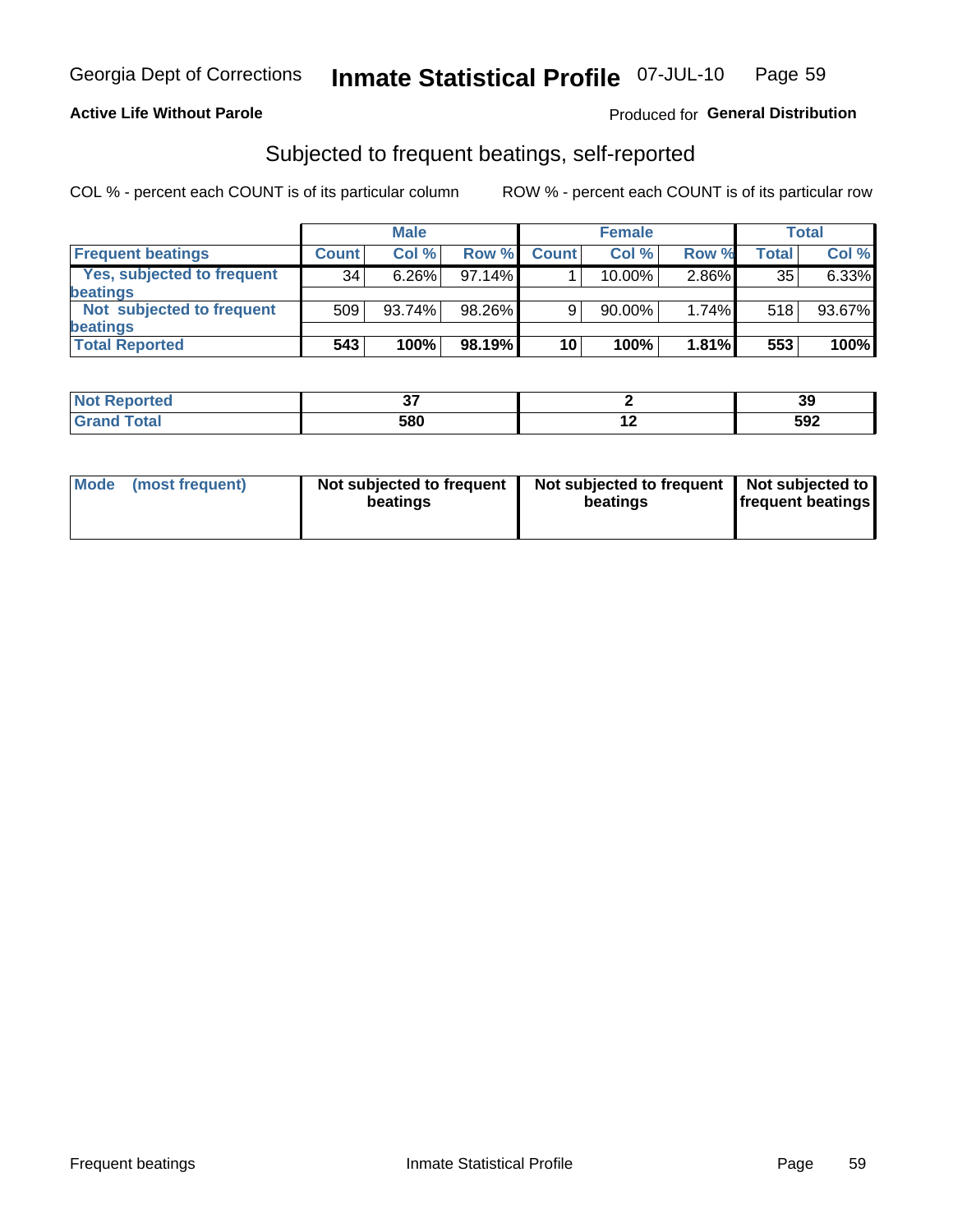### **Active Life Without Parole**

### Produced for General Distribution

## Father absent during inmate's childhood

COL % - percent each COUNT is of its particular column

|                           |              | <b>Male</b> |           |                 | <b>Female</b> |          |       | Total   |
|---------------------------|--------------|-------------|-----------|-----------------|---------------|----------|-------|---------|
| <b>Father Absent</b>      | <b>Count</b> | Col%        | Row %     | <b>Count</b>    | Col %         | Row %    | Total | Col %   |
| Yes, father was absent    | 270          | 49.72%      | 98.54%    | 4               | 40.00%        | $1.46\%$ | 2741  | 49.55%  |
| No, father was not absent | 273          | 50.28%      | 97.85%    | 6               | 60.00%        | $2.15\%$ | 279   | 50.45%  |
| <b>Total Reported</b>     | 543          | 100%        | $98.19\%$ | 10 <sup>1</sup> | 100%          | $1.81\%$ | 553   | $100\%$ |

| <b>Not Reported</b>     | $\sim$ |     | יפ<br>JJ. |
|-------------------------|--------|-----|-----------|
| <b>c</b> otal<br>l Gran | 580    | . . | 592       |

| Mode (most frequent) |  | No, father was not absent No, father was not absent No, father was not | absent |
|----------------------|--|------------------------------------------------------------------------|--------|
|----------------------|--|------------------------------------------------------------------------|--------|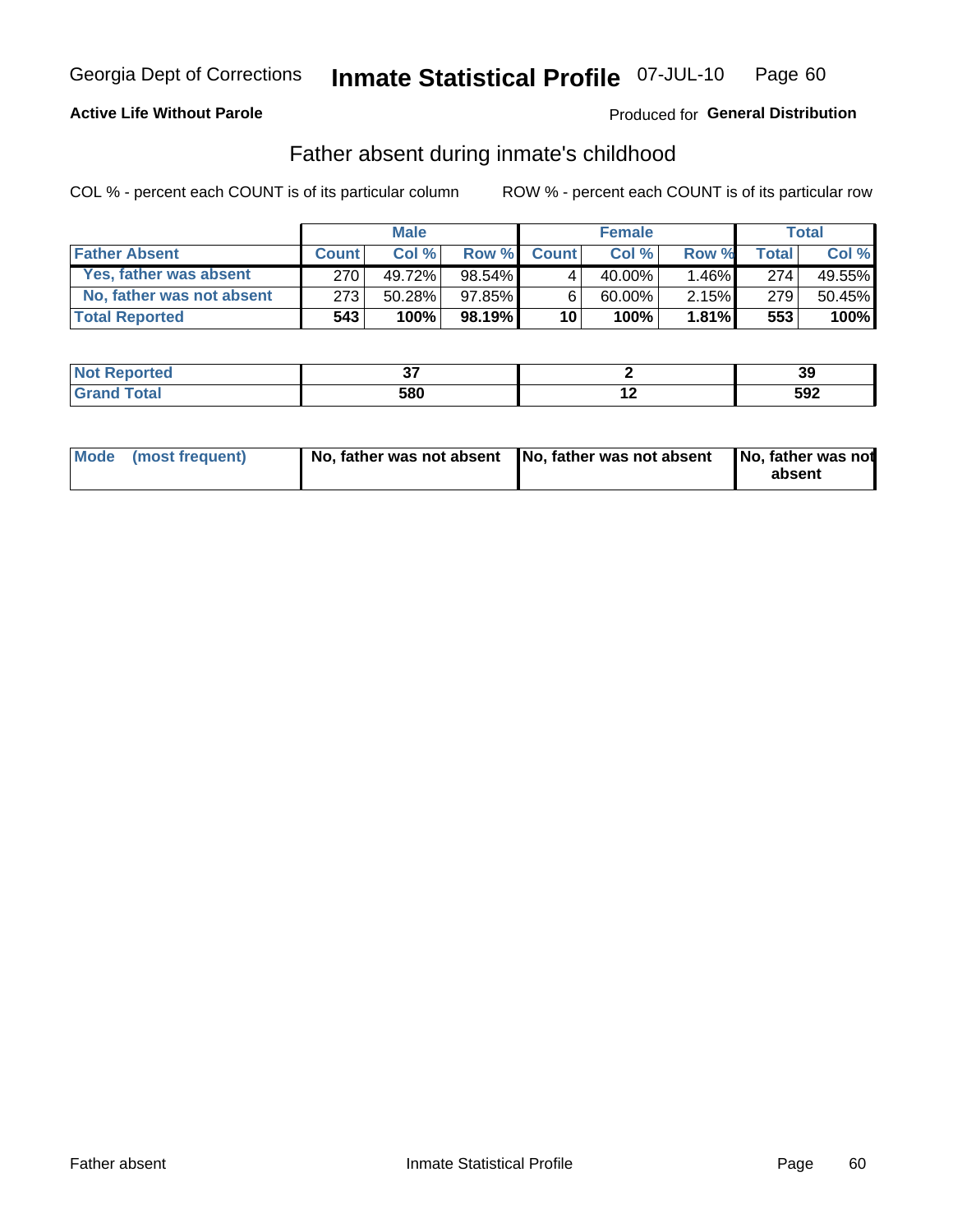### **Active Life Without Parole**

### Produced for General Distribution

## Mother absent during inmate's childhood

COL % - percent each COUNT is of its particular column

|                           |              | <b>Male</b> |           |                 | <b>Female</b> |          |              | Total  |
|---------------------------|--------------|-------------|-----------|-----------------|---------------|----------|--------------|--------|
| <b>Mother Absent</b>      | <b>Count</b> | Col%        | Row %     | <b>Count</b>    | Col%          | Row %    | <b>Total</b> | Col %  |
| Yes, mother was absent    | 791          | 14.55%      | $97.53\%$ | 2 <sub>1</sub>  | $20.00\%$ ,   | $2.47\%$ | 81           | 14.65% |
| No, mother was not absent | 464          | 85.45%      | 98.31%    | 8               | 80.00%        | 1.69%    | 472          | 85.35% |
| <b>Total Reported</b>     | 543          | 100%        | $98.19\%$ | 10 <sup>1</sup> | 100%          | 1.81%    | 553          | 100%   |

| <b>Reported</b><br><b>NO</b> t<br>$\sim$ | $\sim$ |     | 20<br>აა |
|------------------------------------------|--------|-----|----------|
| <b>otal</b>                              | 580    | . . | 592      |

| Mode (most frequent) | No, mother was not absent   No, mother was not absent   No, mother was | not absent |
|----------------------|------------------------------------------------------------------------|------------|
|                      |                                                                        |            |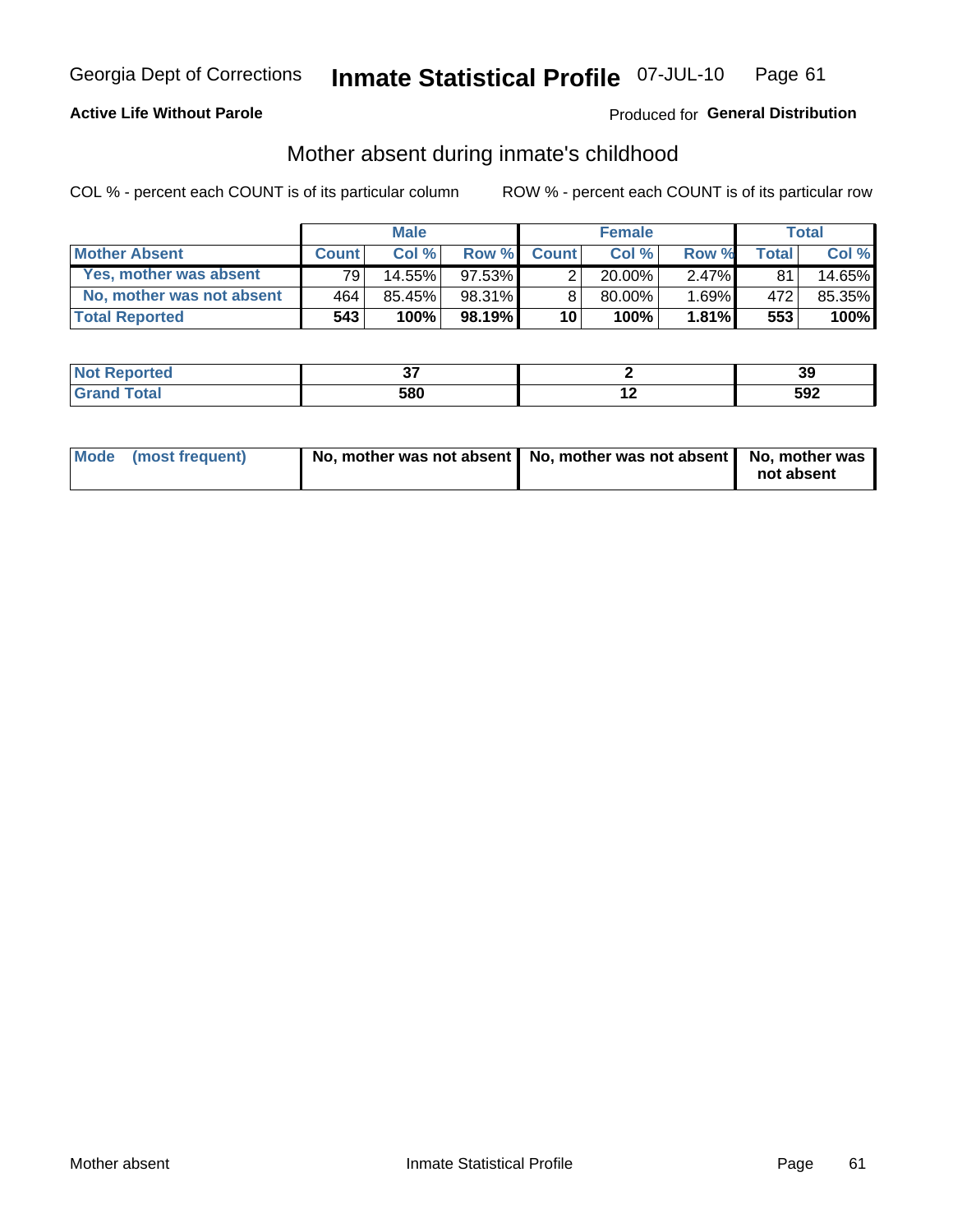### **Active Life Without Parole**

### Produced for General Distribution

## Inmate diagnosed as manipulative

COL % - percent each COUNT is of its particular column

|                       |              | <b>Male</b> |        |              | <b>Female</b> |          |                    | Total  |
|-----------------------|--------------|-------------|--------|--------------|---------------|----------|--------------------|--------|
| <b>Manipulative</b>   | <b>Count</b> | Col %       | Row %  | <b>Count</b> | $Col \%$      | Row %    | Total <sub>1</sub> | Col %  |
| Yes, manipulative     | 130          | 24.07%      | 98.48% |              | 20.00%        | $1.52\%$ | 132                | 24.00% |
| No, not manipulative  | 410          | 75.93%      | 98.09% | 8            | $80.00\%$     | $1.91\%$ | 418                | 76.00% |
| <b>Total Reported</b> | 540          | 100%        | 98.18% | 10           | 100%          | 1.82%    | 550                | 100%   |

| <b>Not Reported</b>  | $\mathbf{u}$<br>70 L | - 74 |
|----------------------|----------------------|------|
| <b>Total</b><br>Gran | 580                  | 592  |

|  | Mode (most frequent) | No, not manipulative | No, not manipulative | No. not<br><b>I</b> manipulative |
|--|----------------------|----------------------|----------------------|----------------------------------|
|--|----------------------|----------------------|----------------------|----------------------------------|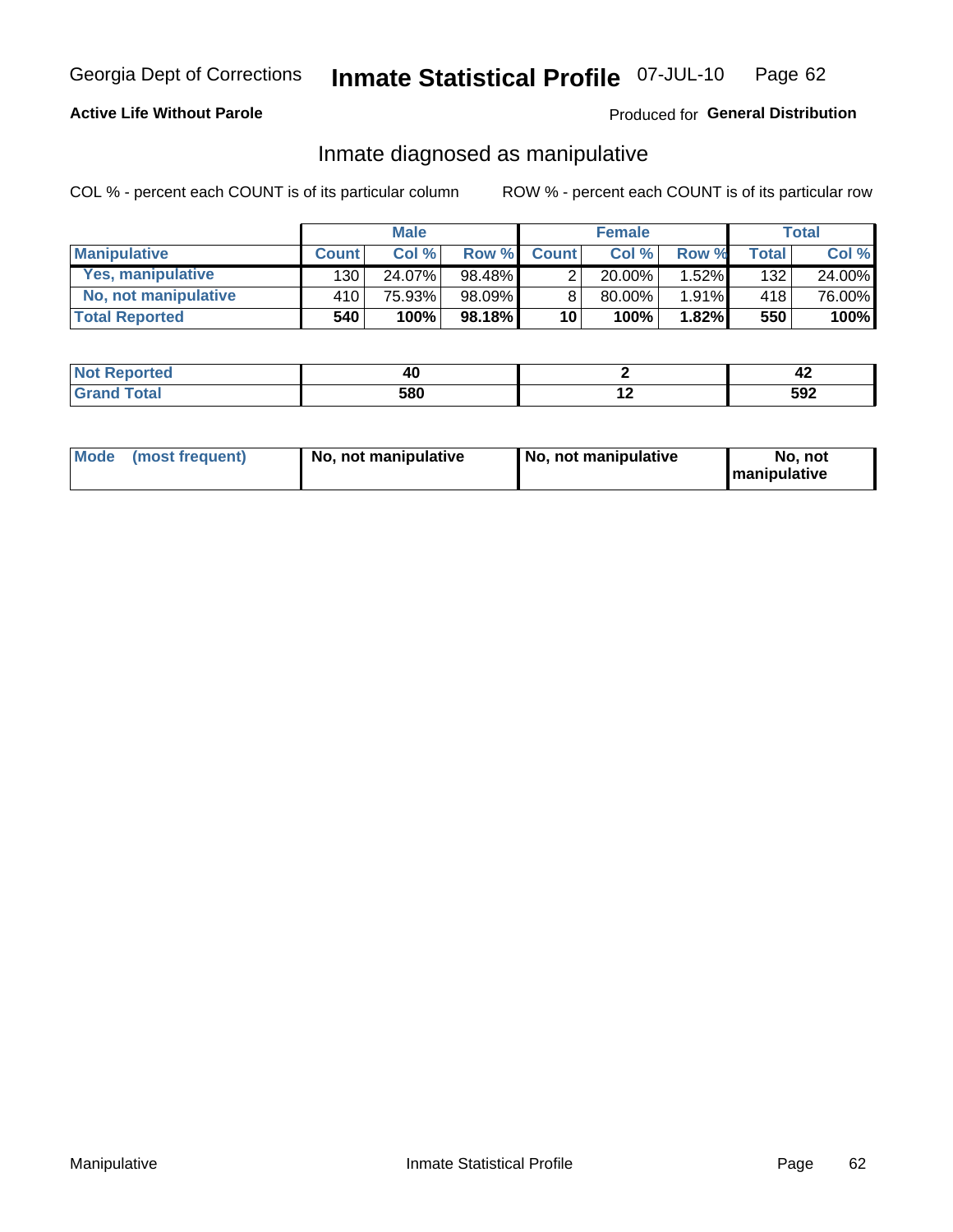#### Inmate Statistical Profile 07-JUL-10 Page 63

### **Active Life Without Parole**

Produced for General Distribution

## Inmate diagnosed as assaultive

COL % - percent each COUNT is of its particular column

|                       |              | <b>Male</b> |           |              | <b>Female</b> |          |       | Total  |
|-----------------------|--------------|-------------|-----------|--------------|---------------|----------|-------|--------|
| <b>Assaultive</b>     | <b>Count</b> | Col%        | Row %     | <b>Count</b> | Col %         | Row %    | Total | Col %  |
| Yes, assaultive       | 429          | 79.44%      | $97.72\%$ | 10 l         | 100.00%       | $2.28\%$ | 439   | 79.82% |
| No, not assaultive    | 111          | 20.56%      | 100.00%   |              |               |          | 111   | 20.18% |
| <b>Total Reported</b> | 540          | 100%        | 98.18%    | 10           | 100%          | $1.82\%$ | 550   | 100%   |

| المتألف المتعادية والمتناوب<br>Reported |     | 44  |
|-----------------------------------------|-----|-----|
| `ofai<br>$\sim$ $\sim$ $\sim$ $\sim$    | 580 | 592 |

| <b>Mode</b><br>(most frequent) | <b>Yes, assaultive</b> | Yes, assaultive | <b>Yes, assaultive</b> |
|--------------------------------|------------------------|-----------------|------------------------|
|--------------------------------|------------------------|-----------------|------------------------|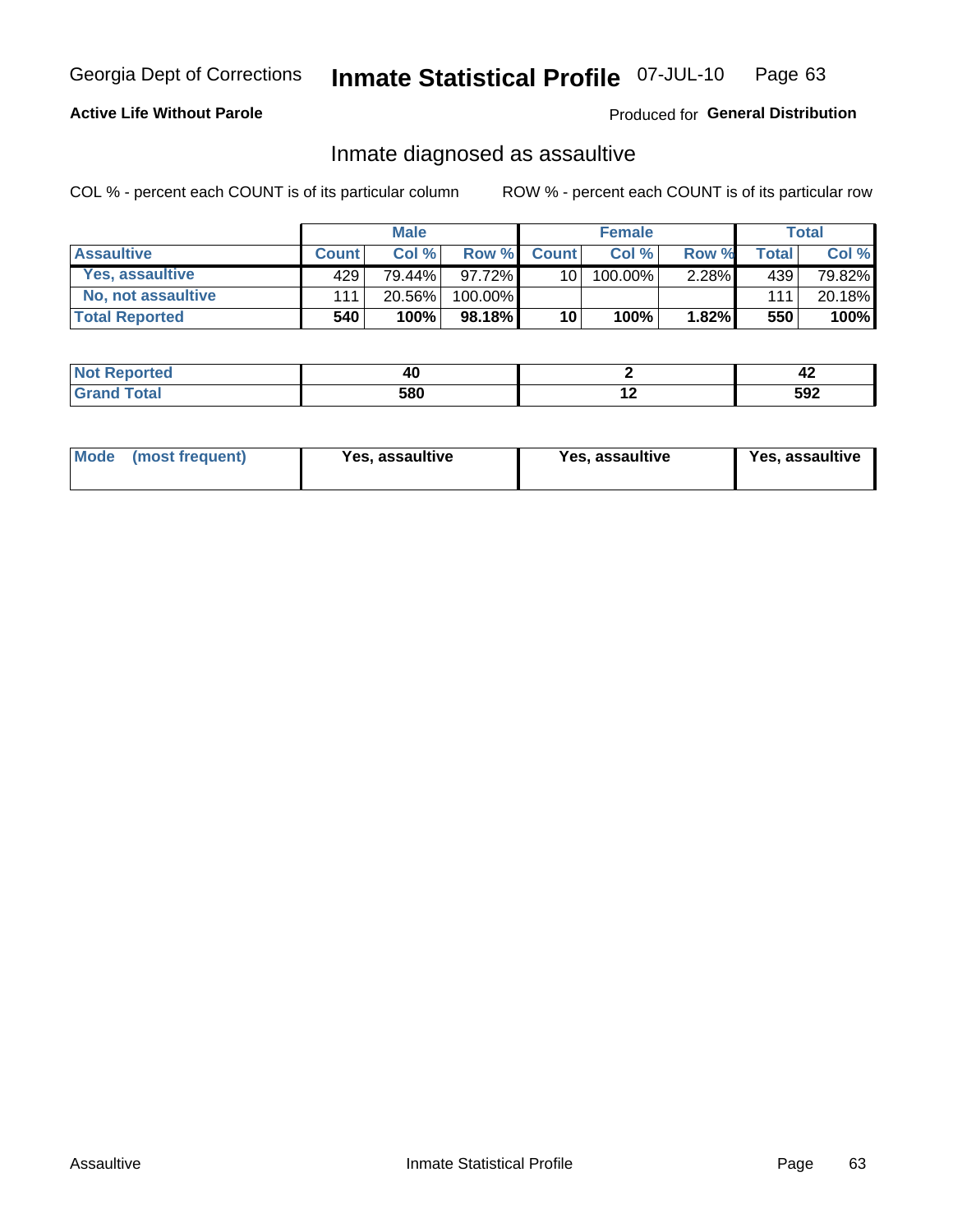#### Inmate Statistical Profile 07-JUL-10 Page 64

#### **Active Life Without Parole**

## Produced for General Distribution

## Number of prior Georgia incarcerations

COL % - percent each COUNT is of its particular column

|                                       |              | <b>Male</b> |                    |    | <b>Female</b> |          |       | <b>Total</b> |
|---------------------------------------|--------------|-------------|--------------------|----|---------------|----------|-------|--------------|
| <b>Num of Prior GA Incarcerations</b> | <b>Count</b> | Col %       | <b>Row % Count</b> |    | Col %         | Row %    | Total | Col %        |
|                                       | 271          | 46.72%      | 96.10%             |    | 91.67%        | $3.90\%$ | 282   | 47.64%       |
|                                       | 120          | 20.69%      | 100.00%            |    |               |          | 120   | 20.27%       |
|                                       | 72           | 12.41%      | 100.00%            |    |               |          | 72    | 12.16%       |
| 3                                     | 55           | 9.48%       | 98.21%             |    | 8.33%         | 1.79%    | 56    | 9.46%        |
|                                       | 29           | 5.00%       | 100.00%            |    |               |          | 29    | 4.90%        |
| 5                                     | 17           | 2.93%       | 100.00%            |    |               |          | 17    | 2.87%        |
| <b>More Than 5</b>                    | 16           | 2.76%       | 100.00%            |    |               |          | 16    | 2.70%        |
| <b>Total Reported</b>                 | 580          | 100%        | 97.97%             | 12 | 100%          | 2.03%    | 592   | 100%         |

| тео |     |     |
|-----|-----|-----|
|     | coo | 592 |

| Mean (average)         | - 27 | ن ے. | 1.25 |
|------------------------|------|------|------|
| <b>Median (middle)</b> |      |      |      |
| Mode (most frequent)   |      |      |      |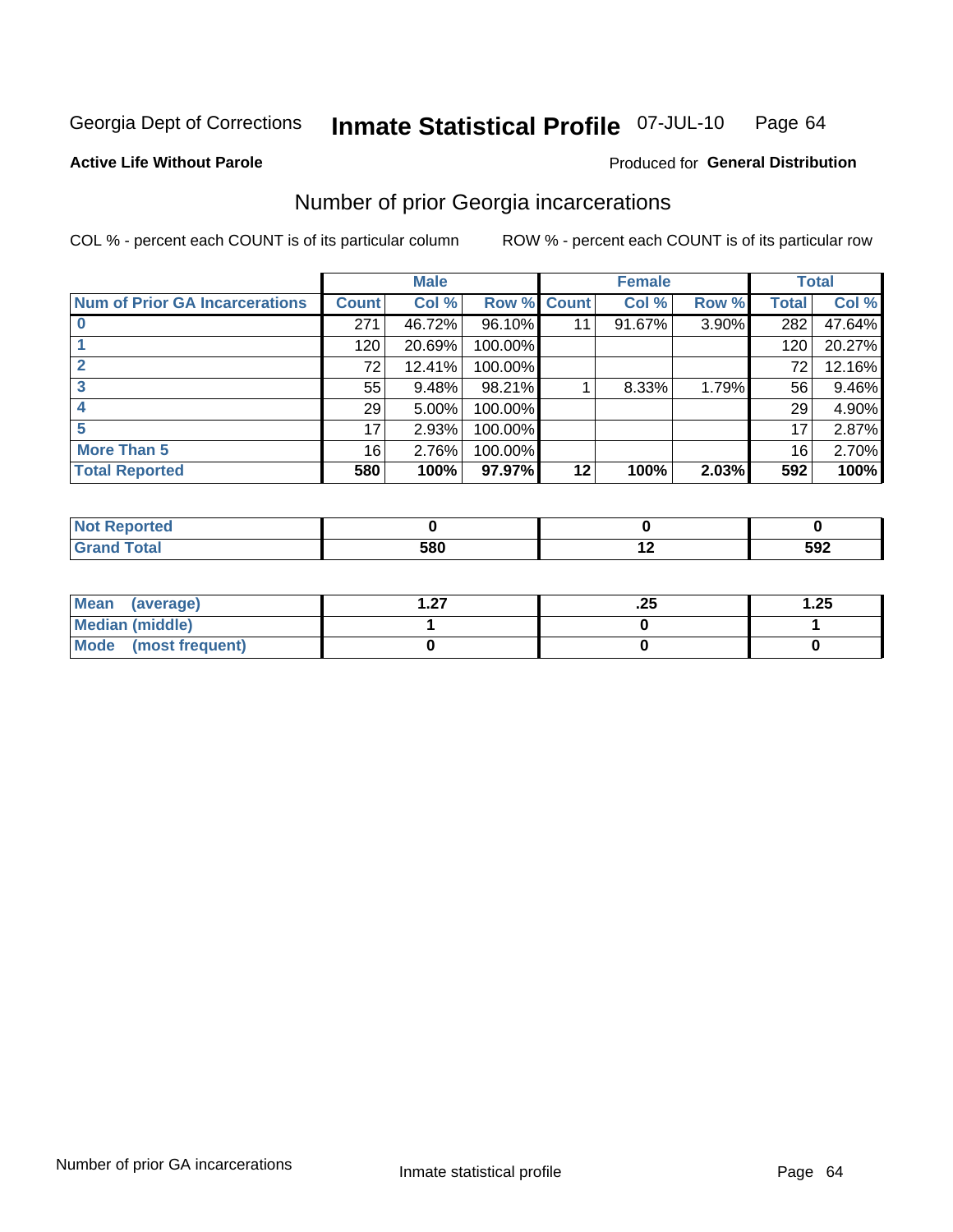#### Inmate Statistical Profile 07-JUL-10 Page 65

**Active Life Without Parole** 

Produced for General Distribution

### Prison sentence in years

COL % - percent each COUNT is of its particular column

ROW % - percent each COUNT is of its particular row

|                                 |       | <b>Male</b> |                    |    | <b>Female</b> |       |       | $\tau$ otal |
|---------------------------------|-------|-------------|--------------------|----|---------------|-------|-------|-------------|
| <b>Prison Sentence In Years</b> | Count | Col %       | <b>Row % Count</b> |    | Col%          | Row % | Total | Col %       |
| <b>Life Without Parole</b>      | 580   | $100.00\%$  | $97.97\%$          |    | $100.00\%$    | 2.03% | 592   | 100.00%     |
| <b>Total Reported</b>           | 580   | 100%        | $97.97\%$          | 12 | 100%          | 2.03% | 592   | 100%        |

| Reported<br> |     |     |
|--------------|-----|-----|
| <b>Total</b> | 580 | 592 |

#### **Determinate (numeric) sentences only**

| <b>Mean</b><br><i>(average)</i> |  |
|---------------------------------|--|
|---------------------------------|--|

All sentences (including determinate), with life, life without parole, and death sentences figured at 45 years

| l Mea<br>апе<br>. | -⊷ |  |
|-------------------|----|--|
|                   |    |  |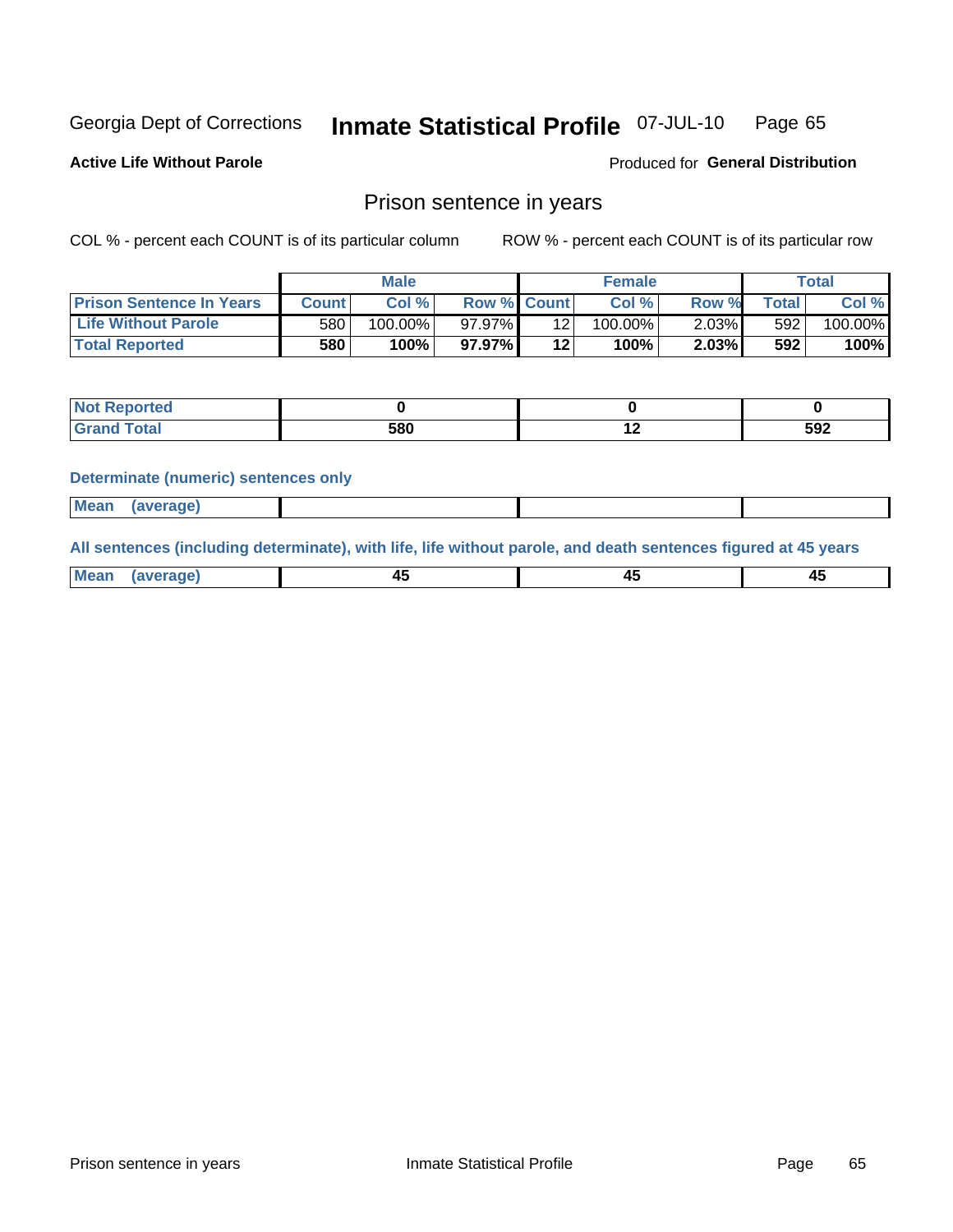#### **Inmate Statistical Profile 07-JUL-10** Georgia Dept of Corrections Page 66

#### **Active Life Without Parole**

#### Produced for General Distribution

## Primary offense, broken out into felonies vs misdemeanors

COL % - percent each COUNT is of its particular column

|                                  | <b>Male</b>  |         |                    |                 | <b>Female</b> | Total    |              |         |
|----------------------------------|--------------|---------|--------------------|-----------------|---------------|----------|--------------|---------|
| <b>Felonies and Misdemeanors</b> | <b>Count</b> | Col%    | <b>Row % Count</b> |                 | Col%          | Row %    | <b>Total</b> | Col %   |
| <b>Felonies</b>                  | 580          | 100.00% | 97.97% I           | 12 I            | 100.00%       | $2.03\%$ | 592          | 100.00% |
| <b>Total Reported</b>            | 580          | $100\%$ | 97.97%             | 12 <sub>1</sub> | 100%          | $2.03\%$ | 592          | 100%    |

| <b>Not Reported</b>         |     |     |     |
|-----------------------------|-----|-----|-----|
| <b>Total</b><br>Gran<br>uuu | 580 | 580 | 592 |

| $Mc$<br>equent)<br>нез<br>$\sim$<br>. | onies<br>. | <b>onies</b><br>. |
|---------------------------------------|------------|-------------------|
|---------------------------------------|------------|-------------------|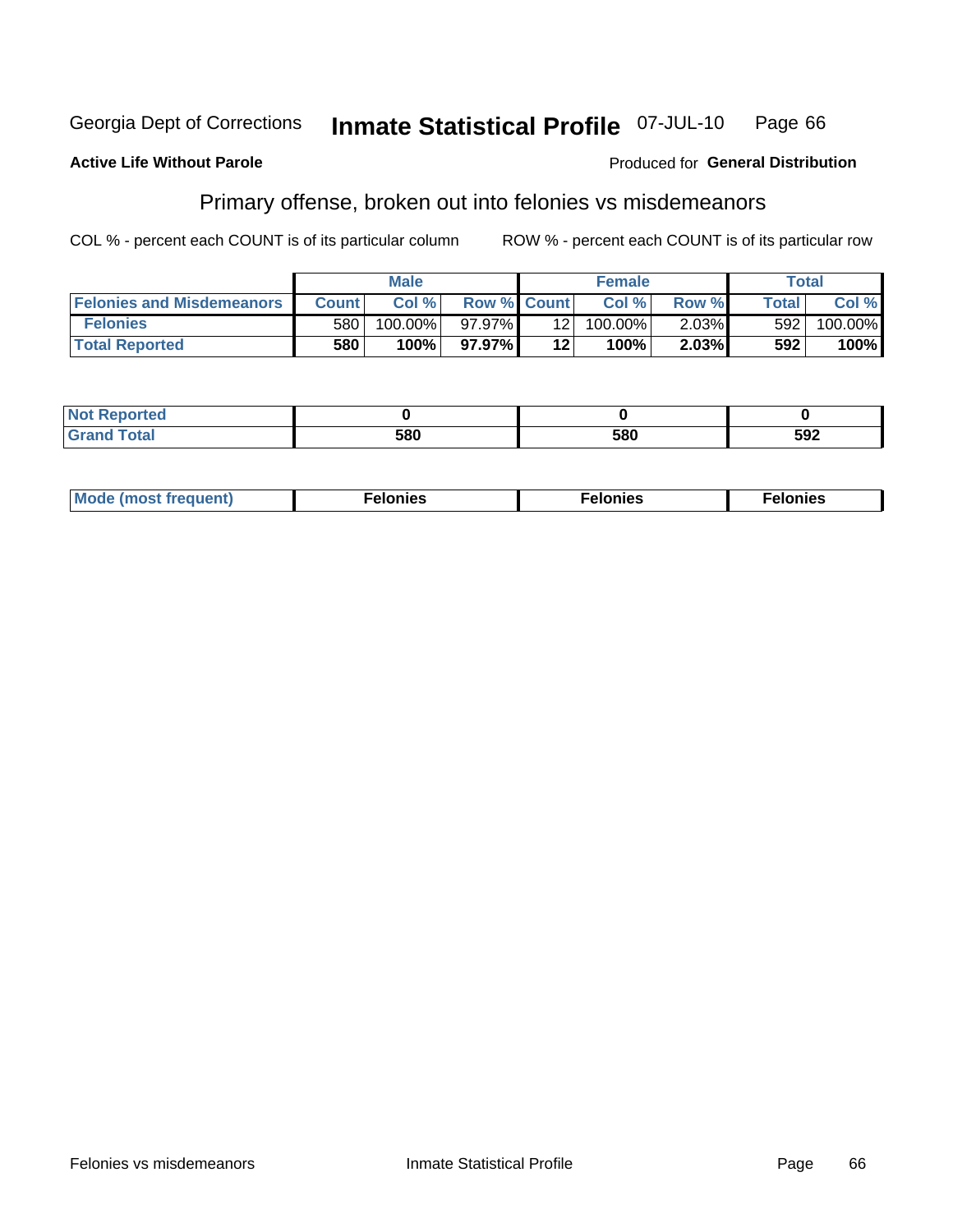#### Inmate Statistical Profile 07-JUL-10 Page 67

### **Active Life Without Parole**

#### Produced for General Distribution

## Primary offense, broken out into six broad crime categories

COL % - percent each COUNT is of its particular column

|                         | <b>Male</b>  |         |         |                    | <b>Female</b> | <b>Total</b> |                 |         |
|-------------------------|--------------|---------|---------|--------------------|---------------|--------------|-----------------|---------|
| <b>Crime Categories</b> | <b>Count</b> | Col %   |         | <b>Row % Count</b> | Col %         | Row %        | <b>Total</b>    | Col %   |
| <b>Violent</b>          | 474'         | 81.72%  | 97.53%  | 12                 | 100.00%       | 2.47%        | 486             | 82.09%  |
| <b>Sex Crime</b>        | 88           | 15.17%  | 100.00% |                    | .00%          |              | 88              | 14.86%  |
| <b>Property</b><br>3    | 2            | .34%    | 100.00% |                    | .00%          |              |                 | .34%    |
| <b>Drug</b><br>4        | 15           | 2.59%   | 100.00% |                    | .00%          |              | 15 <sub>1</sub> | 2.53%   |
| <b>Other</b><br>6       |              | $.17\%$ | 100.00% |                    | .00%          |              |                 | $.17\%$ |
| <b>Total Reported</b>   | 580          | 100%    | 97.97%  | 12                 | 100%          | 2.03%        | 592             | 100%    |

| <b>Not Reported</b> |     |     |     |
|---------------------|-----|-----|-----|
| Total               | 580 | . . | 592 |

| М | ,,, | - -- -<br>וחו | m |
|---|-----|---------------|---|
|   |     |               |   |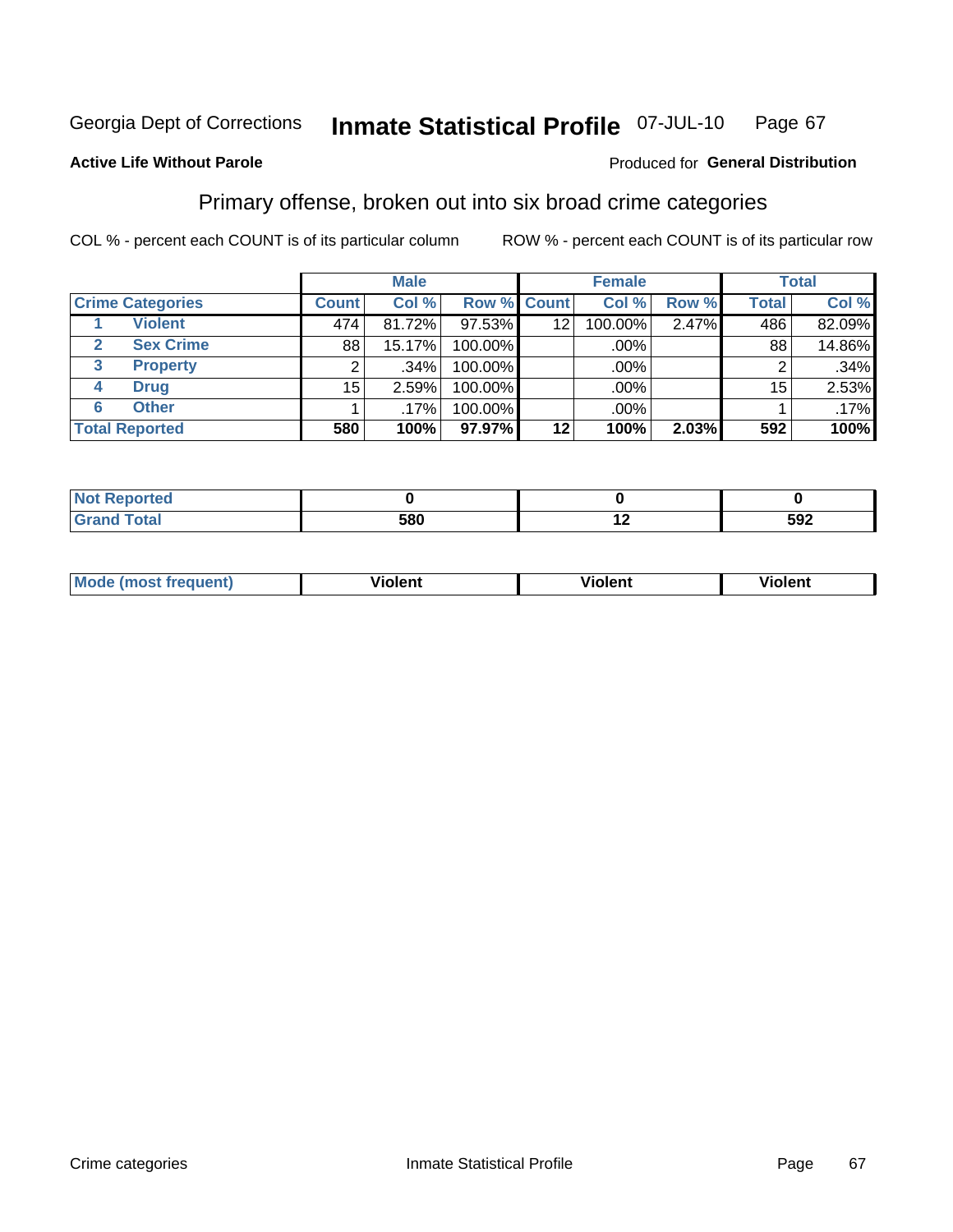#### **Inmate Statistical Profile 07-JUL-10** Page 68

#### **Active Life Without Parole**

#### **Produced for General Distribution**

## Primary offense, detailed offense code

COL % - percent each COUNT is of its particular column

|                      |                                                 |                | <b>Male</b> |         |                 | <b>Female</b> |       |                | <b>Total</b> |
|----------------------|-------------------------------------------------|----------------|-------------|---------|-----------------|---------------|-------|----------------|--------------|
|                      | <b>Primary Offense</b>                          | <b>Count</b>   | Col %       | Row %   | <b>Count</b>    | Col %         | Row % | <b>Total</b>   | Col %        |
| 1101                 | <b>Murder</b>                                   | 321            | 55.34%      | 96.69%  | 11              | 91.67%        | 3.31% | 332            | 56.08%       |
| 1302                 | <b>Aggrav Assault</b>                           |                | .17%        | 100.00% |                 |               |       | 1              | .17%         |
| 1311                 | <b>Kidnapping</b>                               | 63             | 10.86%      | 100.00% |                 |               |       | 63             | 10.64%       |
| 1601                 | <b>Burglary</b>                                 | $\overline{2}$ | .34%        | 100.00% |                 |               |       | $\overline{2}$ | .34%         |
| 1902                 | <b>Armed Robbery</b>                            | 87             | 15.00%      | 98.86%  | $\mathbf 1$     | 8.33%         | 1.14% | 88             | 14.86%       |
| 1911                 | <b>Hijacking Motor Vehicle</b>                  | 1              | .17%        | 100.00% |                 |               |       | $\mathbf{1}$   | .17%         |
| 2001                 | <b>Rape</b>                                     | 62             | 10.69%      | 100.00% |                 |               |       | 62             | 10.47%       |
| 2003                 | <b>Aggrav Sodomy</b>                            | 6              | 1.03%       | 100.00% |                 |               |       | 6              | 1.01%        |
| 2009                 | <b>Aggrav Sexual Battery</b>                    | 5              | .86%        | 100.00% |                 |               |       | 5              | .84%         |
| 2019                 | <b>Child Molestation</b>                        | 3              | .52%        | 100.00% |                 |               |       | 3              | .51%         |
| 2021                 | <b>Aggrav Child Molestation</b>                 | 12             | 2.07%       | 100.00% |                 |               |       | 12             | 2.03%        |
| 2910                 | <b>Poss Of Firearm Dur</b>                      | 1              | .17%        | 100.00% |                 |               |       | 1              | .17%         |
|                      | <b>Crime</b>                                    |                |             |         |                 |               |       |                |              |
| 2912                 | <b>Poss Of Certain</b>                          | 1              | .17%        | 100.00% |                 |               |       | 1              | .17%         |
| 4012                 | <b>Weapons</b><br><b>Viol Ga Cntrl Sbst Act</b> | 1              | .17%        | 100.00% |                 |               |       | 1              | .17%         |
| 4018                 | <b>S/D Cont Sub School</b>                      | 1              | .17%        | 100.00% |                 |               |       | 1              | .17%         |
| 4021                 | <b>S/D Cocaine</b>                              | 4              | .69%        | 100.00% |                 |               |       | 4              | .68%         |
| 4022                 | <b>Poss Of Cocaine</b>                          | 3              | .52%        | 100.00% |                 |               |       | 3              | .51%         |
| 4050                 | <b>Poss W Int Dist Cocaine</b>                  | 1              | .17%        | 100.00% |                 |               |       | 1              | .17%         |
| 4101                 | <b>Traf Cocaine Less 200</b>                    | 1              | .17%        | 100.00% |                 |               |       | 1              | .17%         |
|                      | Gm                                              |                |             |         |                 |               |       |                |              |
| 4103                 | <b>Traf Cocaine 401+ Gm</b>                     | $\overline{2}$ | .34%        | 100.00% |                 |               |       | $\overline{2}$ | .34%         |
| 4134                 | <b>Att/Consprcy Commt</b>                       | 1              | .17%        | 100.00% |                 |               |       | $\mathbf{1}$   | .17%         |
|                      | C/S/Of                                          |                |             |         |                 |               |       |                |              |
| 4140                 | <b>Traf Methamph 28-199</b><br>Gm               | 1              | .17%        | 100.00% |                 |               |       | 1              | .17%         |
| <b>Total Rported</b> |                                                 | 580            | 100%        | 97.97%  | $\overline{12}$ | 100%          | 2.03% | 592            | 100%         |
|                      |                                                 |                |             |         |                 |               |       |                |              |

| oorted<br>N |     |     |     |
|-------------|-----|-----|-----|
| <b>otal</b> | 580 | . . | 592 |

| Mode (most frequent) | 1101 Murder | 1101 Murder | 1101 Murder |
|----------------------|-------------|-------------|-------------|
|                      |             |             |             |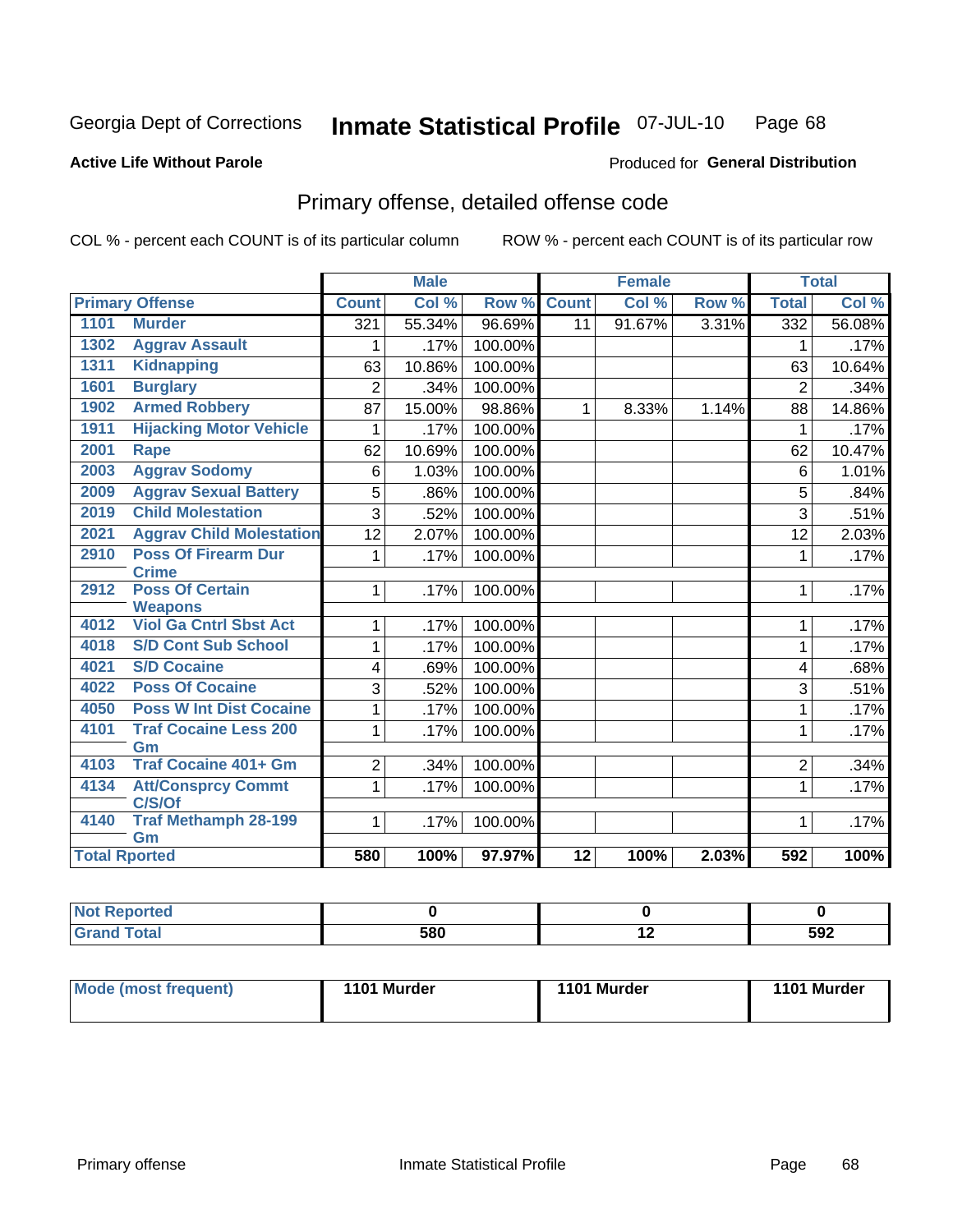#### Inmate Statistical Profile 07-JUL-10 Page 69

### **Active Life Without Parole**

### **Produced for General Distribution**

## County of conviction of primary offense

COL % - percent each COUNT is of its particular column

|                         |                             |                         | <b>Male</b> |             |                | <b>Female</b> |        |                         | <b>Total</b> |
|-------------------------|-----------------------------|-------------------------|-------------|-------------|----------------|---------------|--------|-------------------------|--------------|
|                         | <b>County of Conviction</b> | <b>Count</b>            | Col %       | Row % Count |                | Col %         | Row %  | <b>Total</b>            | Col %        |
| $\overline{1}$          | <b>Appling</b>              | $\overline{2}$          | .34%        | 100.00%     |                |               |        | 2                       | .34%         |
| $\overline{2}$          | <b>Atkinson</b>             | $\overline{2}$          | .34%        | 100.00%     |                |               |        | $\overline{2}$          | .34%         |
| 3                       | <b>Bacon</b>                | 1                       | .17%        | 100.00%     |                |               |        | $\mathbf{1}$            | .17%         |
| 5                       | <b>Baldwin</b>              | 6                       | 1.03%       | 100.00%     |                |               |        | 6                       | 1.01%        |
| 6                       | <b>Banks</b>                | 1                       | .17%        | 100.00%     |                |               |        | 1                       | .17%         |
| $\overline{\mathbf{7}}$ | <b>Barrow</b>               | 3                       | .52%        | 100.00%     |                |               |        | 3                       | .51%         |
| $\overline{\mathbf{8}}$ | <b>Bartow</b>               | 3                       | .52%        | 100.00%     |                |               |        | $\overline{3}$          | .51%         |
| 9                       | <b>Ben Hill</b>             | 4                       | .69%        | 100.00%     |                |               |        | 4                       | .68%         |
| 10                      | <b>Berrien</b>              | 1                       | .17%        | 100.00%     |                |               |        | 1                       | .17%         |
| $\overline{11}$         | <b>Bibb</b>                 | 16                      | 2.76%       | 100.00%     |                |               |        | 16                      | 2.70%        |
| $\overline{12}$         | <b>Bleckley</b>             | 1                       | .17%        | 100.00%     |                |               |        | 1                       | .17%         |
| 13                      | <b>Brantley</b>             | $\overline{c}$          | .34%        | 100.00%     |                |               |        | $\overline{c}$          | .34%         |
| 14                      | <b>Brooks</b>               | 1                       | .17%        | 100.00%     |                |               |        | 1                       | .17%         |
| 16                      | <b>Bulloch</b>              | 3                       | .52%        | 75.00%      | $\mathbf 1$    | 8.33%         | 25.00% | 4                       | .68%         |
| $\overline{17}$         | <b>Burke</b>                | $\,6$                   | 1.03%       | 100.00%     |                |               |        | 6                       | 1.01%        |
| 18                      | <b>Butts</b>                | 3                       | .52%        | 100.00%     |                |               |        | 3                       | .51%         |
| $\overline{20}$         | <b>Camden</b>               | 3                       | .52%        | 100.00%     |                |               |        | 3                       | .51%         |
| $\overline{22}$         | <b>Carroll</b>              | $\overline{c}$          | .34%        | 100.00%     |                |               |        | $\overline{c}$          | .34%         |
| 23                      | <b>Catoosa</b>              | $\overline{2}$          | .34%        | 100.00%     |                |               |        | $\overline{2}$          | .34%         |
| $\overline{24}$         | <b>Charlton</b>             | 1                       | .17%        | 100.00%     |                |               |        | 1                       | .17%         |
| $\overline{25}$         | <b>Chatham</b>              | 25                      | 4.31%       | 100.00%     |                |               |        | 25                      | 4.22%        |
| $\overline{27}$         | <b>Chattooga</b>            | 1                       | .17%        | 50.00%      | 1              | 8.33%         | 50.00% | $\overline{c}$          | .34%         |
| 28                      | <b>Cherokee</b>             | 3                       | .52%        | 100.00%     |                |               |        | $\overline{3}$          | .51%         |
| 29                      | <b>Clarke</b>               | 13                      | 2.24%       | 100.00%     |                |               |        | 13                      | 2.20%        |
| 31                      | <b>Clayton</b>              | 16                      | 2.76%       | 100.00%     |                |               |        | 16                      | 2.70%        |
| 33                      | <b>Cobb</b>                 | 19                      | 3.28%       | 90.48%      | $\overline{2}$ | 16.67%        | 9.52%  | 21                      | 3.55%        |
| 34                      | <b>Coffee</b>               | $\overline{\mathbf{4}}$ | .69%        | 100.00%     |                |               |        | 4                       | .68%         |
| 35                      | <b>Colquitt</b>             | 4                       | .69%        | 100.00%     |                |               |        | 4                       | .68%         |
| 36                      | <b>Columbia</b>             | 5                       | .86%        | 100.00%     |                |               |        | 5                       | .84%         |
| $\overline{37}$         | <b>Cook</b>                 | 3                       | .52%        | 100.00%     |                |               |        | 3                       | .51%         |
| 38                      | <b>Coweta</b>               | 3                       | .52%        | 100.00%     |                |               |        | $\overline{3}$          | .51%         |
| 40                      | <b>Crisp</b>                | $\overline{\mathbf{c}}$ | .34%        | 100.00%     |                |               |        | $\overline{\mathbf{c}}$ | .34%         |
| 41                      | <b>Dade</b>                 | 1                       | .17%        | 100.00%     |                |               |        | $\mathbf{1}$            | .17%         |
| 42                      | <b>Dawson</b>               | 1                       | .17%        | 100.00%     |                |               |        | 1                       | .17%         |
| 43                      | <b>Decatur</b>              | $\overline{2}$          | .34%        | 100.00%     |                |               |        | $\overline{c}$          | .34%         |
| 44                      | <b>Dekalb</b>               | 44                      | 7.59%       | 97.78%      | 1              | 8.33%         | 2.22%  | 45                      | 7.60%        |
| 45                      | <b>Dodge</b>                | $\mathbf{1}$            | .17%        | 100.00%     |                |               |        | 1                       | .17%         |
| 46                      | <b>Dooly</b>                | $\overline{2}$          | .34%        | 100.00%     |                |               |        | $\overline{2}$          | .34%         |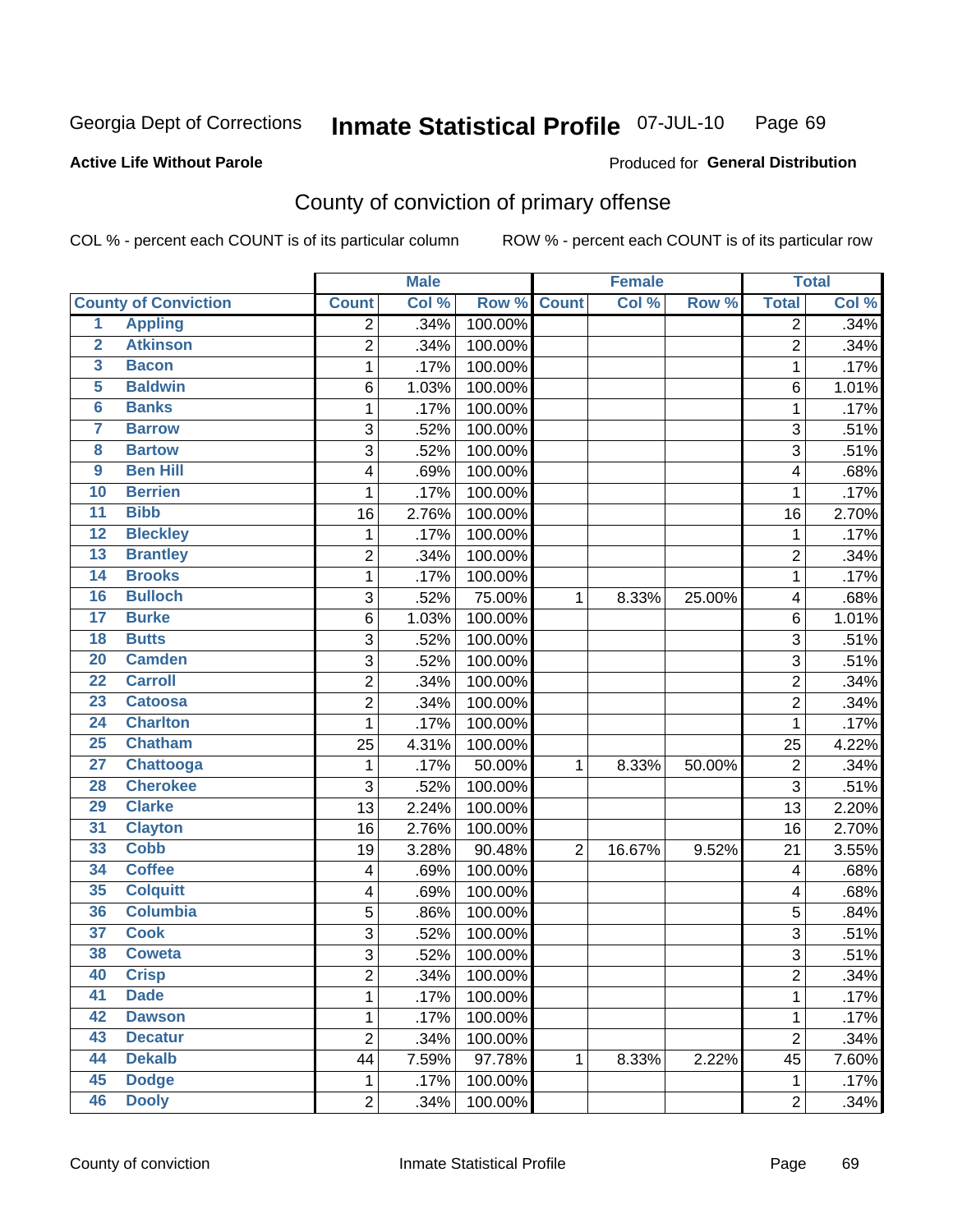#### Inmate Statistical Profile 07-JUL-10 Page 70

### **Active Life Without Parole**

### **Produced for General Distribution**

## County of conviction of primary offense

COL % - percent each COUNT is of its particular column

|                 |                             |                         | <b>Male</b> |         |              | <b>Female</b> |        |                         | <b>Total</b> |
|-----------------|-----------------------------|-------------------------|-------------|---------|--------------|---------------|--------|-------------------------|--------------|
|                 | <b>County of Conviction</b> | <b>Count</b>            | Col %       | Row %   | <b>Count</b> | Col %         | Row %  | <b>Total</b>            | Col %        |
| 47              | <b>Dougherty</b>            | $\overline{22}$         | 3.79%       | 100.00% |              |               |        | $\overline{22}$         | 3.72%        |
| 48              | <b>Douglas</b>              | 16                      | 2.76%       | 94.12%  | 1            | 8.33%         | 5.88%  | 17                      | 2.87%        |
| 49              | <b>Early</b>                | $\mathbf 1$             | .17%        | 100.00% |              |               |        | $\mathbf 1$             | .17%         |
| $\overline{51}$ | <b>Effingham</b>            | 3                       | .52%        | 100.00% |              |               |        | 3                       | .51%         |
| 52              | <b>Elbert</b>               | 2                       | .34%        | 100.00% |              |               |        | $\overline{c}$          | .34%         |
| 53              | <b>Emanuel</b>              | $\overline{2}$          | .34%        | 100.00% |              |               |        | $\overline{2}$          | .34%         |
| 56              | <b>Fayette</b>              | $\overline{\mathbf{4}}$ | .69%        | 100.00% |              |               |        | 4                       | .68%         |
| 57              | <b>Floyd</b>                | 8                       | 1.38%       | 100.00% |              |               |        | 8                       | 1.35%        |
| 58              | <b>Forsyth</b>              | 1                       | .17%        | 100.00% |              |               |        | $\mathbf 1$             | .17%         |
| 59              | <b>Franklin</b>             | $\overline{2}$          | .34%        | 100.00% |              |               |        | $\overline{2}$          | .34%         |
| 60              | <b>Fulton</b>               | 68                      | 11.72%      | 100.00% |              |               |        | 68                      | 11.49%       |
| 61              | <b>Gilmer</b>               | 1                       | .17%        | 100.00% |              |               |        | 1                       | .17%         |
| 63              | <b>Glynn</b>                | 17                      | 2.93%       | 100.00% |              |               |        | 17                      | 2.87%        |
| 66              | Greene                      | 1                       | .17%        | 100.00% |              |               |        | $\mathbf{1}$            | .17%         |
| 67              | <b>Gwinnett</b>             | 8                       | 1.38%       | 88.89%  | $\mathbf{1}$ | 8.33%         | 11.11% | $\boldsymbol{9}$        | 1.52%        |
| 68              | <b>Habersham</b>            | 4                       | .69%        | 100.00% |              |               |        | 4                       | .68%         |
| 69              | <b>Hall</b>                 | 11                      | 1.90%       | 100.00% |              |               |        | 11                      | 1.86%        |
| $\overline{71}$ | <b>Haralson</b>             | $\overline{2}$          | .34%        | 100.00% |              |               |        | $\overline{c}$          | .34%         |
| $\overline{72}$ | <b>Harris</b>               | 1                       | .17%        | 100.00% |              |               |        | $\mathbf{1}$            | .17%         |
| 73              | <b>Hart</b>                 | 4                       | .69%        | 100.00% |              |               |        | 4                       | .68%         |
| 75              | <b>Henry</b>                | 10                      | 1.72%       | 100.00% |              |               |        | 10                      | 1.69%        |
| 76              | <b>Houston</b>              | 8                       | 1.38%       | 100.00% |              |               |        | 8                       | 1.35%        |
| $\overline{77}$ | <b>Irwin</b>                | 1                       | .17%        | 100.00% |              |               |        | $\mathbf 1$             | .17%         |
| 78              | <b>Jackson</b>              | 10                      | 1.72%       | 100.00% |              |               |        | 10                      | 1.69%        |
| 79              | <b>Jasper</b>               | $\mathbf{1}$            | .17%        | 100.00% |              |               |        | $\mathbf 1$             | .17%         |
| 80              | <b>Jeff Davis</b>           | 1                       | .17%        | 100.00% |              |               |        | $\mathbf 1$             | .17%         |
| 81              | <b>Jefferson</b>            | 1                       | .17%        | 100.00% |              |               |        | $\mathbf 1$             | .17%         |
| 82              | <b>Jenkins</b>              | 1                       | .17%        | 100.00% |              |               |        | $\mathbf 1$             | .17%         |
| 84              | <b>Jones</b>                | 1                       | .17%        | 100.00% |              |               |        | $\mathbf{1}$            | .17%         |
| 87              | <b>Laurens</b>              | 3                       | .52%        | 100.00% |              |               |        | 3                       | .51%         |
| 88              | Lee                         | $\overline{2}$          | .34%        | 100.00% |              |               |        | $\overline{c}$          | .34%         |
| 89              | <b>Liberty</b>              | 5                       | .86%        | 100.00% |              |               |        | 5                       | .84%         |
| 91              | Long                        | 3                       | .52%        | 100.00% |              |               |        | $\overline{3}$          | .51%         |
| 92              | <b>Lowndes</b>              | $\overline{\mathbf{4}}$ | .69%        | 100.00% |              |               |        | $\overline{\mathbf{4}}$ | .68%         |
| 95              | <b>Madison</b>              | 1                       | .17%        | 100.00% |              |               |        | $\mathbf{1}$            | .17%         |
| 96              | <b>Marion</b>               | 1                       | .17%        | 100.00% |              |               |        | 1                       | .17%         |
| 97              | <b>Mcduffie</b>             | 1                       | .17%        | 100.00% |              |               |        | $\mathbf{1}$            | .17%         |
| 98              | <b>Mcintosh</b>             | $\mathbf 1$             | .17%        | 100.00% |              |               |        | $\mathbf{1}$            | .17%         |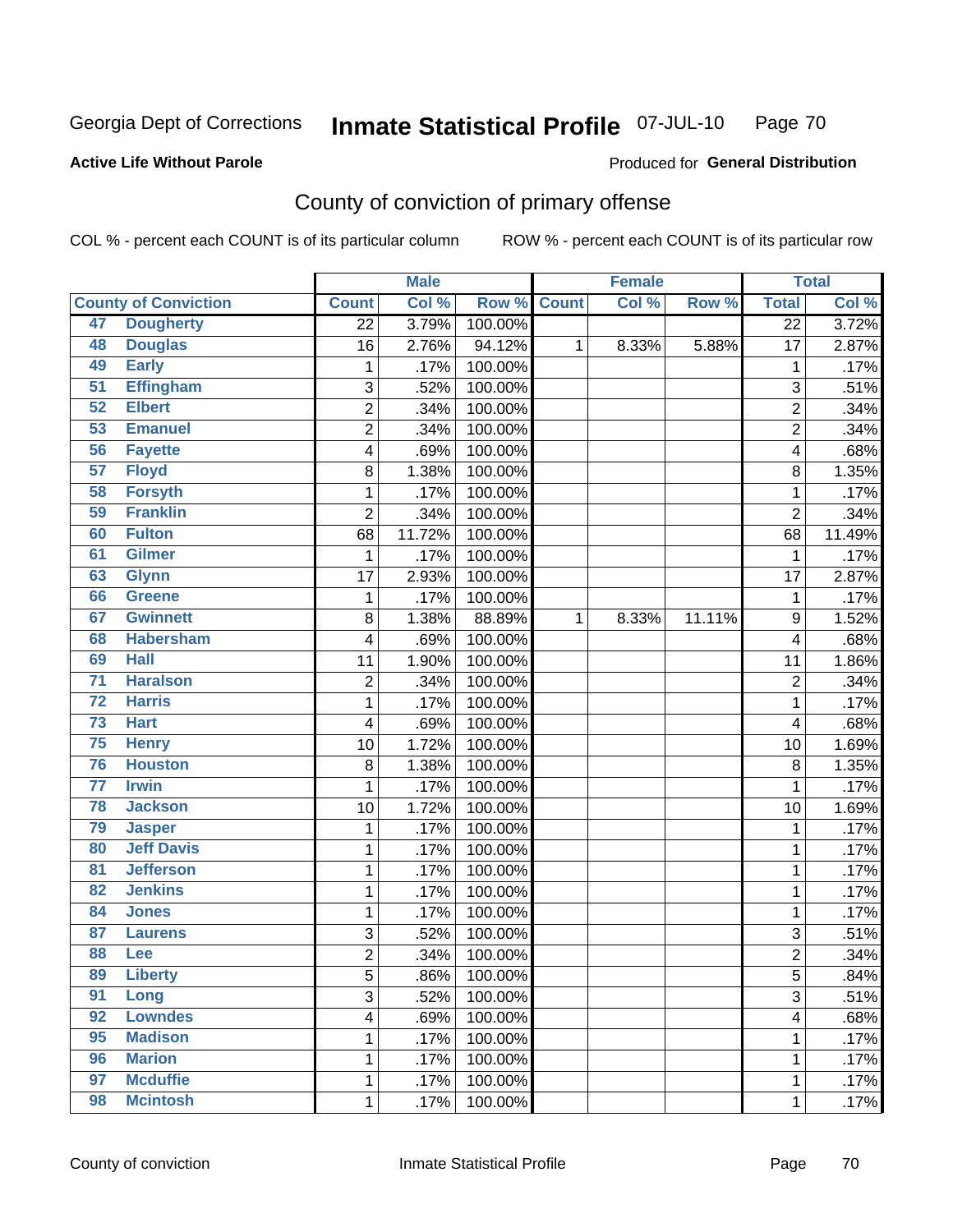#### Inmate Statistical Profile 07-JUL-10 Page 71

**Active Life Without Parole** 

Produced for General Distribution

## County of conviction of primary offense

COL % - percent each COUNT is of its particular column

|                                    |                 | <b>Male</b> |         |                 | <b>Female</b> |        |                | <b>Total</b> |
|------------------------------------|-----------------|-------------|---------|-----------------|---------------|--------|----------------|--------------|
| <b>County of Conviction</b>        | <b>Count</b>    | Col%        | Row %   | <b>Count</b>    | Col %         | Row %  | <b>Total</b>   | Col %        |
| 100<br><b>Miller</b>               | 1               | .17%        | 100.00% |                 |               |        | $\mathbf{1}$   | .17%         |
| 102<br><b>Monroe</b>               | $\overline{3}$  | .52%        | 100.00% |                 |               |        | $\overline{3}$ | .51%         |
| 106<br><b>Muscogee</b>             | 18              | 3.10%       | 94.74%  | $\mathbf{1}$    | 8.33%         | 5.26%  | 19             | 3.21%        |
| 107<br><b>Newton</b>               | 3               | .52%        | 75.00%  | 1               | 8.33%         | 25.00% | 4              | .68%         |
| 109<br><b>Oglethorpe</b>           | 1               | .17%        | 100.00% |                 |               |        | $\mathbf{1}$   | .17%         |
| <b>Paulding</b><br>110             | $\overline{2}$  | .34%        | 100.00% |                 |               |        | $\overline{2}$ | .34%         |
| <b>Pierce</b><br>113               | $\overline{2}$  | .34%        | 100.00% |                 |               |        | $\overline{2}$ | .34%         |
| 114<br><b>Pike</b>                 | 3               | .52%        | 75.00%  | 1               | 8.33%         | 25.00% | 4              | .68%         |
| 115<br><b>Polk</b>                 | $\overline{2}$  | .34%        | 100.00% |                 |               |        | $\overline{2}$ | .34%         |
| <b>Pulaski</b><br>116              | $\mathbf{1}$    | .17%        | 100.00% |                 |               |        | $\mathbf{1}$   | .17%         |
| 117<br><b>Putnam</b>               | $6\phantom{1}6$ | 1.03%       | 100.00% |                 |               |        | 6              | 1.01%        |
| <b>Rabun</b><br>119                | $\mathbf{1}$    | .17%        | 100.00% |                 |               |        | $\mathbf{1}$   | .17%         |
| 120<br><b>Randolph</b>             | $\mathbf{1}$    | .17%        | 100.00% |                 |               |        | $\mathbf{1}$   | .17%         |
| 121<br><b>Richmond</b>             | 25              | 4.31%       | 96.15%  | $\mathbf{1}$    | 8.33%         | 3.85%  | 26             | 4.39%        |
| <b>Rockdale</b><br>122             | $\overline{3}$  | .52%        | 100.00% |                 |               |        | $\overline{3}$ | .51%         |
| 126<br><b>Spalding</b>             | 6               | 1.03%       | 100.00% |                 |               |        | 6              | 1.01%        |
| <b>Stephens</b><br>127             | $\overline{2}$  | .34%        | 100.00% |                 |               |        | $\overline{2}$ | .34%         |
| <b>Sumter</b><br>129               | 1               | .17%        | 100.00% |                 |               |        | $\mathbf{1}$   | .17%         |
| 132<br><b>Tattnall</b>             | 1               | .17%        | 100.00% |                 |               |        | $\mathbf 1$    | .17%         |
| <b>Terrell</b><br>$\overline{135}$ | 1               | .17%        | 100.00% |                 |               |        | 1              | .17%         |
| 136<br><b>Thomas</b>               | 4               | .69%        | 100.00% |                 |               |        | 4              | .68%         |
| <b>Tift</b><br>137                 | 6               | 1.03%       | 100.00% |                 |               |        | 6              | 1.01%        |
| 138<br><b>Toombs</b>               | $\overline{7}$  | 1.21%       | 100.00% |                 |               |        | $\overline{7}$ | 1.18%        |
| <b>Towns</b><br>139                | $\mathbf{1}$    | .17%        | 100.00% |                 |               |        | $\mathbf 1$    | .17%         |
| 141<br><b>Troup</b>                | 1               | .17%        | 100.00% |                 |               |        | $\mathbf{1}$   | .17%         |
| 142<br><b>Turner</b>               | $\mathbf 1$     | .17%        | 100.00% |                 |               |        | $\mathbf 1$    | .17%         |
| 144<br><b>Union</b>                | $\mathbf{1}$    | .17%        | 100.00% |                 |               |        | $\mathbf 1$    | .17%         |
| 145<br><b>Upson</b>                | $\overline{2}$  | .34%        | 100.00% |                 |               |        | $\overline{2}$ | .34%         |
| <b>Walker</b><br>146               | $\overline{3}$  | .52%        | 75.00%  | 1               | 8.33%         | 25.00% | 4              | .68%         |
| 147<br><b>Walton</b>               | $\overline{5}$  | .86%        | 100.00% |                 |               |        | 5              | .84%         |
| 148<br><b>Ware</b>                 | 10              | 1.72%       | 100.00% |                 |               |        | 10             | 1.69%        |
| 150<br><b>Washington</b>           | $\overline{2}$  | .34%        | 100.00% |                 |               |        | $\overline{2}$ | .34%         |
| 151<br><b>Wayne</b>                | 2               | .34%        | 100.00% |                 |               |        | $\overline{2}$ | .34%         |
| <b>Whitfield</b><br>155            | 6               | 1.03%       | 100.00% |                 |               |        | 6              | 1.01%        |
| <b>Wilkes</b><br>157               | $\mathbf{1}$    | .17%        | 100.00% |                 |               |        | $\mathbf{1}$   | .17%         |
| <b>Total Rported</b>               | 580             | 100%        | 97.97%  | $\overline{12}$ | 100%          | 2.03%  | 592            | 100%         |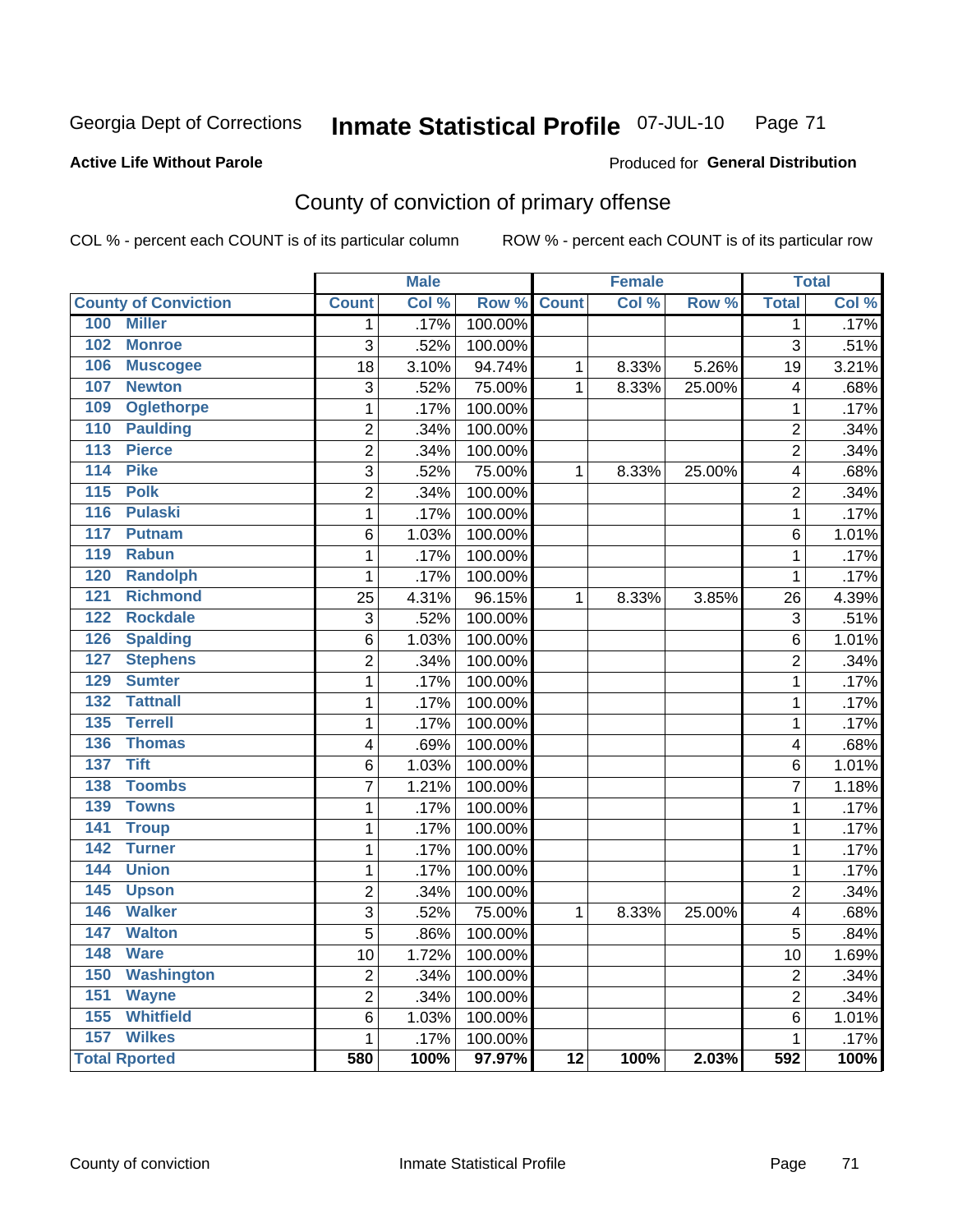#### Inmate Statistical Profile 07-JUL-10 Page 72

#### **Active Life Without Parole**

### Produced for General Distribution

## County of conviction of primary offense

COL % - percent each COUNT is of its particular column

|                     | <b>Male</b> | <b>Female</b>    | <b>Total</b> |
|---------------------|-------------|------------------|--------------|
| <b>Not Reported</b> |             |                  |              |
| <b>Grand Total</b>  | 580         | $\bullet$<br>1 Z | 592          |

| - - - - | Mc | ---- | ∶obb | تمعان |
|---------|----|------|------|-------|
|---------|----|------|------|-------|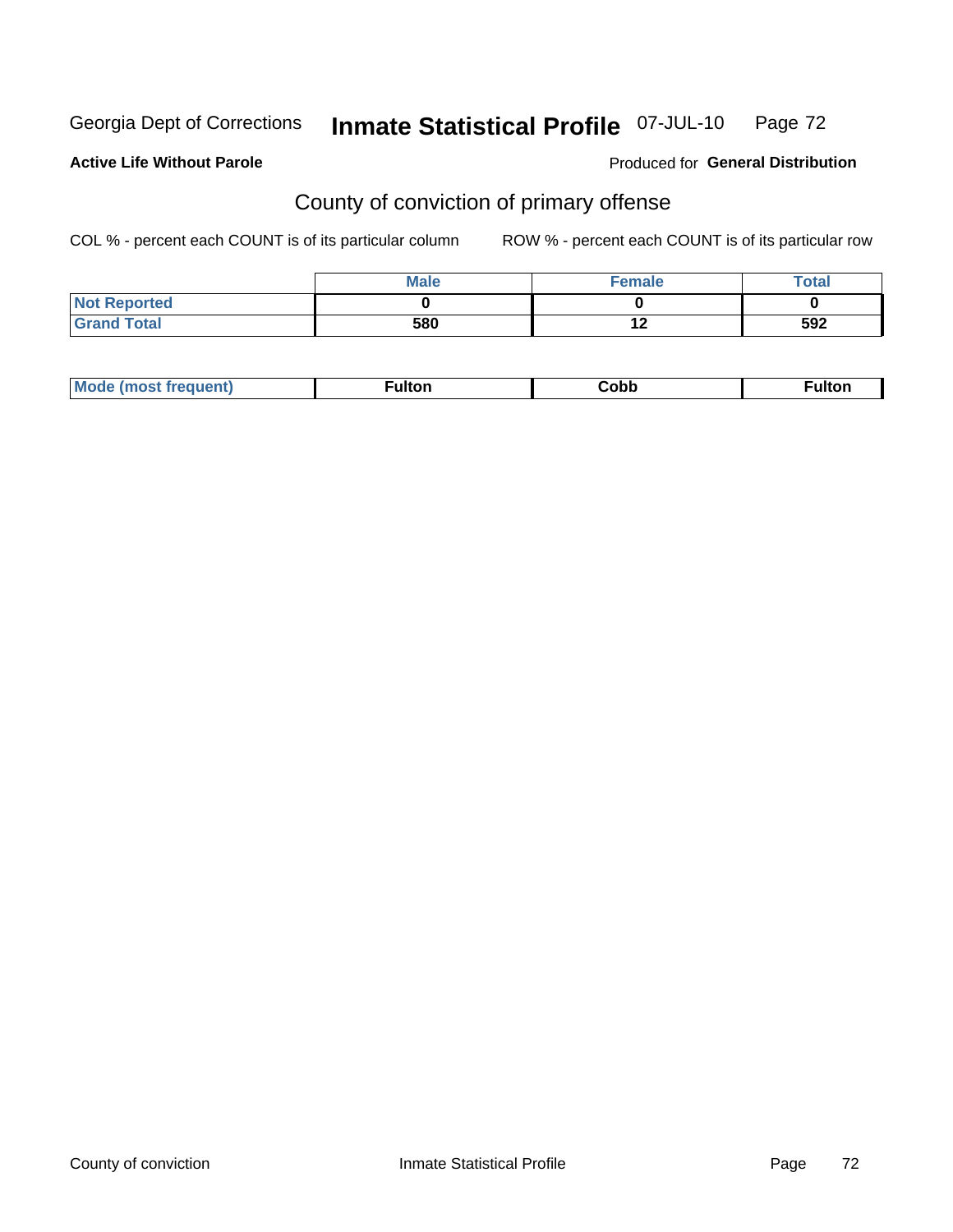Georgia Dept of Corrections

#### Inmate Statistical Profile 07-JUL-10 Page 73

#### **Active Life Without Parole**

# **Produced for General Distribution**

# Circuit of conviction of primary offense

COL % - percent each COUNT is of its particular column

|                         |                                 |                | <b>Male</b> |         |                | <b>Female</b> |        |                  | <b>Total</b> |
|-------------------------|---------------------------------|----------------|-------------|---------|----------------|---------------|--------|------------------|--------------|
|                         | <b>Circuit of Conviction</b>    | <b>Count</b>   | Col %       | Row %   | <b>Count</b>   | Col%          | Row %  | <b>Total</b>     | Col %        |
| 1                       | <b>Alapaha Circuit</b>          | 6              | 1.03%       | 100.00% |                |               |        | 6                | 1.01%        |
| $\overline{2}$          | <b>Alcovy Circuit</b>           | 8              | 1.38%       | 88.89%  | 1              | 8.33%         | 11.11% | $\boldsymbol{9}$ | 1.52%        |
| $\overline{\mathbf{3}}$ | <b>Atlanta Circuit</b>          | 68             | 11.72%      | 100.00% |                |               |        | 68               | 11.49%       |
| 4                       | <b>Atlantic Circuit</b>         | 10             | 1.72%       | 100.00% |                |               |        | 10               | 1.69%        |
| 5                       | <b>Augusta Circuit</b>          | 36             | 6.21%       | 97.30%  | $\mathbf 1$    | 8.33%         | 2.70%  | 37               | 6.25%        |
| $\overline{\mathbf{6}}$ | <b>Blue Ridge Circuit</b>       | 3              | .52%        | 100.00% |                |               |        | 3                | .51%         |
| $\overline{\mathbf{7}}$ | <b>Brunswick Circuit</b>        | 25             | 4.31%       | 100.00% |                |               |        | 25               | 4.22%        |
| $\overline{\mathbf{8}}$ | <b>Chattahoochee Circuit</b>    | 20             | 3.45%       | 95.24%  | $\mathbf 1$    | 8.33%         | 4.76%  | 21               | 3.55%        |
| $\overline{9}$          | <b>Cherokee Circuit</b>         | 3              | .52%        | 100.00% |                |               |        | 3                | .51%         |
| 10                      | <b>Clayton Circuit</b>          | 16             | 2.76%       | 100.00% |                |               |        | 16               | 2.70%        |
| $\overline{11}$         | <b>Cobb Circuit</b>             | 19             | 3.28%       | 90.48%  | $\overline{2}$ | 16.67%        | 9.52%  | 21               | 3.55%        |
| $\overline{12}$         | <b>Conasauga Circuit</b>        | 6              | 1.03%       | 100.00% |                |               |        | $\,6$            | 1.01%        |
| 13                      | <b>Cordele Circuit</b>          | 8              | 1.38%       | 100.00% |                |               |        | 8                | 1.35%        |
| 14                      | <b>Coweta Circuit</b>           | 6              | 1.03%       | 100.00% |                |               |        | 6                | 1.01%        |
| 15                      | <b>Dougherty Circuit</b>        | 22             | 3.79%       | 100.00% |                |               |        | 22               | 3.72%        |
| 16                      | <b>Dublin Circuit</b>           | 3              | .52%        | 100.00% |                |               |        | 3                | .51%         |
| 17                      | <b>Eastern Circuit</b>          | 25             | 4.31%       | 100.00% |                |               |        | 25               | 4.22%        |
| 18                      | <b>Flint Circuit</b>            | 10             | 1.72%       | 100.00% |                |               |        | 10               | 1.69%        |
| 19                      | <b>Griffin Circuit</b>          | 15             | 2.59%       | 93.75%  | 1              | 8.33%         | 6.25%  | 16               | 2.70%        |
| 20                      | <b>Gwinnett Circuit</b>         | 8              | 1.38%       | 88.89%  | 1              | 8.33%         | 11.11% | 9                | 1.52%        |
| $\overline{21}$         | <b>Houston Circuit</b>          | 8              | 1.38%       | 100.00% |                |               |        | 8                | 1.35%        |
| $\overline{22}$         | <b>Lookout Mountain Circuit</b> | $\overline{7}$ | 1.21%       | 77.78%  | $\overline{2}$ | 16.67%        | 22.22% | 9                | 1.52%        |
| 23                      | <b>Macon Circuit</b>            | 16             | 2.76%       | 100.00% |                |               |        | 16               | 2.70%        |
| $\overline{24}$         | <b>Middle Circuit</b>           | 12             | 2.07%       | 100.00% |                |               |        | 12               | 2.03%        |
| $\overline{25}$         | <b>Mountain Circuit</b>         | $\overline{7}$ | 1.21%       | 100.00% |                |               |        | $\overline{7}$   | 1.18%        |
| 26                      | <b>Northeastern Circuit</b>     | 12             | 2.07%       | 100.00% |                |               |        | 12               | 2.03%        |
| $\overline{27}$         | <b>Northern Circuit</b>         | 10             | 1.72%       | 100.00% |                |               |        | 10               | 1.69%        |
| 28                      | <b>Ocmulgee Circuit</b>         | 15             | 2.59%       | 100.00% |                |               |        | 15               | 2.53%        |
| 29                      | <b>Oconee Circuit</b>           | 3              | .52%        | 100.00% |                |               |        | 3                | .51%         |
| 30                      | <b>Ogeechee Circuit</b>         | 7              | 1.21%       | 87.50%  | 1              | 8.33%         | 12.50% | 8                | 1.35%        |
| $\overline{31}$         | <b>Pataula Circuit</b>          | 4              | .69%        | 100.00% |                |               |        | 4                | .68%         |
| 32                      | <b>Piedmont Circuit</b>         | 14             | 2.41%       | 100.00% |                |               |        | 14               | 2.36%        |
| 33                      | <b>Rome Circuit</b>             | 8              | 1.38%       | 100.00% |                |               |        | 8                | 1.35%        |
| 34                      | <b>South Georgia Circuit</b>    | $\overline{2}$ | .34%        | 100.00% |                |               |        | $\overline{2}$   | .34%         |
| 35                      | <b>Southern Circuit</b>         | 13             | 2.24%       | 100.00% |                |               |        | 13               | 2.20%        |
| 36                      | <b>Southwestern Circuit</b>     | 3              | .52%        | 100.00% |                |               |        | 3                | .51%         |
| 37                      | <b>Stone Mountain Circuit</b>   | 44             | 7.59%       | 97.78%  | 1              | 8.33%         | 2.22%  | 45               | 7.60%        |
| 38                      | <b>Tallapoosa Circuit</b>       | $\overline{4}$ | .69%        | 100.00% |                |               |        | 4                | .68%         |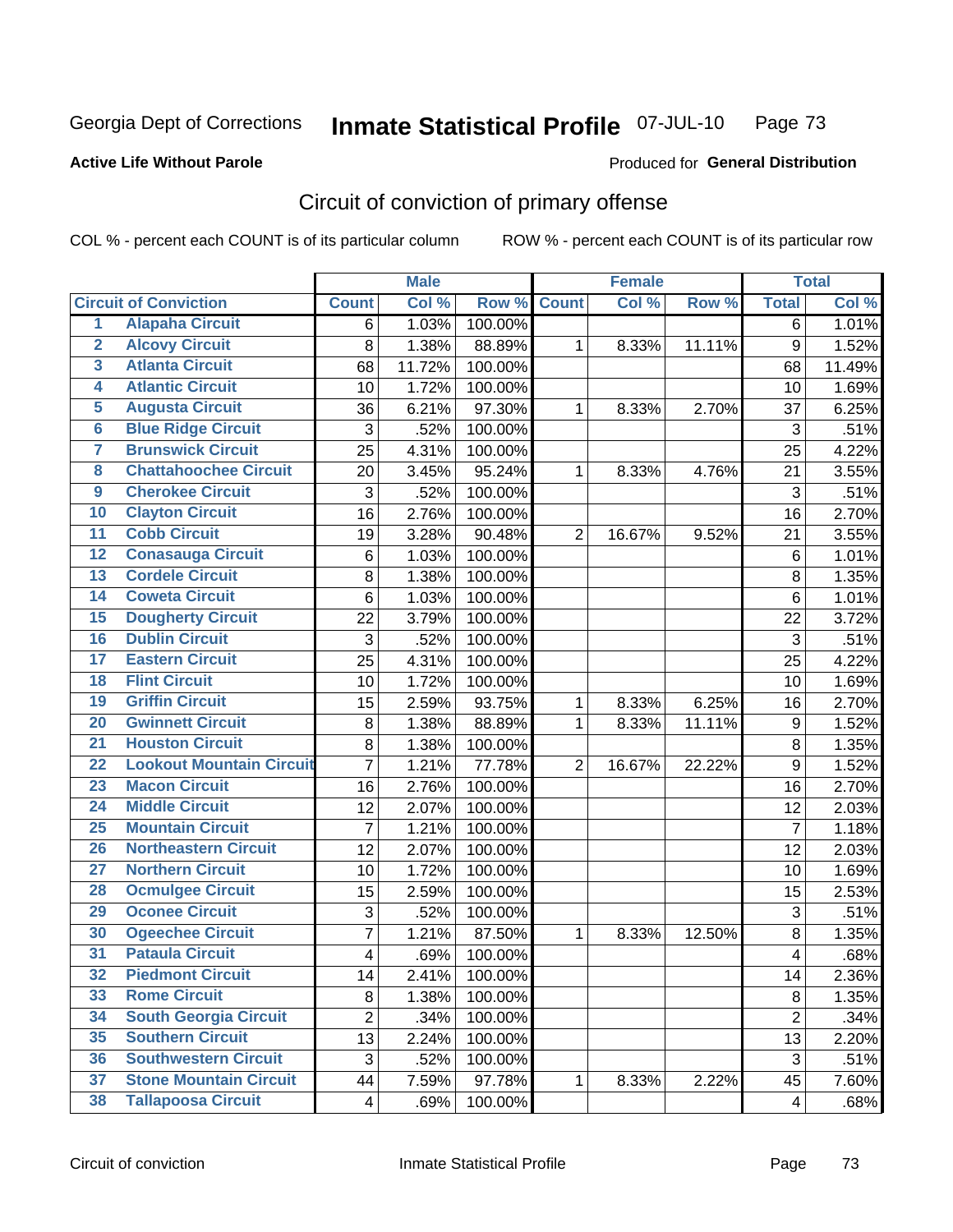Georgia Dept of Corrections

#### Inmate Statistical Profile 07-JUL-10 Page 74

#### **Active Life Without Parole**

### Produced for General Distribution

# Circuit of conviction of primary offense

COL % - percent each COUNT is of its particular column

|                              |                             |              | <b>Male</b> |         |              | <b>Female</b> |       |              | <b>Total</b> |
|------------------------------|-----------------------------|--------------|-------------|---------|--------------|---------------|-------|--------------|--------------|
| <b>Circuit of Conviction</b> |                             | <b>Count</b> | Col %       | Row %   | <b>Count</b> | Col %         | Row % | <b>Total</b> | Col %        |
| 39                           | <b>Tifton Circuit</b>       | 8            | 1.38%       | 100.00% |              |               |       | 8            | 1.35%        |
| 40                           | <b>Toombs Circuit</b>       | 2            | .34%        | 100.00% |              |               |       | 2            | .34%         |
| 41                           | <b>Waycross Circuit</b>     | 20           | 3.45%       | 100.00% |              |               |       | 20           | 3.38%        |
| 42                           | <b>Western Circuit</b>      | 13           | 2.24%       | 100.00% |              |               |       | 13           | 2.20%        |
| 43                           | <b>Rockdale Circuit</b>     | 3            | .52%        | 100.00% |              |               |       | 3            | .51%         |
| 44                           | <b>Douglas Circuit</b>      | 16           | 2.76%       | 94.12%  |              | 8.33%         | 5.88% | 17           | 2.87%        |
| 45                           | <b>Appalachian Circuit</b>  |              | .17%        | 100.00% |              |               |       |              | .17%         |
| 46                           | <b>Enotah Circuit</b>       | 2            | .34%        | 100.00% |              |               |       | 2            | .34%         |
| 47                           | <b>Bell-Forsyth Circuit</b> |              | .17%        | 100.00% |              |               |       |              | .17%         |
| 48                           | <b>Towaliga Circuit</b>     | 6            | 1.03%       | 100.00% |              |               |       | 6            | 1.01%        |
| 49                           | <b>Paulding Circuit</b>     | 2            | .34%        | 100.00% |              |               |       | 2            | .34%         |
|                              | <b>Total Rported</b>        | 580          | 100%        | 97.97%  | 12           | 100%          | 2.03% | 592          | 100%         |

| <b>eported</b><br>N |     |     |     |
|---------------------|-----|-----|-----|
| <b>Total</b>        | 580 | . . | 592 |

| M | . | -----<br>oг | ----<br>пLс |
|---|---|-------------|-------------|
|   |   | <b>OUNN</b> |             |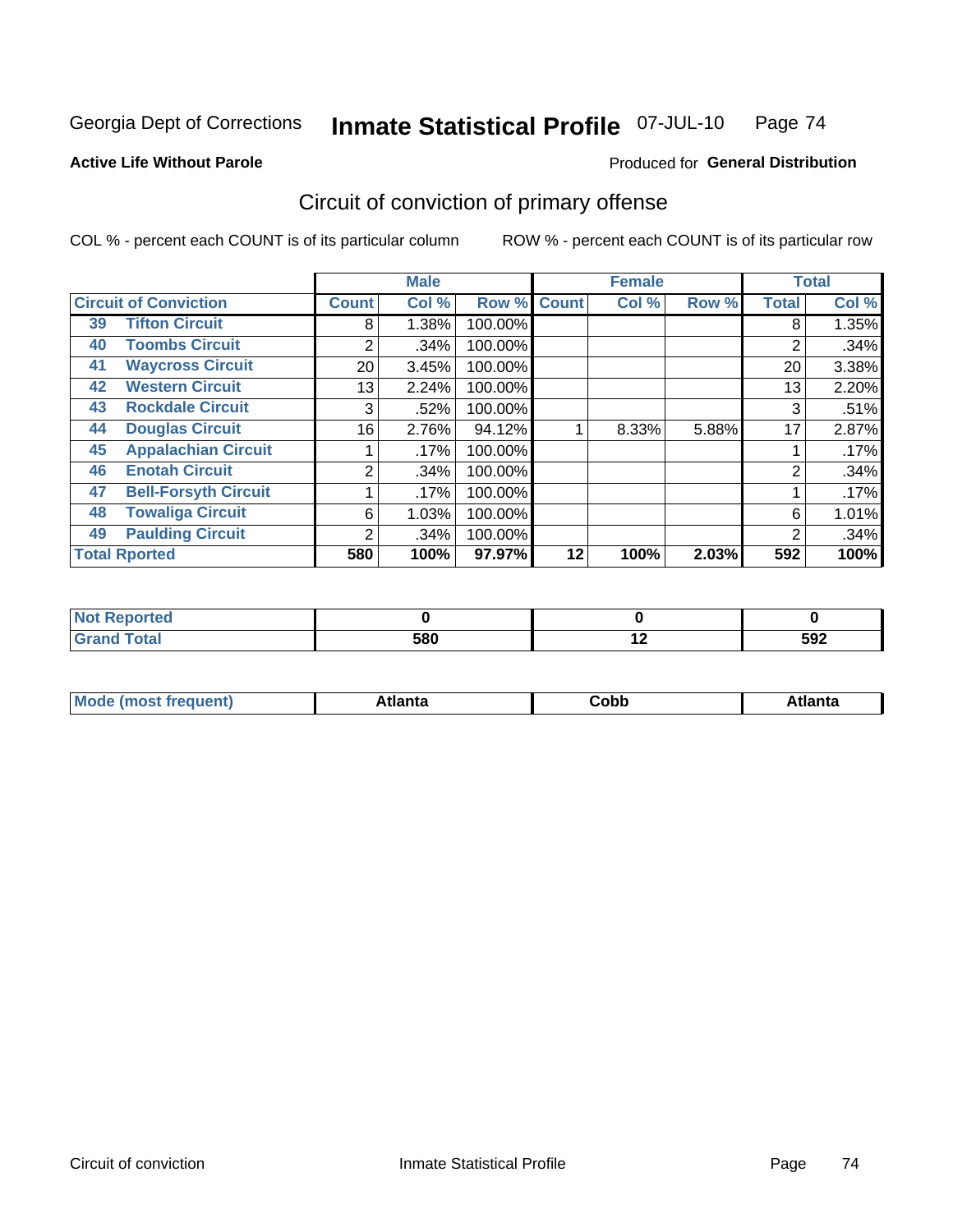### **Active Life Without Parole**

#### **Produced for General Distribution**

# Years served (jail + prison) in this incarceration

COL % - percent each COUNT is of its particular column

|                       |                | <b>Male</b> |         |                 | <b>Female</b> |                  |                 | <b>Total</b> |
|-----------------------|----------------|-------------|---------|-----------------|---------------|------------------|-----------------|--------------|
| <b>Years Served</b>   | <b>Count</b>   | Col %       | Row %   | <b>Count</b>    | Col %         | Row <sub>%</sub> | <b>Total</b>    | Col %        |
| Less than one year    | 30             | 5.17%       | 93.75%  | $\overline{2}$  | 16.67%        | 6.25%            | $\overline{32}$ | 5.41%        |
| 1 to 1.99 years       | 22             | 3.79%       | 100.00% |                 |               |                  | 22              | 3.72%        |
| 2 to 2.99 years       | 24             | 4.14%       | 100.00% |                 |               |                  | 24              | 4.05%        |
| 3 to 3.99 years       | 26             | 4.48%       | 92.86%  | $\overline{2}$  | 16.67%        | 7.14%            | 28              | 4.73%        |
| 4 to 4.99 years       | 17             | 2.93%       | 94.44%  | 1               | 8.33%         | 5.56%            | 18              | 3.04%        |
| $5$ to $5.99$ years   | 30             | 5.17%       | 100.00% |                 |               |                  | 30              | 5.07%        |
| 6 to 6.99 years       | 33             | 5.69%       | 100.00% |                 |               |                  | 33              | 5.57%        |
| 7 to 7.99 years       | 36             | 6.21%       | 90.00%  | 4               | 33.33%        | 10.00%           | 40              | 6.76%        |
| 8 to 8.99 years       | 40             | 6.90%       | 97.56%  | 1               | 8.33%         | 2.44%            | 41              | 6.93%        |
| 9 to 9.99 years       | 42             | 7.24%       | 100.00% |                 |               |                  | 42              | 7.09%        |
| 10 to 10.99 years     | 49             | 8.45%       | 100.00% |                 |               |                  | 49              | 8.28%        |
| 11 to 11.99 years     | 28             | 4.83%       | 96.55%  | 1               | 8.33%         | 3.45%            | 29              | 4.90%        |
| 12 to 12.99 years     | 46             | 7.93%       | 100.00% |                 |               |                  | 46              | 7.77%        |
| 13 to 13.99 years     | 46             | 7.93%       | 97.87%  | 1               | 8.33%         | 2.13%            | 47              | 7.94%        |
| 14 to 14.99 years     | 34             | 5.86%       | 100.00% |                 |               |                  | 34              | 5.74%        |
| 15 to 15.99 years     | 24             | 4.14%       | 100.00% |                 |               |                  | 24              | 4.05%        |
| 16 to 16.99 years     | 19             | 3.28%       | 100.00% |                 |               |                  | 19              | 3.21%        |
| 17 to 17.99 years     | 11             | 1.90%       | 100.00% |                 |               |                  | 11              | 1.86%        |
| 18 to 18.99 years     | 4              | 0.69%       | 100.00% |                 |               |                  | 4               | 0.68%        |
| 19 to 19.99 years     | 5              | 0.86%       | 100.00% |                 |               |                  | 5               | 0.84%        |
| 20 to 20.99 years     | $\overline{c}$ | 0.34%       | 100.00% |                 |               |                  | $\overline{2}$  | 0.34%        |
| 21 to 21.99 years     | 4              | 0.69%       | 100.00% |                 |               |                  | 4               | 0.68%        |
| 23 to 23.99 years     | 3              | 0.52%       | 100.00% |                 |               |                  | 3               | 0.51%        |
| 26 to 26.99 years     | 1              | 0.17%       | 100.00% |                 |               |                  | 1               | 0.17%        |
| Thirty $+$ years      | 4              | 0.69%       | 100.00% |                 |               |                  | 4               | 0.68%        |
| <b>Total Reported</b> | 580            | 100%        | 97.97%  | $\overline{12}$ | 100%          | 2.03%            | 592             | 100.0%       |

| <b>Not Reported</b>            |                   |                 |                 |
|--------------------------------|-------------------|-----------------|-----------------|
| <b>Grand Total</b>             | 580               | 12              | 592             |
|                                |                   |                 |                 |
| <b>Mean</b><br>(average)       | 9.63              | 6.3             | 9.56            |
| <b>Median (middle)</b>         | 9.79              | 7.26            | 9.645           |
| <b>Mode</b><br>(most frequent) | 14 to 14.99 years | 8 to 8.99 years | 7 to 7.99 years |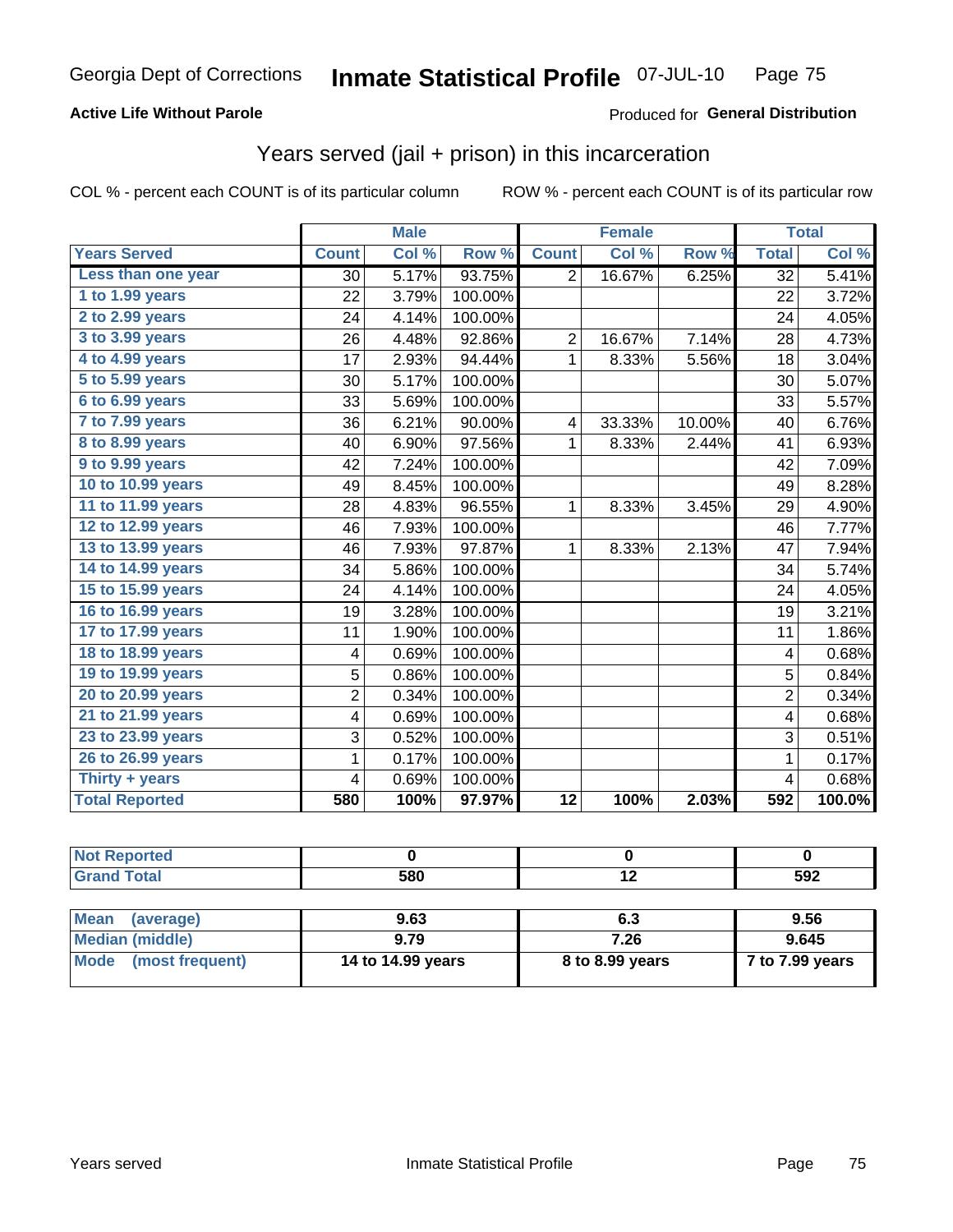Georgia Dept of Corrections

#### Inmate Statistical Profile 07-JUL-10 Page 76

### **Active Life Without Parole**

Produced for General Distribution

# Results of most recent HIV tests

COL % - percent each COUNT is of its particular column

|                         |              | <b>Male</b> |          |              | <b>Female</b> |           |             | Total  |
|-------------------------|--------------|-------------|----------|--------------|---------------|-----------|-------------|--------|
| <b>HIV Test Results</b> | <b>Count</b> | Col%        | Row %I   | <b>Count</b> | Col %         | Row %I    | $\tau$ otal | Col %  |
| <b>Positive</b>         |              | 0.69%       | 80.00%   |              | 8.33%         | $20.00\%$ |             | 0.85%  |
| <b>Negative</b>         | 573          | 99.31%      | 98.12%   | 11           | $91.67\%$     | $1.88\%$  | 584         | 99.15% |
| <b>Total Reported</b>   | 577          | 100%        | 97.96% I | 12           | 100%          | 2.04%     | 589         | 100%   |

| <b>Not Reported</b> |     |     |     |
|---------------------|-----|-----|-----|
| <b>Total</b>        | 580 | . . | 592 |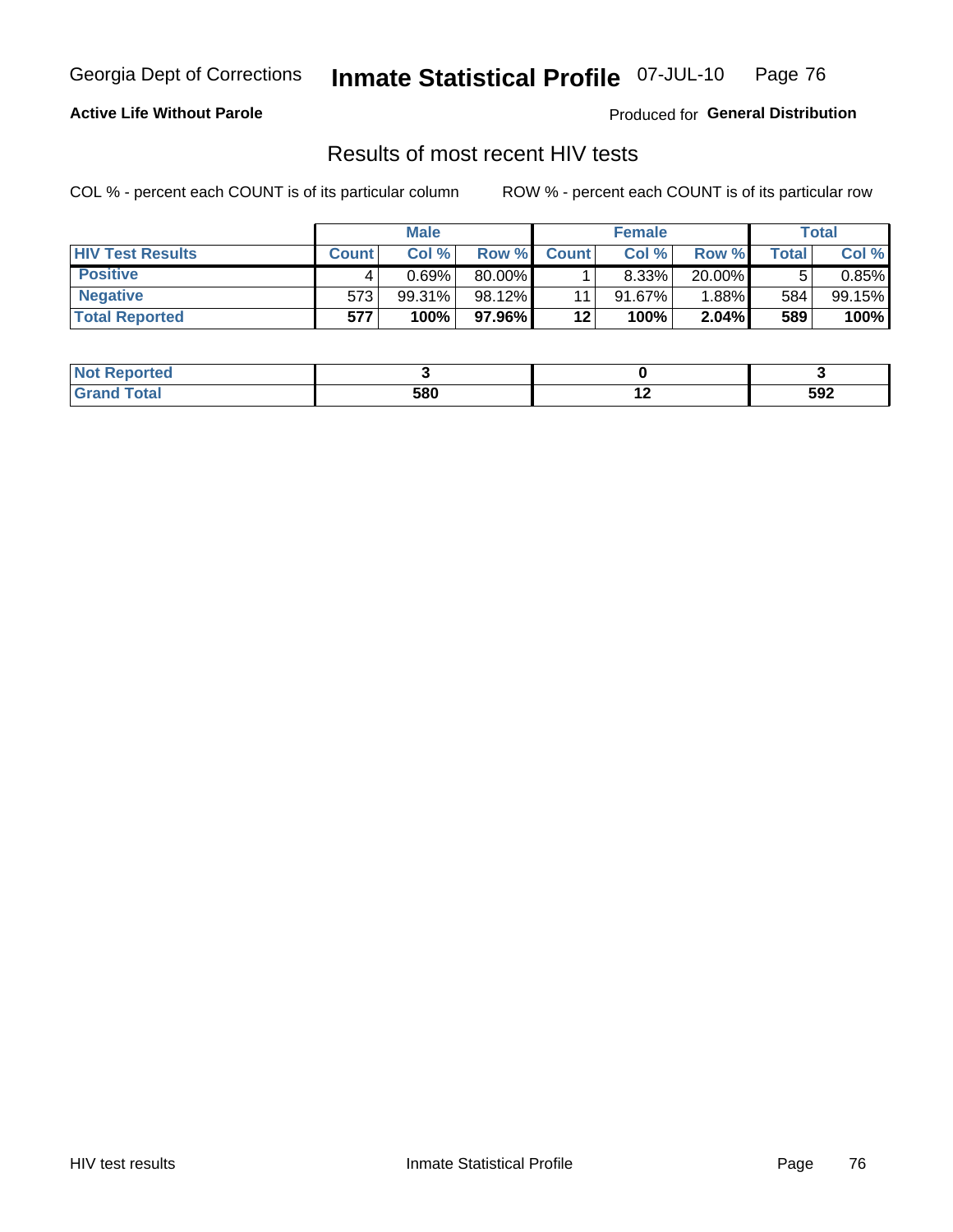#### Inmate Statistical Profile 07-JUL-10 Page 77

### **Active Life Without Parole**

Produced for General Distribution

## Results of most recent tuberculosis test

COL % - percent each COUNT is of its particular column

|                                 |              | <b>Male</b> |           |                 | <b>Female</b> |       |       | Total  |
|---------------------------------|--------------|-------------|-----------|-----------------|---------------|-------|-------|--------|
| Tuberculosis Test Results       | <b>Count</b> | Col%        | Row %     | <b>Count</b>    | Col %         | Row % | Total | Col %  |
| <b>Positive on current test</b> | 159          | 27.46%      | 100.00%   |                 |               |       | 159   | 26.90% |
| <b>Negative</b>                 | 420          | 72.54%      | $97.22\%$ | 12 <sup>2</sup> | 100.00%       | 2.78% | 432   | 73.10% |
| <b>Total Reported</b>           | 579          | 100%        | 97.97%    | 12              | 100%          | 2.03% | 591   | 100%   |

| <b>Not Reported</b> |     |     |     |
|---------------------|-----|-----|-----|
| Total               | 580 | . . | 592 |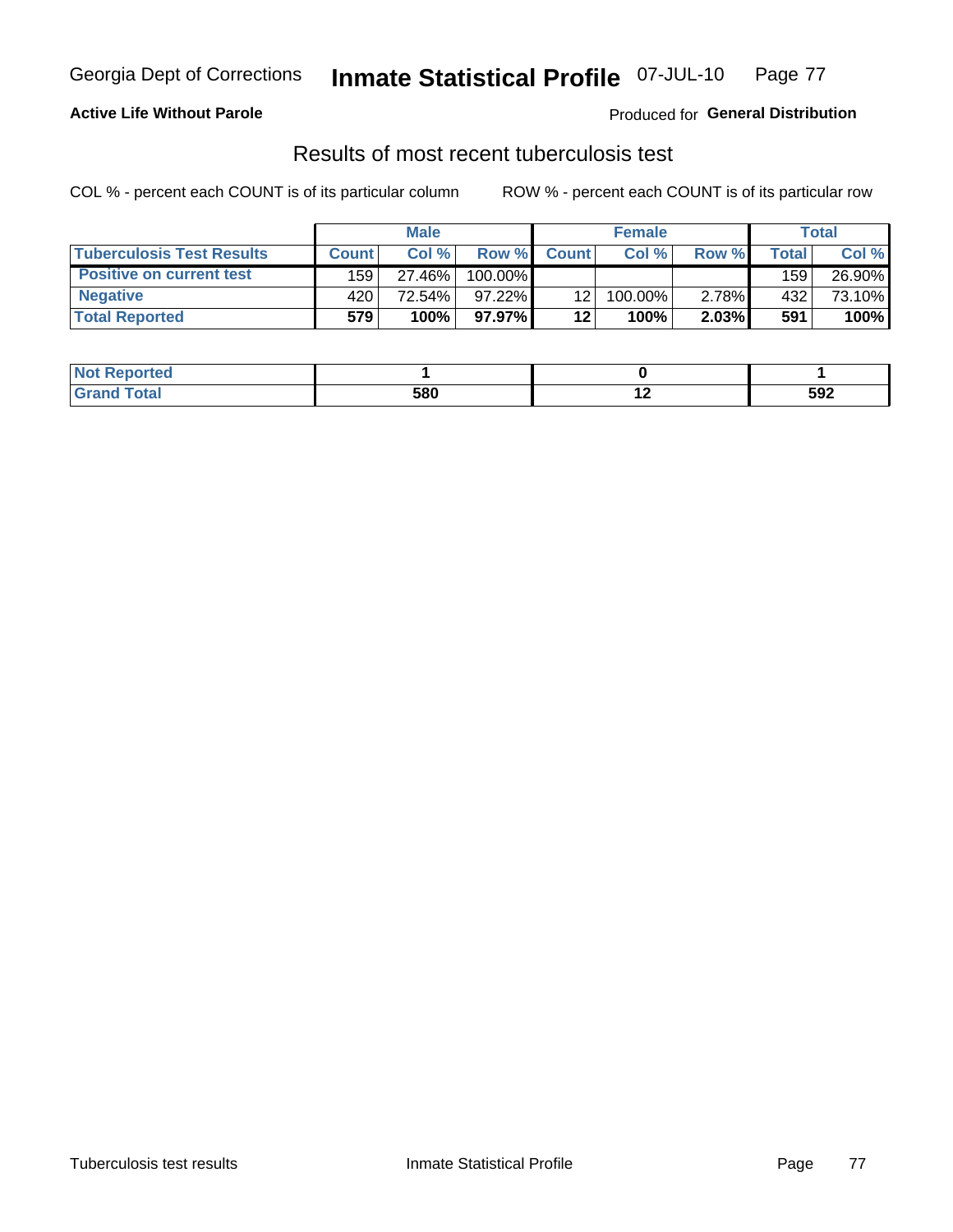#### Inmate Statistical Profile 07-JUL-10 Page 78

### **Active Life Without Parole**

Produced for General Distribution

# Results of most recent syphilis test

COL % - percent each COUNT is of its particular column

|                                 |              | <b>Male</b> |           |              | <b>Female</b> |       |         | Total  |
|---------------------------------|--------------|-------------|-----------|--------------|---------------|-------|---------|--------|
| <b>Syphilis Test Results</b>    | <b>Count</b> | Col%        | Row %     | <b>Count</b> | Col %         | Row % | Total i | Col %  |
| <b>Positive on current test</b> | 16           | 2.80%       | $94.12\%$ |              | $8.33\%$      | 5.88% | 17      | 2.92%  |
| <b>Negative</b>                 | 555          | 97.20%      | 98.06%    |              | $91.67\%$     | 1.94% | 566     | 97.08% |
| <b>Total Reported</b>           | 571          | 100%        | 97.94% I  | 12           | 100%          | 2.06% | 583     | 100%   |

| <b>Not Reported</b> |     |     |     |
|---------------------|-----|-----|-----|
| <b>Total</b>        | 580 | . . | 592 |